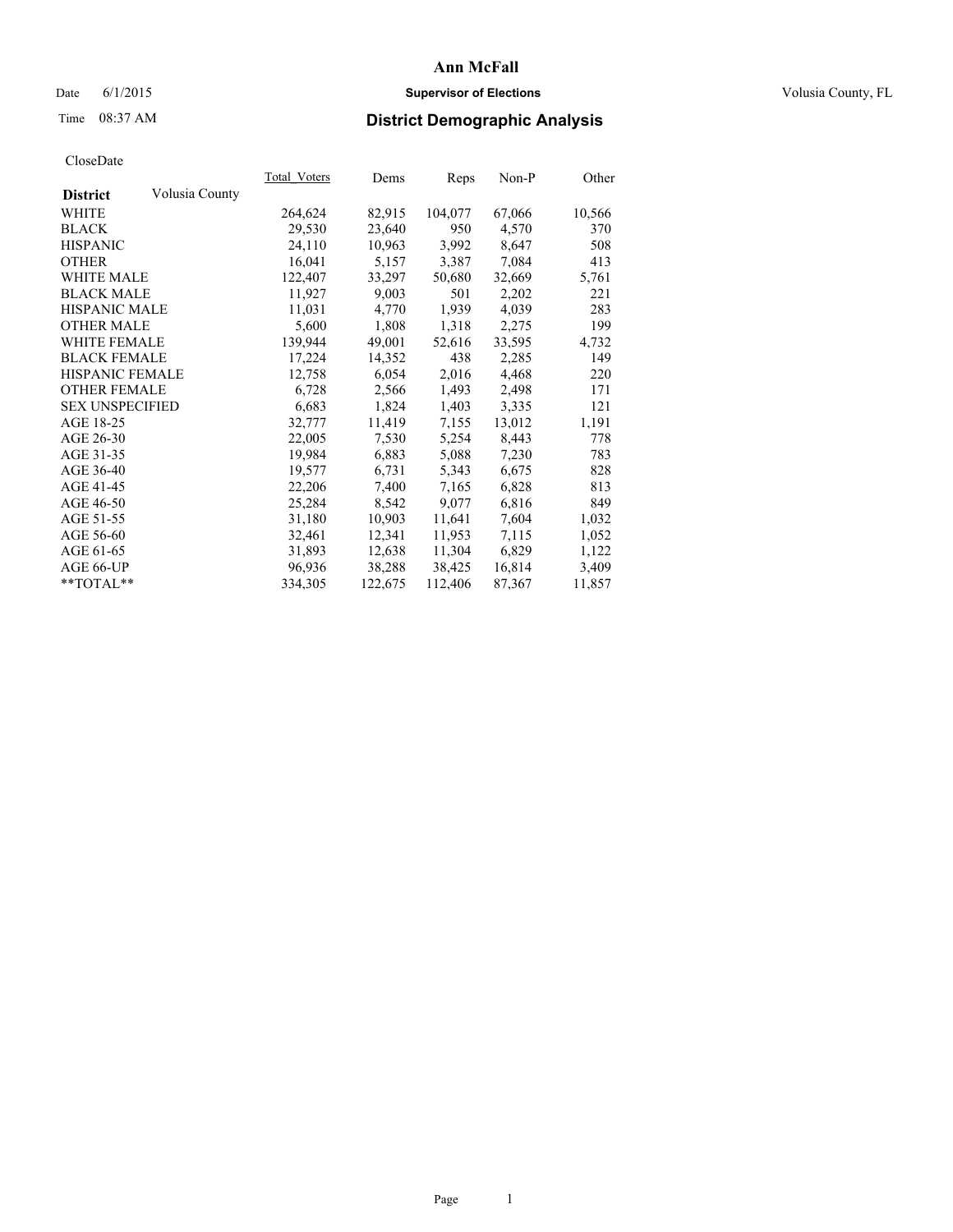# Date 6/1/2015 **Supervisor of Elections Supervisor of Elections** Volusia County, FL

# Time 08:37 AM **District Demographic Analysis**

|                        |                           | Total Voters | Dems   | Reps   | $Non-P$ | Other |
|------------------------|---------------------------|--------------|--------|--------|---------|-------|
| <b>District</b>        | County Council District 1 |              |        |        |         |       |
| WHITE                  |                           | 52,048       | 15,769 | 21,894 | 12,130  | 2,255 |
| <b>BLACK</b>           |                           | 4,704        | 3,807  | 152    | 676     | 69    |
| <b>HISPANIC</b>        |                           | 4,670        | 1,989  | 814    | 1,767   | 100   |
| <b>OTHER</b>           |                           | 3,027        | 897    | 748    | 1,298   | 84    |
| <b>WHITE MALE</b>      |                           | 23,804       | 6,233  | 10,495 | 5,861   | 1,215 |
| <b>BLACK MALE</b>      |                           | 1,865        | 1,446  | 68     | 306     | 45    |
| <b>HISPANIC MALE</b>   |                           | 2,010        | 822    | 386    | 759     | 43    |
| <b>OTHER MALE</b>      |                           | 1,039        | 320    | 276    | 403     | 40    |
| <b>WHITE FEMALE</b>    |                           | 27,808       | 9,433  | 11,229 | 6,118   | 1,028 |
| <b>BLACK FEMALE</b>    |                           | 2,782        | 2,322  | 80     | 356     | 24    |
| HISPANIC FEMALE        |                           | 2,586        | 1,132  | 417    | 981     | 56    |
| <b>OTHER FEMALE</b>    |                           | 1,204        | 419    | 307    | 448     | 30    |
| <b>SEX UNSPECIFIED</b> |                           | 1,350        | 335    | 349    | 639     | 27    |
| AGE 18-25              |                           | 6,330        | 1,825  | 1,570  | 2,649   | 286   |
| AGE 26-30              |                           | 3,976        | 1,222  | 1,075  | 1,547   | 132   |
| AGE 31-35              |                           | 3,848        | 1,223  | 1,145  | 1,328   | 152   |
| AGE 36-40              |                           | 3,819        | 1,196  | 1,194  | 1,244   | 185   |
| AGE 41-45              |                           | 4,342        | 1,350  | 1,532  | 1,281   | 179   |
| AGE 46-50              |                           | 4,859        | 1,586  | 1,933  | 1,174   | 166   |
| AGE 51-55              |                           | 5,917        | 1,962  | 2,410  | 1,323   | 222   |
| AGE 56-60              |                           | 6,060        | 2,193  | 2,420  | 1,227   | 220   |
| AGE 61-65              |                           | 6,103        | 2,394  | 2,322  | 1,142   | 245   |
| AGE 66-UP              |                           | 19,195       | 7.511  | 8,007  | 2,956   | 721   |
| **TOTAL**              |                           | 64,449       | 22,462 | 23,608 | 15,871  | 2,508 |
|                        |                           |              |        |        |         |       |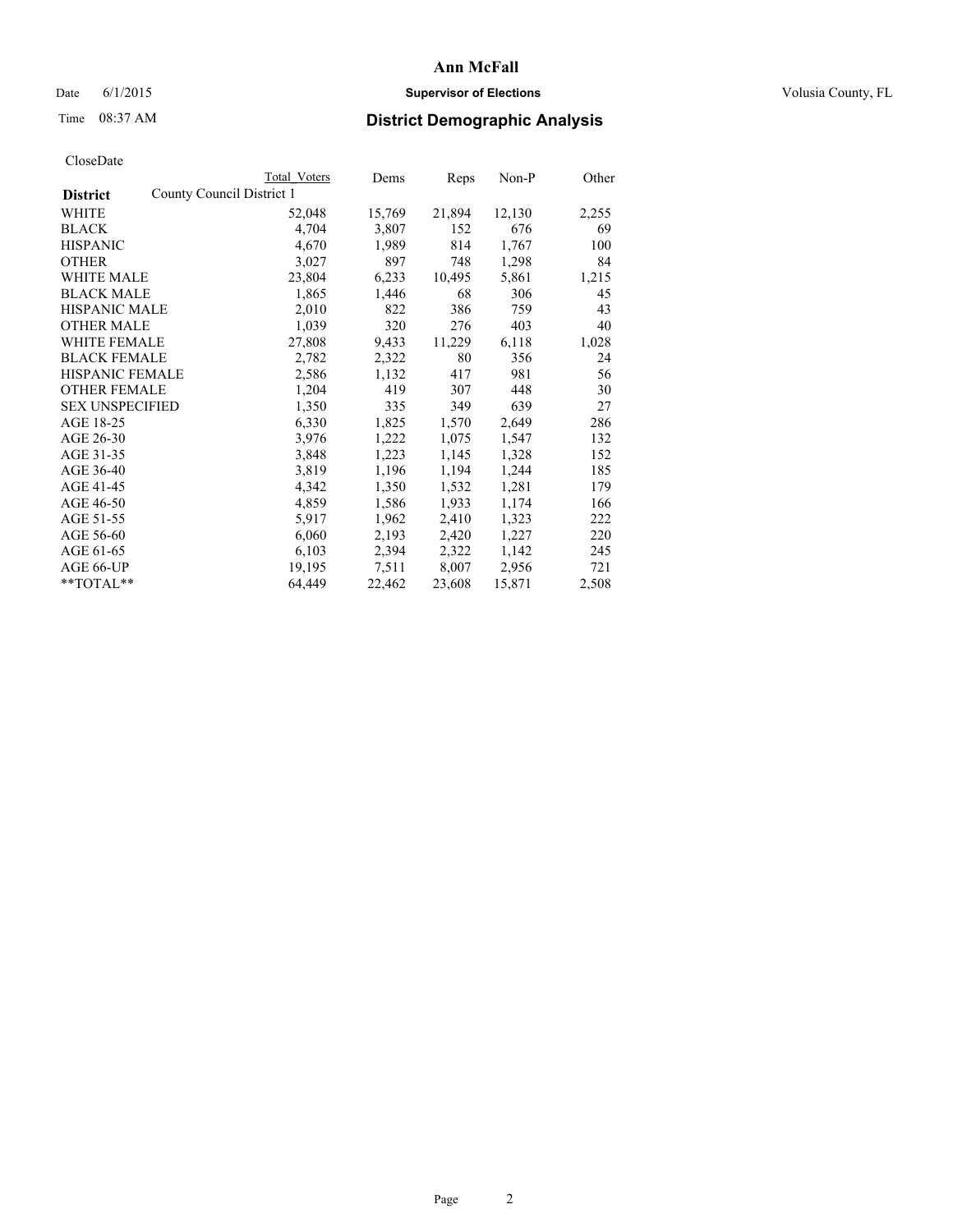# Date 6/1/2015 **Supervisor of Elections Supervisor of Elections** Volusia County, FL

# Time 08:37 AM **District Demographic Analysis**

| CloseDate |
|-----------|
|-----------|

|                                              | <b>Total Voters</b> | Dems   | Reps   | $Non-P$ | Other |
|----------------------------------------------|---------------------|--------|--------|---------|-------|
| County Council District 2<br><b>District</b> |                     |        |        |         |       |
| WHITE                                        | 50,906              | 16,770 | 18,878 | 13,193  | 2,065 |
| <b>BLACK</b>                                 | 11,090              | 9,115  | 292    | 1,575   | 108   |
| <b>HISPANIC</b>                              | 1,928               | 809    | 377    | 688     | 54    |
| <b>OTHER</b>                                 | 3,482               | 1,271  | 617    | 1,511   | 83    |
| WHITE MALE                                   | 23,745              | 6,807  | 9,312  | 6,457   | 1,169 |
| <b>BLACK MALE</b>                            | 4,323               | 3,399  | 149    | 720     | 55    |
| <b>HISPANIC MALE</b>                         | 895                 | 347    | 185    | 330     | 33    |
| <b>OTHER MALE</b>                            | 1,218               | 430    | 241    | 508     | 39    |
| <b>WHITE FEMALE</b>                          | 26,728              | 9,828  | 9,429  | 6,594   | 877   |
| <b>BLACK FEMALE</b>                          | 6,597               | 5,583  | 139    | 822     | 53    |
| HISPANIC FEMALE                              | 998                 | 449    | 188    | 340     | 21    |
| <b>OTHER FEMALE</b>                          | 1,534               | 646    | 287    | 565     | 36    |
| <b>SEX UNSPECIFIED</b>                       | 1,368               | 476    | 234    | 631     | 27    |
| AGE 18-25                                    | 7,652               | 3,778  | 1,175  | 2,475   | 224   |
| AGE 26-30                                    | 4,926               | 2,016  | 1,019  | 1,727   | 164   |
| AGE 31-35                                    | 3.938               | 1,576  | 855    | 1,354   | 153   |
| AGE 36-40                                    | 3,414               | 1,411  | 775    | 1,107   | 121   |
| AGE 41-45                                    | 3,771               | 1,466  | 1,048  | 1,129   | 128   |
| AGE 46-50                                    | 4,567               | 1,761  | 1,399  | 1,258   | 149   |
| AGE 51-55                                    | 5,868               | 2,355  | 1,920  | 1,408   | 185   |
| AGE 56-60                                    | 6,253               | 2,612  | 2,100  | 1,352   | 189   |
| AGE 61-65                                    | 6,448               | 2,622  | 2,130  | 1,479   | 217   |
| AGE 66-UP                                    | 20,568              | 8,368  | 7.742  | 3,678   | 780   |
| **TOTAL**                                    | 67,406              | 27,965 | 20,164 | 16,967  | 2,310 |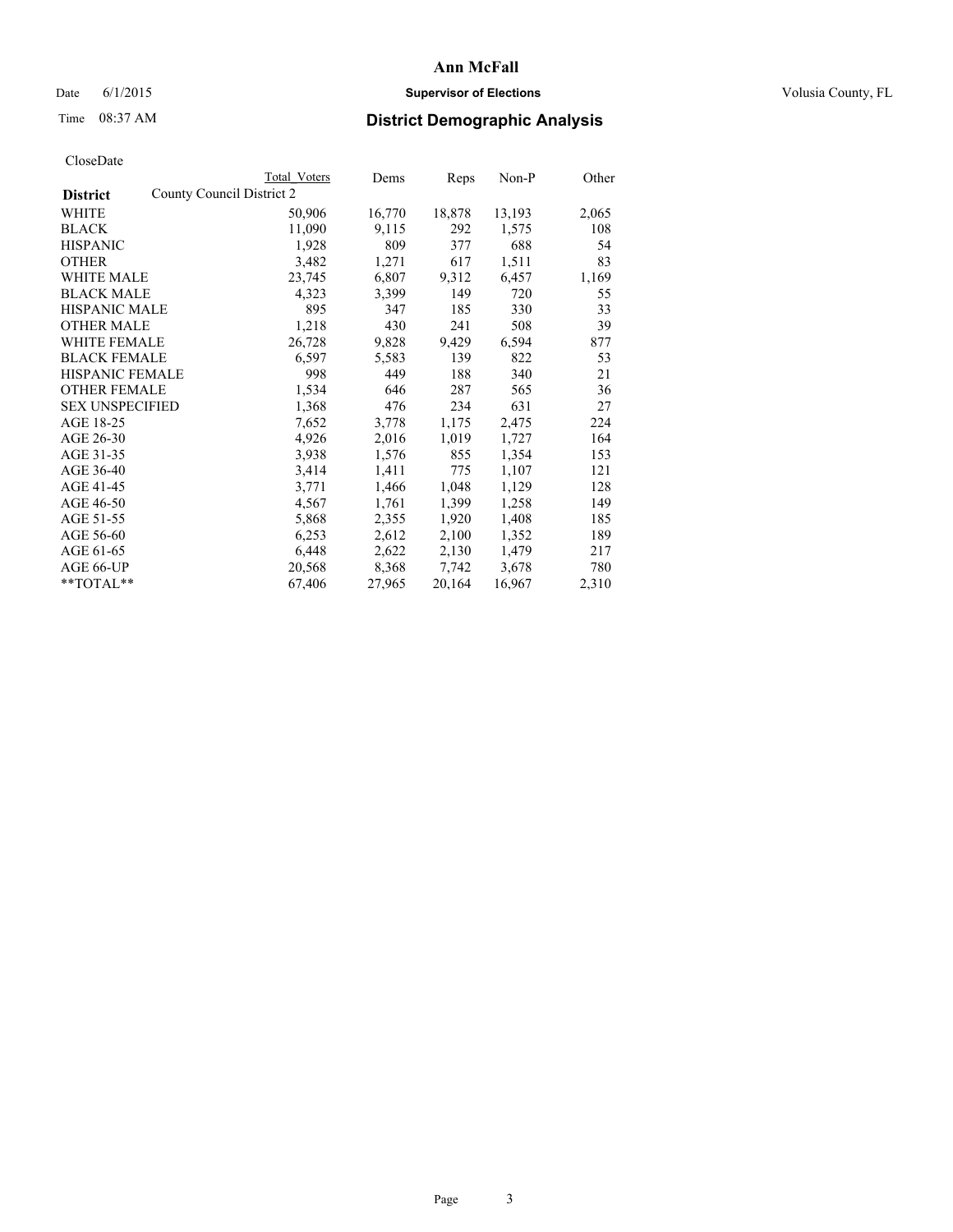# Date 6/1/2015 **Supervisor of Elections Supervisor of Elections** Volusia County, FL

# Time 08:37 AM **District Demographic Analysis**

|                        |                           | Total Voters | Dems   | <b>Reps</b> | Non-P  | Other |
|------------------------|---------------------------|--------------|--------|-------------|--------|-------|
| <b>District</b>        | County Council District 3 |              |        |             |        |       |
| WHITE                  |                           | 65,882       | 20,562 | 25,848      | 17,119 | 2,353 |
| <b>BLACK</b>           |                           | 1,996        | 1,561  | 72          | 339    | 24    |
| <b>HISPANIC</b>        |                           | 1,294        | 484    | 319         | 454    | 37    |
| <b>OTHER</b>           |                           | 2,605        | 732    | 598         | 1,200  | 75    |
| WHITE MALE             |                           | 30,628       | 8,317  | 12,713      | 8,336  | 1,262 |
| <b>BLACK MALE</b>      |                           | 885          | 641    | 40          | 185    | 19    |
| <b>HISPANIC MALE</b>   |                           | 569          | 193    | 142         | 214    | 20    |
| <b>OTHER MALE</b>      |                           | 916          | 255    | 248         | 377    | 36    |
| <b>WHITE FEMALE</b>    |                           | 34,708       | 12,075 | 12,952      | 8,601  | 1,080 |
| <b>BLACK FEMALE</b>    |                           | 1,092        | 907    | 32          | 148    | 5     |
| <b>HISPANIC FEMALE</b> |                           | 708          | 284    | 173         | 235    | 16    |
| <b>OTHER FEMALE</b>    |                           | 1,084        | 380    | 265         | 407    | 32    |
| <b>SEX UNSPECIFIED</b> |                           | 1,186        | 287    | 272         | 608    | 19    |
| AGE 18-25              |                           | 5,457        | 1,390  | 1,480       | 2,354  | 233   |
| AGE 26-30              |                           | 3,956        | 1,132  | 1,058       | 1,625  | 141   |
| AGE 31-35              |                           | 3,708        | 1,066  | 1,062       | 1,438  | 142   |
| AGE 36-40              |                           | 3,791        | 1,041  | 1,201       | 1,383  | 166   |
| AGE 41-45              |                           | 4,645        | 1,358  | 1,650       | 1,484  | 153   |
| AGE 46-50              |                           | 5,139        | 1,455  | 2,060       | 1,481  | 143   |
| AGE 51-55              |                           | 6,721        | 2,039  | 2,763       | 1,698  | 221   |
| AGE 56-60              |                           | 7,427        | 2,584  | 2,915       | 1,692  | 236   |
| AGE 61-65              |                           | 7,566        | 2,825  | 2,869       | 1,615  | 257   |
| AGE 66-UP              |                           | 23,367       | 8,449  | 9,779       | 4,342  | 797   |
| $*$ $TOTAL**$          |                           | 71,777       | 23,339 | 26,837      | 19,112 | 2,489 |
|                        |                           |              |        |             |        |       |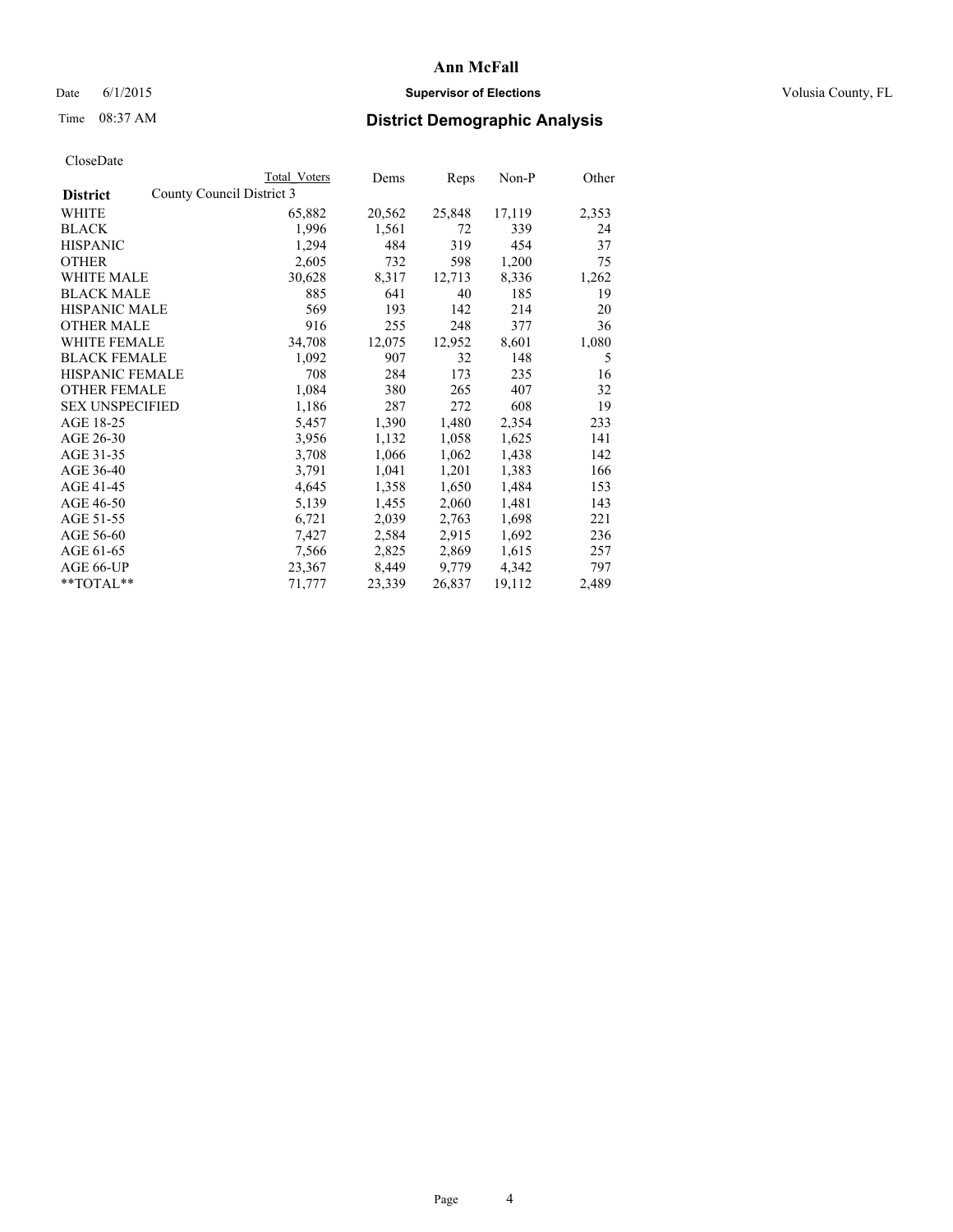# Date 6/1/2015 **Supervisor of Elections Supervisor of Elections** Volusia County, FL

# Time 08:37 AM **District Demographic Analysis**

|                                              | <b>Total Voters</b> | Dems   | Reps   | Non-P  | Other |
|----------------------------------------------|---------------------|--------|--------|--------|-------|
| County Council District 4<br><b>District</b> |                     |        |        |        |       |
| WHITE                                        | 55,139              | 17,663 | 21,635 | 13,759 | 2,082 |
| <b>BLACK</b>                                 | 6,254               | 5,013  | 180    | 988    | 73    |
| <b>HISPANIC</b>                              | 1,669               | 696    | 357    | 580    | 36    |
| <b>OTHER</b>                                 | 3,310               | 1,074  | 744    | 1,407  | 85    |
| <b>WHITE MALE</b>                            | 25,336              | 7,025  | 10,444 | 6,743  | 1,124 |
| <b>BLACK MALE</b>                            | 2,435               | 1,814  | 93     | 486    | 42    |
| <b>HISPANIC MALE</b>                         | 735                 | 270    | 173    | 266    | 26    |
| <b>OTHER MALE</b>                            | 1,181               | 369    | 292    | 477    | 43    |
| WHITE FEMALE                                 | 29,355              | 10,536 | 11,035 | 6,844  | 940   |
| <b>BLACK FEMALE</b>                          | 3,752               | 3,147  | 86     | 488    | 31    |
| HISPANIC FEMALE                              | 918                 | 421    | 179    | 308    | 10    |
| <b>OTHER FEMALE</b>                          | 1,416               | 533    | 351    | 495    | 37    |
| <b>SEX UNSPECIFIED</b>                       | 1,243               | 331    | 262    | 627    | 23    |
| AGE 18-25                                    | 6,110               | 2,118  | 1,494  | 2,307  | 191   |
| AGE 26-30                                    | 4,189               | 1,538  | 1,022  | 1,481  | 148   |
| AGE 31-35                                    | 3,637               | 1,330  | 919    | 1,259  | 129   |
| AGE 36-40                                    | 3,505               | 1,237  | 982    | 1,153  | 133   |
| AGE 41-45                                    | 4,121               | 1,355  | 1,340  | 1,271  | 155   |
| AGE 46-50                                    | 4,976               | 1,675  | 1,813  | 1,307  | 181   |
| AGE 51-55                                    | 6,163               | 2,178  | 2,289  | 1,498  | 198   |
| AGE 56-60                                    | 6,541               | 2,505  | 2,388  | 1,445  | 203   |
| AGE 61-65                                    | 6,582               | 2,564  | 2,313  | 1,457  | 248   |
| AGE 66-UP                                    | 20,548              | 7,946  | 8,356  | 3,556  | 690   |
| $*$ TOTAL $*$                                | 66,372              | 24,446 | 22,916 | 16,734 | 2,276 |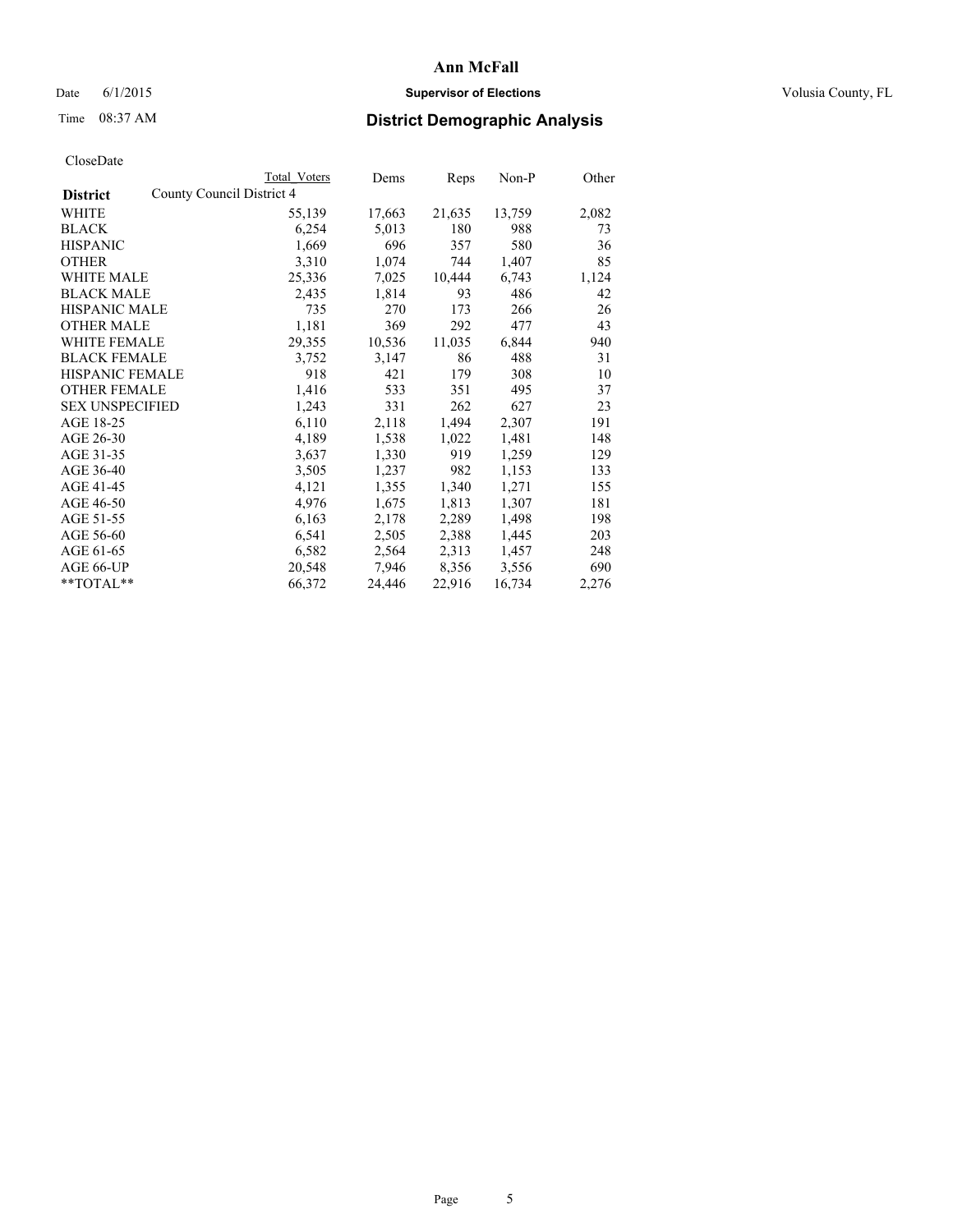# Date 6/1/2015 **Supervisor of Elections Supervisor of Elections** Volusia County, FL

# Time 08:37 AM **District Demographic Analysis**

|                                              | Total Voters | Dems   | Reps   | Non-P  | Other |
|----------------------------------------------|--------------|--------|--------|--------|-------|
| County Council District 5<br><b>District</b> |              |        |        |        |       |
| WHITE                                        | 40,649       | 12,151 | 15,822 | 10,865 | 1,811 |
| <b>BLACK</b>                                 | 5,486        | 4,144  | 254    | 992    | 96    |
| <b>HISPANIC</b>                              | 14,549       | 6,985  | 2,125  | 5,158  | 281   |
| <b>OTHER</b>                                 | 3,617        | 1,183  | 680    | 1,668  | 86    |
| WHITE MALE                                   | 18,894       | 4,915  | 7,716  | 5,272  | 991   |
| <b>BLACK MALE</b>                            | 2,419        | 1,703  | 151    | 505    | 60    |
| <b>HISPANIC MALE</b>                         | 6,822        | 3,138  | 1,053  | 2,470  | 161   |
| <b>OTHER MALE</b>                            | 1,246        | 434    | 261    | 510    | 41    |
| <b>WHITE FEMALE</b>                          | 21,345       | 7,129  | 7,971  | 5,438  | 807   |
| <b>BLACK FEMALE</b>                          | 3,001        | 2,393  | 101    | 471    | 36    |
| HISPANIC FEMALE                              | 7,548        | 3,768  | 1,059  | 2,604  | 117   |
| <b>OTHER FEMALE</b>                          | 1,490        | 588    | 283    | 583    | 36    |
| <b>SEX UNSPECIFIED</b>                       | 1,536        | 395    | 286    | 830    | 25    |
| AGE 18-25                                    | 7,228        | 2,308  | 1,436  | 3,227  | 257   |
| AGE 26-30                                    | 4,958        | 1,622  | 1,080  | 2,063  | 193   |
| AGE 31-35                                    | 4,853        | 1,688  | 1,107  | 1,851  | 207   |
| AGE 36-40                                    | 5,048        | 1,846  | 1,191  | 1,788  | 223   |
| AGE 41-45                                    | 5,327        | 1,871  | 1,595  | 1,663  | 198   |
| AGE 46-50                                    | 5,743        | 2,065  | 1,872  | 1,596  | 210   |
| AGE 51-55                                    | 6,511        | 2,369  | 2,259  | 1,677  | 206   |
| AGE 56-60                                    | 6,180        | 2,447  | 2,130  | 1,399  | 204   |
| AGE 61-65                                    | 5,194        | 2,233  | 1,670  | 1,136  | 155   |
| AGE 66-UP                                    | 13,258       | 6,014  | 4,541  | 2,282  | 421   |
| $*$ TOTAL $*$                                | 64,301       | 24,463 | 18,881 | 18,683 | 2,274 |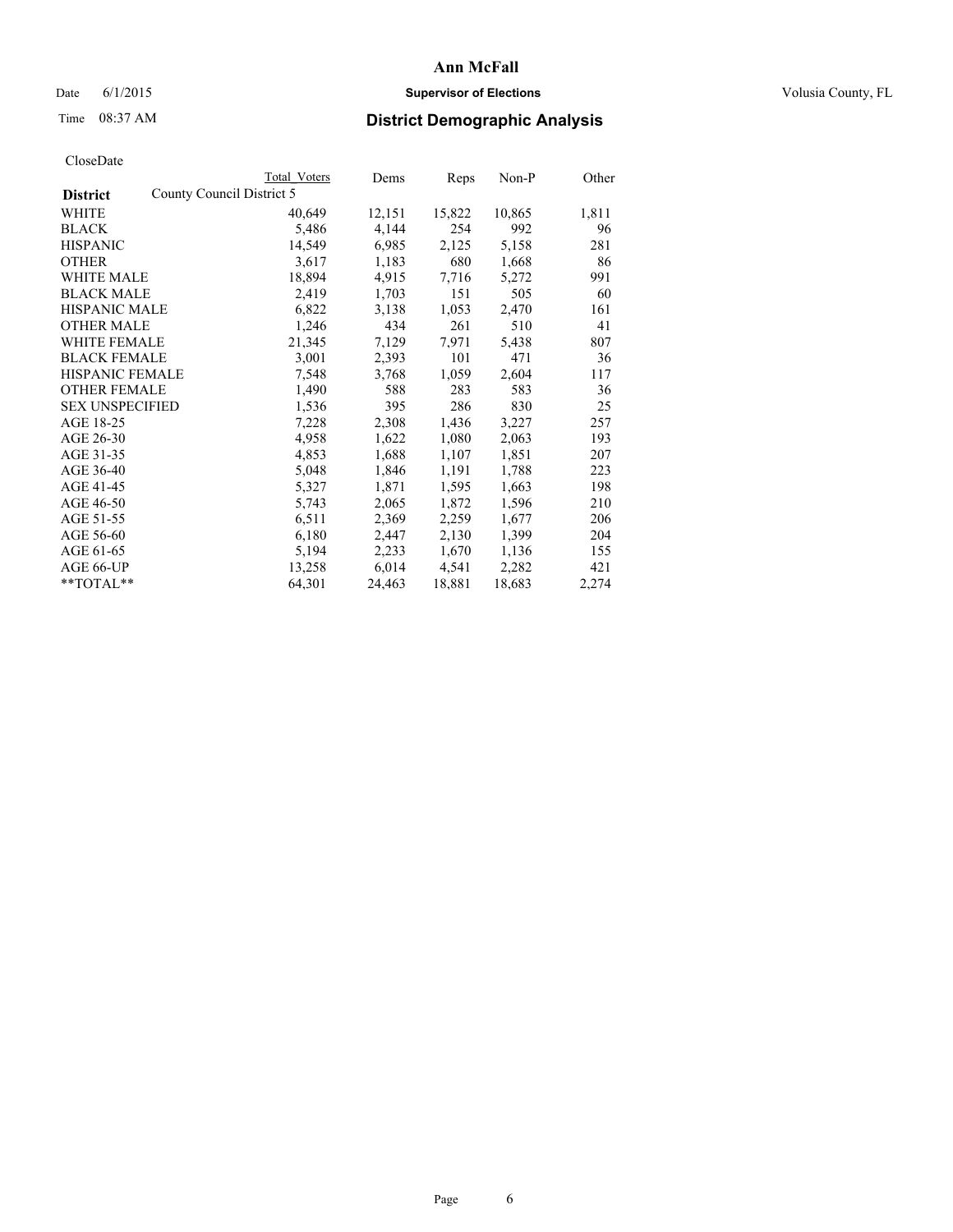# Date 6/1/2015 **Supervisor of Elections Supervisor of Elections** Volusia County, FL

# Time 08:37 AM **District Demographic Analysis**

|                        |                              | <b>Total Voters</b> | Dems | Reps           | Non-P | Other          |
|------------------------|------------------------------|---------------------|------|----------------|-------|----------------|
| <b>District</b>        | Indigo Community Development |                     |      |                |       |                |
| WHITE                  |                              | 1,041               | 239  | 508            | 254   | 40             |
| <b>BLACK</b>           |                              | 121                 | 84   | 11             | 25    | 1              |
| <b>HISPANIC</b>        |                              | 62                  | 26   | 8              | 26    | 2              |
| <b>OTHER</b>           |                              | 90                  | 23   | 25             | 40    | $\overline{2}$ |
| WHITE MALE             |                              | 506                 | 98   | 258            | 126   | 24             |
| <b>BLACK MALE</b>      |                              | 57                  | 35   | 8              | 14    | $\mathbf{0}$   |
| <b>HISPANIC MALE</b>   |                              | 22                  | 8    | 3              | 10    |                |
| <b>OTHER MALE</b>      |                              | 27                  | 5    | 9              | 12    |                |
| WHITE FEMALE           |                              | 529                 | 141  | 247            | 126   | 15             |
| <b>BLACK FEMALE</b>    |                              | 63                  | 48   | 3              | 11    |                |
| <b>HISPANIC FEMALE</b> |                              | 40                  | 18   | 5              | 16    |                |
| <b>OTHER FEMALE</b>    |                              | 50                  | 13   | 14             | 22    |                |
| <b>SEX UNSPECIFIED</b> |                              | 19                  | 6    | $\overline{4}$ | 8     | 1              |
| AGE 18-25              |                              | 96                  | 21   | 38             | 33    | 4              |
| AGE 26-30              |                              | 100                 | 22   | 35             | 36    | 7              |
| AGE 31-35              |                              | 111                 | 30   | 37             | 42    | $\overline{c}$ |
| AGE 36-40              |                              | 97                  | 34   | 34             | 29    | $\mathbf{0}$   |
| AGE 41-45              |                              | 103                 | 27   | 50             | 23    | 3              |
| AGE 46-50              |                              | 92                  | 26   | 37             | 23    | 6              |
| AGE 51-55              |                              | 122                 | 36   | 57             | 29    | $\mathbf{0}$   |
| AGE 56-60              |                              | 137                 | 41   | 58             | 36    | $\overline{c}$ |
| AGE 61-65              |                              | 135                 | 43   | 56             | 30    | 6              |
| AGE 66-UP              |                              | 321                 | 92   | 150            | 64    | 15             |
| **TOTAL**              |                              | 1,314               | 372  | 552            | 345   | 45             |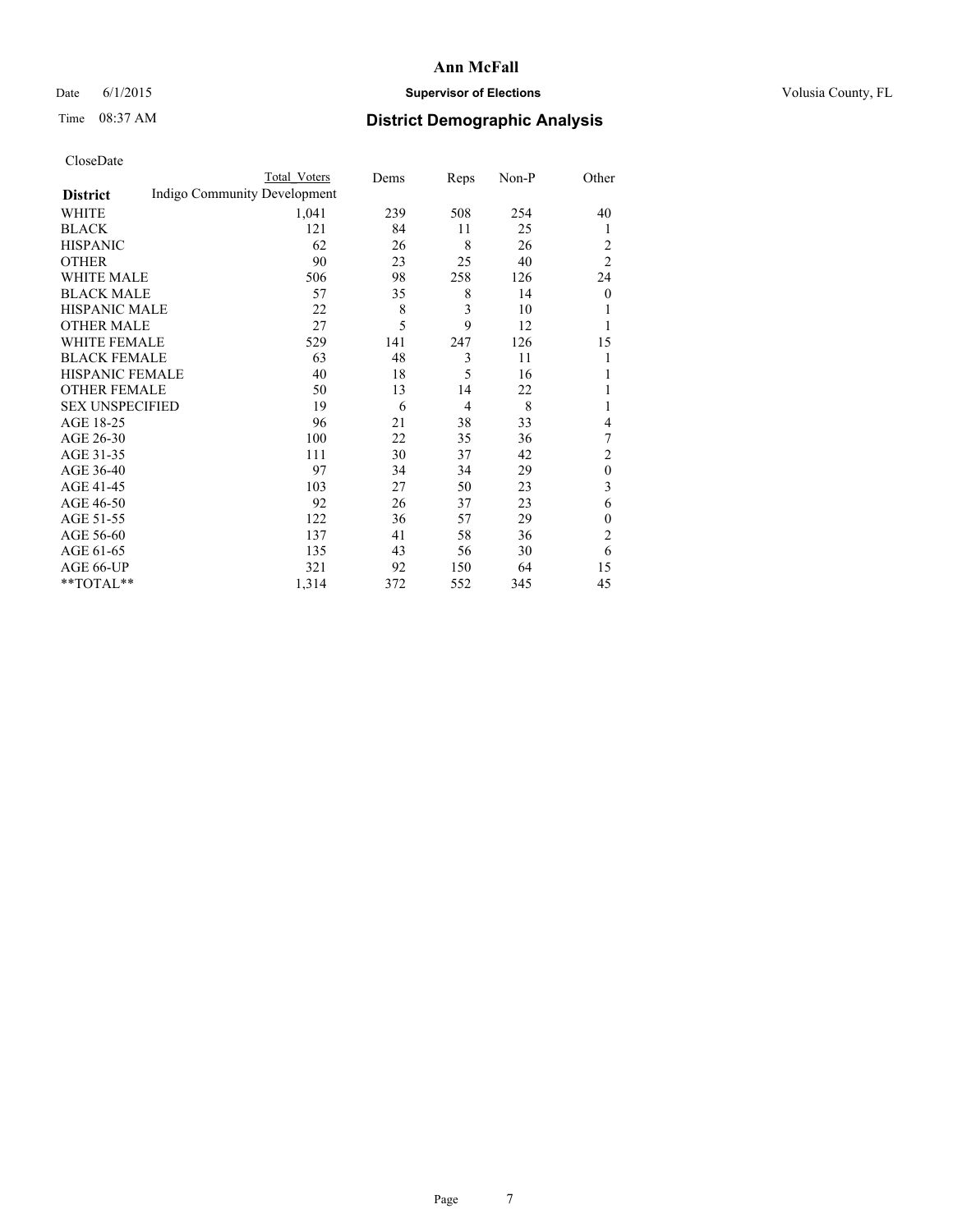# Date 6/1/2015 **Supervisor of Elections Supervisor of Elections** Volusia County, FL

# Time 08:37 AM **District Demographic Analysis**

|                        |                          | <b>Total Voters</b> | Dems   | Reps   | Non-P  | Other |
|------------------------|--------------------------|---------------------|--------|--------|--------|-------|
| <b>District</b>        | Congressional District 6 |                     |        |        |        |       |
| WHITE                  |                          | 206,390             | 65,810 | 80,741 | 51,886 | 7,953 |
| <b>BLACK</b>           |                          | 23,193              | 18,828 | 670    | 3,439  | 256   |
| <b>HISPANIC</b>        |                          | 7,390               | 3,014  | 1,477  | 2,708  | 191   |
| <b>OTHER</b>           |                          | 11,352              | 3,664  | 2,441  | 4,947  | 300   |
| <b>WHITE MALE</b>      |                          | 95,503              | 26,451 | 39,380 | 25,327 | 4,345 |
| <b>BLACK MALE</b>      |                          | 9,154               | 7,049  | 342    | 1,614  | 149   |
| <b>HISPANIC MALE</b>   |                          | 3,292               | 1,255  | 686    | 1,240  | 111   |
| <b>OTHER MALE</b>      |                          | 3,964               | 1,251  | 955    | 1,614  | 144   |
| <b>WHITE FEMALE</b>    |                          | 109,192             | 38,882 | 40,780 | 25,976 | 3,554 |
| <b>BLACK FEMALE</b>    |                          | 13,736              | 11,550 | 319    | 1,760  | 107   |
| <b>HISPANIC FEMALE</b> |                          | 3,991               | 1,718  | 771    | 1,424  | 78    |
| <b>OTHER FEMALE</b>    |                          | 4,831               | 1,838  | 1,103  | 1,764  | 126   |
| <b>SEX UNSPECIFIED</b> |                          | 4,660               | 1,322  | 992    | 2,260  | 86    |
| AGE 18-25              |                          | 23,603              | 8,625  | 5,220  | 8,930  | 828   |
| AGE 26-30              |                          | 15,717              | 5,531  | 3,794  | 5,854  | 538   |
| AGE 31-35              |                          | 13,851              | 4,845  | 3,587  | 4,894  | 525   |
| AGE 36-40              |                          | 13,241              | 4,490  | 3,749  | 4,450  | 552   |
| AGE 41-45              |                          | 15,369              | 5,086  | 5,028  | 4,700  | 555   |
| AGE 46-50              |                          | 17,856              | 5,964  | 6,544  | 4,778  | 570   |
| AGE 51-55              |                          | 22,668              | 7,957  | 8,555  | 5,411  | 745   |
| AGE 56-60              |                          | 24,293              | 9,245  | 9,003  | 5,271  | 774   |
| AGE 61-65              |                          | 24,710              | 9,680  | 8,854  | 5,291  | 885   |
| AGE 66-UP              |                          | 77,016              | 29,893 | 30,994 | 13,401 | 2,728 |
| $*$ TOTAL $*$          |                          | 248,325             | 91,316 | 85,329 | 62,980 | 8,700 |
|                        |                          |                     |        |        |        |       |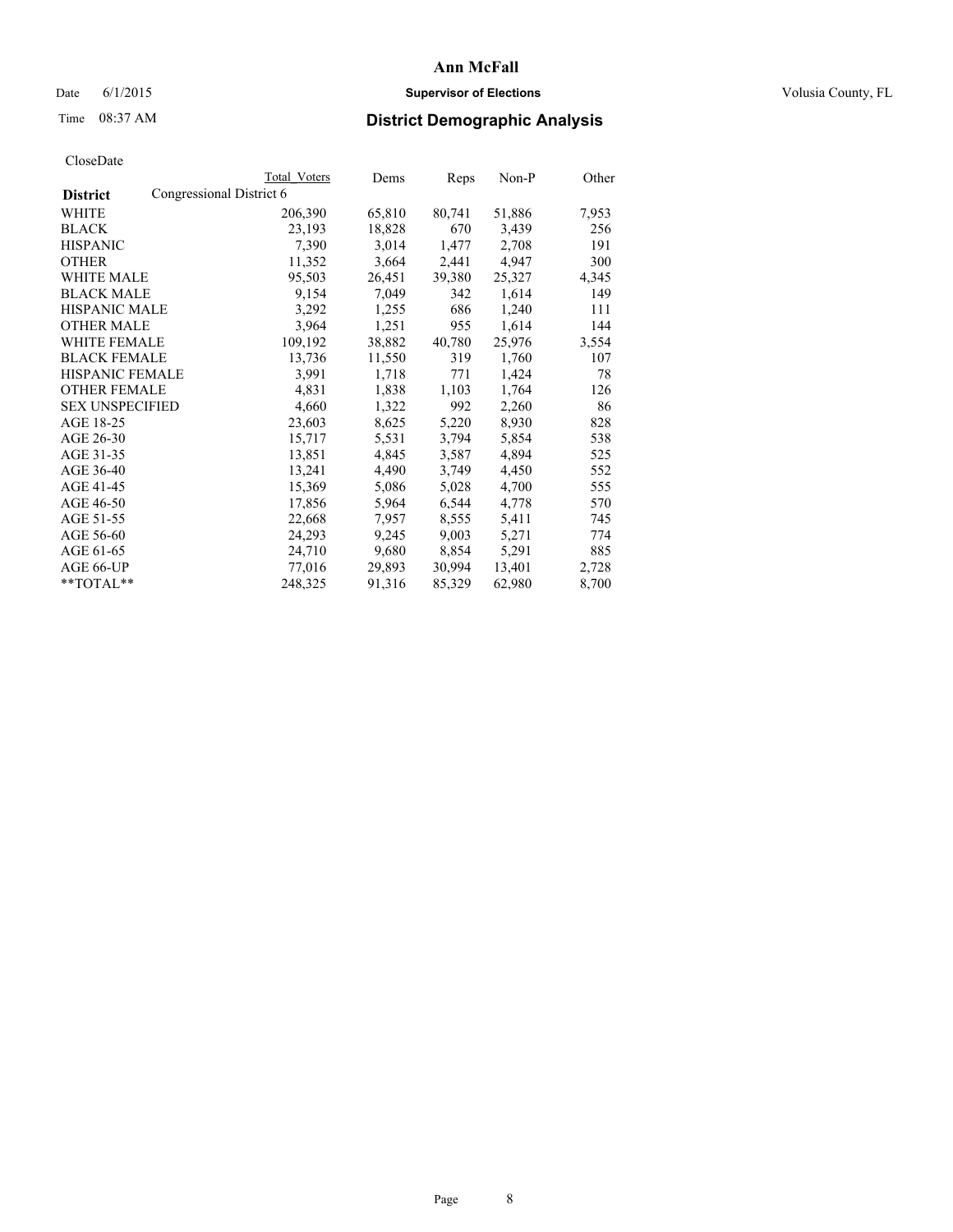# Date 6/1/2015 **Supervisor of Elections Supervisor of Elections** Volusia County, FL

# Time 08:37 AM **District Demographic Analysis**

| CloseDate |
|-----------|
|-----------|

|                        |                          | Total Voters | Dems   | Reps   | Non-P  | Other |
|------------------------|--------------------------|--------------|--------|--------|--------|-------|
| <b>District</b>        | Congressional District 7 |              |        |        |        |       |
| WHITE                  |                          | 58,234       | 17,105 | 23,336 | 15,180 | 2,613 |
| <b>BLACK</b>           |                          | 6,337        | 4,812  | 280    | 1,131  | 114   |
| <b>HISPANIC</b>        |                          | 16,720       | 7,949  | 2,515  | 5,939  | 317   |
| <b>OTHER</b>           |                          | 4,689        | 1,493  | 946    | 2,137  | 113   |
| <b>WHITE MALE</b>      |                          | 26,904       | 6,846  | 11,300 | 7,342  | 1,416 |
| <b>BLACK MALE</b>      |                          | 2,773        | 1,954  | 159    | 588    | 72    |
| <b>HISPANIC MALE</b>   |                          | 7,739        | 3,515  | 1,253  | 2,799  | 172   |
| <b>OTHER MALE</b>      |                          | 1,636        | 557    | 363    | 661    | 55    |
| <b>WHITE FEMALE</b>    |                          | 30,752       | 10,119 | 11,836 | 7,619  | 1,178 |
| <b>BLACK FEMALE</b>    |                          | 3,488        | 2,802  | 119    | 525    | 42    |
| HISPANIC FEMALE        |                          | 8,767        | 4,336  | 1,245  | 3,044  | 142   |
| <b>OTHER FEMALE</b>    |                          | 1,897        | 728    | 390    | 734    | 45    |
| <b>SEX UNSPECIFIED</b> |                          | 2,023        | 502    | 411    | 1,075  | 35    |
| AGE 18-25              |                          | 9,174        | 2,794  | 1,935  | 4,082  | 363   |
| AGE 26-30              |                          | 6,288        | 1,999  | 1,460  | 2,589  | 240   |
| AGE 31-35              |                          | 6,133        | 2,038  | 1,501  | 2,336  | 258   |
| AGE 36-40              |                          | 6,336        | 2,241  | 1,594  | 2,225  | 276   |
| AGE 41-45              |                          | 6,837        | 2,314  | 2,137  | 2,128  | 258   |
| AGE 46-50              |                          | 7,428        | 2,578  | 2,533  | 2,038  | 279   |
| AGE 51-55              |                          | 8,512        | 2,946  | 3,086  | 2,193  | 287   |
| AGE 56-60              |                          | 8,168        | 3,096  | 2,950  | 1,844  | 278   |
| AGE 61-65              |                          | 7,183        | 2,958  | 2,450  | 1,538  | 237   |
| AGE 66-UP              |                          | 19,920       | 8,395  | 7.431  | 3,413  | 681   |
| $*$ TOTAL $*$          |                          | 85,980       | 31,359 | 27,077 | 24,387 | 3,157 |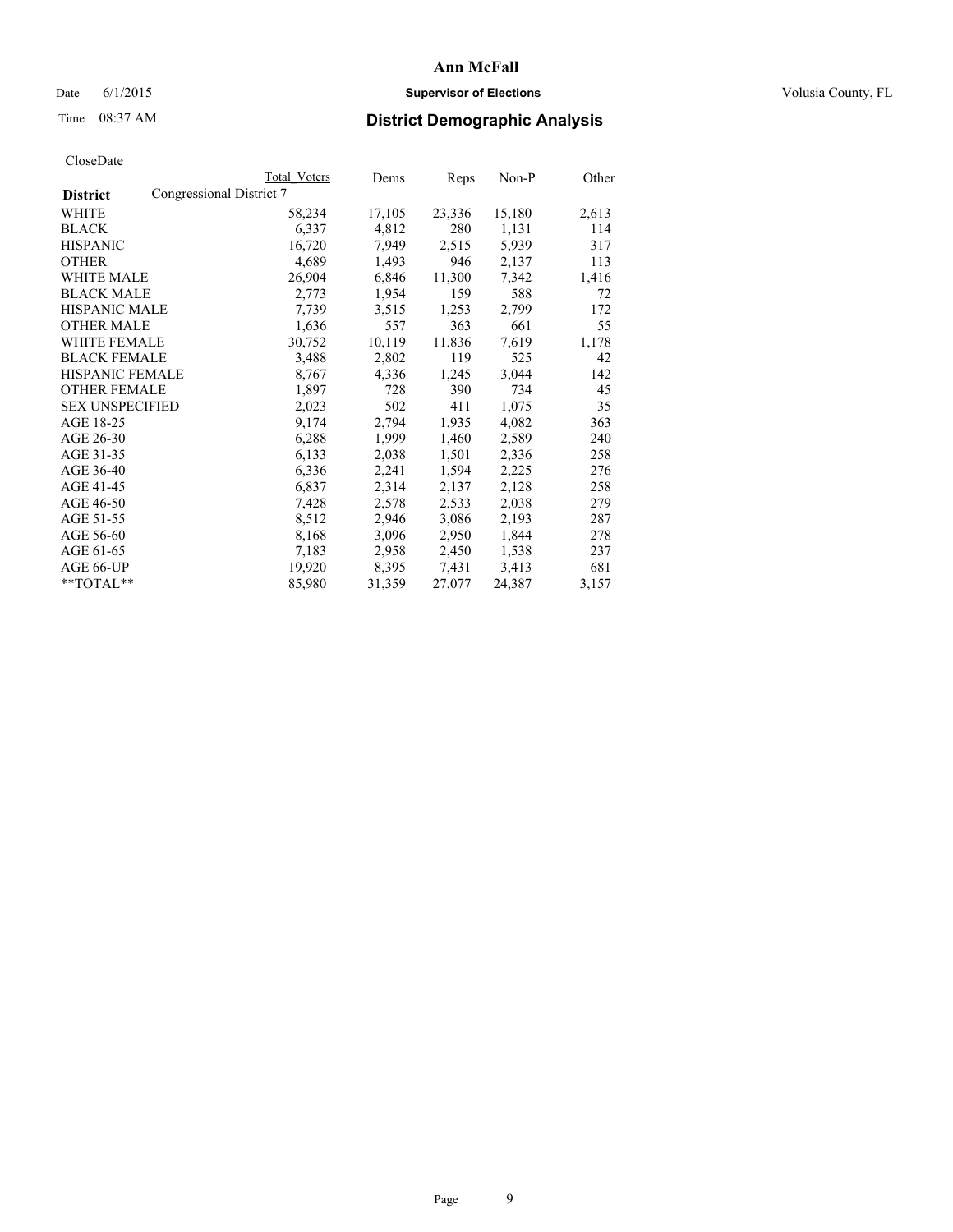# Date 6/1/2015 **Supervisor of Elections Supervisor of Elections** Volusia County, FL

# Time 08:37 AM **District Demographic Analysis**

|                        |                     | Total Voters | Dems   | Reps   | Non-P  | Other |
|------------------------|---------------------|--------------|--------|--------|--------|-------|
| <b>District</b>        | Unincorporated Area |              |        |        |        |       |
| WHITE                  |                     | 66,024       | 20,155 | 27,200 | 16,018 | 2,651 |
| <b>BLACK</b>           |                     | 2,530        | 2,024  | 91     | 387    | 28    |
| <b>HISPANIC</b>        |                     | 2,914        | 1,149  | 597    | 1,103  | 65    |
| <b>OTHER</b>           |                     | 3,136        | 822    | 842    | 1,384  | 88    |
| <b>WHITE MALE</b>      |                     | 31,113       | 8,212  | 13,571 | 7,875  | 1,455 |
| <b>BLACK MALE</b>      |                     | 1,097        | 831    | 46     | 203    | 17    |
| <b>HISPANIC MALE</b>   |                     | 1,334        | 502    | 280    | 516    | 36    |
| <b>OTHER MALE</b>      |                     | 1,106        | 280    | 337    | 445    | 44    |
| <b>WHITE FEMALE</b>    |                     | 34,334       | 11,816 | 13,399 | 7,937  | 1,182 |
| <b>BLACK FEMALE</b>    |                     | 1,409        | 1,175  | 45     | 178    | 11    |
| HISPANIC FEMALE        |                     | 1,527        | 619    | 309    | 571    | 28    |
| <b>OTHER FEMALE</b>    |                     | 1,222        | 405    | 343    | 445    | 29    |
| <b>SEX UNSPECIFIED</b> |                     | 1,461        | 310    | 400    | 721    | 30    |
| AGE 18-25              |                     | 6,242        | 1,536  | 1,852  | 2,591  | 263   |
| AGE 26-30              |                     | 4,276        | 1,168  | 1,230  | 1,695  | 183   |
| AGE 31-35              |                     | 3,861        | 1,128  | 1,144  | 1,429  | 160   |
| AGE 36-40              |                     | 3,859        | 1,105  | 1,235  | 1,338  | 181   |
| AGE 41-45              |                     | 4,761        | 1,290  | 1,788  | 1,494  | 189   |
| AGE 46-50              |                     | 5,727        | 1,634  | 2,381  | 1,510  | 202   |
| AGE 51-55              |                     | 7,530        | 2,221  | 3,234  | 1,816  | 259   |
| AGE 56-60              |                     | 7,912        | 2,749  | 3,214  | 1,649  | 300   |
| AGE 61-65              |                     | 7,768        | 2,805  | 3,055  | 1,598  | 310   |
| AGE 66-UP              |                     | 22,668       | 8,514  | 9,597  | 3,772  | 785   |
| $*$ $TOTAL**$          |                     | 74,604       | 24,150 | 28,730 | 18,892 | 2,832 |
|                        |                     |              |        |        |        |       |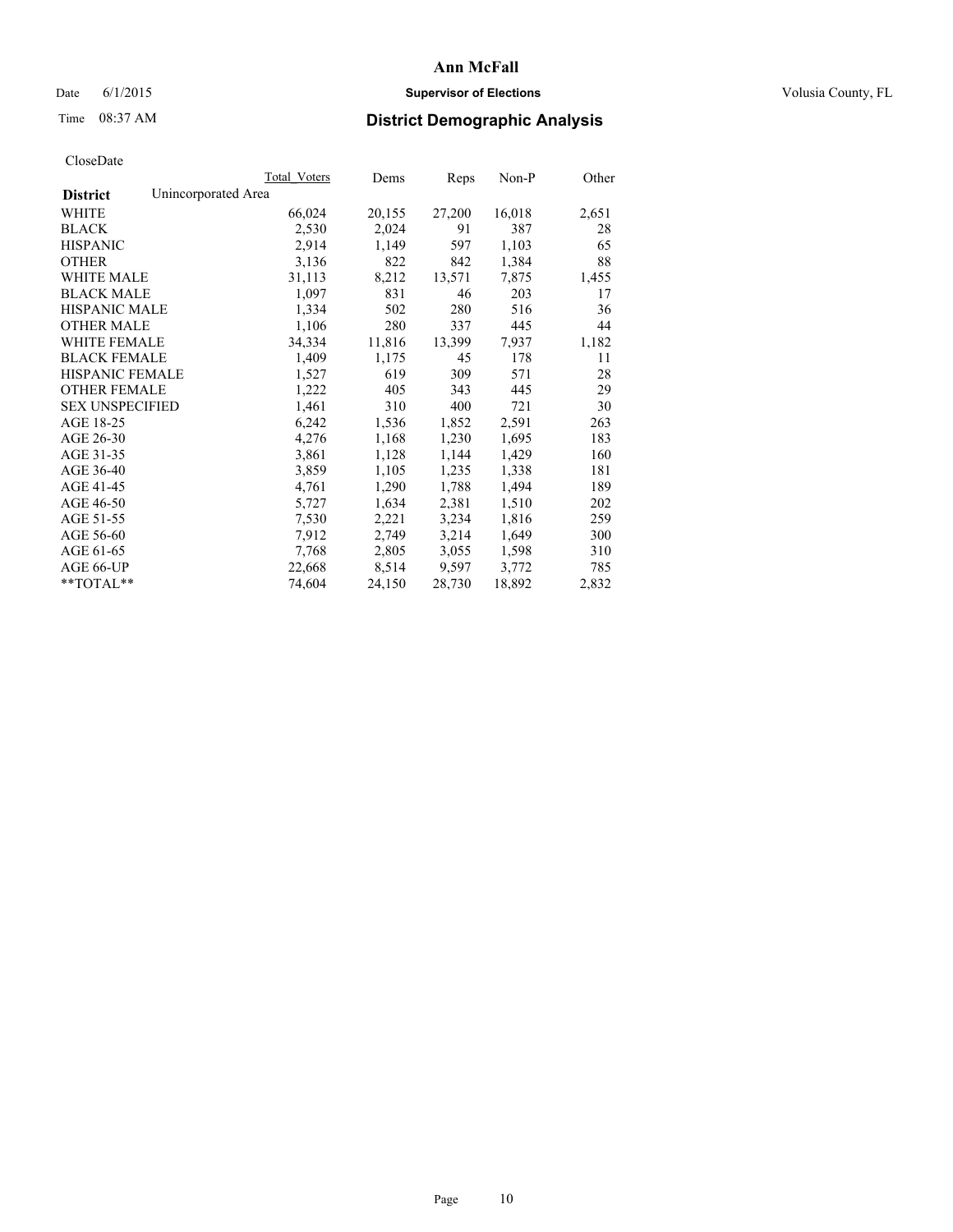# Date 6/1/2015 **Supervisor of Elections Supervisor of Elections** Volusia County, FL

# Time 08:37 AM **District Demographic Analysis**

|                                  | Total Voters | Dems   | Reps  | Non-P | Other |
|----------------------------------|--------------|--------|-------|-------|-------|
| Daytona Beach<br><b>District</b> |              |        |       |       |       |
| WHITE                            | 22,074       | 7,441  | 7,833 | 5,903 | 897   |
| <b>BLACK</b>                     | 13,358       | 11,085 | 307   | 1,852 | 114   |
| <b>HISPANIC</b>                  | 1,278        | 586    | 201   | 457   | 34    |
| <b>OTHER</b>                     | 2,387        | 981    | 317   | 1,031 | 58    |
| <b>WHITE MALE</b>                | 10,595       | 3,091  | 4,000 | 2,968 | 536   |
| <b>BLACK MALE</b>                | 5,143        | 4,073  | 162   | 848   | 60    |
| <b>HISPANIC MALE</b>             | 592          | 247    | 96    | 226   | 23    |
| <b>OTHER MALE</b>                | 801          | 319    | 127   | 330   | 25    |
| WHITE FEMALE                     | 11,311       | 4,294  | 3,794 | 2,868 | 355   |
| <b>BLACK FEMALE</b>              | 8,023        | 6,860  | 143   | 966   | 54    |
| <b>HISPANIC FEMALE</b>           | 671          | 334    | 104   | 222   | 11    |
| <b>OTHER FEMALE</b>              | 1,069        | 499    | 152   | 391   | 27    |
| <b>SEX UNSPECIFIED</b>           | 891          | 376    | 79    | 424   | 12    |
| AGE 18-25                        | 6,347        | 3,711  | 660   | 1,847 | 129   |
| AGE 26-30                        | 3,543        | 1,775  | 534   | 1,129 | 105   |
| AGE 31-35                        | 2,624        | 1,293  | 436   | 812   | 83    |
| AGE 36-40                        | 2,171        | 1,123  | 363   | 637   | 48    |
| AGE 41-45                        | 2,280        | 1,110  | 489   | 619   | 62    |
| AGE 46-50                        | 2,696        | 1,328  | 589   | 689   | 90    |
| AGE 51-55                        | 3,266        | 1,605  | 823   | 736   | 102   |
| AGE 56-60                        | 3,396        | 1,783  | 873   | 657   | 83    |
| AGE 61-65                        | 3,347        | 1,643  | 903   | 692   | 109   |
| AGE 66-UP                        | 9,427        | 4,722  | 2,988 | 1,425 | 292   |
| **TOTAL**                        | 39,097       | 20,093 | 8,658 | 9,243 | 1,103 |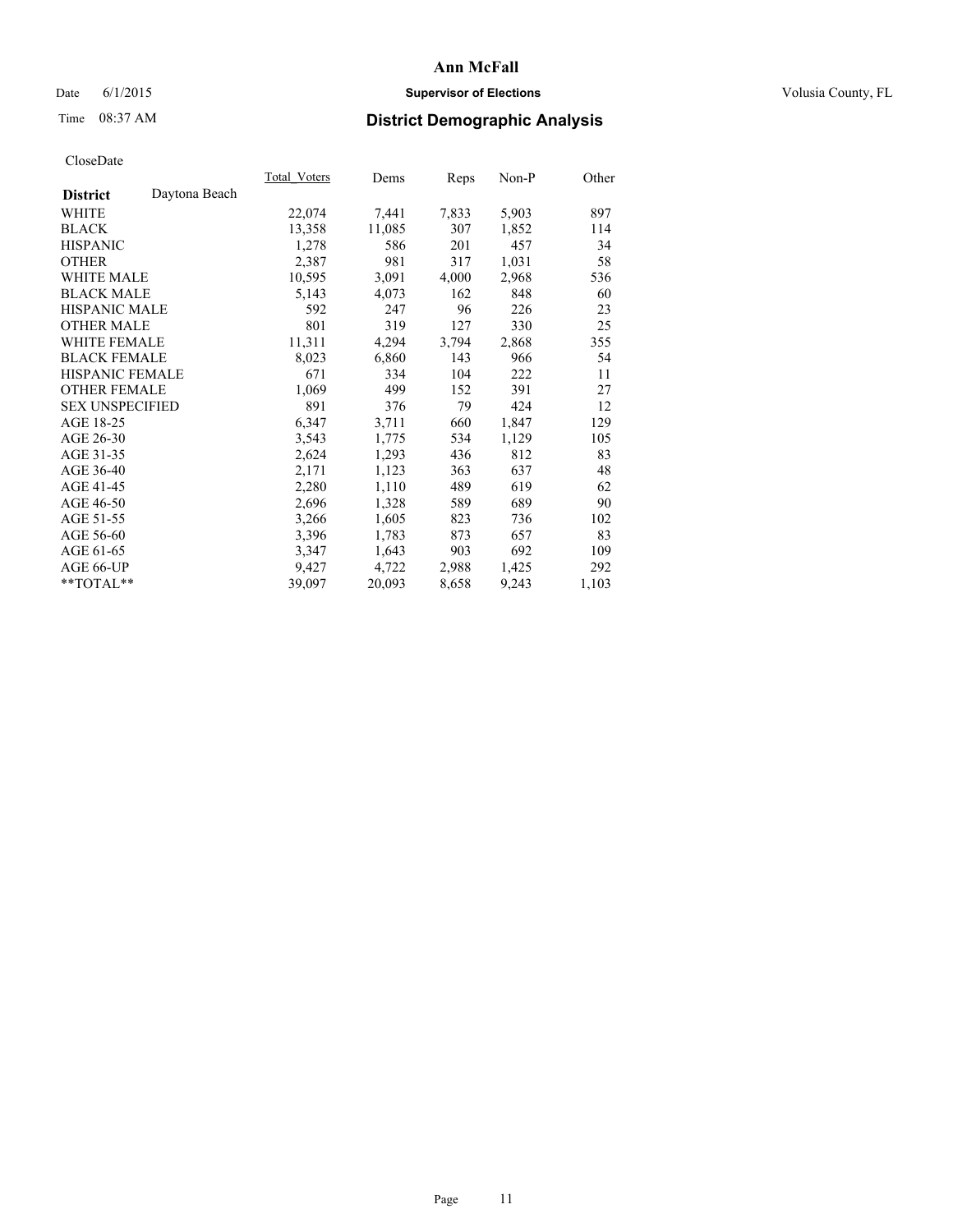# Date 6/1/2015 **Supervisor of Elections Supervisor of Elections** Volusia County, FL

# Time 08:37 AM **District Demographic Analysis**

|                        | Total Voters         | Dems  | Reps  | Non-P | Other            |
|------------------------|----------------------|-------|-------|-------|------------------|
| <b>District</b>        | Daytona Beach Shores |       |       |       |                  |
| WHITE                  | 3,611                | 910   | 1,708 | 840   | 153              |
| <b>BLACK</b>           | 56                   | 33    | 5     | 14    | 4                |
| <b>HISPANIC</b>        | 81                   | 17    | 36    | 26    | 2                |
| <b>OTHER</b>           | 191                  | 57    | 61    | 65    | 8                |
| WHITE MALE             | 1,739                | 393   | 832   | 426   | 88               |
| <b>BLACK MALE</b>      | 27                   | 17    | 1     | 7     | 2                |
| <b>HISPANIC MALE</b>   | 34                   | 4     | 17    | 13    | $\boldsymbol{0}$ |
| <b>OTHER MALE</b>      | 75                   | 23    | 25    | 24    | 3                |
| WHITE FEMALE           | 1,845                | 508   | 861   | 412   | 64               |
| <b>BLACK FEMALE</b>    | 28                   | 16    | 4     | 6     | $\overline{2}$   |
| <b>HISPANIC FEMALE</b> | 46                   | 13    | 18    | 13    | $\overline{2}$   |
| <b>OTHER FEMALE</b>    | 93                   | 31    | 28    | 29    | 5                |
| <b>SEX UNSPECIFIED</b> | 52                   | 12    | 24    | 15    | 1                |
| AGE 18-25              | 120                  | 17    | 45    | 47    | 11               |
| AGE 26-30              | 114                  | 25    | 49    | 34    | 6                |
| AGE 31-35              | 99                   | 25    | 25    | 42    | 7                |
| AGE 36-40              | 98                   | 31    | 30    | 29    | 8                |
| AGE 41-45              | 103                  | 22    | 31    | 43    | 7                |
| AGE 46-50              | 194                  | 43    | 83    | 63    | 5                |
| AGE 51-55              | 283                  | 75    | 123   | 69    | 16               |
| AGE 56-60              | 342                  | 78    | 178   | 78    | 8                |
| AGE 61-65              | 479                  | 120   | 215   | 124   | 20               |
| AGE 66-UP              | 2,107                | 581   | 1,031 | 416   | 79               |
| **TOTAL**              | 3,939                | 1,017 | 1,810 | 945   | 167              |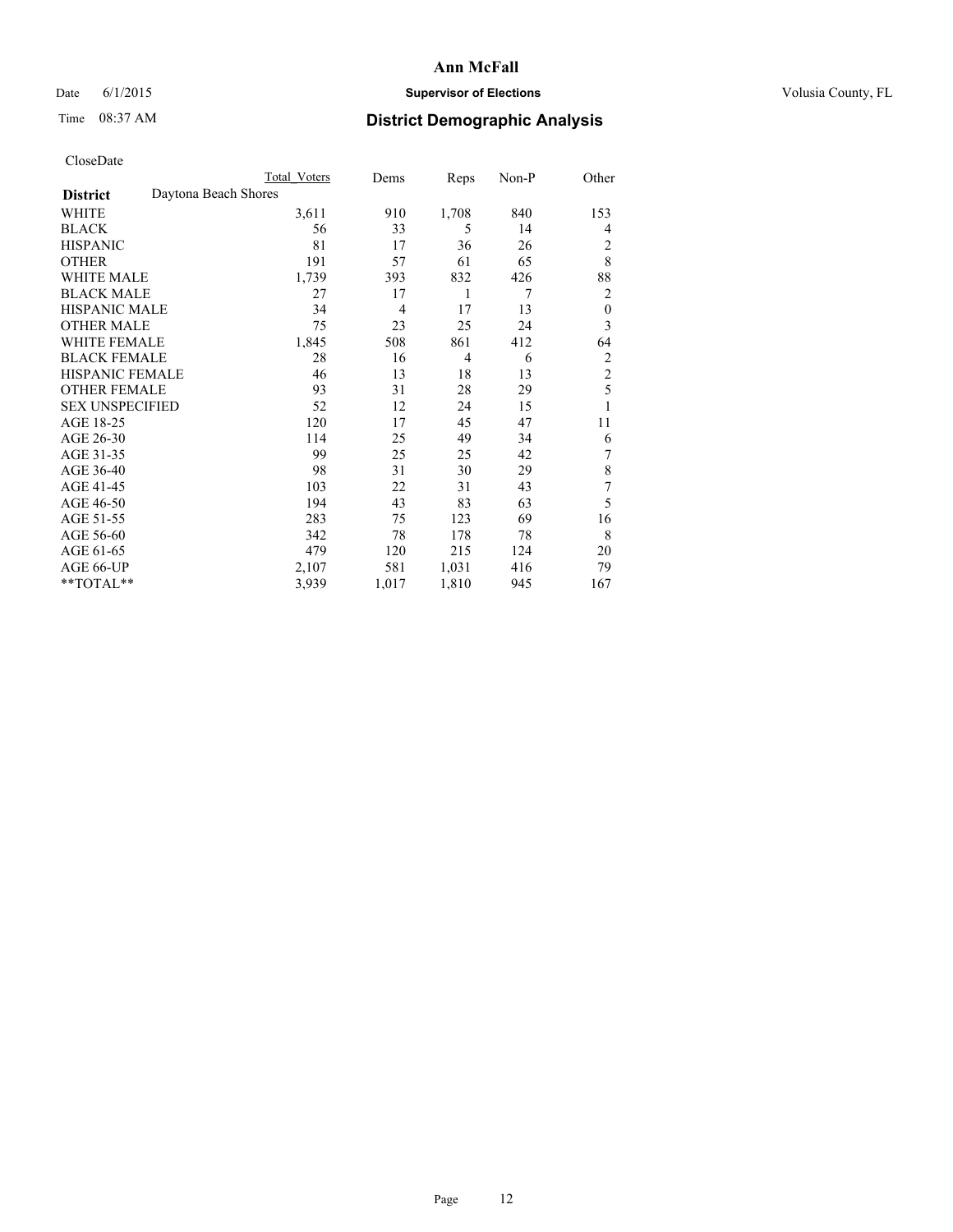# Date 6/1/2015 **Supervisor of Elections Supervisor of Elections** Volusia County, FL

# Time 08:37 AM **District Demographic Analysis**

|                           | <b>Total Voters</b> | Dems  | Reps  | $Non-P$ | Other |
|---------------------------|---------------------|-------|-------|---------|-------|
| DeBary<br><b>District</b> |                     |       |       |         |       |
| WHITE                     | 11,665              | 3,012 | 5,388 | 2,773   | 492   |
| <b>BLACK</b>              | 471                 | 364   | 19    | 77      | 11    |
| <b>HISPANIC</b>           | 976                 | 404   | 241   | 312     | 19    |
| <b>OTHER</b>              | 730                 | 218   | 188   | 306     | 18    |
| WHITE MALE                | 5,505               | 1,203 | 2,648 | 1,383   | 271   |
| <b>BLACK MALE</b>         | 210                 | 148   | 5     | 50      | 7     |
| <b>HISPANIC MALE</b>      | 420                 | 158   | 116   | 136     | 10    |
| <b>OTHER MALE</b>         | 247                 | 75    | 73    | 90      | 9     |
| WHITE FEMALE              | 6,044               | 1,787 | 2,694 | 1,347   | 216   |
| <b>BLACK FEMALE</b>       | 253                 | 210   | 14    | 25      | 4     |
| HISPANIC FEMALE           | 540                 | 236   | 125   | 170     | 9     |
| <b>OTHER FEMALE</b>       | 312                 | 106   | 86    | 112     | 8     |
| <b>SEX UNSPECIFIED</b>    | 311                 | 75    | 75    | 155     | 6     |
| AGE 18-25                 | 1,150               | 266   | 354   | 475     | 55    |
| AGE 26-30                 | 711                 | 176   | 230   | 285     | 20    |
| AGE 31-35                 | 769                 | 194   | 277   | 266     | 32    |
| AGE 36-40                 | 828                 | 225   | 307   | 266     | 30    |
| AGE 41-45                 | 974                 | 262   | 375   | 285     | 52    |
| AGE 46-50                 | 1,117               | 289   | 493   | 290     | 45    |
| AGE 51-55                 | 1,365               | 353   | 635   | 326     | 51    |
| AGE 56-60                 | 1,393               | 411   | 627   | 310     | 45    |
| AGE 61-65                 | 1,419               | 478   | 616   | 276     | 49    |
| AGE 66-UP                 | 4,116               | 1,344 | 1,922 | 689     | 161   |
| **TOTAL**                 | 13,842              | 3,998 | 5,836 | 3,468   | 540   |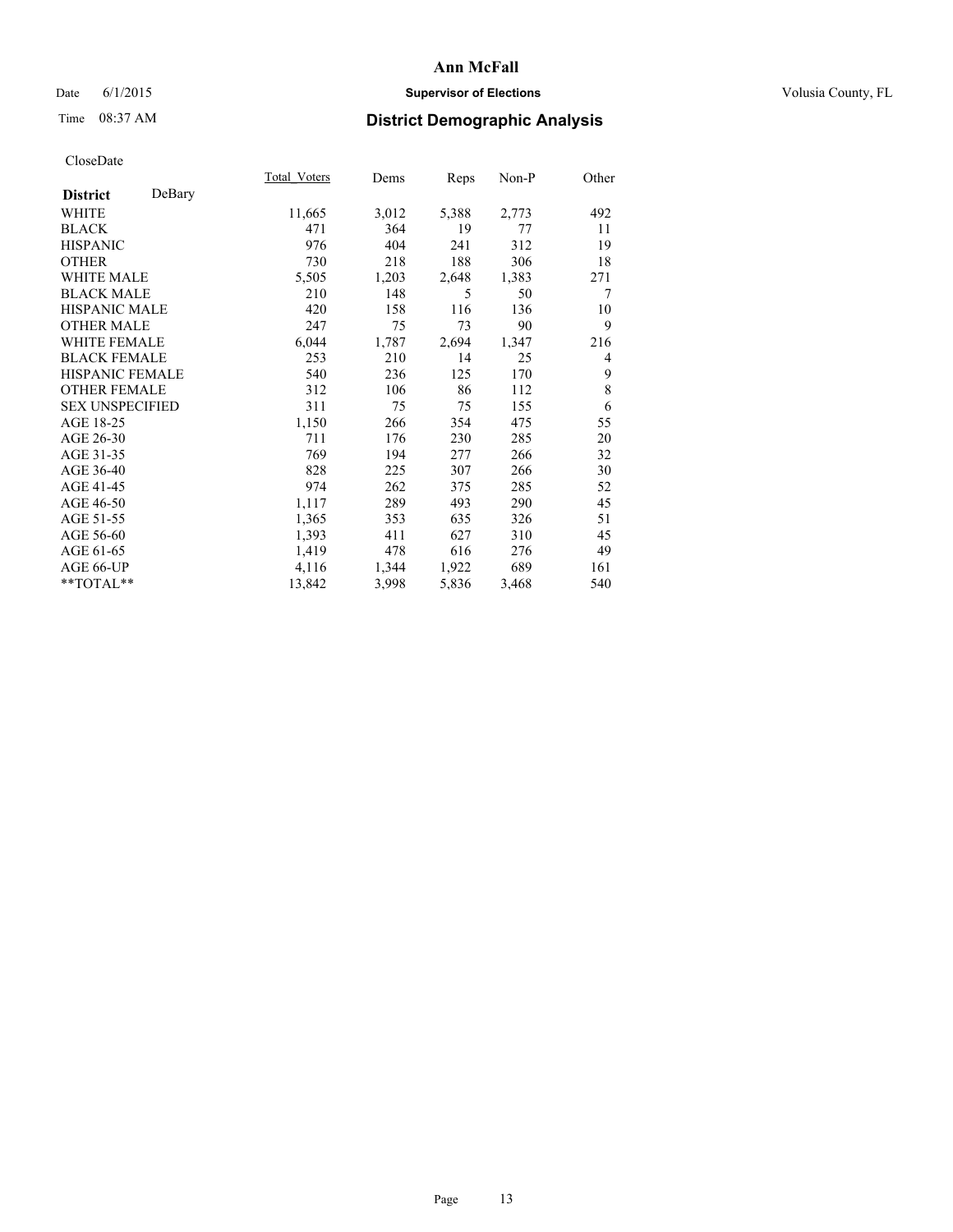# Date 6/1/2015 **Supervisor of Elections Supervisor of Elections** Volusia County, FL

# Time 08:37 AM **District Demographic Analysis**

|                        |        | <b>Total Voters</b> | Dems  | Reps  | Non-P | Other |
|------------------------|--------|---------------------|-------|-------|-------|-------|
| <b>District</b>        | DeLand |                     |       |       |       |       |
| WHITE                  |        | 12,830              | 4,054 | 5,154 | 3,048 | 574   |
| <b>BLACK</b>           |        | 2,489               | 2,000 | 86    | 365   | 38    |
| <b>HISPANIC</b>        |        | 1,223               | 509   | 209   | 472   | 33    |
| <b>OTHER</b>           |        | 896                 | 298   | 177   | 392   | 29    |
| WHITE MALE             |        | 5,662               | 1,544 | 2,352 | 1,468 | 298   |
| <b>BLACK MALE</b>      |        | 942                 | 721   | 40    | 154   | 27    |
| <b>HISPANIC MALE</b>   |        | 506                 | 208   | 92    | 191   | 15    |
| <b>OTHER MALE</b>      |        | 294                 | 105   | 63    | 114   | 12    |
| <b>WHITE FEMALE</b>    |        | 7,072               | 2,482 | 2,770 | 1,546 | 274   |
| <b>BLACK FEMALE</b>    |        | 1,516               | 1,259 | 43    | 203   | 11    |
| HISPANIC FEMALE        |        | 702                 | 297   | 114   | 274   | 17    |
| <b>OTHER FEMALE</b>    |        | 381                 | 137   | 77    | 154   | 13    |
| <b>SEX UNSPECIFIED</b> |        | 363                 | 108   | 75    | 173   | 7     |
| AGE 18-25              |        | 2,051               | 720   | 407   | 844   | 80    |
| AGE 26-30              |        | 1,169               | 438   | 261   | 436   | 34    |
| AGE 31-35              |        | 1,110               | 408   | 308   | 347   | 47    |
| AGE 36-40              |        | 1,135               | 414   | 303   | 360   | 58    |
| AGE 41-45              |        | 1,276               | 483   | 389   | 357   | 47    |
| AGE 46-50              |        | 1,252               | 493   | 435   | 289   | 35    |
| AGE 51-55              |        | 1,392               | 578   | 489   | 268   | 57    |
| AGE 56-60              |        | 1,450               | 603   | 489   | 302   | 56    |
| AGE 61-65              |        | 1,523               | 661   | 526   | 277   | 59    |
| AGE 66-UP              |        | 5,080               | 2,063 | 2,019 | 797   | 201   |
| $*$ TOTAL $*$          |        | 17,438              | 6,861 | 5,626 | 4,277 | 674   |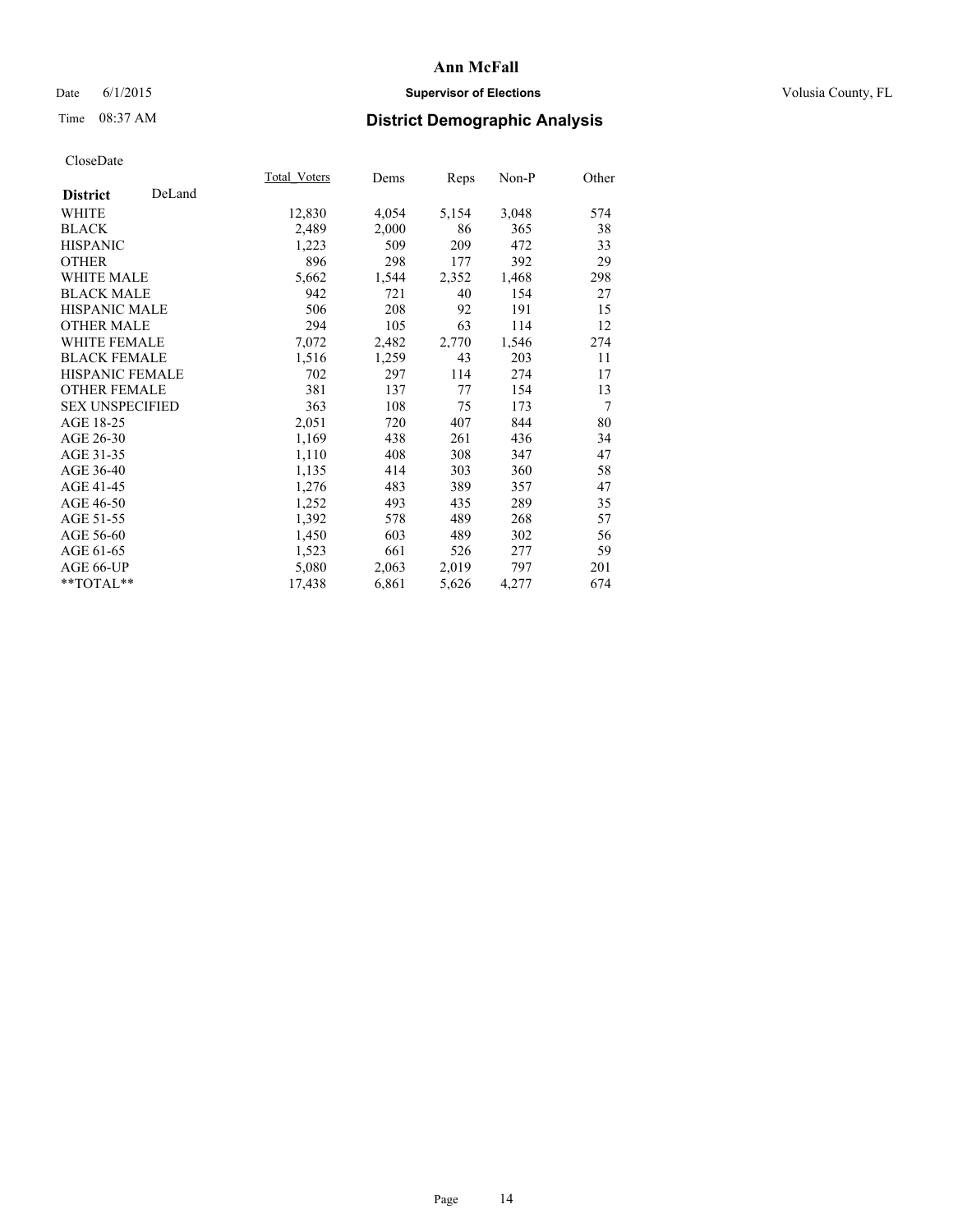# Date 6/1/2015 **Supervisor of Elections Supervisor of Elections** Volusia County, FL

# Time 08:37 AM **District Demographic Analysis**

|                        |         | Total Voters | Dems   | Reps   | $Non-P$ | Other |
|------------------------|---------|--------------|--------|--------|---------|-------|
| <b>District</b>        | Deltona |              |        |        |         |       |
| WHITE                  |         | 32,051       | 9,852  | 12,014 | 8,731   | 1,454 |
| <b>BLACK</b>           |         | 5,117        | 3,867  | 229    | 929     | 92    |
| <b>HISPANIC</b>        |         | 13,821       | 6,714  | 1,945  | 4,903   | 259   |
| <b>OTHER</b>           |         | 3,099        | 1,037  | 547    | 1,444   | 71    |
| WHITE MALE             |         | 14,778       | 3,989  | 5,817  | 4,194   | 778   |
| <b>BLACK MALE</b>      |         | 2,253        | 1,590  | 141    | 464     | 58    |
| <b>HISPANIC MALE</b>   |         | 6,471        | 3,014  | 966    | 2,345   | 146   |
| <b>OTHER MALE</b>      |         | 1,077        | 386    | 206    | 450     | 35    |
| WHITE FEMALE           |         | 16,959       | 5,777  | 6,097  | 4,420   | 665   |
| <b>BLACK FEMALE</b>    |         | 2,801        | 2,231  | 86     | 450     | 34    |
| HISPANIC FEMALE        |         | 7,180        | 3,627  | 966    | 2,477   | 110   |
| <b>OTHER FEMALE</b>    |         | 1,272        | 514    | 226    | 503     | 29    |
| <b>SEX UNSPECIFIED</b> |         | 1,297        | 342    | 230    | 704     | 21    |
| AGE 18-25              |         | 6,261        | 2,089  | 1,126  | 2,829   | 217   |
| AGE 26-30              |         | 4,328        | 1,473  | 879    | 1,809   | 167   |
| AGE 31-35              |         | 4,201        | 1,521  | 888    | 1,618   | 174   |
| AGE 36-40              |         | 4,348        | 1,650  | 939    | 1,568   | 191   |
| AGE 41-45              |         | 4,509        | 1,647  | 1,298  | 1,405   | 159   |
| AGE 46-50              |         | 4,839        | 1,845  | 1,469  | 1,354   | 171   |
| AGE 51-55              |         | 5,375        | 2,072  | 1,739  | 1,406   | 158   |
| AGE 56-60              |         | 5,076        | 2,098  | 1,642  | 1,173   | 163   |
| AGE 61-65              |         | 4,242        | 1,907  | 1,275  | 928     | 132   |
| AGE 66-UP              |         | 10,908       | 5,168  | 3,480  | 1,916   | 344   |
| **TOTAL**              |         | 54,088       | 21,470 | 14,735 | 16,007  | 1,876 |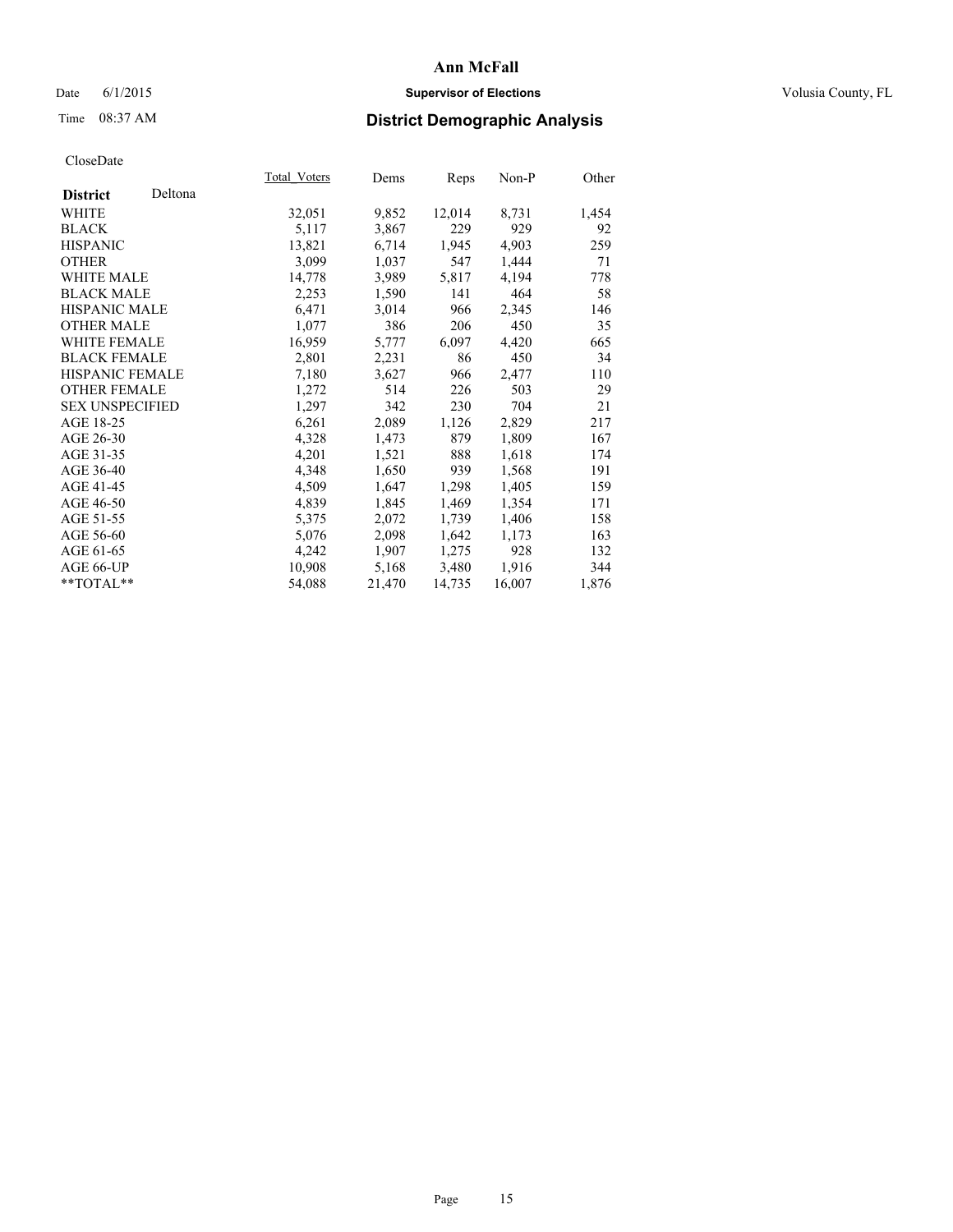# Date 6/1/2015 **Supervisor of Elections Supervisor of Elections** Volusia County, FL

# Time 08:37 AM **District Demographic Analysis**

|                        |           | Total Voters | Dems  | Reps           | Non-P | Other          |
|------------------------|-----------|--------------|-------|----------------|-------|----------------|
| <b>District</b>        | Edgewater |              |       |                |       |                |
| <b>WHITE</b>           |           | 13,243       | 4,581 | 4,411          | 3,806 | 445            |
| <b>BLACK</b>           |           | 318          | 232   | 13             | 70    | 3              |
| <b>HISPANIC</b>        |           | 213          | 85    | 48             | 77    | 3              |
| <b>OTHER</b>           |           | 447          | 131   | 86             | 224   | 6              |
| <b>WHITE MALE</b>      |           | 5,973        | 1,812 | 2,141          | 1,779 | 241            |
| <b>BLACK MALE</b>      |           | 154          | 101   | 9              | 41    | 3              |
| HISPANIC MALE          |           | 81           | 31    | 18             | 31    |                |
| <b>OTHER MALE</b>      |           | 148          | 45    | 35             | 65    | 3              |
| <b>WHITE FEMALE</b>    |           | 7,181        | 2,737 | 2,241          | 2,000 | 203            |
| <b>BLACK FEMALE</b>    |           | 161          | 129   | $\overline{4}$ | 28    | $\theta$       |
| <b>HISPANIC FEMALE</b> |           | 129          | 52    | 30             | 45    | $\overline{2}$ |
| <b>OTHER FEMALE</b>    |           | 182          | 65    | 41             | 73    | 3              |
| <b>SEX UNSPECIFIED</b> |           | 212          | 57    | 39             | 115   | 1              |
| AGE 18-25              |           | 1,178        | 327   | 264            | 549   | 38             |
| AGE 26-30              |           | 864          | 242   | 206            | 391   | 25             |
| AGE 31-35              |           | 839          | 245   | 221            | 350   | 23             |
| AGE 36-40              |           | 888          | 261   | 258            | 330   | 39             |
| AGE 41-45              |           | 976          | 313   | 281            | 349   | 33             |
| AGE 46-50              |           | 1,008        | 340   | 338            | 302   | 28             |
| AGE 51-55              |           | 1,333        | 471   | 442            | 378   | 42             |
| AGE 56-60              |           | 1,423        | 500   | 519            | 364   | 40             |
| AGE 61-65              |           | 1,397        | 570   | 450            | 331   | 46             |
| AGE 66-UP              |           | 4,315        | 1,760 | 1,579          | 833   | 143            |
| **TOTAL**              |           | 14,221       | 5,029 | 4,558          | 4,177 | 457            |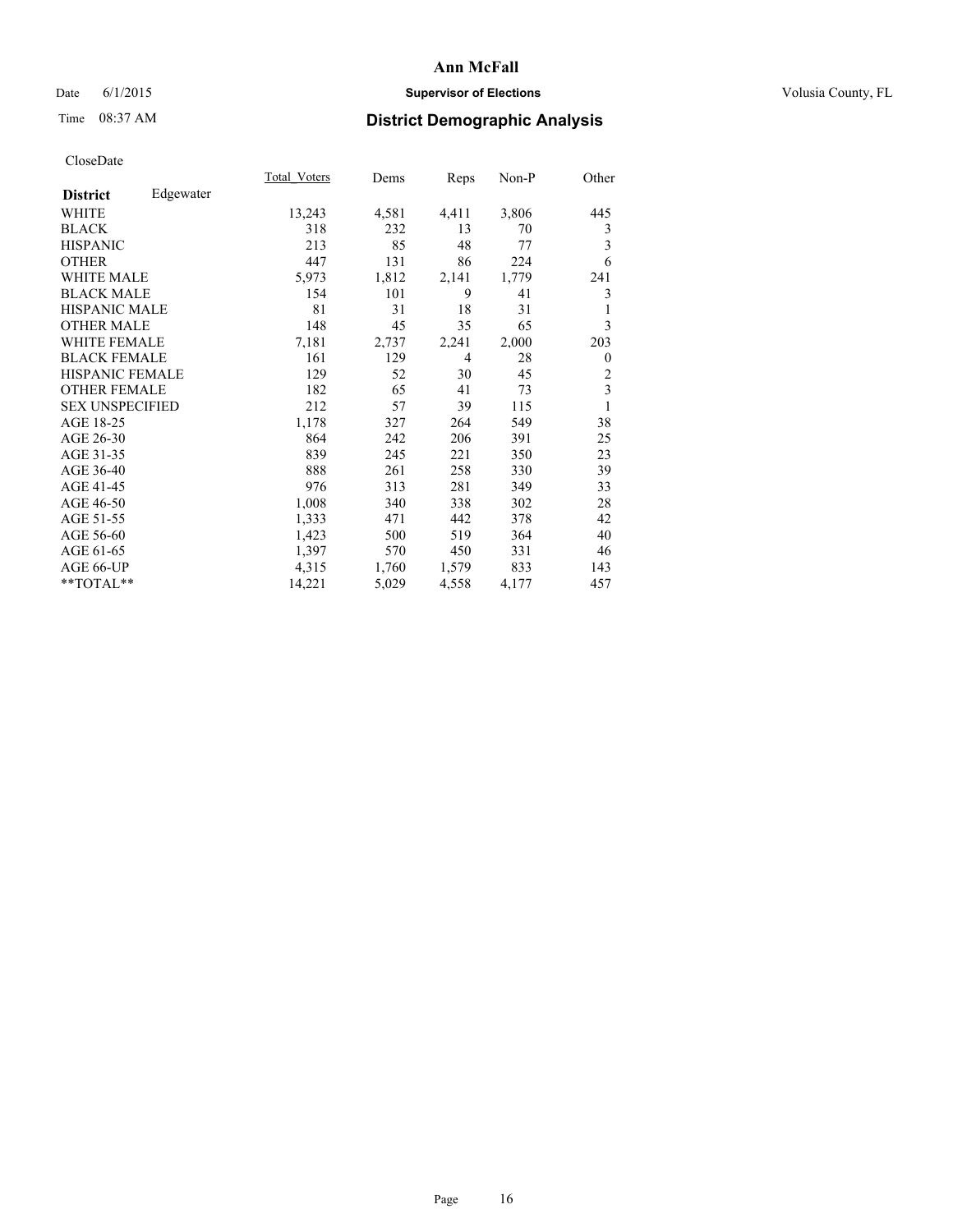# Date 6/1/2015 **Supervisor of Elections Supervisor of Elections** Volusia County, FL

# Time 08:37 AM **District Demographic Analysis**

|                        |            | Total Voters | Dems  | <b>Reps</b> | Non-P | Other          |
|------------------------|------------|--------------|-------|-------------|-------|----------------|
| <b>District</b>        | Holly Hill |              |       |             |       |                |
| WHITE                  |            | 5,709        | 2,144 | 1,748       | 1,592 | 225            |
| <b>BLACK</b>           |            | 848          | 651   | 28          | 159   | 10             |
| <b>HISPANIC</b>        |            | 214          | 104   | 24          | 83    | 3              |
| <b>OTHER</b>           |            | 314          | 120   | 41          | 145   | 8              |
| <b>WHITE MALE</b>      |            | 2,559        | 852   | 818         | 774   | 115            |
| <b>BLACK MALE</b>      |            | 303          | 206   | 13          | 76    | 8              |
| <b>HISPANIC MALE</b>   |            | 93           | 41    | 12          | 38    | $\overline{2}$ |
| <b>OTHER MALE</b>      |            | 100          | 38    | 13          | 43    | 6              |
| <b>WHITE FEMALE</b>    |            | 3,102        | 1,280 | 917         | 798   | 107            |
| <b>BLACK FEMALE</b>    |            | 537          | 438   | 15          | 82    | 2              |
| <b>HISPANIC FEMALE</b> |            | 121          | 63    | 12          | 45    | 1              |
| <b>OTHER FEMALE</b>    |            | 130          | 58    | 27          | 44    | 1              |
| <b>SEX UNSPECIFIED</b> |            | 140          | 43    | 14          | 79    | $\overline{4}$ |
| AGE 18-25              |            | 726          | 272   | 137         | 303   | 14             |
| AGE 26-30              |            | 501          | 206   | 92          | 184   | 19             |
| AGE 31-35              |            | 446          | 201   | 84          | 146   | 15             |
| AGE 36-40              |            | 398          | 166   | 72          | 148   | 12             |
| AGE 41-45              |            | 463          | 179   | 100         | 166   | 18             |
| AGE 46-50              |            | 586          | 229   | 158         | 179   | 20             |
| AGE 51-55              |            | 743          | 307   | 197         | 205   | 34             |
| AGE 56-60              |            | 706          | 299   | 192         | 185   | 30             |
| AGE 61-65              |            | 645          | 296   | 168         | 160   | 21             |
| AGE 66-UP              |            | 1,871        | 864   | 641         | 303   | 63             |
| **TOTAL**              |            | 7,085        | 3,019 | 1,841       | 1,979 | 246            |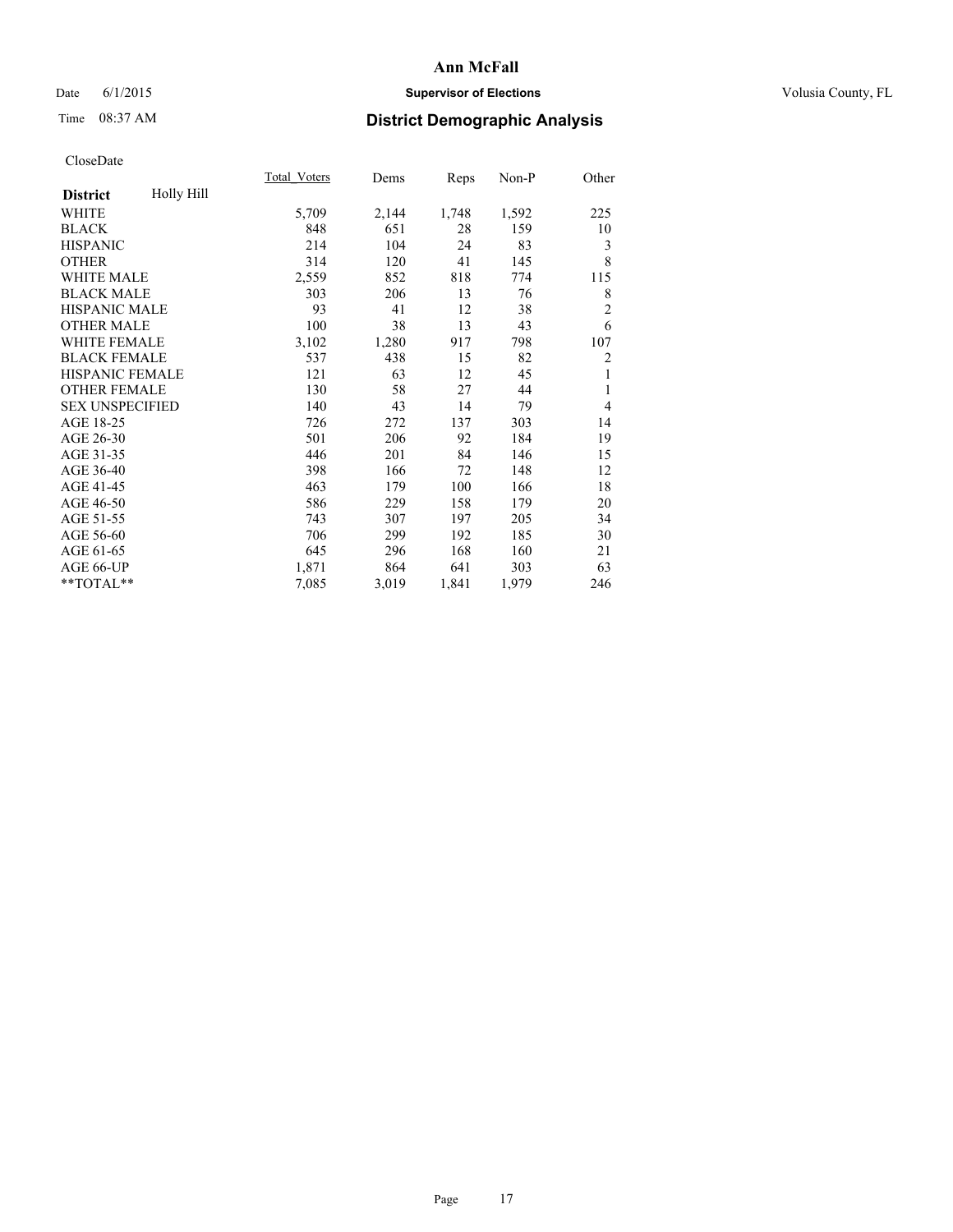# Date 6/1/2015 **Supervisor of Elections Supervisor of Elections** Volusia County, FL

# Time 08:37 AM **District Demographic Analysis**

|                        |            | Total Voters | Dems | Reps | Non-P | Other          |
|------------------------|------------|--------------|------|------|-------|----------------|
| <b>District</b>        | Lake Helen |              |      |      |       |                |
| WHITE                  |            | 1,679        | 558  | 627  | 428   | 66             |
| <b>BLACK</b>           |            | 177          | 155  | 4    | 15    | 3              |
| <b>HISPANIC</b>        |            | 46           | 14   | 15   | 13    | 4              |
| <b>OTHER</b>           |            | 51           | 18   | 14   | 19    | $\theta$       |
| WHITE MALE             |            | 757          | 221  | 306  | 196   | 34             |
| <b>BLACK MALE</b>      |            | 77           | 70   | 2    | 4     | 1              |
| <b>HISPANIC MALE</b>   |            | 18           | 4    | 6    | 6     | $\overline{c}$ |
| <b>OTHER MALE</b>      |            | 15           | 9    | 1    | 5     | $\mathbf{0}$   |
| <b>WHITE FEMALE</b>    |            | 906          | 334  | 315  | 225   | 32             |
| <b>BLACK FEMALE</b>    |            | 96           | 83   | 1    | 10    | $\overline{c}$ |
| <b>HISPANIC FEMALE</b> |            | 28           | 10   | 9    | 7     | $\overline{2}$ |
| <b>OTHER FEMALE</b>    |            | 23           | 8    | 5    | 10    | $\theta$       |
| <b>SEX UNSPECIFIED</b> |            | 33           | 6    | 15   | 12    | $\theta$       |
| AGE 18-25              |            | 167          | 48   | 42   | 67    | 10             |
| AGE 26-30              |            | 124          | 39   | 33   | 49    | 3              |
| AGE 31-35              |            | 124          | 38   | 31   | 53    | $\overline{c}$ |
| AGE 36-40              |            | 109          | 28   | 35   | 37    | 9              |
| AGE 41-45              |            | 128          | 36   | 38   | 46    | 8              |
| AGE 46-50              |            | 142          | 53   | 56   | 26    | 7              |
| AGE 51-55              |            | 203          | 76   | 70   | 47    | 10             |
| AGE 56-60              |            | 232          | 87   | 93   | 41    | 11             |
| AGE 61-65              |            | 204          | 95   | 62   | 42    | 5              |
| AGE 66-UP              |            | 520          | 245  | 200  | 67    | 8              |
| **TOTAL**              |            | 1,953        | 745  | 660  | 475   | 73             |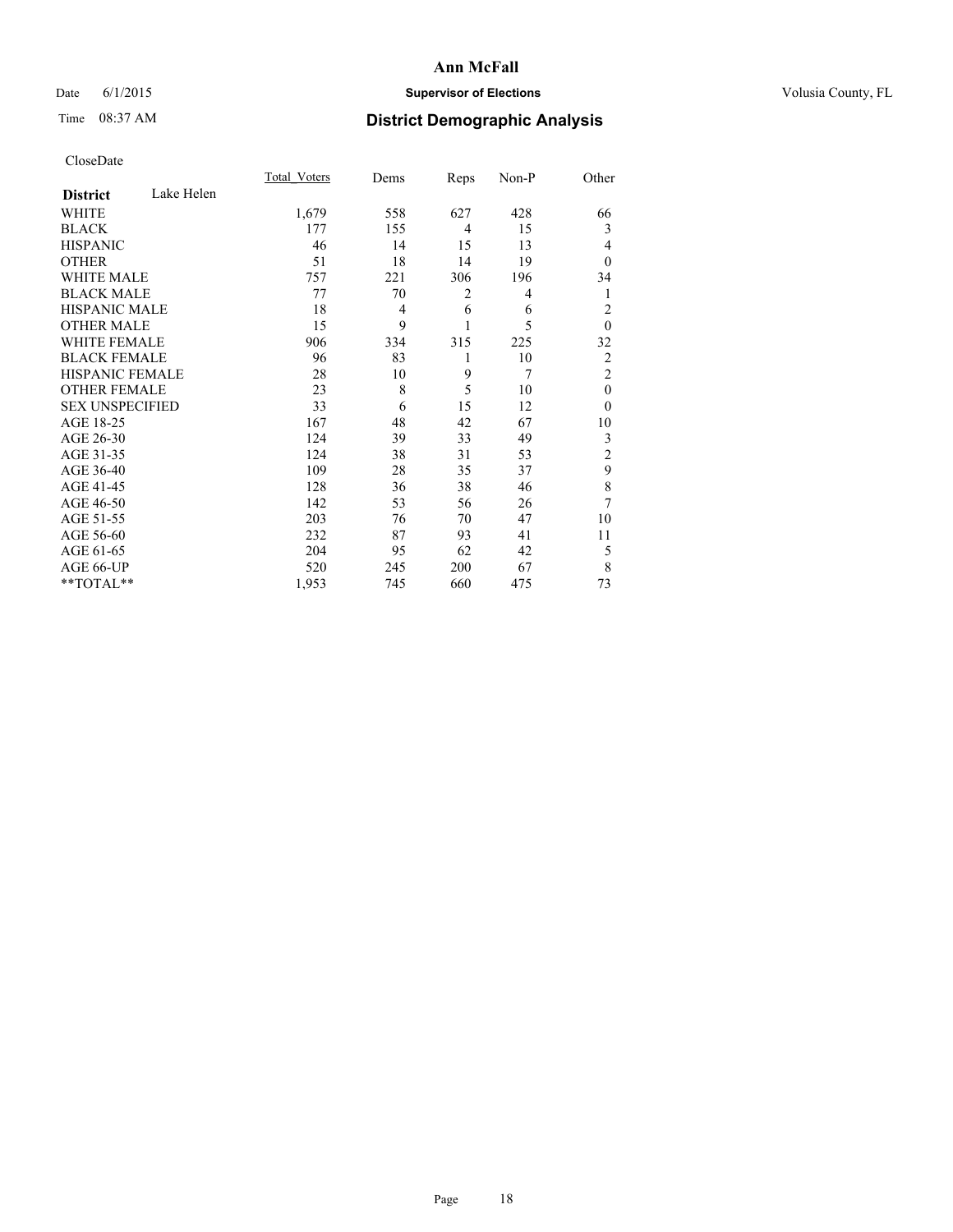# Date 6/1/2015 **Supervisor of Elections Supervisor of Elections** Volusia County, FL

# Time 08:37 AM **District Demographic Analysis**

|                        |                  | Total Voters | Dems  | Reps  | Non-P | Other          |
|------------------------|------------------|--------------|-------|-------|-------|----------------|
| <b>District</b>        | New Smyrna Beach |              |       |       |       |                |
| WHITE                  |                  | 17,258       | 5,260 | 7,019 | 4,358 | 621            |
| <b>BLACK</b>           |                  | 723          | 594   | 20    | 101   | 8              |
| <b>HISPANIC</b>        |                  | 273          | 92    | 77    | 98    | 6              |
| <b>OTHER</b>           |                  | 595          | 156   | 145   | 279   | 15             |
| WHITE MALE             |                  | 7,991        | 2,096 | 3,409 | 2,153 | 333            |
| <b>BLACK MALE</b>      |                  | 298          | 232   | 7     | 52    | 7              |
| <b>HISPANIC MALE</b>   |                  | 126          | 35    | 34    | 55    | $\overline{2}$ |
| <b>OTHER MALE</b>      |                  | 193          | 48    | 55    | 87    | $\overline{3}$ |
| WHITE FEMALE           |                  | 9,140        | 3,117 | 3,568 | 2,169 | 286            |
| <b>BLACK FEMALE</b>    |                  | 419          | 357   | 13    | 48    | 1              |
| HISPANIC FEMALE        |                  | 144          | 56    | 43    | 41    | 4              |
| <b>OTHER FEMALE</b>    |                  | 255          | 90    | 71    | 83    | 11             |
| <b>SEX UNSPECIFIED</b> |                  | 283          | 71    | 61    | 148   | 3              |
| AGE 18-25              |                  | 1,145        | 323   | 294   | 478   | 50             |
| AGE 26-30              |                  | 914          | 262   | 249   | 371   | 32             |
| AGE 31-35              |                  | 905          | 290   | 234   | 347   | 34             |
| AGE 36-40              |                  | 865          | 246   | 263   | 319   | 37             |
| AGE 41-45              |                  | 1,011        | 303   | 351   | 324   | 33             |
| AGE 46-50              |                  | 1,133        | 313   | 474   | 317   | 29             |
| AGE 51-55              |                  | 1,567        | 463   | 670   | 382   | 52             |
| AGE 56-60              |                  | 1,968        | 682   | 745   | 472   | 69             |
| AGE 61-65              |                  | 2,157        | 773   | 829   | 486   | 69             |
| AGE 66-UP              |                  | 7,184        | 2,447 | 3,152 | 1,340 | 245            |
| $*$ TOTAL $*$          |                  | 18,849       | 6,102 | 7,261 | 4,836 | 650            |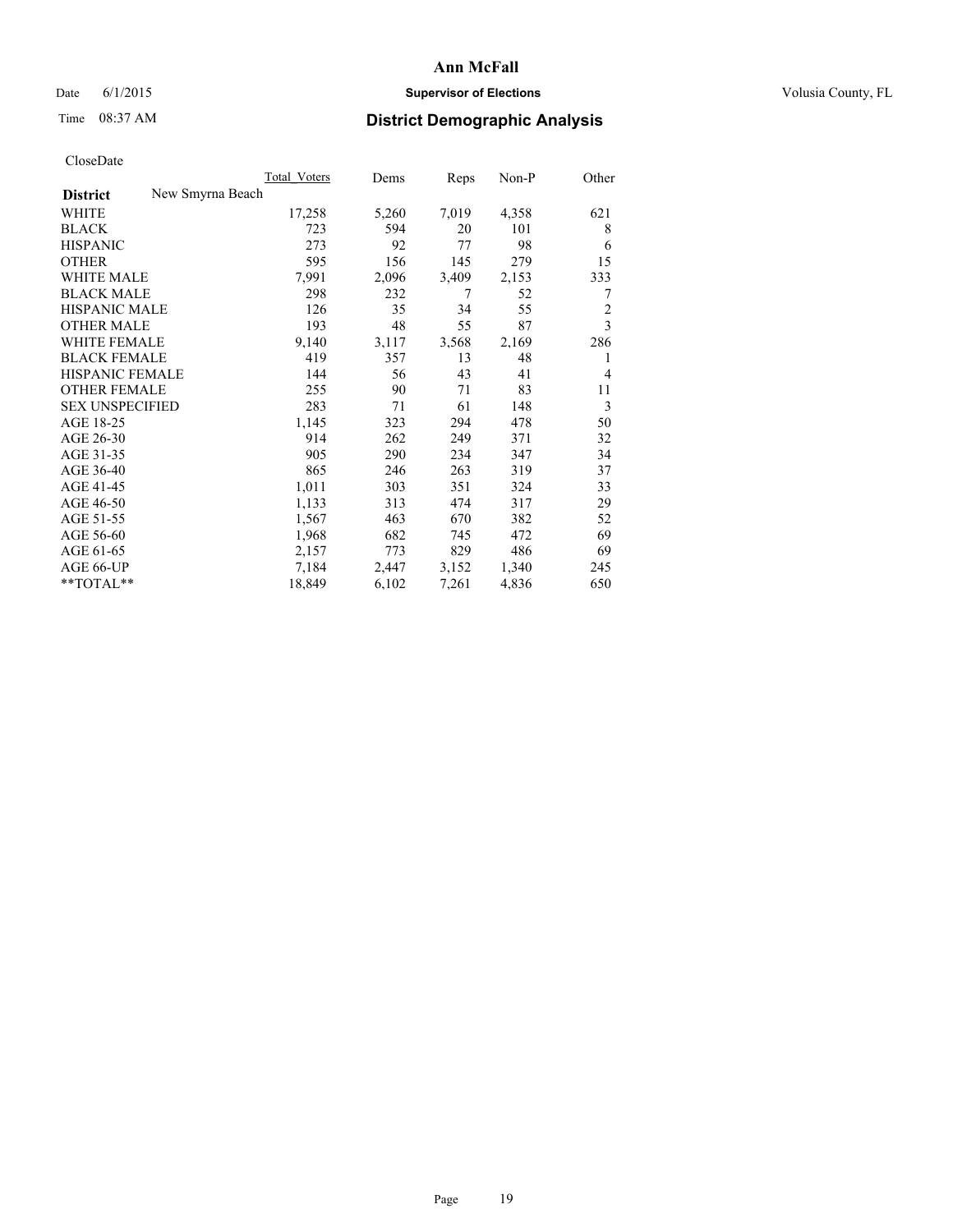# Date 6/1/2015 **Supervisor of Elections Supervisor of Elections** Volusia County, FL

# Time 08:37 AM **District Demographic Analysis**

|                        |          | Total Voters   | Dems           | Reps           | Non-P          | Other          |
|------------------------|----------|----------------|----------------|----------------|----------------|----------------|
| <b>District</b>        | Oak Hill |                |                |                |                |                |
| WHITE                  |          | 1,168          | 391            | 449            | 298            | 30             |
| <b>BLACK</b>           |          | 162            | 139            | $\overline{2}$ | 20             |                |
| <b>HISPANIC</b>        |          | 12             | 7              | 3              | $\overline{2}$ | $\theta$       |
| <b>OTHER</b>           |          | 31             | $\overline{7}$ | 9              | 13             | $\overline{2}$ |
| WHITE MALE             |          | 589            | 181            | 226            | 163            | 19             |
| <b>BLACK MALE</b>      |          | 66             | 54             | 1              | 10             |                |
| <b>HISPANIC MALE</b>   |          | $\overline{4}$ | 1              | 3              | $\theta$       | $\mathbf{0}$   |
| <b>OTHER MALE</b>      |          | 12             | $\overline{2}$ | 5              | 4              | 1              |
| <b>WHITE FEMALE</b>    |          | 566            | 207            | 217            | 131            | 11             |
| <b>BLACK FEMALE</b>    |          | 95             | 84             | 1              | 10             | $\theta$       |
| <b>HISPANIC FEMALE</b> |          | 8              | 6              | $\mathbf{0}$   | $\overline{c}$ | 0              |
| <b>OTHER FEMALE</b>    |          | 11             | 5              | 3              | $\overline{c}$ |                |
| <b>SEX UNSPECIFIED</b> |          | 22             | $\overline{4}$ | 7              | 11             | $\theta$       |
| AGE 18-25              |          | 82             | 29             | 19             | 32             | $\overline{2}$ |
| AGE 26-30              |          | 68             | 26             | 13             | 28             |                |
| AGE 31-35              |          | 67             | 28             | 17             | 21             |                |
| AGE 36-40              |          | 56             | 17             | 17             | 21             |                |
| AGE 41-45              |          | 72             | 27             | 20             | 22             | 3              |
| AGE 46-50              |          | 86             | 34             | 30             | 20             | $\overline{c}$ |
| AGE 51-55              |          | 119            | 46             | 43             | 27             | 3              |
| AGE 56-60              |          | 172            | 78             | 60             | 31             | 3              |
| AGE 61-65              |          | 157            | 66             | 50             | 37             | 4              |
| AGE 66-UP              |          | 494            | 193            | 194            | 94             | 13             |
| **TOTAL**              |          | 1,373          | 544            | 463            | 333            | 33             |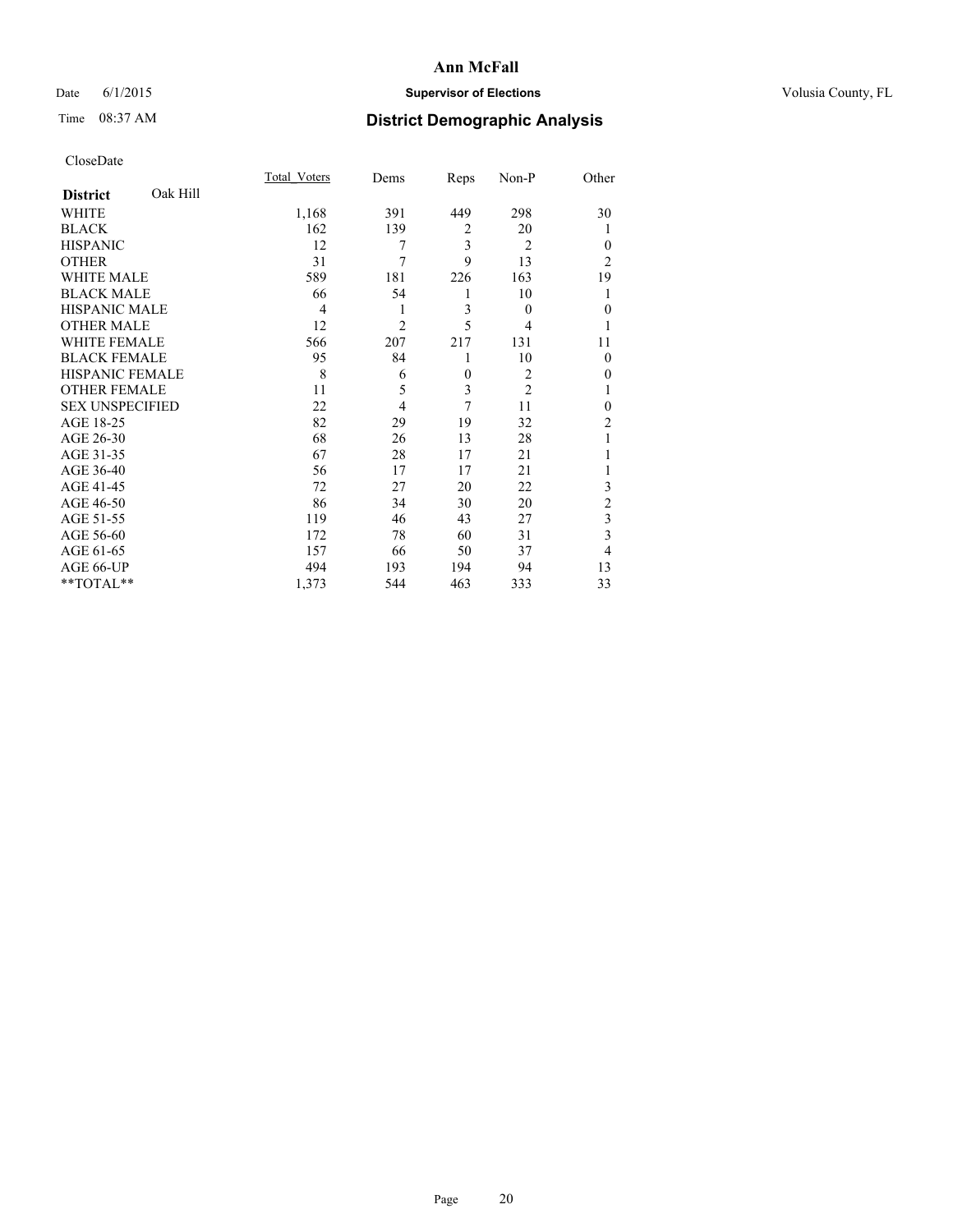# Date 6/1/2015 **Supervisor of Elections Supervisor of Elections** Volusia County, FL

# Time 08:37 AM **District Demographic Analysis**

|                        |             | Total Voters | Dems  | Reps  | Non-P | Other          |
|------------------------|-------------|--------------|-------|-------|-------|----------------|
| <b>District</b>        | Orange City |              |       |       |       |                |
| WHITE                  |             | 5,156        | 1,578 | 2,036 | 1,282 | 260            |
| <b>BLACK</b>           |             | 383          | 296   | 13    | 69    | 5              |
| <b>HISPANIC</b>        |             | 896          | 413   | 136   | 333   | 14             |
| <b>OTHER</b>           |             | 314          | 94    | 71    | 140   | 9              |
| <b>WHITE MALE</b>      |             | 2,207        | 597   | 881   | 591   | 138            |
| <b>BLACK MALE</b>      |             | 146          | 103   | 6     | 33    | 4              |
| <b>HISPANIC MALE</b>   |             | 372          | 167   | 66    | 135   | 4              |
| <b>OTHER MALE</b>      |             | 109          | 36    | 28    | 43    | $\overline{2}$ |
| <b>WHITE FEMALE</b>    |             | 2,910        | 970   | 1,141 | 677   | 122            |
| <b>BLACK FEMALE</b>    |             | 234          | 190   | 7     | 36    | 1              |
| HISPANIC FEMALE        |             | 512          | 241   | 67    | 194   | 10             |
| <b>OTHER FEMALE</b>    |             | 127          | 44    | 27    | 51    | 5              |
| <b>SEX UNSPECIFIED</b> |             | 131          | 33    | 32    | 64    | $\overline{2}$ |
| AGE 18-25              |             | 570          | 165   | 104   | 260   | 41             |
| AGE 26-30              |             | 390          | 137   | 93    | 148   | 12             |
| AGE 31-35              |             | 395          | 127   | 93    | 155   | 20             |
| AGE 36-40              |             | 395          | 135   | 113   | 138   | 9              |
| AGE 41-45              |             | 419          | 131   | 132   | 141   | 15             |
| AGE 46-50              |             | 442          | 149   | 128   | 146   | 19             |
| AGE 51-55              |             | 541          | 188   | 172   | 153   | 28             |
| AGE 56-60              |             | 521          | 192   | 185   | 127   | 17             |
| AGE 61-65              |             | 565          | 246   | 172   | 129   | 18             |
| AGE 66-UP              |             | 2,511        | 911   | 1,064 | 427   | 109            |
| **TOTAL**              |             | 6,749        | 2,381 | 2,256 | 1,824 | 288            |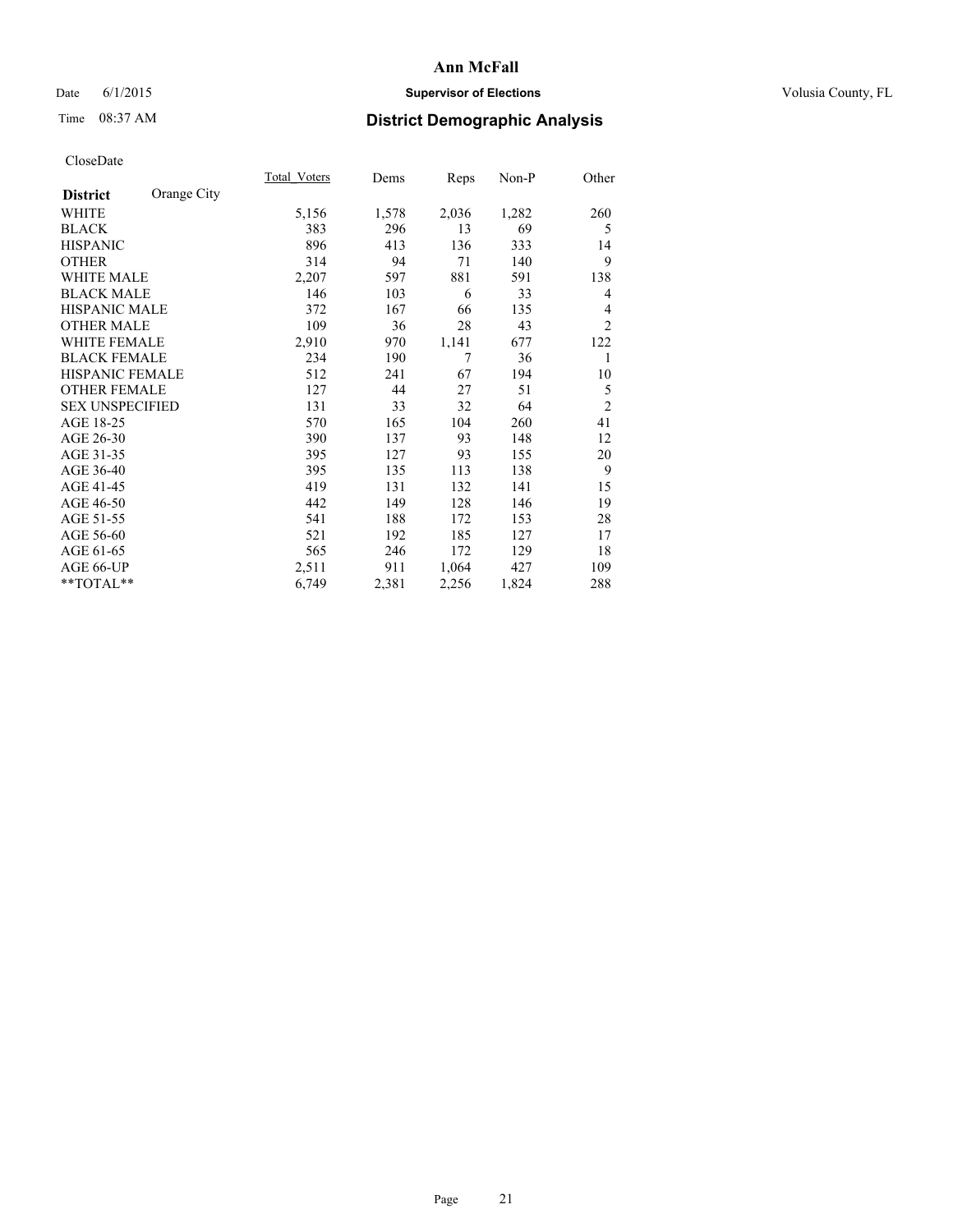# Date 6/1/2015 **Supervisor of Elections Supervisor of Elections** Volusia County, FL

# Time 08:37 AM **District Demographic Analysis**

|                                 | Total Voters | Dems  | Reps   | Non-P | Other |
|---------------------------------|--------------|-------|--------|-------|-------|
| Ormond Beach<br><b>District</b> |              |       |        |       |       |
| WHITE                           | 26,729       | 8,423 | 11,154 | 6,186 | 966   |
| <b>BLACK</b>                    | 1,000        | 759   | 48     | 169   | 24    |
| <b>HISPANIC</b>                 | 642          | 253   | 164    | 210   | 15    |
| <b>OTHER</b>                    | 1,511        | 481   | 383    | 608   | 39    |
| WHITE MALE                      | 12,120       | 3,319 | 5,256  | 3,032 | 513   |
| <b>BLACK MALE</b>               | 424          | 296   | 23     | 92    | 13    |
| <b>HISPANIC MALE</b>            | 283          | 90    | 87     | 94    | 12    |
| <b>OTHER MALE</b>               | 573          | 179   | 153    | 221   | 20    |
| <b>WHITE FEMALE</b>             | 14,394       | 5,047 | 5,837  | 3,067 | 443   |
| <b>BLACK FEMALE</b>             | 564          | 456   | 24     | 73    | 11    |
| <b>HISPANIC FEMALE</b>          | 351          | 160   | 74     | 114   | 3     |
| <b>OTHER FEMALE</b>             | 649          | 235   | 176    | 221   | 17    |
| <b>SEX UNSPECIFIED</b>          | 524          | 134   | 119    | 259   | 12    |
| AGE 18-25                       | 2,407        | 658   | 764    | 892   | 93    |
| AGE 26-30                       | 1,666        | 529   | 505    | 579   | 53    |
| AGE 31-35                       | 1,486        | 425   | 472    | 534   | 55    |
| AGE 36-40                       | 1,560        | 440   | 547    | 500   | 73    |
| AGE 41-45                       | 1,847        | 538   | 698    | 536   | 75    |
| AGE 46-50                       | 2,289        | 640   | 998    | 573   | 78    |
| AGE 51-55                       | 2,691        | 860   | 1,144  | 617   | 70    |
| AGE 56-60                       | 2,921        | 1,023 | 1,211  | 612   | 75    |
| AGE 61-65                       | 2,997        | 1,108 | 1,152  | 629   | 108   |
| AGE 66-UP                       | 10,018       | 3,695 | 4,258  | 1,701 | 364   |
| $*$ TOTAL $*$                   | 29,882       | 9.916 | 11,749 | 7,173 | 1,044 |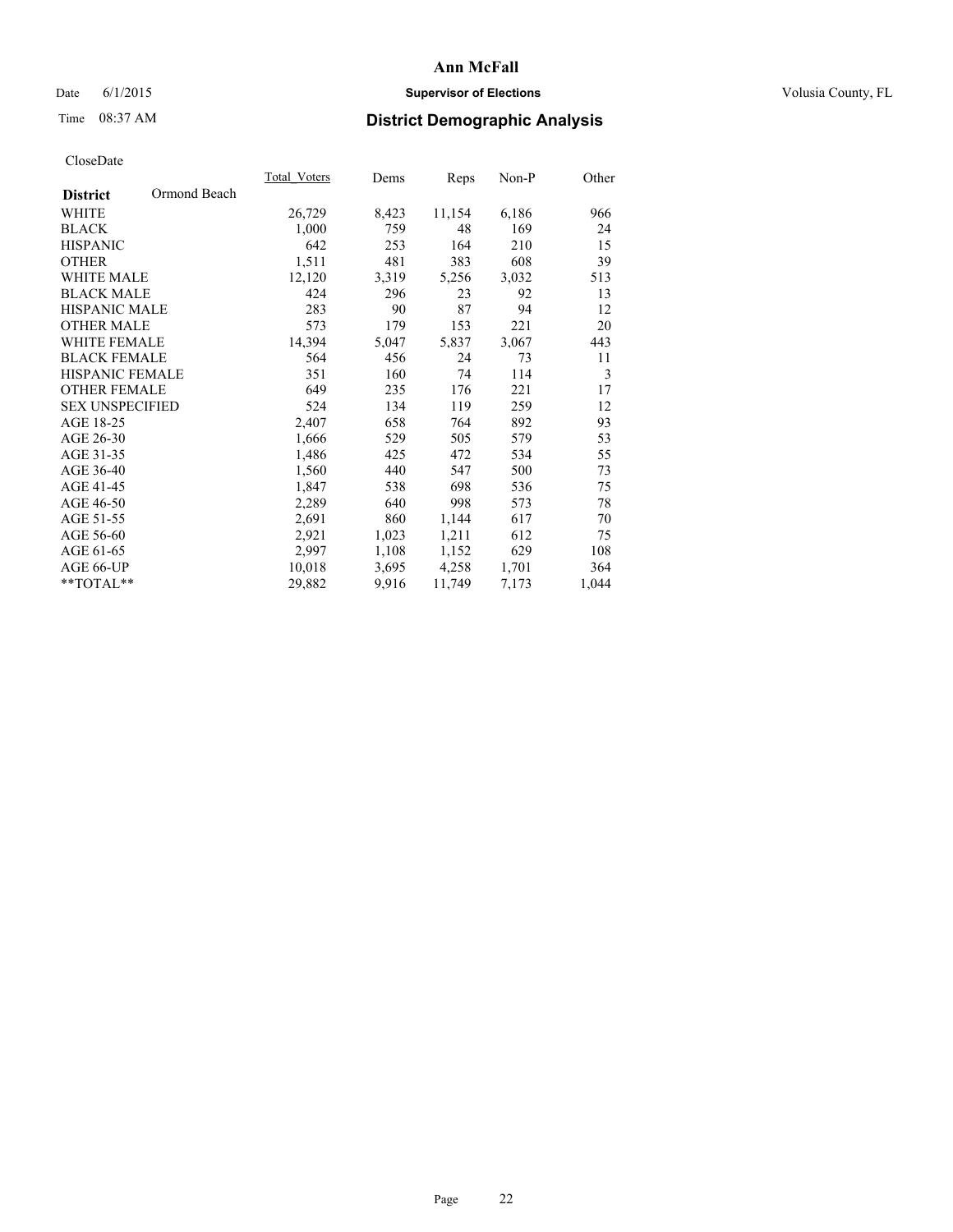# Date 6/1/2015 **Supervisor of Elections Supervisor of Elections** Volusia County, FL

# Time 08:37 AM **District Demographic Analysis**

|                        |         | <b>Total Voters</b> | Dems           | Reps           | Non-P | Other          |
|------------------------|---------|---------------------|----------------|----------------|-------|----------------|
| <b>District</b>        | Pierson |                     |                |                |       |                |
| WHITE                  |         | 551                 | 190            | 239            | 108   | 14             |
| <b>BLACK</b>           |         | 48                  | 40             | $\overline{2}$ | 6     | $\Omega$       |
| <b>HISPANIC</b>        |         | 139                 | 63             | 7              | 65    | 4              |
| <b>OTHER</b>           |         | 20                  | 5              | 3              | 12    | $\Omega$       |
| WHITE MALE             |         | 261                 | 84             | 119            | 48    | 10             |
| <b>BLACK MALE</b>      |         | 22                  | 18             | 1              | 3     | $\mathbf{0}$   |
| <b>HISPANIC MALE</b>   |         | 65                  | 32             | $\overline{2}$ | 30    | 1              |
| <b>OTHER MALE</b>      |         | 8                   | 3              | $\overline{c}$ | 3     | $\Omega$       |
| WHITE FEMALE           |         | 285                 | 105            | 117            | 59    | 4              |
| <b>BLACK FEMALE</b>    |         | 26                  | 22             | 1              | 3     | $\mathbf{0}$   |
| <b>HISPANIC FEMALE</b> |         | 73                  | 31             | 5              | 34    | 3              |
| <b>OTHER FEMALE</b>    |         | 6                   | $\overline{c}$ | 1              | 3     | $\theta$       |
| <b>SEX UNSPECIFIED</b> |         | 12                  | $\mathbf{1}$   | 3              | 8     | $\theta$       |
| AGE 18-25              |         | 110                 | 39             | 20             | 51    | $\Omega$       |
| AGE 26-30              |         | 50                  | 13             | 10             | 27    | $\mathbf{0}$   |
| AGE 31-35              |         | 60                  | 15             | 23             | 20    | $\overline{2}$ |
| AGE 36-40              |         | 50                  | 14             | 14             | 18    | $\overline{4}$ |
| AGE 41-45              |         | 58                  | 18             | 19             | 19    | $\overline{c}$ |
| AGE 46-50              |         | 42                  | 17             | 13             | 10    | $\overline{c}$ |
| AGE 51-55              |         | 73                  | 36             | 24             | 10    | 3              |
| AGE 56-60              |         | 85                  | 37             | 34             | 13    |                |
| AGE 61-65              |         | 63                  | 25             | 29             | 9     | $\theta$       |
| AGE 66-UP              |         | 167                 | 84             | 65             | 14    | 4              |
| **TOTAL**              |         | 758                 | 298            | 251            | 191   | 18             |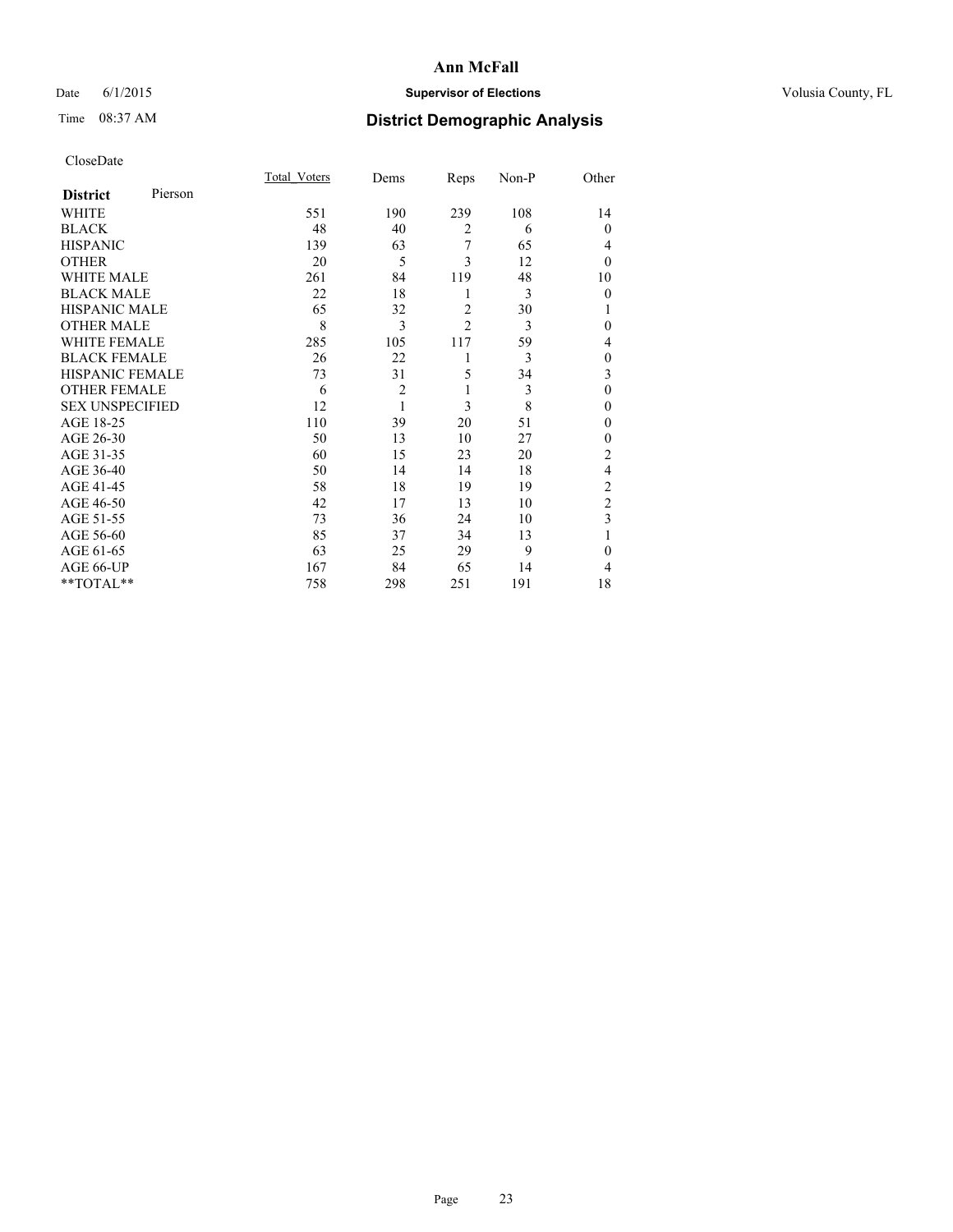# Date 6/1/2015 **Supervisor of Elections Supervisor of Elections** Volusia County, FL

# Time 08:37 AM **District Demographic Analysis**

|                        |             | <b>Total Voters</b> | Dems           | Reps           | Non-P          | Other    |
|------------------------|-------------|---------------------|----------------|----------------|----------------|----------|
| <b>District</b>        | Ponce Inlet |                     |                |                |                |          |
| WHITE                  |             | 2,763               | 654            | 1,420          | 602            | 87       |
| <b>BLACK</b>           |             | 9                   | 4              | $\overline{2}$ | 3              | $\theta$ |
| <b>HISPANIC</b>        |             | 44                  | 14             | 21             | 8              |          |
| <b>OTHER</b>           |             | 95                  | 23             | 34             | 34             | 4        |
| WHITE MALE             |             | 1,307               | 257            | 696            | 307            | 47       |
| <b>BLACK MALE</b>      |             | 4                   | $\overline{2}$ | 1              | 1              | $\theta$ |
| <b>HISPANIC MALE</b>   |             | 18                  | 5              | 9              | 4              | 0        |
| <b>OTHER MALE</b>      |             | 34                  | 7              | 14             | 10             | 3        |
| WHITE FEMALE           |             | 1,435               | 391            | 719            | 286            | 39       |
| <b>BLACK FEMALE</b>    |             | 5                   | $\overline{2}$ | 1              | $\overline{2}$ | $\theta$ |
| <b>HISPANIC FEMALE</b> |             | 26                  | 9              | 12             | $\overline{4}$ |          |
| <b>OTHER FEMALE</b>    |             | 45                  | 13             | 15             | 16             |          |
| <b>SEX UNSPECIFIED</b> |             | 37                  | 9              | 10             | 17             |          |
| AGE 18-25              |             | 144                 | 34             | 49             | 52             | 9        |
| AGE 26-30              |             | 81                  | 20             | 32             | 28             | 1        |
| AGE 31-35              |             | 79                  | 15             | 35             | 22             | 7        |
| AGE 36-40              |             | 78                  | 12             | 34             | 29             | 3        |
| AGE 41-45              |             | 122                 | 27             | 53             | 38             | 4        |
| AGE 46-50              |             | 154                 | 28             | 83             | 41             | 2        |
| AGE 51-55              |             | 248                 | 62             | 135            | 47             | 4        |
| AGE 56-60              |             | 317                 | 77             | 169            | 65             | 6        |
| AGE 61-65              |             | 392                 | 92             | 192            | 96             | 12       |
| AGE 66-UP              |             | 1,296               | 328            | 695            | 229            | 44       |
| **TOTAL**              |             | 2,911               | 695            | 1,477          | 647            | 92       |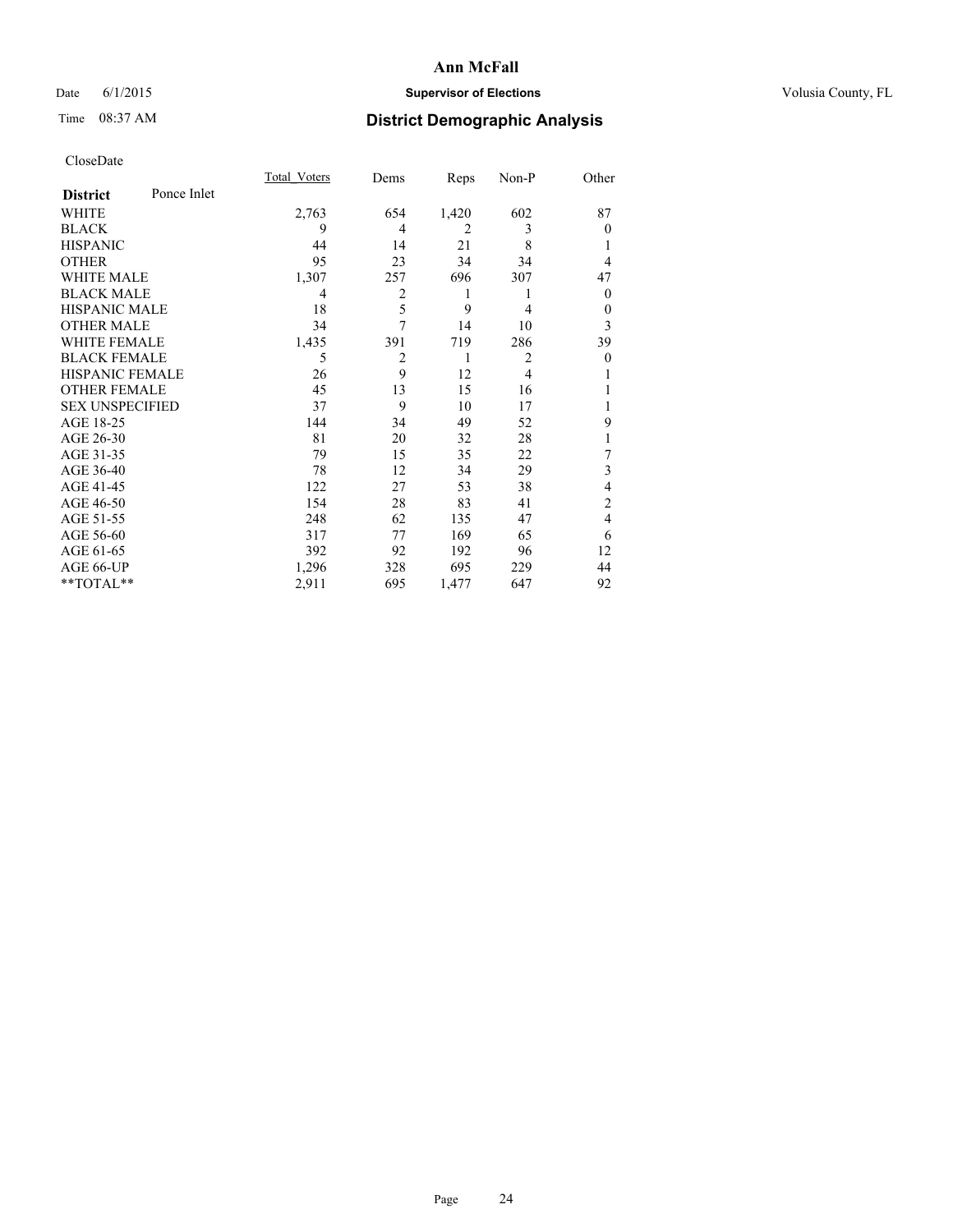# Date 6/1/2015 **Supervisor of Elections Supervisor of Elections** Volusia County, FL

# Time 08:37 AM **District Demographic Analysis**

|                        |             | Total Voters | Dems   | <b>Reps</b> | Non-P  | Other |
|------------------------|-------------|--------------|--------|-------------|--------|-------|
| <b>District</b>        | Port Orange |              |        |             |        |       |
| WHITE                  |             | 35,336       | 11,221 | 13,382      | 9,343  | 1,390 |
| <b>BLACK</b>           |             | 1,180        | 886    | 57          | 213    | 24    |
| <b>HISPANIC</b>        |             | 1,126        | 440    | 232         | 417    | 37    |
| <b>OTHER</b>           |             | 1,866        | 579    | 408         | 827    | 52    |
| WHITE MALE             |             | 16,141       | 4,454  | 6,478       | 4,471  | 738   |
| <b>BLACK MALE</b>      |             | 505          | 353    | 33          | 109    | 10    |
| <b>HISPANIC MALE</b>   |             | 514          | 189    | 114         | 187    | 24    |
| <b>OTHER MALE</b>      |             | 700          | 213    | 160         | 296    | 31    |
| <b>WHITE FEMALE</b>    |             | 18,837       | 6,666  | 6,776       | 4,760  | 635   |
| <b>BLACK FEMALE</b>    |             | 662          | 524    | 23          | 101    | 14    |
| <b>HISPANIC FEMALE</b> |             | 593          | 247    | 113         | 220    | 13    |
| OTHER FEMALE           |             | 797          | 285    | 185         | 310    | 17    |
| <b>SEX UNSPECIFIED</b> |             | 759          | 195    | 197         | 346    | 21    |
| AGE 18-25              |             | 3,363        | 918    | 866         | 1,424  | 155   |
| AGE 26-30              |             | 2,580        | 782    | 681         | 1,024  | 93    |
| AGE 31-35              |             | 2,407        | 724    | 688         | 888    | 107   |
| AGE 36-40              |             | 2,288        | 692    | 702         | 788    | 106   |
| AGE 41-45              |             | 2,704        | 824    | 953         | 837    | 90    |
| AGE 46-50              |             | 2,921        | 867    | 1,123       | 832    | 99    |
| AGE 51-55              |             | 3,643        | 1,177  | 1,439       | 910    | 117   |
| AGE 56-60              |             | 3,737        | 1,312  | 1,450       | 853    | 122   |
| AGE 61-65              |             | 3,762        | 1,414  | 1,358       | 858    | 132   |
| AGE 66-UP              |             | 12,102       | 4,416  | 4,818       | 2,386  | 482   |
| $*$ TOTAL $*$          |             | 39,508       | 13,126 | 14,079      | 10,800 | 1,503 |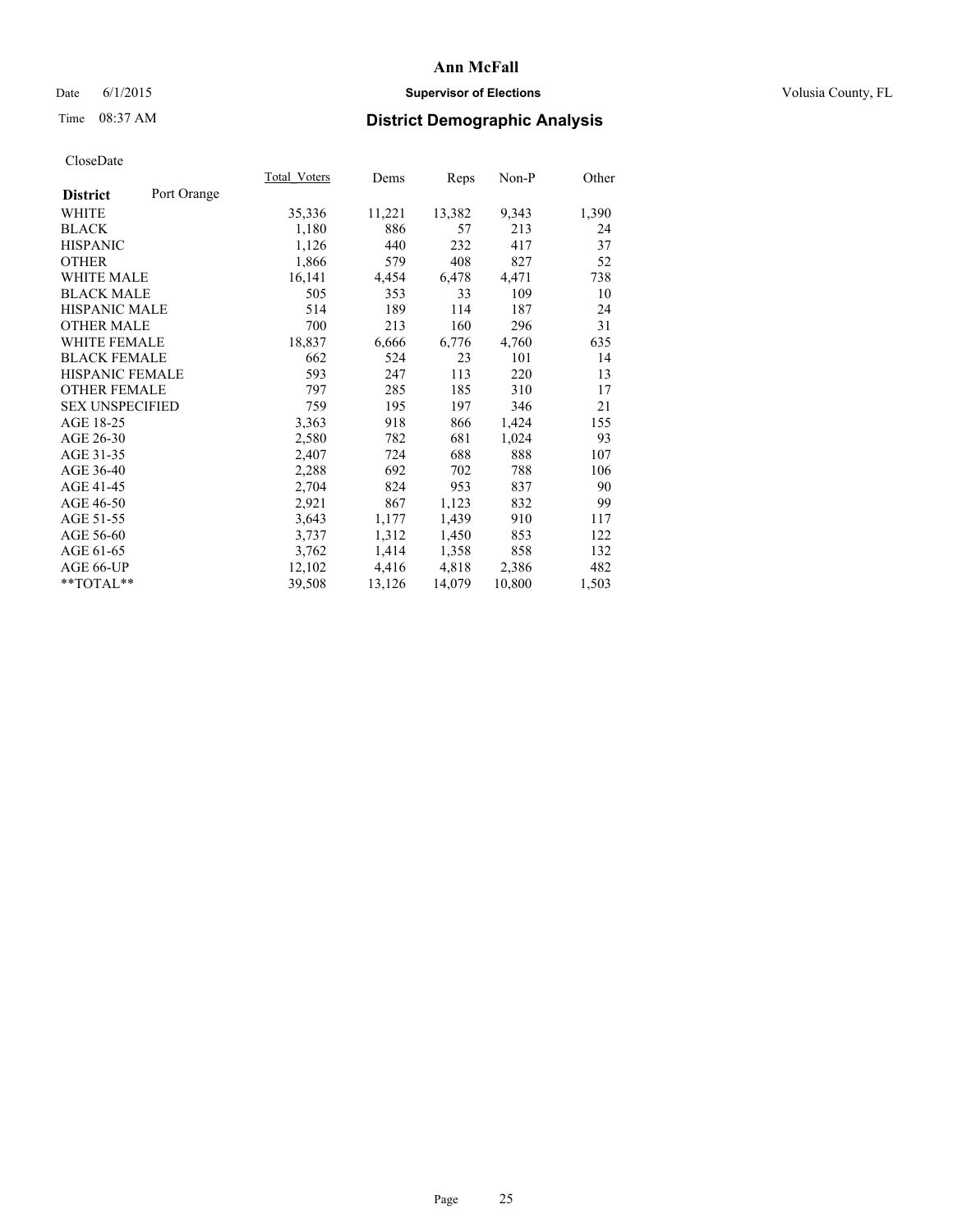# Date 6/1/2015 **Supervisor of Elections Supervisor of Elections** Volusia County, FL

# Time 08:37 AM **District Demographic Analysis**

|                        |               | Total Voters | Dems  | Reps  | Non-P | Other          |
|------------------------|---------------|--------------|-------|-------|-------|----------------|
| <b>District</b>        | South Daytona |              |       |       |       |                |
| WHITE                  |               | 6,719        | 2,469 | 2,276 | 1,735 | 239            |
| <b>BLACK</b>           |               | 661          | 511   | 24    | 121   | 5              |
| <b>HISPANIC</b>        |               | 212          | 99    | 36    | 68    | 9              |
| <b>OTHER</b>           |               | 355          | 129   | 59    | 161   | 6              |
| <b>WHITE MALE</b>      |               | 3,086        | 985   | 1,122 | 833   | 146            |
| <b>BLACK MALE</b>      |               | 256          | 188   | 10    | 55    | 3              |
| <b>HISPANIC MALE</b>   |               | 100          | 42    | 21    | 32    | 5              |
| <b>OTHER MALE</b>      |               | 106          | 39    | 20    | 45    | $\overline{c}$ |
| <b>WHITE FEMALE</b>    |               | 3,589        | 1,468 | 1,142 | 886   | 93             |
| <b>BLACK FEMALE</b>    |               | 395          | 316   | 13    | 64    | $\overline{c}$ |
| <b>HISPANIC FEMALE</b> |               | 107          | 53    | 15    | 35    | 4              |
| <b>OTHER FEMALE</b>    |               | 153          | 69    | 29    | 51    | 4              |
| <b>SEX UNSPECIFIED</b> |               | 155          | 48    | 23    | 84    | $\theta$       |
| AGE 18-25              |               | 714          | 267   | 152   | 271   | 24             |
| AGE 26-30              |               | 624          | 218   | 157   | 225   | 24             |
| AGE 31-35              |               | 512          | 206   | 112   | 180   | 14             |
| AGE 36-40              |               | 451          | 172   | 111   | 149   | 19             |
| AGE 41-45              |               | 503          | 190   | 150   | 147   | 16             |
| AGE 46-50              |               | 655          | 239   | 226   | 175   | 15             |
| AGE 51-55              |               | 804          | 312   | 260   | 206   | 26             |
| AGE 56-60              |               | 806          | 332   | 269   | 182   | 23             |
| AGE 61-65              |               | 771          | 338   | 249   | 156   | 28             |
| AGE 66-UP              |               | 2,107        | 934   | 709   | 394   | 70             |
| **TOTAL**              |               | 7,947        | 3,208 | 2,395 | 2,085 | 259            |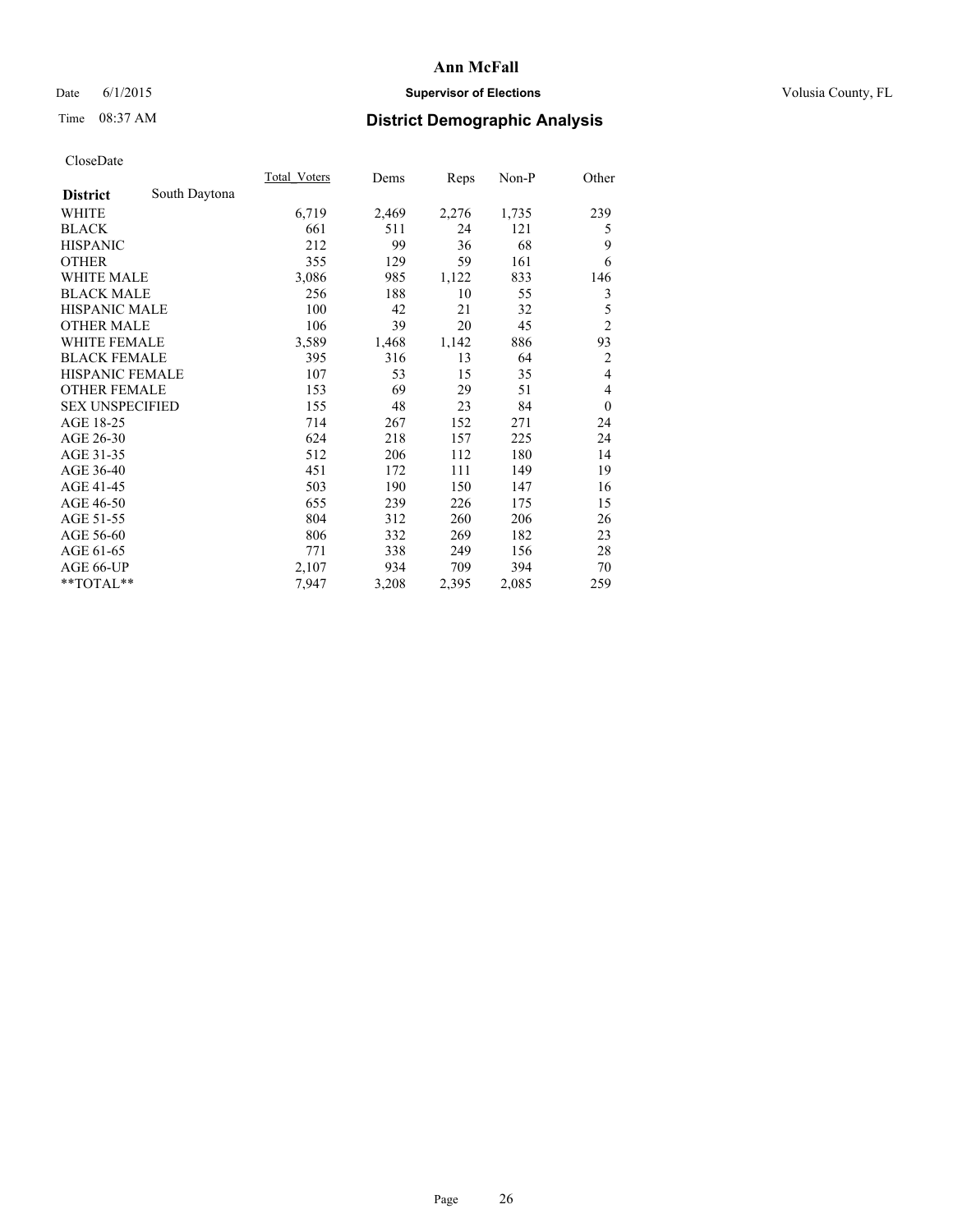# Date 6/1/2015 **Supervisor of Elections Supervisor of Elections** Volusia County, FL

# Time 08:37 AM **District Demographic Analysis**

|                        |               | <b>Total Voters</b> | Dems     | Reps     | Non-P    | Other |
|------------------------|---------------|---------------------|----------|----------|----------|-------|
| <b>District</b>        | Flagler Beach |                     |          |          |          |       |
| <b>WHITE</b>           |               | 58                  | 22       | 19       | 15       |       |
| <b>BLACK</b>           |               | 0                   | $\Omega$ | $\Omega$ | $\Omega$ | 0     |
| <b>HISPANIC</b>        |               | $\theta$            | 0        | 0        | 0        | 0     |
| <b>OTHER</b>           |               |                     |          | 2        |          |       |
| <b>WHITE MALE</b>      |               | 24                  |          | 8        | 8        |       |
| <b>BLACK MALE</b>      |               | 0                   | 0        | 0        |          | 0     |
| <b>HISPANIC MALE</b>   |               |                     |          | 0        |          |       |
| <b>OTHER MALE</b>      |               | 2                   |          |          |          |       |
| <b>WHITE FEMALE</b>    |               | 34                  | 15       | 11       |          |       |
| <b>BLACK FEMALE</b>    |               | $\theta$            | $\theta$ | $\theta$ |          | 0     |
| <b>HISPANIC FEMALE</b> |               |                     | 0        | 0        |          |       |
| <b>OTHER FEMALE</b>    |               |                     | 0        |          |          | 0     |
| <b>SEX UNSPECIFIED</b> |               |                     |          | 0        |          |       |
| AGE 18-25              |               |                     |          | 0        |          | 0     |
| AGE 26-30              |               |                     |          | 0        |          | 0     |
| AGE 31-35              |               |                     |          | 0        |          | 0     |
| AGE 36-40              |               |                     | 0        | 0        |          | 0     |
| AGE 41-45              |               |                     |          | 0        |          | 0     |
| AGE 46-50              |               |                     |          | 0        |          | 0     |
| AGE 51-55              |               |                     |          | 2        |          |       |
| AGE 56-60              |               |                     |          | 3        |          | 0     |
| AGE 61-65              |               | 5                   |          | 3        |          |       |
| AGE 66-UP              |               | 45                  | 19       | 13       | 11       | 2     |
| **TOTAL**              |               | 61                  | 23       | 21       | 15       | 2     |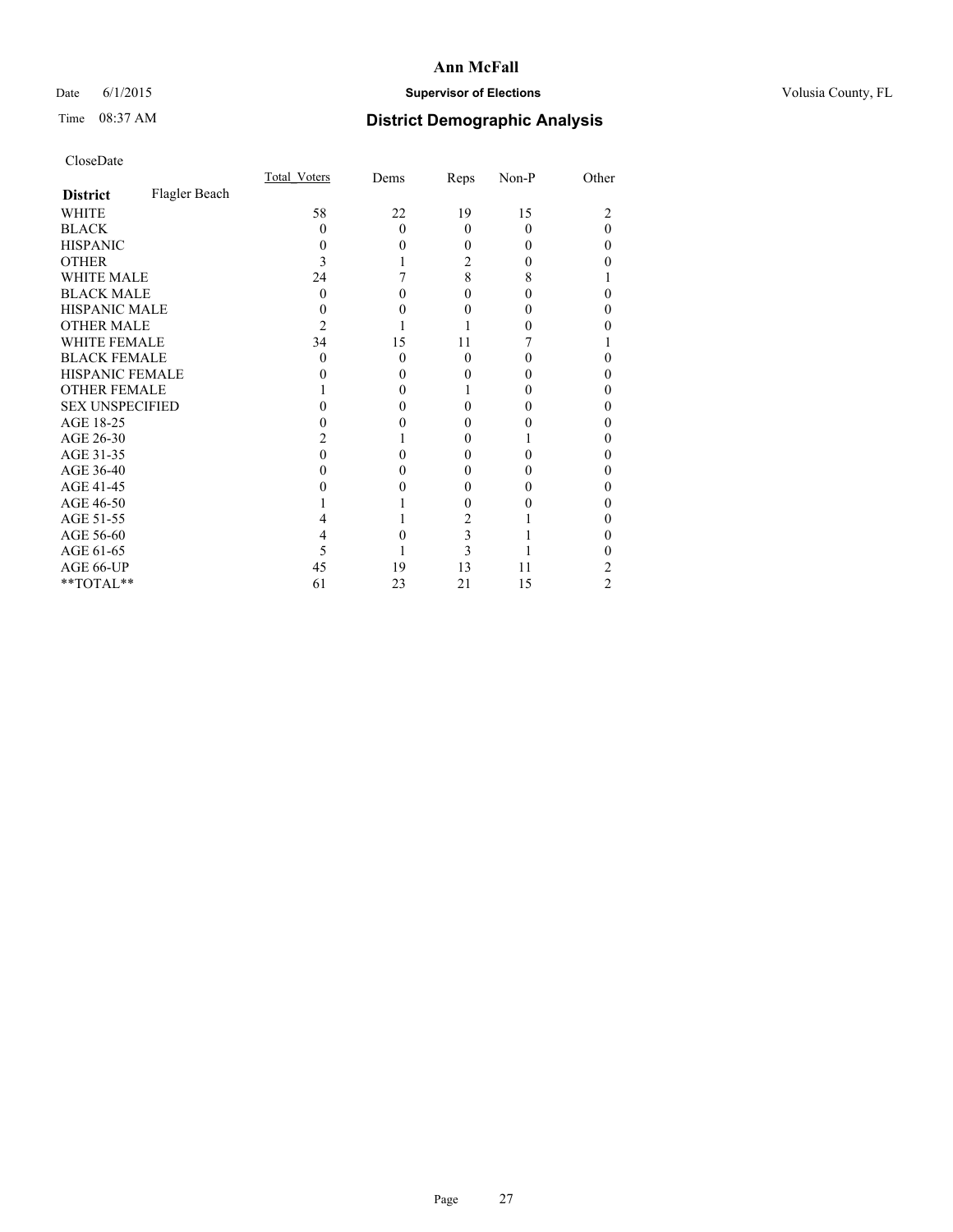# Date 6/1/2015 **Supervisor of Elections Supervisor of Elections** Volusia County, FL

# Time 08:37 AM **District Demographic Analysis**

|                                              | <b>Total Voters</b> | Dems   | Reps   | Non-P  | Other |
|----------------------------------------------|---------------------|--------|--------|--------|-------|
| <b>Hospital Authority</b><br><b>District</b> |                     |        |        |        |       |
| WHITE                                        | 97,459              | 29,230 | 39,741 | 24,207 | 4,281 |
| <b>BLACK</b>                                 | 10,310              | 8,039  | 409    | 1,696  | 166   |
| <b>HISPANIC</b>                              | 19,424              | 9,054  | 2,983  | 6,998  | 389   |
| <b>OTHER</b>                                 | 6,898               | 2,144  | 1,489  | 3,089  | 176   |
| WHITE MALE                                   | 44,983              | 11,687 | 19,250 | 11,727 | 2,319 |
| <b>BLACK MALE</b>                            | 4,340               | 3,187  | 221    | 826    | 106   |
| <b>HISPANIC MALE</b>                         | 8,928               | 3,999  | 1,459  | 3,263  | 207   |
| <b>OTHER MALE</b>                            | 2,370               | 776    | 559    | 949    | 86    |
| <b>WHITE FEMALE</b>                          | 51,598              | 17,327 | 20,176 | 12,159 | 1,936 |
| <b>BLACK FEMALE</b>                          | 5,846               | 4,765  | 182    | 839    | 60    |
| HISPANIC FEMALE                              | 10,240              | 4,939  | 1,500  | 3,624  | 177   |
| <b>OTHER FEMALE</b>                          | 2,800               | 1,039  | 619    | 1,075  | 67    |
| <b>SEX UNSPECIFIED</b>                       | 2,985               | 748    | 655    | 1,528  | 54    |
| AGE 18-25                                    | 14,074              | 4,238  | 3,193  | 6,075  | 568   |
| AGE 26-30                                    | 9,334               | 2,937  | 2,278  | 3,772  | 347   |
| AGE 31-35                                    | 9,037               | 2,994  | 2,351  | 3,317  | 375   |
| AGE 36-40                                    | 9,204               | 3,128  | 2,487  | 3,159  | 430   |
| AGE 41-45                                    | 10,112              | 3,322  | 3,313  | 3,081  | 396   |
| AGE 46-50                                    | 11,144              | 3,790  | 4,065  | 2,894  | 395   |
| AGE 51-55                                    | 13,082              | 4,504  | 4,962  | 3,157  | 459   |
| AGE 56-60                                    | 12,857              | 4,863  | 4,797  | 2,749  | 448   |
| AGE 61-65                                    | 11,797              | 4,800  | 4,208  | 2,373  | 416   |
| AGE 66-UP                                    | 33,449              | 13,891 | 12,968 | 5,412  | 1,178 |
| $*$ $TOTAL**$                                | 134,091             | 48,467 | 44,622 | 35,990 | 5,012 |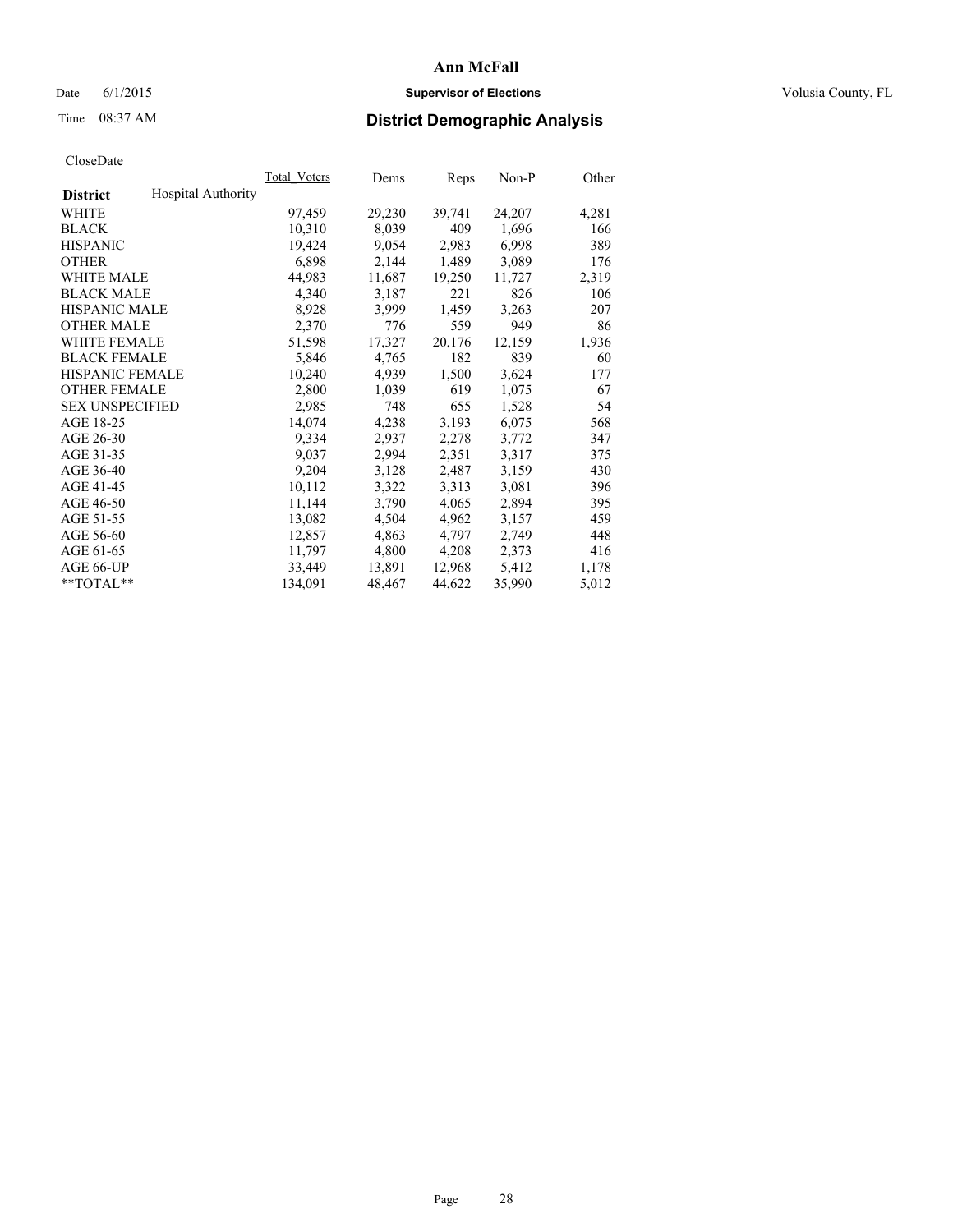# Date 6/1/2015 **Supervisor of Elections Supervisor of Elections** Volusia County, FL

# Time 08:37 AM **District Demographic Analysis**

|                                          | Total Voters | Dems  | Reps  | Non-P | Other |
|------------------------------------------|--------------|-------|-------|-------|-------|
| Florida House Seat 24<br><b>District</b> |              |       |       |       |       |
| WHITE                                    | 17,695       | 5,177 | 7,656 | 4,127 | 735   |
| <b>BLACK</b>                             | 427          | 340   | 18    | 61    | 8     |
| <b>HISPANIC</b>                          | 945          | 381   | 170   | 376   | 18    |
| <b>OTHER</b>                             | 821          | 202   | 260   | 335   | 24    |
| WHITE MALE                               | 8,230        | 2,092 | 3,732 | 2,010 | 396   |
| <b>BLACK MALE</b>                        | 200          | 153   | 11    | 31    | 5     |
| <b>HISPANIC MALE</b>                     | 420          | 172   | 67    | 171   | 10    |
| <b>OTHER MALE</b>                        | 284          | 67    | 99    | 107   | 11    |
| WHITE FEMALE                             | 9.313        | 3,059 | 3,851 | 2,066 | 337   |
| <b>BLACK FEMALE</b>                      | 224          | 184   | 7     | 30    | 3     |
| HISPANIC FEMALE                          | 507          | 201   | 102   | 196   | 8     |
| <b>OTHER FEMALE</b>                      | 323          | 97    | 111   | 106   | 9     |
| <b>SEX UNSPECIFIED</b>                   | 387          | 75    | 124   | 182   | 6     |
| AGE 18-25                                | 1,467        | 363   | 456   | 599   | 49    |
| AGE 26-30                                | 893          | 215   | 281   | 363   | 34    |
| AGE 31-35                                | 818          | 225   | 264   | 286   | 43    |
| AGE 36-40                                | 835          | 229   | 293   | 276   | 37    |
| AGE 41-45                                | 1,026        | 235   | 426   | 327   | 38    |
| AGE 46-50                                | 1,249        | 322   | 570   | 313   | 44    |
| AGE 51-55                                | 1,842        | 533   | 800   | 439   | 70    |
| AGE 56-60                                | 2,084        | 681   | 886   | 433   | 84    |
| AGE 61-65                                | 2,253        | 760   | 885   | 503   | 105   |
| AGE 66-UP                                | 7,421        | 2,537 | 3,243 | 1,360 | 281   |
| **TOTAL**                                | 19,888       | 6,100 | 8,104 | 4,899 | 785   |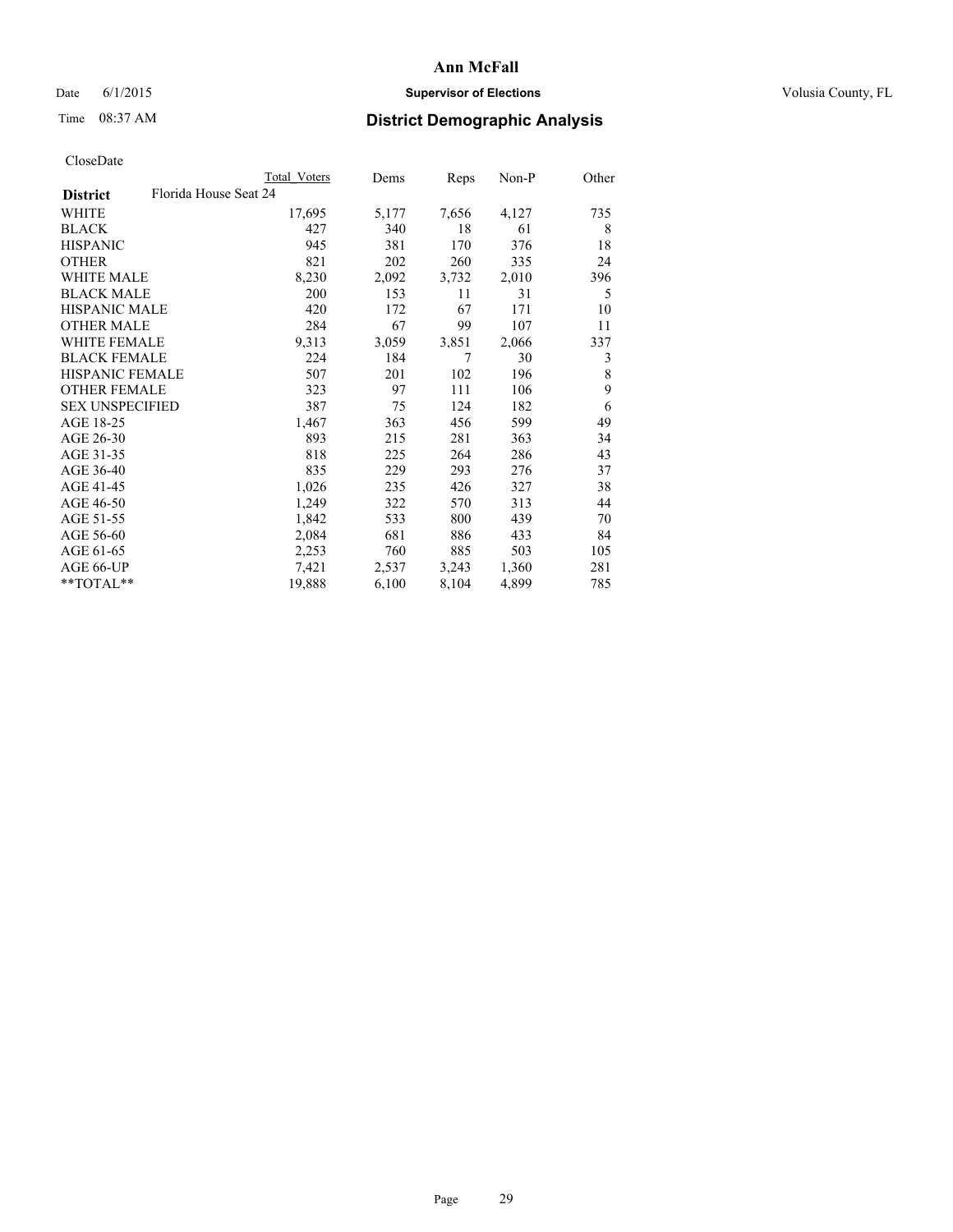# Date 6/1/2015 **Supervisor of Elections Supervisor of Elections** Volusia County, FL

# Time 08:37 AM **District Demographic Analysis**

|                        |                       | Total Voters | Dems   | Reps   | $Non-P$ | Other |
|------------------------|-----------------------|--------------|--------|--------|---------|-------|
| <b>District</b>        | Florida House Seat 25 |              |        |        |         |       |
| <b>WHITE</b>           |                       | 105,114      | 32,713 | 42,297 | 26,216  | 3,888 |
| <b>BLACK</b>           |                       | 3,187        | 2,421  | 143    | 550     | 73    |
| <b>HISPANIC</b>        |                       | 2,545        | 966    | 626    | 886     | 67    |
| <b>OTHER</b>           |                       | 5,098        | 1,516  | 1,238  | 2,201   | 143   |
| <b>WHITE MALE</b>      |                       | 48,733       | 13,216 | 20,537 | 12,877  | 2,103 |
| <b>BLACK MALE</b>      |                       | 1,383        | 973    | 74     | 297     | 39    |
| <b>HISPANIC MALE</b>   |                       | 1,161        | 393    | 306    | 418     | 44    |
| <b>OTHER MALE</b>      |                       | 1,903        | 559    | 495    | 781     | 68    |
| <b>WHITE FEMALE</b>    |                       | 55,449       | 19,226 | 21,449 | 13,025  | 1,749 |
| <b>BLACK FEMALE</b>    |                       | 1,772        | 1,426  | 67     | 245     | 34    |
| HISPANIC FEMALE        |                       | 1,349        | 563    | 309    | 454     | 23    |
| <b>OTHER FEMALE</b>    |                       | 2,195        | 764    | 563    | 808     | 60    |
| <b>SEX UNSPECIFIED</b> |                       | 1,999        | 496    | 504    | 948     | 51    |
| AGE 18-25              |                       | 8,703        | 2,302  | 2,496  | 3,531   | 374   |
| AGE 26-30              |                       | 6,511        | 1,944  | 1,826  | 2,511   | 230   |
| AGE 31-35              |                       | 5,965        | 1,742  | 1,752  | 2,229   | 242   |
| AGE 36-40              |                       | 5,848        | 1,680  | 1,883  | 2,025   | 260   |
| AGE 41-45              |                       | 7,038        | 2,071  | 2,498  | 2,216   | 253   |
| AGE 46-50              |                       | 8,352        | 2,340  | 3,381  | 2,359   | 272   |
| AGE 51-55              |                       | 10,597       | 3,266  | 4,456  | 2,553   | 322   |
| AGE 56-60              |                       | 11,584       | 3.988  | 4,644  | 2,591   | 361   |
| AGE 61-65              |                       | 12,120       | 4,355  | 4,644  | 2,711   | 410   |
| AGE 66-UP              |                       | 39,225       | 13,928 | 16,723 | 7,127   | 1,447 |
| $*$ $TOTAL**$          |                       | 115,944      | 37,616 | 44,304 | 29,853  | 4,171 |
|                        |                       |              |        |        |         |       |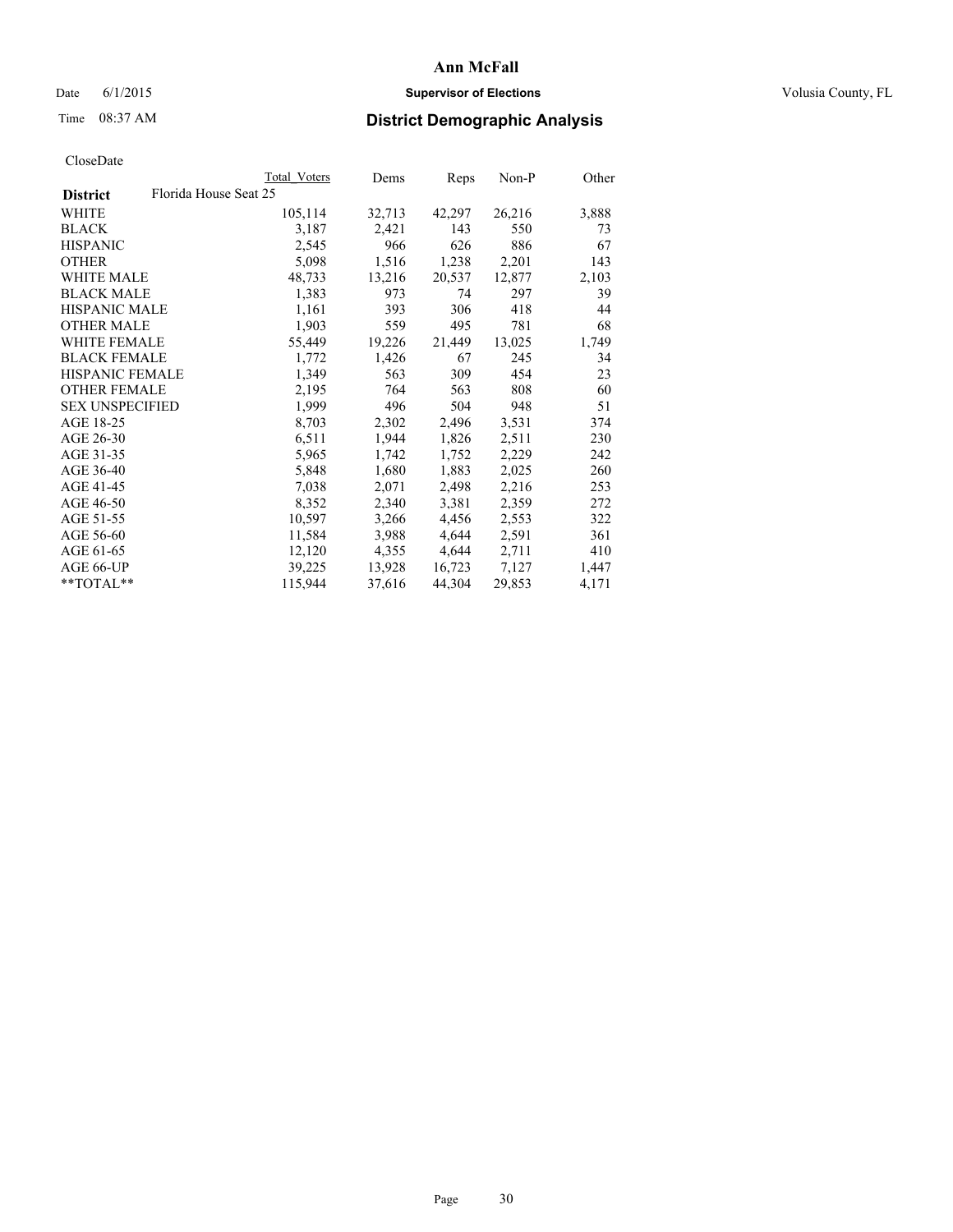# Date 6/1/2015 **Supervisor of Elections Supervisor of Elections** Volusia County, FL

# Time 08:37 AM **District Demographic Analysis**

|                                          | Total Voters | Dems   | Reps   | $Non-P$ | Other |
|------------------------------------------|--------------|--------|--------|---------|-------|
| Florida House Seat 26<br><b>District</b> |              |        |        |         |       |
| WHITE                                    | 67,476       | 22,391 | 25,053 | 17,203  | 2,829 |
| <b>BLACK</b>                             | 19,258       | 15,825 | 503    | 2,756   | 174   |
| <b>HISPANIC</b>                          | 4,137        | 1,777  | 685    | 1,566   | 109   |
| <b>OTHER</b>                             | 5,048        | 1,842  | 866    | 2,222   | 118   |
| WHITE MALE                               | 31,108       | 8,852  | 12,281 | 8,396   | 1,579 |
| <b>BLACK MALE</b>                        | 7,419        | 5,809  | 253    | 1,253   | 104   |
| <b>HISPANIC MALE</b>                     | 1,835        | 744    | 325    | 711     | 55    |
| <b>OTHER MALE</b>                        | 1,649        | 598    | 324    | 669     | 58    |
| <b>WHITE FEMALE</b>                      | 35,859       | 13,397 | 12,606 | 8,620   | 1,236 |
| <b>BLACK FEMALE</b>                      | 11,574       | 9,814  | 243    | 1,447   | 70    |
| <b>HISPANIC FEMALE</b>                   | 2,241        | 1,007  | 350    | 832     | 52    |
| <b>OTHER FEMALE</b>                      | 2,125        | 913    | 389    | 775     | 48    |
| <b>SEX UNSPECIFIED</b>                   | 2,107        | 701    | 334    | 1,044   | 28    |
| AGE 18-25                                | 12,336       | 5,664  | 1,986  | 4,318   | 368   |
| AGE 26-30                                | 7,611        | 3,178  | 1,527  | 2,653   | 253   |
| AGE 31-35                                | 6,410        | 2,699  | 1,409  | 2,075   | 227   |
| AGE 36-40                                | 5,797        | 2,392  | 1,337  | 1,852   | 216   |
| AGE 41-45                                | 6,371        | 2,493  | 1,795  | 1,853   | 230   |
| AGE 46-50                                | 7,233        | 2,985  | 2,187  | 1,826   | 235   |
| AGE 51-55                                | 8,738        | 3,629  | 2,780  | 2,008   | 321   |
| AGE 56-60                                | 8,855        | 3,941  | 2,809  | 1,826   | 279   |
| AGE 61-65                                | 8,454        | 3,823  | 2,693  | 1,639   | 299   |
| AGE 66-UP                                | 24,114       | 11,031 | 8,584  | 3,697   | 802   |
| **TOTAL**                                | 95,919       | 41,835 | 27,107 | 23,747  | 3,230 |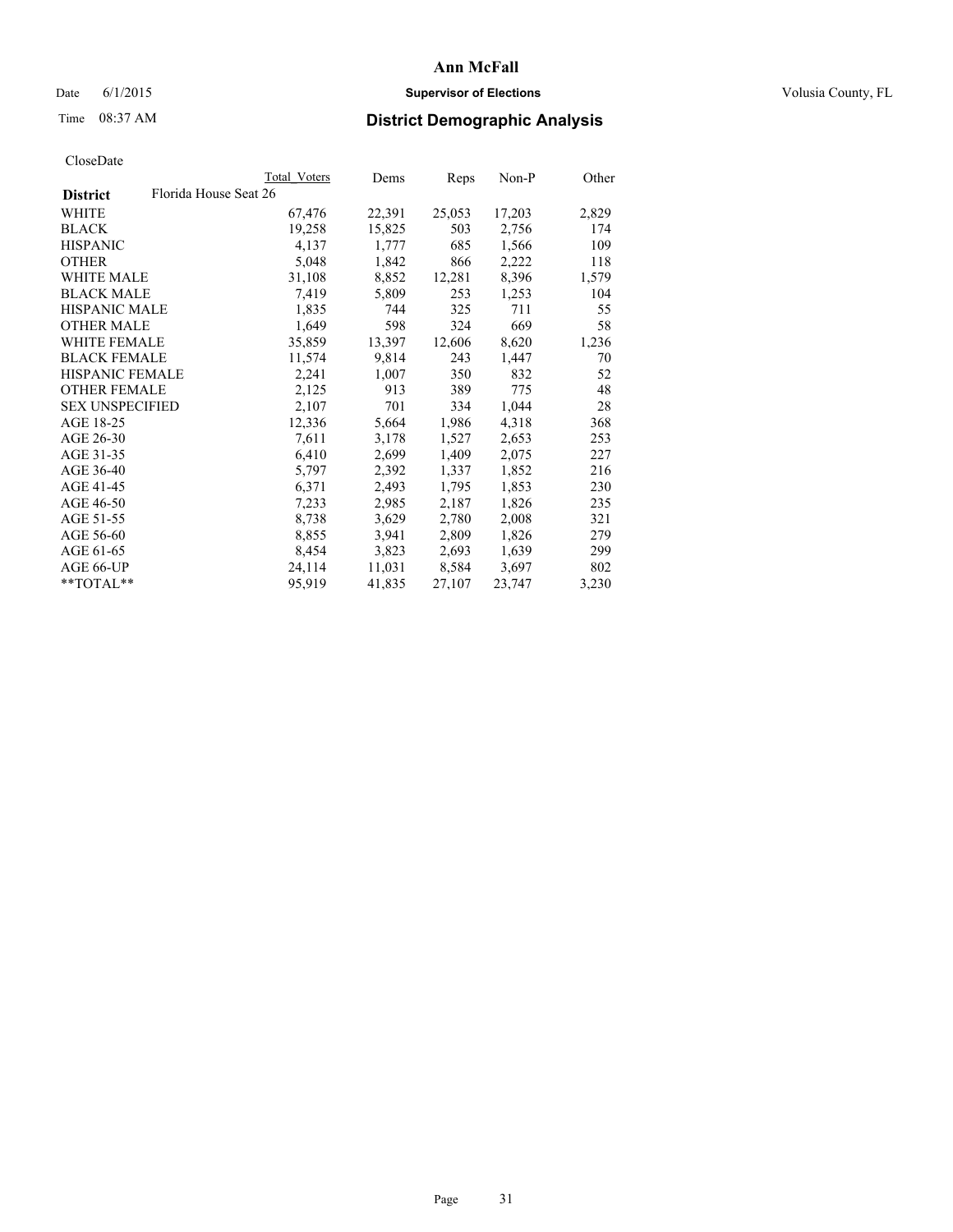# Date 6/1/2015 **Supervisor of Elections Supervisor of Elections** Volusia County, FL

# Time 08:37 AM **District Demographic Analysis**

|                        |                       | Total Voters | Dems   | <b>Reps</b> | $Non-P$ | Other |
|------------------------|-----------------------|--------------|--------|-------------|---------|-------|
| <b>District</b>        | Florida House Seat 27 |              |        |             |         |       |
| WHITE                  |                       | 74,339       | 22,634 | 29,071      | 19,520  | 3,114 |
| <b>BLACK</b>           |                       | 6,658        | 5,054  | 286         | 1,203   | 115   |
| <b>HISPANIC</b>        |                       | 16,483       | 7,839  | 2,511       | 5,819   | 314   |
| <b>OTHER</b>           |                       | 5,074        | 1,597  | 1,023       | 2,326   | 128   |
| WHITE MALE             |                       | 34,336       | 9,137  | 14,130      | 9,386   | 1,683 |
| <b>BLACK MALE</b>      |                       | 2,925        | 2,068  | 163         | 621     | 73    |
| <b>HISPANIC MALE</b>   |                       | 7,615        | 3,461  | 1,241       | 2,739   | 174   |
| <b>OTHER MALE</b>      |                       | 1,764        | 584    | 400         | 718     | 62    |
| <b>WHITE FEMALE</b>    |                       | 39,323       | 13,319 | 14,710      | 9,884   | 1,410 |
| <b>BLACK FEMALE</b>    |                       | 3,654        | 2,928  | 121         | 563     | 42    |
| <b>HISPANIC FEMALE</b> |                       | 8,661        | 4,283  | 1,255       | 2,986   | 137   |
| <b>OTHER FEMALE</b>    |                       | 2,085        | 792    | 430         | 809     | 54    |
| <b>SEX UNSPECIFIED</b> |                       | 2,190        | 552    | 441         | 1,161   | 36    |
| AGE 18-25              |                       | 10,271       | 3,090  | 2,217       | 4,564   | 400   |
| AGE 26-30              |                       | 6,990        | 2,193  | 1,620       | 2,916   | 261   |
| AGE 31-35              |                       | 6,791        | 2,217  | 1,663       | 2,640   | 271   |
| AGE 36-40              |                       | 7,097        | 2,430  | 1,830       | 2,522   | 315   |
| AGE 41-45              |                       | 7,771        | 2,601  | 2,446       | 2,432   | 292   |
| AGE 46-50              |                       | 8,450        | 2,895  | 2,939       | 2,318   | 298   |
| AGE 51-55              |                       | 10,003       | 3,475  | 3,605       | 2,604   | 319   |
| AGE 56-60              |                       | 9.938        | 3,731  | 3,614       | 2,265   | 328   |
| AGE 61-65              |                       | 9,066        | 3,700  | 3,082       | 1,976   | 308   |
| AGE 66-UP              |                       | 26,176       | 10,792 | 9,875       | 4,630   | 879   |
| $*$ TOTAL $*$          |                       | 102,554      | 37,124 | 32,891      | 28,868  | 3,671 |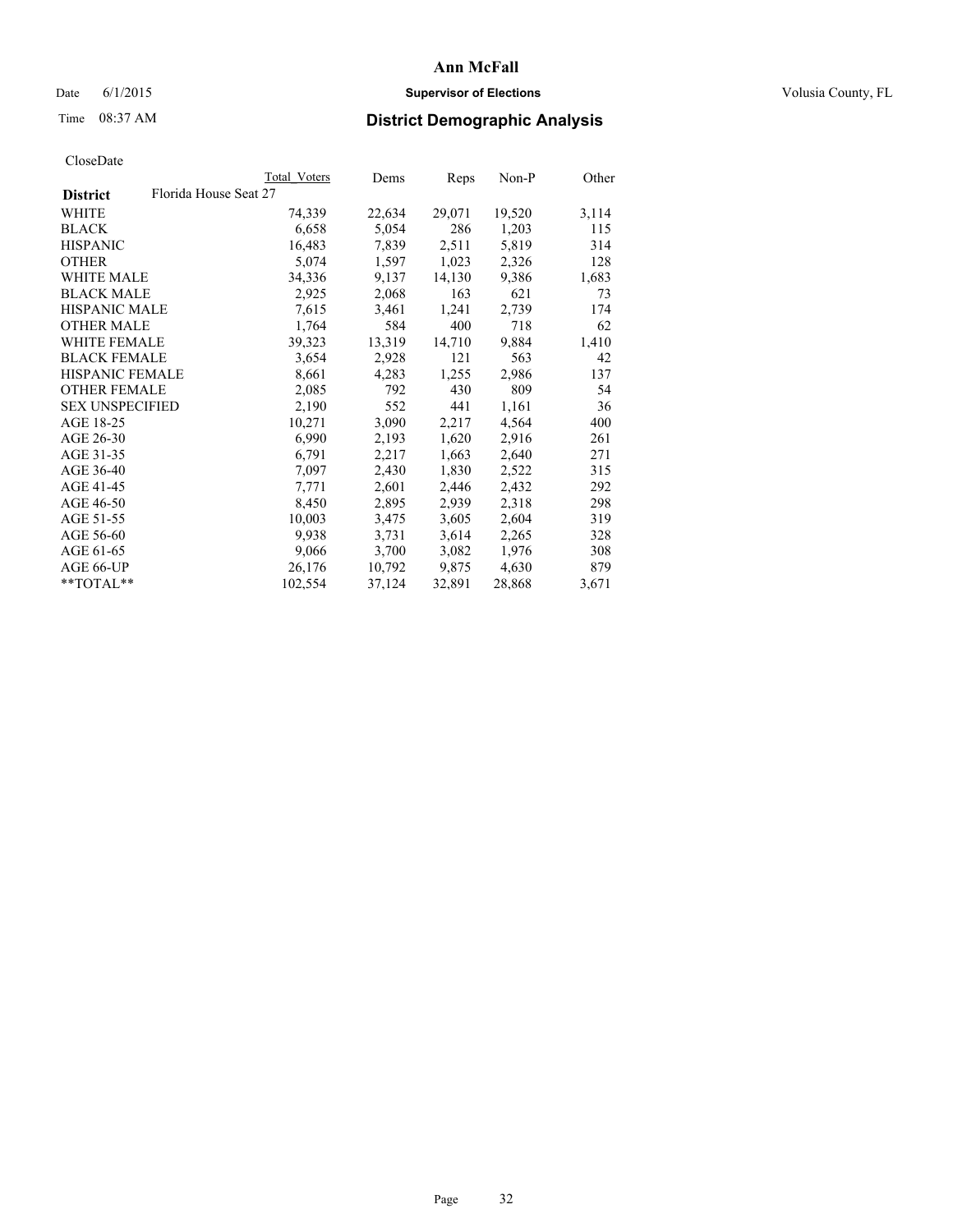# Date 6/1/2015 **Supervisor of Elections Supervisor of Elections** Volusia County, FL

# Time 08:37 AM **District Demographic Analysis**

|                        |                         | Total Voters | Dems   | <b>Reps</b> | Non-P  | Other |
|------------------------|-------------------------|--------------|--------|-------------|--------|-------|
| <b>District</b>        | School Board District 1 |              |        |             |        |       |
| WHITE                  |                         | 54,549       | 16,259 | 23,086      | 12,847 | 2,357 |
| <b>BLACK</b>           |                         | 4,792        | 3,866  | 161         | 697    | 68    |
| <b>HISPANIC</b>        |                         | 4,814        | 2,015  | 891         | 1,800  | 108   |
| <b>OTHER</b>           |                         | 3,221        | 968    | 787         | 1,379  | 87    |
| WHITE MALE             |                         | 25,041       | 6,414  | 11,117      | 6,231  | 1,279 |
| <b>BLACK MALE</b>      |                         | 1,900        | 1,468  | 69          | 319    | 44    |
| <b>HISPANIC MALE</b>   |                         | 2,095        | 833    | 426         | 789    | 47    |
| <b>OTHER MALE</b>      |                         | 1,092        | 347    | 292         | 414    | 39    |
| <b>WHITE FEMALE</b>    |                         | 29,040       | 9,738  | 11,787      | 6,450  | 1,065 |
| <b>BLACK FEMALE</b>    |                         | 2,832        | 2,357  | 88          | 363    | 24    |
| <b>HISPANIC FEMALE</b> |                         | 2,645        | 1,147  | 454         | 984    | 60    |
| <b>OTHER FEMALE</b>    |                         | 1,301        | 450    | 332         | 485    | 34    |
| <b>SEX UNSPECIFIED</b> |                         | 1,429        | 354    | 359         | 688    | 28    |
| AGE 18-25              |                         | 6,608        | 1,870  | 1,654       | 2,781  | 303   |
| AGE 26-30              |                         | 4,163        | 1,262  | 1,134       | 1,627  | 140   |
| AGE 31-35              |                         | 4,122        | 1,308  | 1,238       | 1,410  | 166   |
| AGE 36-40              |                         | 4,139        | 1,279  | 1,318       | 1,347  | 195   |
| AGE 41-45              |                         | 4,705        | 1,453  | 1,652       | 1,401  | 199   |
| AGE 46-50              |                         | 5,199        | 1,656  | 2,091       | 1,273  | 179   |
| AGE 51-55              |                         | 6,257        | 2,039  | 2,565       | 1,411  | 242   |
| AGE 56-60              |                         | 6,408        | 2,284  | 2,574       | 1,315  | 235   |
| AGE 61-65              |                         | 6,353        | 2,461  | 2,453       | 1,195  | 244   |
| AGE 66-UP              |                         | 19,422       | 7,496  | 8,246       | 2,963  | 717   |
| **TOTAL**              |                         | 67,376       | 23,108 | 24,925      | 16,723 | 2,620 |
|                        |                         |              |        |             |        |       |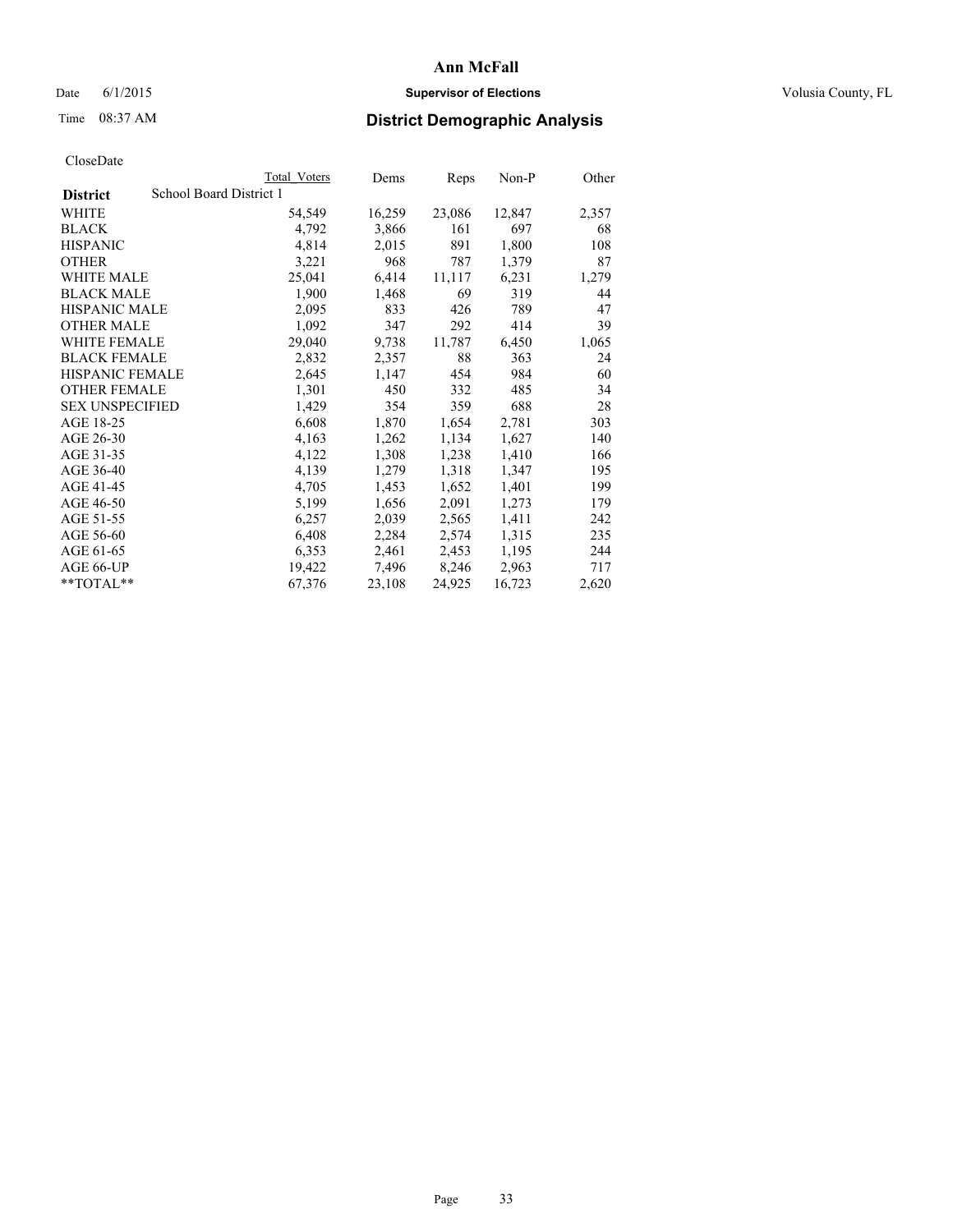# Date 6/1/2015 **Supervisor of Elections Supervisor of Elections** Volusia County, FL

# Time 08:37 AM **District Demographic Analysis**

|                        | Total Voters            | Dems   | Reps   | Non-P  | Other |
|------------------------|-------------------------|--------|--------|--------|-------|
| <b>District</b>        | School Board District 2 |        |        |        |       |
| WHITE                  | 47,553                  | 15,809 | 17,354 | 12,487 | 1,903 |
| <b>BLACK</b>           | 12,391                  | 10,178 | 316    | 1,786  | 111   |
| <b>HISPANIC</b>        | 1,928                   | 820    | 372    | 683    | 53    |
| <b>OTHER</b>           | 3,449                   | 1,304  | 574    | 1,486  | 85    |
| WHITE MALE             | 22,318                  | 6,443  | 8,649  | 6,150  | 1,076 |
| <b>BLACK MALE</b>      | 4,769                   | 3,748  | 159    | 805    | 57    |
| <b>HISPANIC MALE</b>   | 906                     | 346    | 185    | 342    | 33    |
| <b>OTHER MALE</b>      | 1,198                   | 438    | 223    | 496    | 41    |
| <b>WHITE FEMALE</b>    | 24,826                  | 9,232  | 8,583  | 6,200  | 811   |
| <b>BLACK FEMALE</b>    | 7.438                   | 6,288  | 153    | 943    | 54    |
| <b>HISPANIC FEMALE</b> | 988                     | 461    | 183    | 324    | 20    |
| <b>OTHER FEMALE</b>    | 1,513                   | 662    | 263    | 554    | 34    |
| <b>SEX UNSPECIFIED</b> | 1,365                   | 493    | 218    | 628    | 26    |
| AGE 18-25              | 8,095                   | 4,088  | 1,171  | 2,608  | 228   |
| AGE 26-30              | 5,095                   | 2,168  | 982    | 1,781  | 164   |
| AGE 31-35              | 3,869                   | 1,623  | 782    | 1,314  | 150   |
| AGE 36-40              | 3,292                   | 1,423  | 699    | 1,058  | 112   |
| AGE 41-45              | 3,638                   | 1,467  | 960    | 1,087  | 124   |
| AGE 46-50              | 4,473                   | 1,798  | 1,315  | 1,222  | 138   |
| AGE 51-55              | 5,789                   | 2,394  | 1,813  | 1,399  | 183   |
| AGE 56-60              | 6,057                   | 2,617  | 1,984  | 1,277  | 179   |
| AGE 61-65              | 6,134                   | 2,563  | 1,972  | 1,398  | 201   |
| AGE 66-UP              | 18,879                  | 7,970  | 6,938  | 3,298  | 673   |
| $*$ TOTAL $*$          | 65,321                  | 28,111 | 18,616 | 16,442 | 2,152 |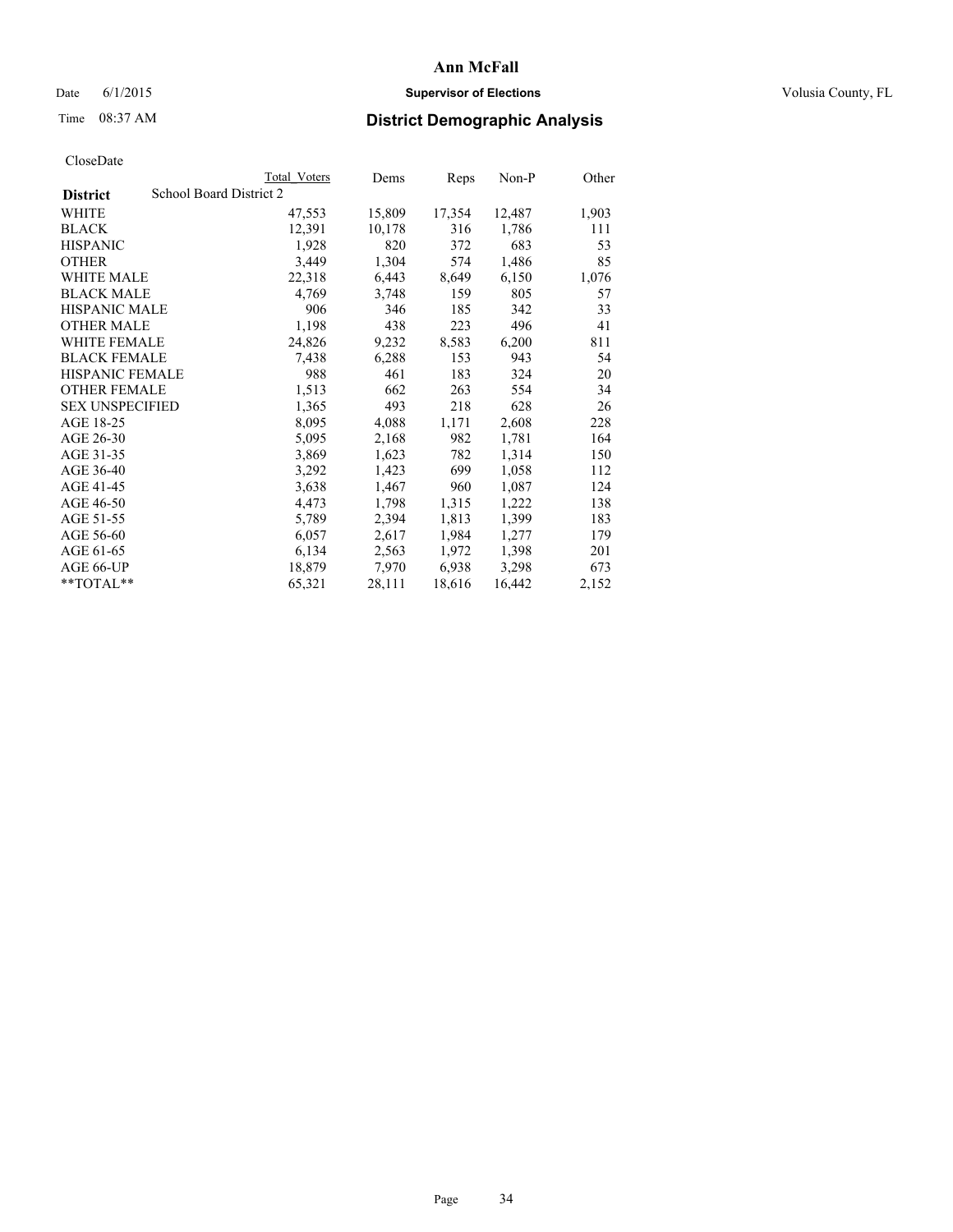# Date 6/1/2015 **Supervisor of Elections Supervisor of Elections** Volusia County, FL

# Time 08:37 AM **District Demographic Analysis**

|                        |                         | <b>Total Voters</b> | Dems   | Reps   | Non-P  | Other |
|------------------------|-------------------------|---------------------|--------|--------|--------|-------|
| <b>District</b>        | School Board District 3 |                     |        |        |        |       |
| WHITE                  |                         | 66,972              | 20,986 | 26,274 | 17,316 | 2,396 |
| <b>BLACK</b>           |                         | 2,021               | 1,588  | 73     | 331    | 29    |
| <b>HISPANIC</b>        |                         | 1,290               | 484    | 312    | 456    | 38    |
| <b>OTHER</b>           |                         | 2,659               | 741    | 618    | 1,225  | 75    |
| WHITE MALE             |                         | 31,003              | 8,471  | 12,843 | 8,390  | 1,299 |
| <b>BLACK MALE</b>      |                         | 900                 | 656    | 41     | 182    | 21    |
| <b>HISPANIC MALE</b>   |                         | 568                 | 196    | 141    | 209    | 22    |
| <b>OTHER MALE</b>      |                         | 941                 | 263    | 253    | 391    | 34    |
| <b>WHITE FEMALE</b>    |                         | 35,414              | 12,348 | 13,241 | 8,742  | 1,083 |
| <b>BLACK FEMALE</b>    |                         | 1,101               | 917    | 32     | 144    | 8     |
| <b>HISPANIC FEMALE</b> |                         | 705                 | 282    | 167    | 240    | 16    |
| <b>OTHER FEMALE</b>    |                         | 1,116               | 379    | 283    | 420    | 34    |
| <b>SEX UNSPECIFIED</b> |                         | 1,193               | 287    | 276    | 609    | 21    |
| AGE 18-25              |                         | 5,378               | 1,401  | 1,432  | 2,319  | 226   |
| AGE 26-30              |                         | 3,917               | 1,142  | 1,048  | 1,591  | 136   |
| AGE 31-35              |                         | 3,785               | 1,102  | 1,098  | 1,445  | 140   |
| AGE 36-40              |                         | 3,818               | 1,073  | 1,210  | 1,372  | 163   |
| AGE 41-45              |                         | 4,620               | 1,380  | 1,623  | 1,472  | 145   |
| AGE 46-50              |                         | 5,040               | 1,439  | 1,994  | 1,464  | 143   |
| AGE 51-55              |                         | 6,566               | 2,019  | 2,698  | 1,640  | 209   |
| AGE 56-60              |                         | 7,382               | 2,549  | 2,889  | 1,716  | 228   |
| AGE 61-65              |                         | 7,694               | 2,861  | 2,906  | 1,663  | 264   |
| AGE 66-UP              |                         | 24,741              | 8,833  | 10,378 | 4,646  | 884   |
| **TOTAL**              |                         | 72,942              | 23,799 | 27,277 | 19,328 | 2,538 |
|                        |                         |                     |        |        |        |       |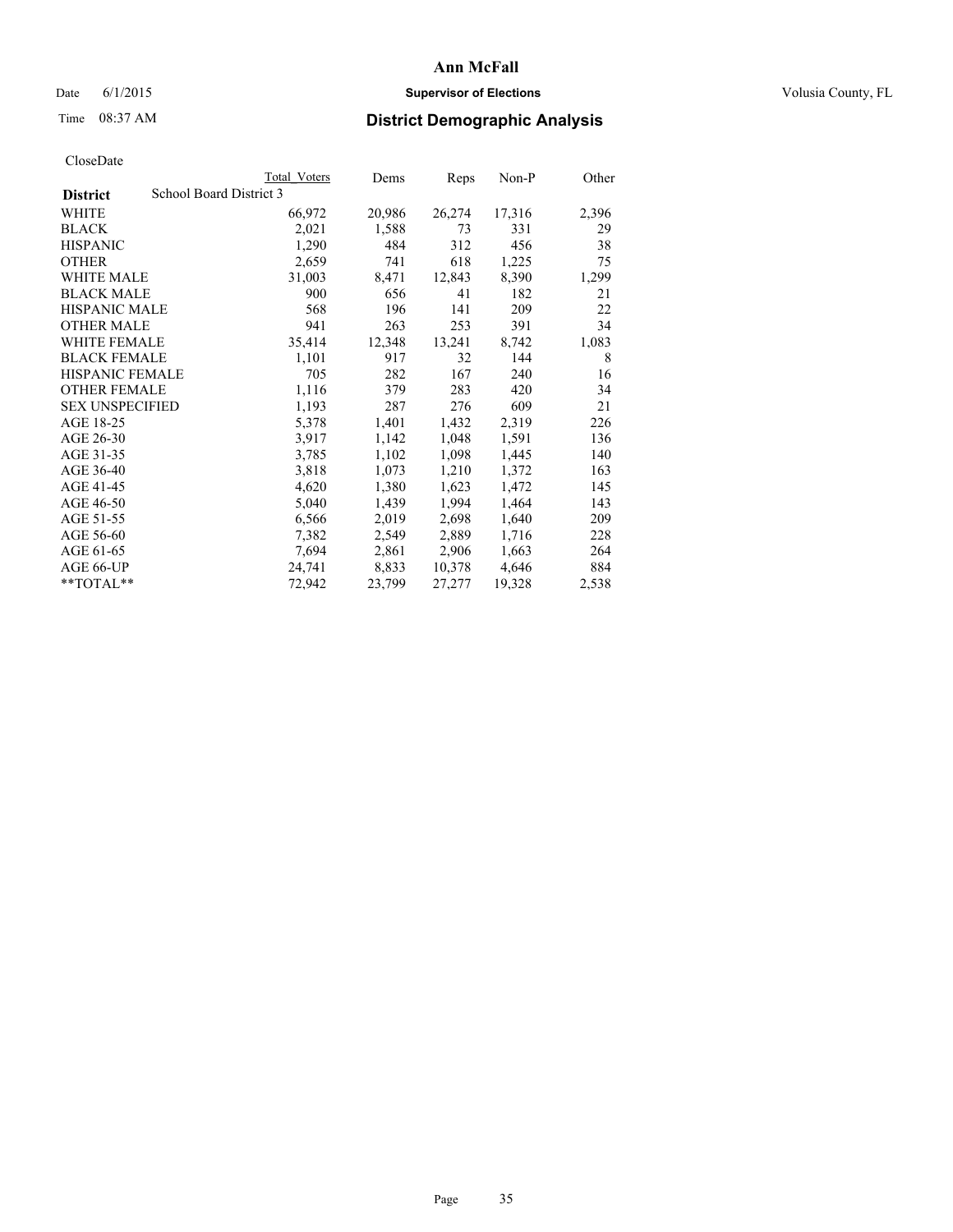# Date 6/1/2015 **Supervisor of Elections Supervisor of Elections** Volusia County, FL

# Time 08:37 AM **District Demographic Analysis**

|                        |                         | Total Voters | Dems   | <b>Reps</b> | $Non-P$ | Other |
|------------------------|-------------------------|--------------|--------|-------------|---------|-------|
| <b>District</b>        | School Board District 4 |              |        |             |         |       |
| WHITE                  |                         | 56,717       | 18,176 | 22,361      | 14,018  | 2,162 |
| <b>BLACK</b>           |                         | 4,932        | 3,934  | 157         | 773     | 68    |
| <b>HISPANIC</b>        |                         | 1,775        | 743    | 369         | 632     | 31    |
| <b>OTHER</b>           |                         | 3,254        | 1,018  | 762         | 1,391   | 83    |
| <b>WHITE MALE</b>      |                         | 26,013       | 7,234  | 10,745      | 6,866   | 1,168 |
| <b>BLACK MALE</b>      |                         | 1,969        | 1,451  | 84          | 394     | 40    |
| <b>HISPANIC MALE</b>   |                         | 770          | 295    | 173         | 280     | 22    |
| <b>OTHER MALE</b>      |                         | 1,164        | 343    | 301         | 476     | 44    |
| <b>WHITE FEMALE</b>    |                         | 30,249       | 10,836 | 11,455      | 6,981   | 977   |
| <b>BLACK FEMALE</b>    |                         | 2,912        | 2,442  | 72          | 370     | 28    |
| <b>HISPANIC FEMALE</b> |                         | 986          | 440    | 191         | 346     | 9     |
| <b>OTHER FEMALE</b>    |                         | 1,387        | 515    | 352         | 484     | 36    |
| <b>SEX UNSPECIFIED</b> |                         | 1,227        | 315    | 275         | 617     | 20    |
| AGE 18-25              |                         | 5,659        | 1,811  | 1,489       | 2,175   | 184   |
| AGE 26-30              |                         | 3,949        | 1,351  | 1,039       | 1,417   | 142   |
| AGE 31-35              |                         | 3,527        | 1,220  | 929         | 1,252   | 126   |
| AGE 36-40              |                         | 3,477        | 1,171  | 1,009       | 1,161   | 136   |
| AGE 41-45              |                         | 4,112        | 1,295  | 1,389       | 1,265   | 163   |
| AGE 46-50              |                         | 4,989        | 1,623  | 1,859       | 1,320   | 187   |
| AGE 51-55              |                         | 6,251        | 2,133  | 2,388       | 1,529   | 201   |
| AGE 56-60              |                         | 6,651        | 2,488  | 2,484       | 1,473   | 206   |
| AGE 61-65              |                         | 6,745        | 2,602  | 2,389       | 1,496   | 258   |
| AGE 66-UP              |                         | 21,318       | 8,177  | 8,674       | 3,726   | 741   |
| $*$ TOTAL $*$          |                         | 66,678       | 23,871 | 23,649      | 16,814  | 2,344 |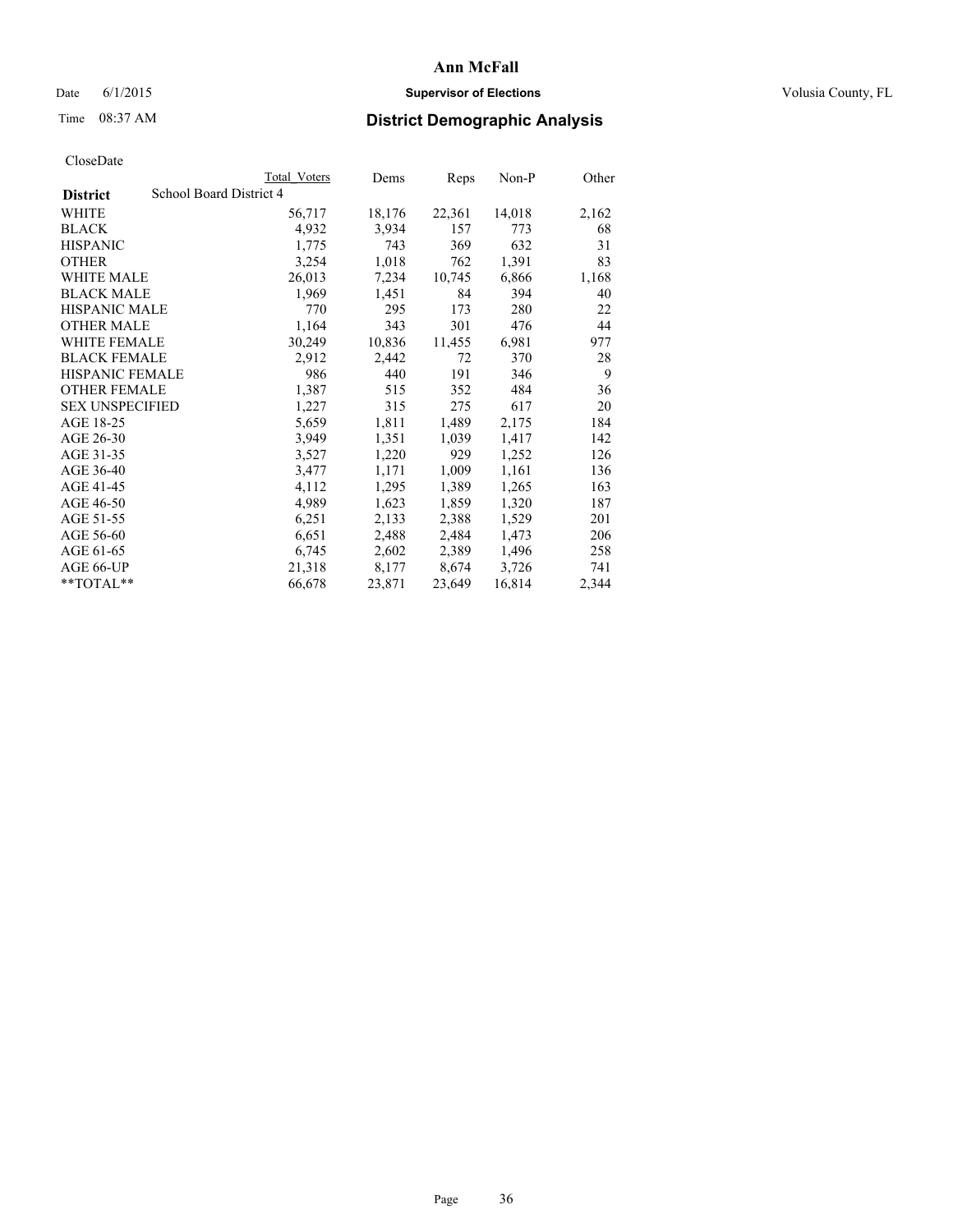## Date 6/1/2015 **Supervisor of Elections Supervisor of Elections** Volusia County, FL

## Time 08:37 AM **District Demographic Analysis**

|                                            | Total Voters | Dems   | Reps   | $Non-P$ | Other |
|--------------------------------------------|--------------|--------|--------|---------|-------|
| School Board District 5<br><b>District</b> |              |        |        |         |       |
| WHITE                                      | 38,833       | 11,685 | 15,002 | 10,398  | 1,748 |
| <b>BLACK</b>                               | 5,394        | 4,074  | 243    | 983     | 94    |
| <b>HISPANIC</b>                            | 14,303       | 6,901  | 2,048  | 5,076   | 278   |
| <b>OTHER</b>                               | 3,458        | 1,126  | 646    | 1,603   | 83    |
| <b>WHITE MALE</b>                          | 18,032       | 4,735  | 7,326  | 5,032   | 939   |
| <b>BLACK MALE</b>                          | 2,389        | 1,680  | 148    | 502     | 59    |
| <b>HISPANIC MALE</b>                       | 6,692        | 3,100  | 1,014  | 2,419   | 159   |
| <b>OTHER MALE</b>                          | 1,205        | 417    | 249    | 498     | 41    |
| <b>WHITE FEMALE</b>                        | 20,415       | 6,847  | 7,550  | 5,222   | 796   |
| <b>BLACK FEMALE</b>                        | 2,941        | 2,348  | 93     | 465     | 35    |
| HISPANIC FEMALE                            | 7,434        | 3,724  | 1,021  | 2,574   | 115   |
| <b>OTHER FEMALE</b>                        | 1,411        | 560    | 263    | 555     | 33    |
| <b>SEX UNSPECIFIED</b>                     | 1,469        | 375    | 275    | 793     | 26    |
| AGE 18-25                                  | 7,037        | 2,249  | 1,409  | 3,129   | 250   |
| AGE 26-30                                  | 4,881        | 1,607  | 1,051  | 2,027   | 196   |
| AGE 31-35                                  | 4,681        | 1,630  | 1,041  | 1,809   | 201   |
| AGE 36-40                                  | 4,851        | 1,785  | 1,107  | 1,737   | 222   |
| AGE 41-45                                  | 5,131        | 1,805  | 1,541  | 1,603   | 182   |
| AGE 46-50                                  | 5,583        | 2,026  | 1,818  | 1,537   | 202   |
| AGE 51-55                                  | 6,317        | 2,318  | 2,177  | 1,625   | 197   |
| AGE 56-60                                  | 5,963        | 2,403  | 2,022  | 1,334   | 204   |
| AGE 61-65                                  | 4,967        | 2,151  | 1,584  | 1,077   | 155   |
| AGE 66-UP                                  | 12,576       | 5,812  | 4,189  | 2,181   | 394   |
| $*$ TOTAL $*$                              | 61,988       | 23,786 | 17,939 | 18,060  | 2,203 |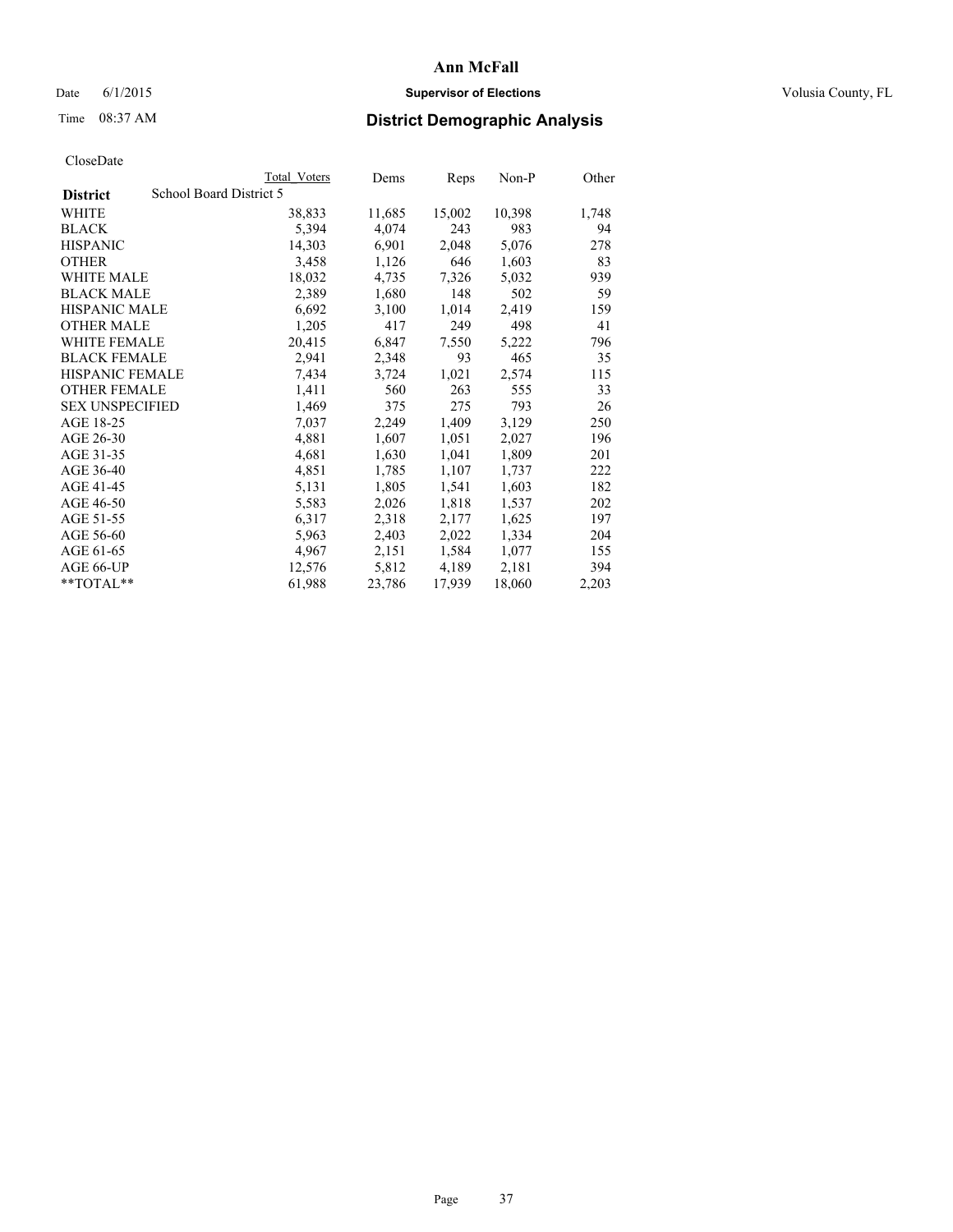## Date 6/1/2015 **Supervisor of Elections Supervisor of Elections** Volusia County, FL

# Time 08:37 AM **District Demographic Analysis**

|                        |                       | <b>Total Voters</b> | Dems   | <b>Reps</b> | $Non-P$ | Other |
|------------------------|-----------------------|---------------------|--------|-------------|---------|-------|
| <b>District</b>        | Florida Senate Seat 6 |                     |        |             |         |       |
| WHITE                  |                       | 58,363              | 18,993 | 22,613      | 14,566  | 2,191 |
| <b>BLACK</b>           |                       | 11,365              | 9,327  | 291         | 1,638   | 109   |
| <b>HISPANIC</b>        |                       | 1,866               | 795    | 384         | 647     | 40    |
| <b>OTHER</b>           |                       | 3,965               | 1,399  | 793         | 1,685   | 88    |
| WHITE MALE             |                       | 26,910              | 7,614  | 10,945      | 7,157   | 1,194 |
| <b>BLACK MALE</b>      |                       | 4,437               | 3,447  | 144         | 788     | 58    |
| <b>HISPANIC MALE</b>   |                       | 826                 | 308    | 180         | 307     | 31    |
| <b>OTHER MALE</b>      |                       | 1,359               | 467    | 314         | 535     | 43    |
| <b>WHITE FEMALE</b>    |                       | 30,971              | 11,262 | 11,501      | 7,229   | 979   |
| <b>BLACK FEMALE</b>    |                       | 6,759               | 5,746  | 146         | 816     | 51    |
| <b>HISPANIC FEMALE</b> |                       | 1,024               | 481    | 199         | 335     | 9     |
| <b>OTHER FEMALE</b>    |                       | 1,719               | 705    | 376         | 597     | 41    |
| <b>SEX UNSPECIFIED</b> |                       | 1,553               | 484    | 275         | 772     | 22    |
| AGE 18-25              |                       | 8,562               | 3,971  | 1,550       | 2,829   | 212   |
| AGE 26-30              |                       | 4,921               | 2,016  | 1,073       | 1,676   | 156   |
| AGE 31-35              |                       | 4,111               | 1,629  | 966         | 1,375   | 141   |
| AGE 36-40              |                       | 3,952               | 1,509  | 1,036       | 1,268   | 139   |
| AGE 41-45              |                       | 4,584               | 1,647  | 1,392       | 1,382   | 163   |
| AGE 46-50              |                       | 5,571               | 2,027  | 1,897       | 1,450   | 197   |
| AGE 51-55              |                       | 6,875               | 2,602  | 2,416       | 1,641   | 216   |
| AGE 56-60              |                       | 7,246               | 2,967  | 2,507       | 1,558   | 214   |
| AGE 61-65              |                       | 7,291               | 3,009  | 2,427       | 1,597   | 258   |
| AGE 66-UP              |                       | 22,446              | 9,137  | 8,817       | 3,760   | 732   |
| $*$ TOTAL $*$          |                       | 75,559              | 30,514 | 24,081      | 18,536  | 2,428 |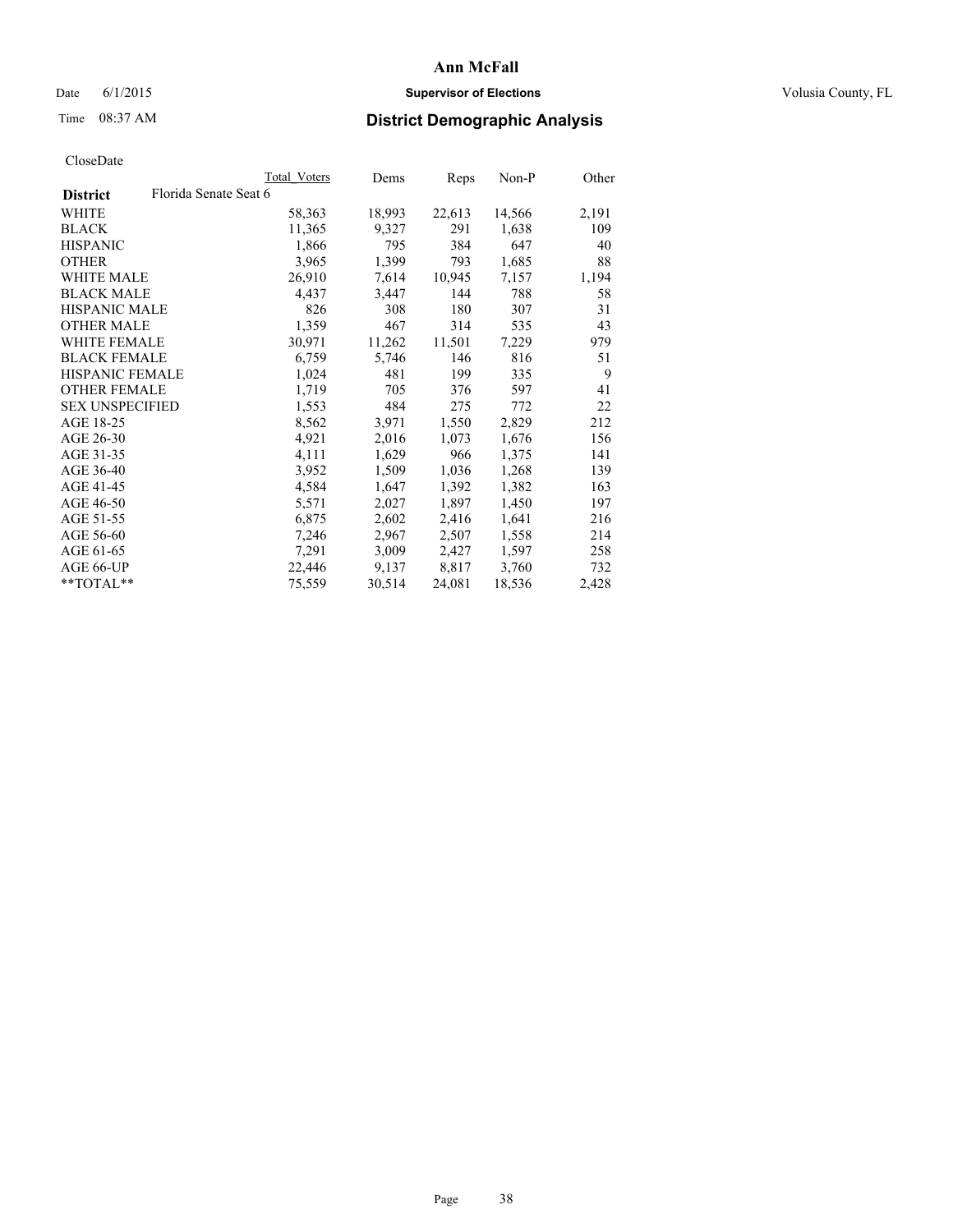## Date 6/1/2015 **Supervisor of Elections Supervisor of Elections** Volusia County, FL

## Time 08:37 AM **District Demographic Analysis**

|                        |                       | Total Voters | Dems   | <b>Reps</b> | Non-P  | Other |
|------------------------|-----------------------|--------------|--------|-------------|--------|-------|
| <b>District</b>        | Florida Senate Seat 8 |              |        |             |        |       |
| WHITE                  |                       | 183,049      | 57,629 | 71,259      | 46,758 | 7,403 |
| <b>BLACK</b>           |                       | 16,319       | 12,894 | 570         | 2,624  | 231   |
| <b>HISPANIC</b>        |                       | 17,583       | 8,010  | 2,873       | 6,343  | 357   |
| <b>OTHER</b>           |                       | 10,372       | 3,225  | 2,186       | 4,669  | 292   |
| WHITE MALE             |                       | 84,555       | 23,155 | 34,702      | 22,655 | 4,043 |
| <b>BLACK MALE</b>      |                       | 6,670        | 4,971  | 314         | 1,241  | 144   |
| <b>HISPANIC MALE</b>   |                       | 8,068        | 3,530  | 1,389       | 2,950  | 199   |
| <b>OTHER MALE</b>      |                       | 3,641        | 1,145  | 846         | 1,511  | 139   |
| <b>WHITE FEMALE</b>    |                       | 96,955       | 34,032 | 36,036      | 23,572 | 3,315 |
| <b>BLACK FEMALE</b>    |                       | 9,464        | 7,792  | 246         | 1,339  | 87    |
| HISPANIC FEMALE        |                       | 9,276        | 4,379  | 1,455       | 3,289  | 153   |
| <b>OTHER FEMALE</b>    |                       | 4,314        | 1,602  | 942         | 1,653  | 117   |
| <b>SEX UNSPECIFIED</b> |                       | 4,378        | 1,152  | 957         | 2,183  | 86    |
| AGE 18-25              |                       | 21,167       | 6,602  | 4,823       | 8,879  | 863   |
| AGE 26-30              |                       | 15,040       | 4,911  | 3,623       | 5,965  | 541   |
| AGE 31-35              |                       | 13,818       | 4,656  | 3,516       | 5,087  | 559   |
| AGE 36-40              |                       | 13,520       | 4,559  | 3,692       | 4,665  | 604   |
| AGE 41-45              |                       | 15,228       | 4,997  | 4,952       | 4,729  | 550   |
| AGE 46-50              |                       | 17,061       | 5,700  | 6,167       | 4,650  | 544   |
| AGE 51-55              |                       | 21,049       | 7,314  | 7,861       | 5,168  | 706   |
| AGE 56-60              |                       | 22,125       | 8,305  | 8,202       | 4,890  | 728   |
| AGE 61-65              |                       | 21,756       | 8,562  | 7,765       | 4,653  | 776   |
| AGE 66-UP              |                       | 66,557       | 26,152 | 26,286      | 11,707 | 2,412 |
| $*$ $TOTAL**$          |                       | 227,323      | 81,758 | 76,888      | 60,394 | 8,283 |
|                        |                       |              |        |             |        |       |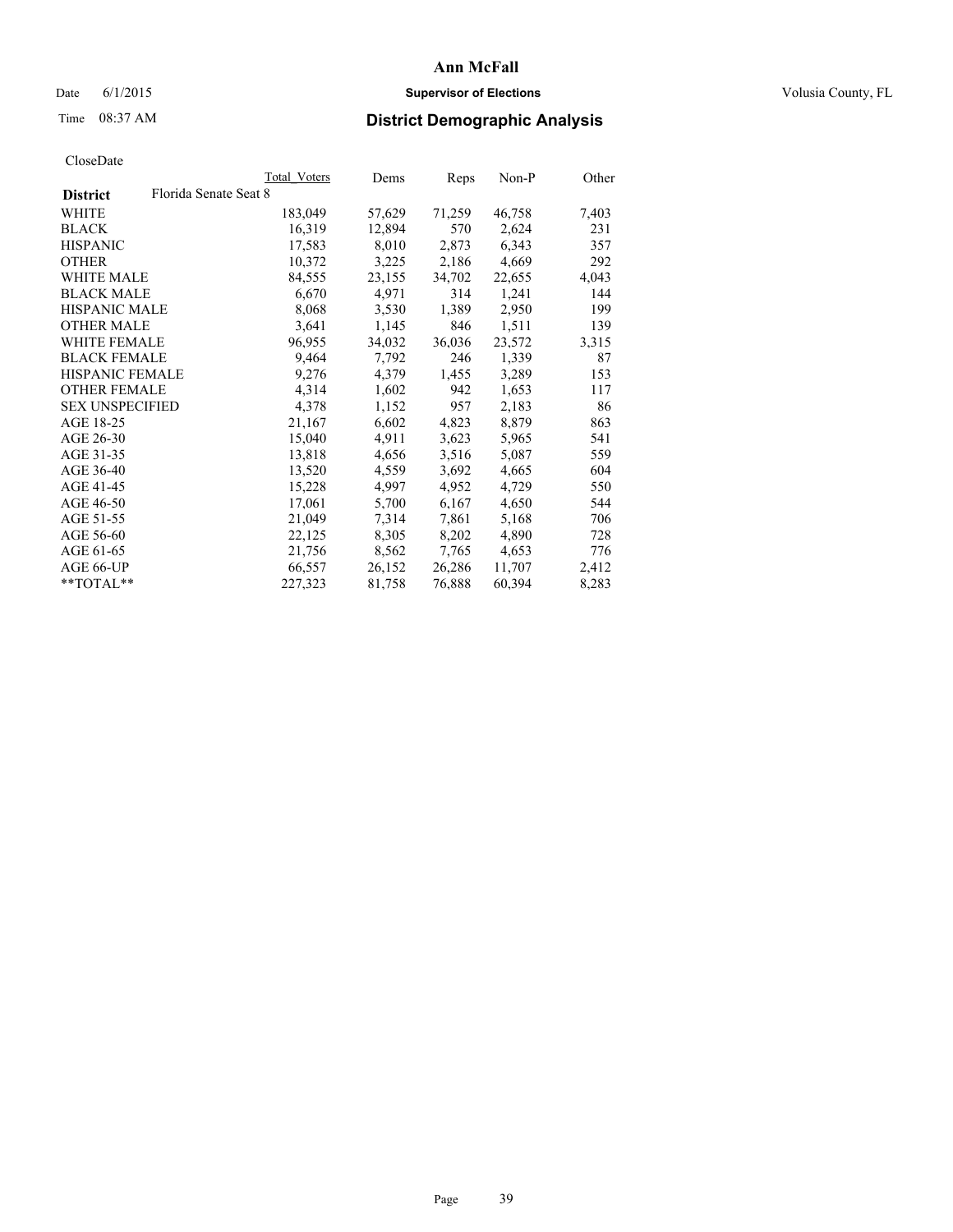## Date 6/1/2015 **Supervisor of Elections Supervisor of Elections** Volusia County, FL

## Time 08:37 AM **District Demographic Analysis**

| Total Voters | Dems                   | Reps   | Non-P | Other |
|--------------|------------------------|--------|-------|-------|
|              |                        |        |       |       |
| 23,212       | 6,293                  | 10,205 | 5,742 | 972   |
| 1,846        | 1,419                  | 89     | 308   | 30    |
| 4,661        | 2,158                  | 735    | 1,657 | 111   |
| 1,704        | 533                    | 408    | 730   | 33    |
| 10,942       | 2,528                  | 5,033  | 2,857 | 524   |
| 820          | 585                    | 43     | 173   | 19    |
| 2,137        | 932                    | 370    | 782   | 53    |
| 600          | 196                    | 158    | 229   | 17    |
| 12,018       | 3,707                  | 5,079  | 2,794 | 438   |
| 1,001        | 814                    | 46     | 130   | 11    |
| 2,458        | 1,194                  | 362    | 844   | 58    |
| 695          | 259                    | 175    | 248   | 13    |
| 752          | 188                    | 171    | 380   | 13    |
| 3,048        | 846                    | 782    | 1,304 | 116   |
| 2,044        | 603                    | 558    | 802   | 81    |
| 2,055        | 598                    | 606    | 768   | 83    |
| 2,105        | 663                    | 615    | 742   | 85    |
| 2,394        | 756                    | 821    | 717   | 100   |
| 2,652        | 815                    | 1,013  | 716   | 108   |
| 3,256        | 987                    | 1,364  | 795   | 110   |
| 3,090        | 1,069                  | 1,244  | 667   | 110   |
| 2,846        | 1,067                  | 1,112  | 579   | 88    |
| 7,933        | 2,999                  | 3,322  | 1,347 | 265   |
| 31,423       | 10,403                 | 11,437 | 8,437 | 1,146 |
|              | Florida Senate Seat 10 |        |       |       |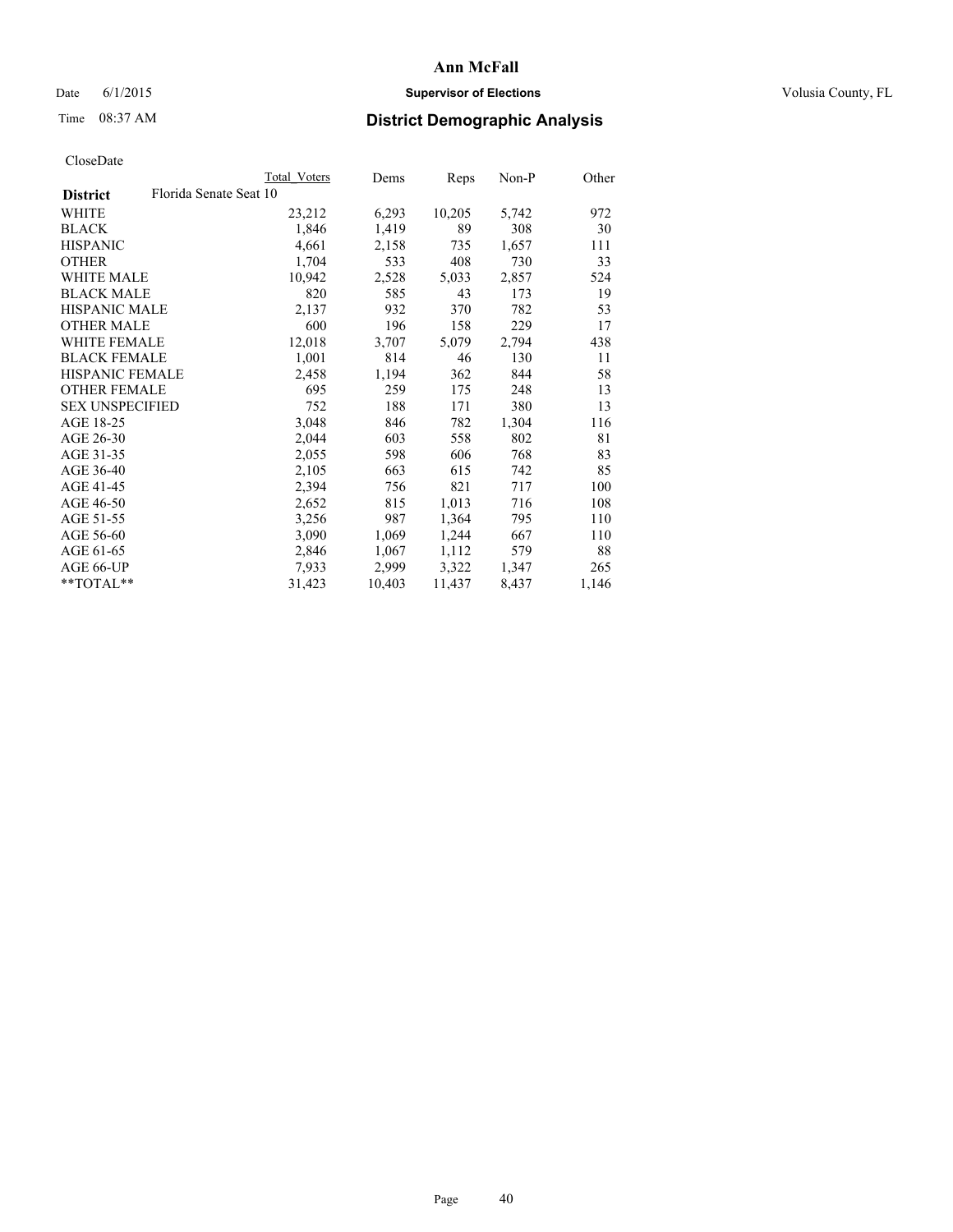## Date 6/1/2015 **Supervisor of Elections Supervisor of Elections** Volusia County, FL

# Time 08:37 AM **District Demographic Analysis**

|                                         | <b>Total Voters</b> | Dems  | Reps  | Non-P | Other                   |
|-----------------------------------------|---------------------|-------|-------|-------|-------------------------|
| Daytona Beach Zone 1<br><b>District</b> |                     |       |       |       |                         |
| WHITE                                   | 4,640               | 1,608 | 1,602 | 1,236 | 194                     |
| <b>BLACK</b>                            | 1,208               | 973   | 26    | 189   | 20                      |
| <b>HISPANIC</b>                         | 221                 | 94    | 43    | 76    | 8                       |
| <b>OTHER</b>                            | 355                 | 126   | 69    | 147   | 13                      |
| WHITE MALE                              | 2,204               | 660   | 797   | 633   | 114                     |
| <b>BLACK MALE</b>                       | 482                 | 358   | 17    | 90    | 17                      |
| HISPANIC MALE                           | 103                 | 39    | 21    | 38    | 5                       |
| <b>OTHER MALE</b>                       | 135                 | 42    | 28    | 57    | 8                       |
| WHITE FEMALE                            | 2,403               | 937   | 798   | 589   | 79                      |
| <b>BLACK FEMALE</b>                     | 720                 | 610   | 9     | 98    | 3                       |
| <b>HISPANIC FEMALE</b>                  | 114                 | 54    | 21    | 36    | $\overline{\mathbf{3}}$ |
| <b>OTHER FEMALE</b>                     | 156                 | 72    | 29    | 51    | 4                       |
| <b>SEX UNSPECIFIED</b>                  | 107                 | 29    | 20    | 56    | $\overline{c}$          |
| AGE 18-25                               | 749                 | 359   | 118   | 248   | 24                      |
| AGE 26-30                               | 565                 | 241   | 102   | 205   | 17                      |
| AGE 31-35                               | 379                 | 169   | 63    | 128   | 19                      |
| AGE 36-40                               | 318                 | 145   | 58    | 106   | 9                       |
| AGE 41-45                               | 369                 | 135   | 100   | 118   | 16                      |
| AGE 46-50                               | 460                 | 183   | 132   | 126   | 19                      |
| AGE 51-55                               | 570                 | 238   | 177   | 130   | 25                      |
| AGE 56-60                               | 617                 | 254   | 188   | 148   | 27                      |
| AGE 61-65                               | 597                 | 258   | 180   | 141   | 18                      |
| AGE 66-UP                               | 1,800               | 819   | 622   | 298   | 61                      |
| **TOTAL**                               | 6,424               | 2,801 | 1,740 | 1,648 | 235                     |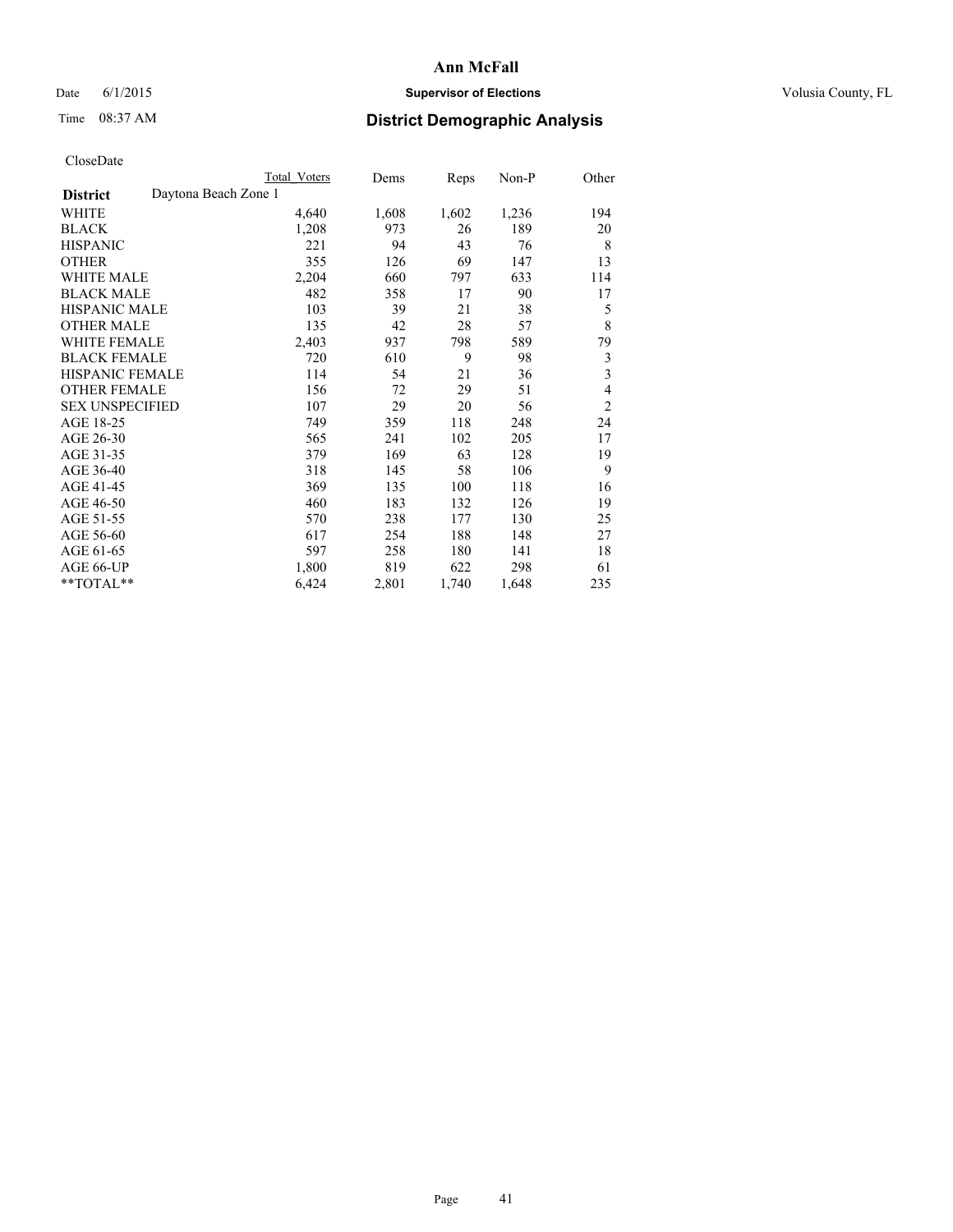## Date 6/1/2015 **Supervisor of Elections Supervisor of Elections** Volusia County, FL

# Time 08:37 AM **District Demographic Analysis**

|                                         | Total Voters | Dems  | Reps  | Non-P | Other            |
|-----------------------------------------|--------------|-------|-------|-------|------------------|
| Daytona Beach Zone 2<br><b>District</b> |              |       |       |       |                  |
| WHITE                                   | 4,180        | 1,542 | 1,436 | 1,052 | 150              |
| <b>BLACK</b>                            | 1,412        | 1,146 | 44    | 209   | 13               |
| <b>HISPANIC</b>                         | 168          | 69    | 29    | 67    | 3                |
| <b>OTHER</b>                            | 325          | 122   | 56    | 139   | 8                |
| <b>WHITE MALE</b>                       | 2,031        | 689   | 731   | 523   | 88               |
| <b>BLACK MALE</b>                       | 561          | 426   | 20    | 109   | 6                |
| <b>HISPANIC MALE</b>                    | 85           | 36    | 14    | 32    | 3                |
| <b>OTHER MALE</b>                       | 116          | 42    | 22    | 49    | 3                |
| <b>WHITE FEMALE</b>                     | 2,103        | 837   | 691   | 514   | 61               |
| <b>BLACK FEMALE</b>                     | 840          | 711   | 24    | 98    | 7                |
| <b>HISPANIC FEMALE</b>                  | 82           | 32    | 15    | 35    | $\boldsymbol{0}$ |
| <b>OTHER FEMALE</b>                     | 154          | 65    | 31    | 53    | 5                |
| <b>SEX UNSPECIFIED</b>                  | 113          | 41    | 17    | 54    | 1                |
| AGE 18-25                               | 584          | 280   | 95    | 193   | 16               |
| AGE 26-30                               | 449          | 207   | 73    | 156   | 13               |
| AGE 31-35                               | 348          | 156   | 68    | 115   | 9                |
| AGE 36-40                               | 323          | 152   | 64    | 98    | 9                |
| AGE 41-45                               | 353          | 159   | 77    | 108   | 9                |
| AGE 46-50                               | 504          | 204   | 130   | 150   | 20               |
| AGE 51-55                               | 625          | 266   | 188   | 145   | 26               |
| AGE 56-60                               | 638          | 338   | 164   | 122   | 14               |
| AGE 61-65                               | 624          | 308   | 159   | 145   | 12               |
| AGE 66-UP                               | 1,637        | 809   | 547   | 235   | 46               |
| **TOTAL**                               | 6,085        | 2,879 | 1,565 | 1,467 | 174              |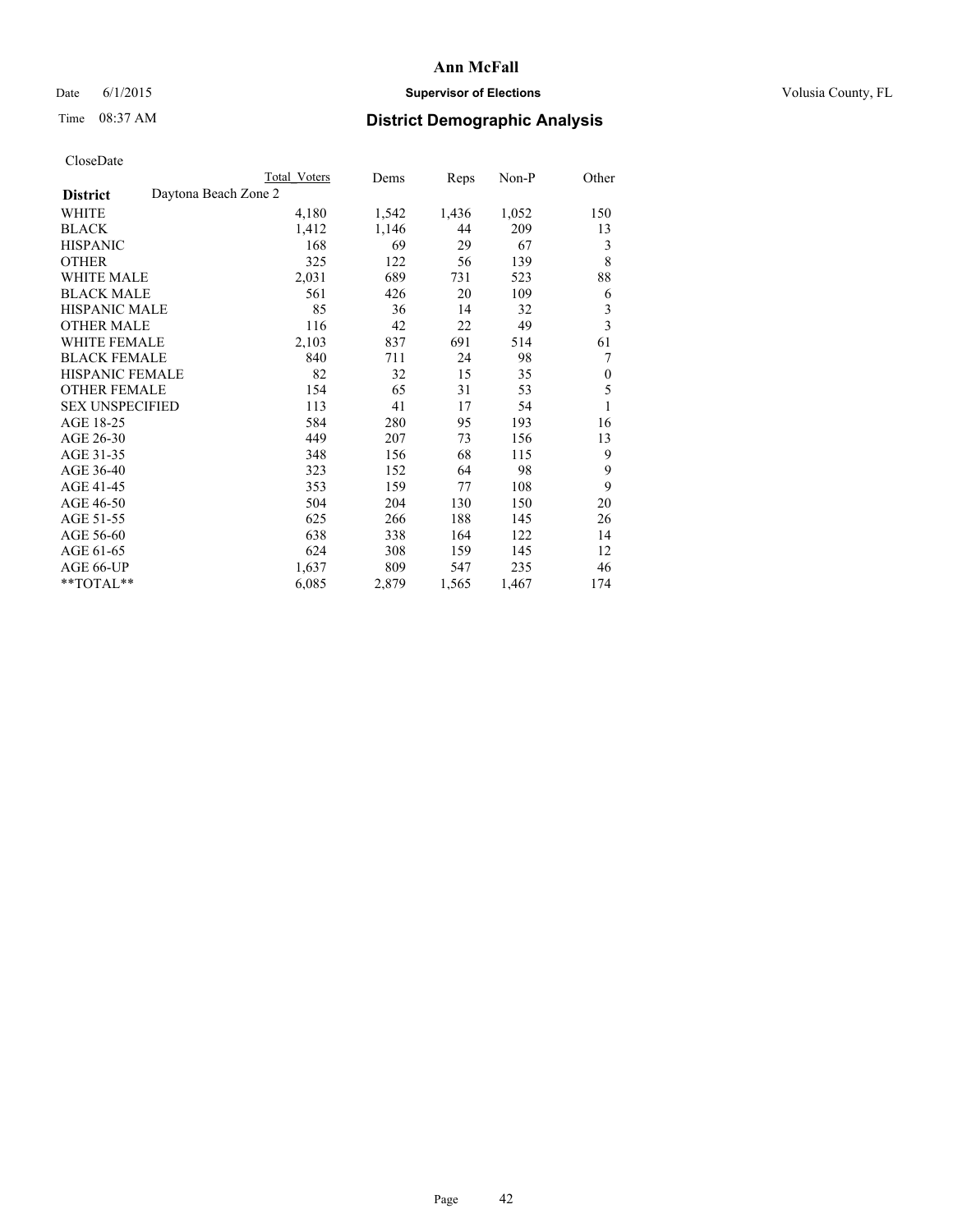## Date 6/1/2015 **Supervisor of Elections Supervisor of Elections** Volusia County, FL

## Time 08:37 AM **District Demographic Analysis**

|                                         | <b>Total Voters</b> | Dems  | Reps  | Non-P | Other          |
|-----------------------------------------|---------------------|-------|-------|-------|----------------|
| Daytona Beach Zone 3<br><b>District</b> |                     |       |       |       |                |
| WHITE                                   | 3,643               | 1,308 | 1,073 | 1,109 | 153            |
| <b>BLACK</b>                            | 2,023               | 1,705 | 38    | 266   | 14             |
| <b>HISPANIC</b>                         | 198                 | 98    | 26    | 68    | 6              |
| OTHER                                   | 496                 | 212   | 38    | 234   | 12             |
| <b>WHITE MALE</b>                       | 1,847               | 569   | 579   | 598   | 101            |
| <b>BLACK MALE</b>                       | 582                 | 482   | 16    | 80    | 4              |
| <b>HISPANIC MALE</b>                    | 94                  | 48    | 13    | 29    | 4              |
| <b>OTHER MALE</b>                       | 125                 | 56    | 17    | 49    | 3              |
| <b>WHITE FEMALE</b>                     | 1,762               | 727   | 488   | 495   | 52             |
| <b>BLACK FEMALE</b>                     | 1,388               | 1,184 | 22    | 172   | 10             |
| <b>HISPANIC FEMALE</b>                  | 100                 | 49    | 13    | 36    | $\overline{2}$ |
| <b>OTHER FEMALE</b>                     | 227                 | 117   | 13    | 91    | 6              |
| <b>SEX UNSPECIFIED</b>                  | 235                 | 91    | 14    | 127   | 3              |
| AGE 18-25                               | 1,768               | 1,230 | 83    | 434   | 21             |
| AGE 26-30                               | 504                 | 265   | 63    | 156   | 20             |
| AGE 31-35                               | 335                 | 140   | 55    | 125   | 15             |
| AGE 36-40                               | 277                 | 121   | 41    | 109   | 6              |
| AGE 41-45                               | 263                 | 103   | 56    | 97    | 7              |
| AGE 46-50                               | 365                 | 159   | 79    | 113   | 14             |
| AGE 51-55                               | 462                 | 193   | 117   | 139   | 13             |
| AGE 56-60                               | 538                 | 249   | 148   | 126   | 15             |
| AGE 61-65                               | 531                 | 238   | 155   | 119   | 19             |
| AGE 66-UP                               | 1,317               | 625   | 378   | 259   | 55             |
| **TOTAL**                               | 6,360               | 3,323 | 1,175 | 1,677 | 185            |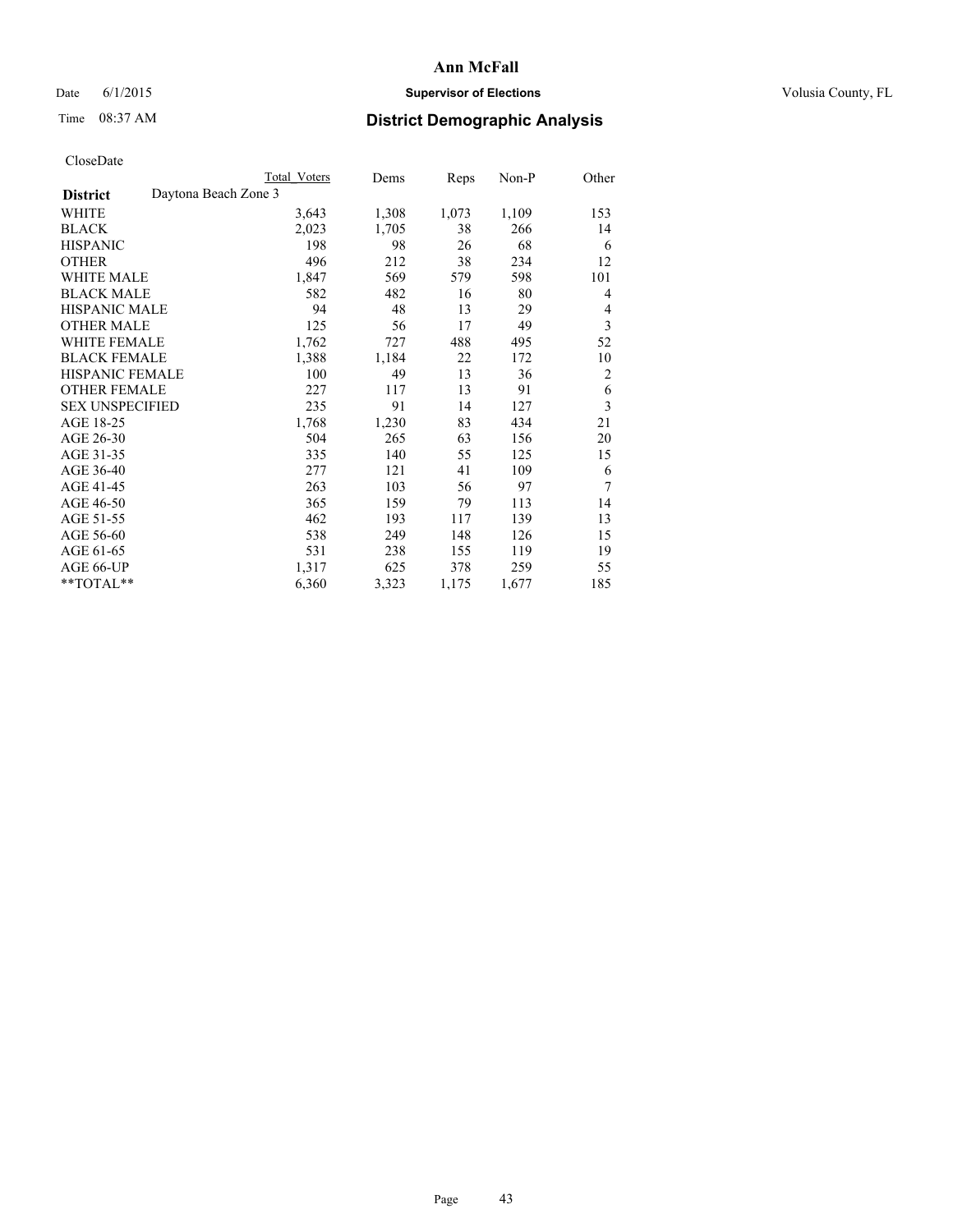## Date 6/1/2015 **Supervisor of Elections Supervisor of Elections** Volusia County, FL

## Time 08:37 AM **District Demographic Analysis**

|                                         | Total Voters | Dems  | Reps  | Non-P | Other                   |
|-----------------------------------------|--------------|-------|-------|-------|-------------------------|
| Daytona Beach Zone 4<br><b>District</b> |              |       |       |       |                         |
| WHITE                                   | 6,150        | 1,761 | 2,653 | 1,488 | 248                     |
| <b>BLACK</b>                            | 982          | 754   | 33    | 180   | 15                      |
| <b>HISPANIC</b>                         | 276          | 113   | 54    | 104   | 5                       |
| <b>OTHER</b>                            | 431          | 108   | 95    | 214   | 14                      |
| WHITE MALE                              | 2,875        | 699   | 1,308 | 727   | 141                     |
| <b>BLACK MALE</b>                       | 416          | 301   | 24    | 85    | 6                       |
| HISPANIC MALE                           | 110          | 40    | 25    | 43    | $\overline{2}$          |
| <b>OTHER MALE</b>                       | 156          | 32    | 40    | 78    | 6                       |
| WHITE FEMALE                            | 3,246        | 1,053 | 1,337 | 752   | 104                     |
| <b>BLACK FEMALE</b>                     | 558          | 447   | 9     | 93    | 9                       |
| <b>HISPANIC FEMALE</b>                  | 164          | 72    | 29    | 60    | 3                       |
| <b>OTHER FEMALE</b>                     | 217          | 63    | 47    | 99    | 8                       |
| <b>SEX UNSPECIFIED</b>                  | 96           | 29    | 15    | 49    | $\overline{\mathbf{3}}$ |
| AGE 18-25                               | 810          | 305   | 180   | 298   | 27                      |
| AGE 26-30                               | 664          | 232   | 177   | 228   | 27                      |
| AGE 31-35                               | 559          | 195   | 144   | 202   | 18                      |
| AGE 36-40                               | 436          | 178   | 130   | 117   | 11                      |
| AGE 41-45                               | 468          | 153   | 175   | 127   | 13                      |
| AGE 46-50                               | 461          | 150   | 157   | 135   | 19                      |
| AGE 51-55                               | 580          | 200   | 223   | 140   | 17                      |
| AGE 56-60                               | 646          | 245   | 244   | 143   | 14                      |
| AGE 61-65                               | 716          | 240   | 277   | 163   | 36                      |
| AGE 66-UP                               | 2,499        | 838   | 1,128 | 433   | 100                     |
| **TOTAL**                               | 7,839        | 2,736 | 2,835 | 1,986 | 282                     |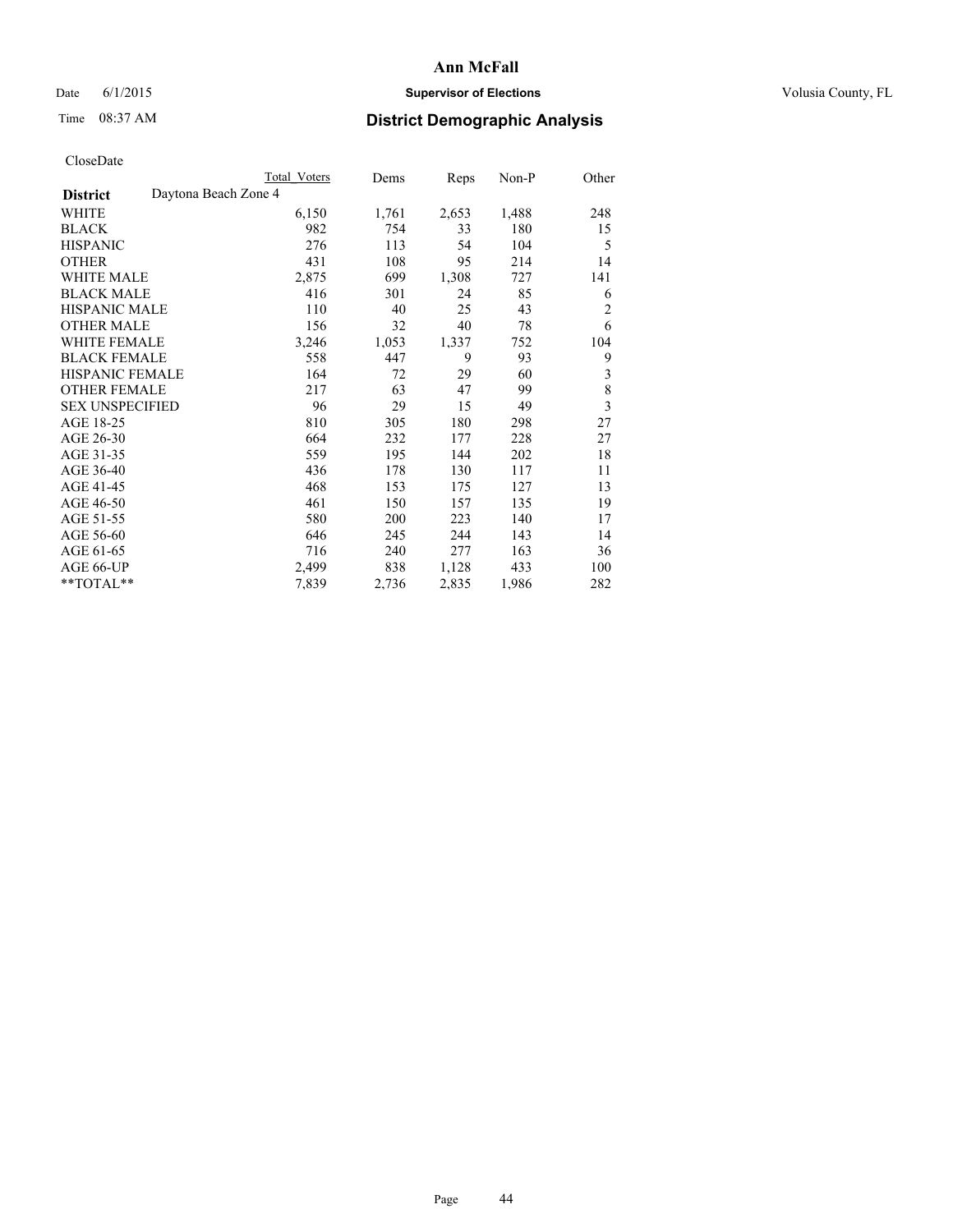## Date 6/1/2015 **Supervisor of Elections Supervisor of Elections** Volusia County, FL

# Time 08:37 AM **District Demographic Analysis**

|                                         | <b>Total Voters</b> | Dems  | Reps | Non-P | Other |
|-----------------------------------------|---------------------|-------|------|-------|-------|
| Daytona Beach Zone 5<br><b>District</b> |                     |       |      |       |       |
| WHITE                                   | 2,198               | 762   | 689  | 656   | 91    |
| <b>BLACK</b>                            | 3,860               | 3,263 | 77   | 494   | 26    |
| <b>HISPANIC</b>                         | 215                 | 110   | 28   | 69    | 8     |
| <b>OTHER</b>                            | 411                 | 211   | 35   | 158   | 7     |
| <b>WHITE MALE</b>                       | 1,017               | 301   | 364  | 299   | 53    |
| <b>BLACK MALE</b>                       | 1,435               | 1,162 | 36   | 222   | 15    |
| HISPANIC MALE                           | 100                 | 42    | 14   | 37    | 7     |
| <b>OTHER MALE</b>                       | 123                 | 66    | 5    | 49    | 3     |
| <b>WHITE FEMALE</b>                     | 1,166               | 458   | 323  | 347   | 38    |
| <b>BLACK FEMALE</b>                     | 2,380               | 2,064 | 41   | 264   | 11    |
| <b>HISPANIC FEMALE</b>                  | 115                 | 68    | 14   | 32    | 1     |
| <b>OTHER FEMALE</b>                     | 188                 | 100   | 25   | 60    | 3     |
| <b>SEX UNSPECIFIED</b>                  | 160                 | 85    | 7    | 67    | 1     |
| AGE 18-25                               | 1,101               | 659   | 93   | 327   | 22    |
| AGE 26-30                               | 744                 | 436   | 69   | 221   | 18    |
| AGE 31-35                               | 573                 | 356   | 64   | 142   | 11    |
| AGE 36-40                               | 445                 | 284   | 43   | 108   | 10    |
| AGE 41-45                               | 495                 | 317   | 52   | 116   | 10    |
| AGE 46-50                               | 504                 | 345   | 61   | 89    | 9     |
| AGE 51-55                               | 582                 | 395   | 69   | 104   | 14    |
| AGE 56-60                               | 526                 | 375   | 76   | 68    | 7     |
| AGE 61-65                               | 487                 | 330   | 81   | 62    | 14    |
| AGE 66-UP                               | 1,227               | 849   | 221  | 140   | 17    |
| **TOTAL**                               | 6,684               | 4,346 | 829  | 1,377 | 132   |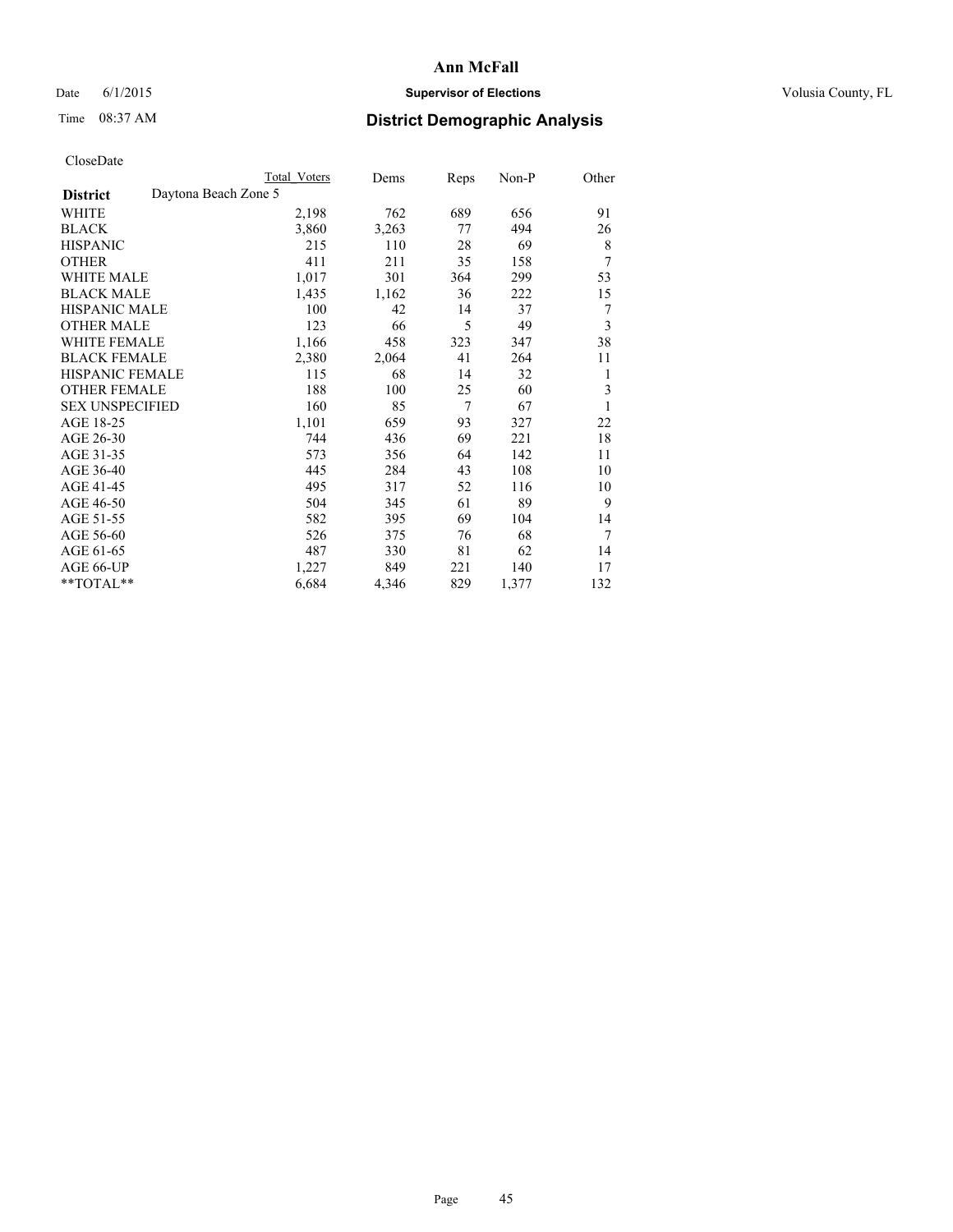## Date 6/1/2015 **Supervisor of Elections Supervisor of Elections** Volusia County, FL

## Time 08:37 AM **District Demographic Analysis**

|                                         | Total Voters | Dems  | <b>Reps</b> | Non-P | Other          |
|-----------------------------------------|--------------|-------|-------------|-------|----------------|
| Daytona Beach Zone 6<br><b>District</b> |              |       |             |       |                |
| WHITE                                   | 1,263        | 460   | 380         | 362   | 61             |
| <b>BLACK</b>                            | 3,873        | 3,244 | 89          | 514   | 26             |
| <b>HISPANIC</b>                         | 200          | 102   | 21          | 73    | 4              |
| <b>OTHER</b>                            | 369          | 202   | 24          | 139   | 4              |
| <b>WHITE MALE</b>                       | 621          | 173   | 221         | 188   | 39             |
| <b>BLACK MALE</b>                       | 1,667        | 1,344 | 49          | 262   | 12             |
| <b>HISPANIC MALE</b>                    | 100          | 42    | 9           | 47    | $\overline{c}$ |
| <b>OTHER MALE</b>                       | 146          | 81    | 15          | 48    | $\overline{c}$ |
| <b>WHITE FEMALE</b>                     | 631          | 282   | 157         | 171   | 21             |
| <b>BLACK FEMALE</b>                     | 2,137        | 1,844 | 38          | 241   | 14             |
| <b>HISPANIC FEMALE</b>                  | 96           | 59    | 12          | 23    | $\overline{2}$ |
| <b>OTHER FEMALE</b>                     | 127          | 82    | 7           | 37    | 1              |
| <b>SEX UNSPECIFIED</b>                  | 180          | 101   | 6           | 71    | $\overline{2}$ |
| AGE 18-25                               | 1,335        | 878   | 91          | 347   | 19             |
| AGE 26-30                               | 617          | 394   | 50          | 163   | 10             |
| AGE 31-35                               | 430          | 277   | 42          | 100   | 11             |
| AGE 36-40                               | 372          | 243   | 27          | 99    | 3              |
| AGE 41-45                               | 332          | 243   | 29          | 53    | 7              |
| AGE 46-50                               | 402          | 287   | 30          | 76    | 9              |
| AGE 51-55                               | 447          | 313   | 49          | 78    | 7              |
| AGE 56-60                               | 431          | 322   | 53          | 50    | 6              |
| AGE 61-65                               | 392          | 269   | 51          | 62    | 10             |
| AGE 66-UP                               | 947          | 782   | 92          | 60    | 13             |
| **TOTAL**                               | 5,705        | 4,008 | 514         | 1,088 | 95             |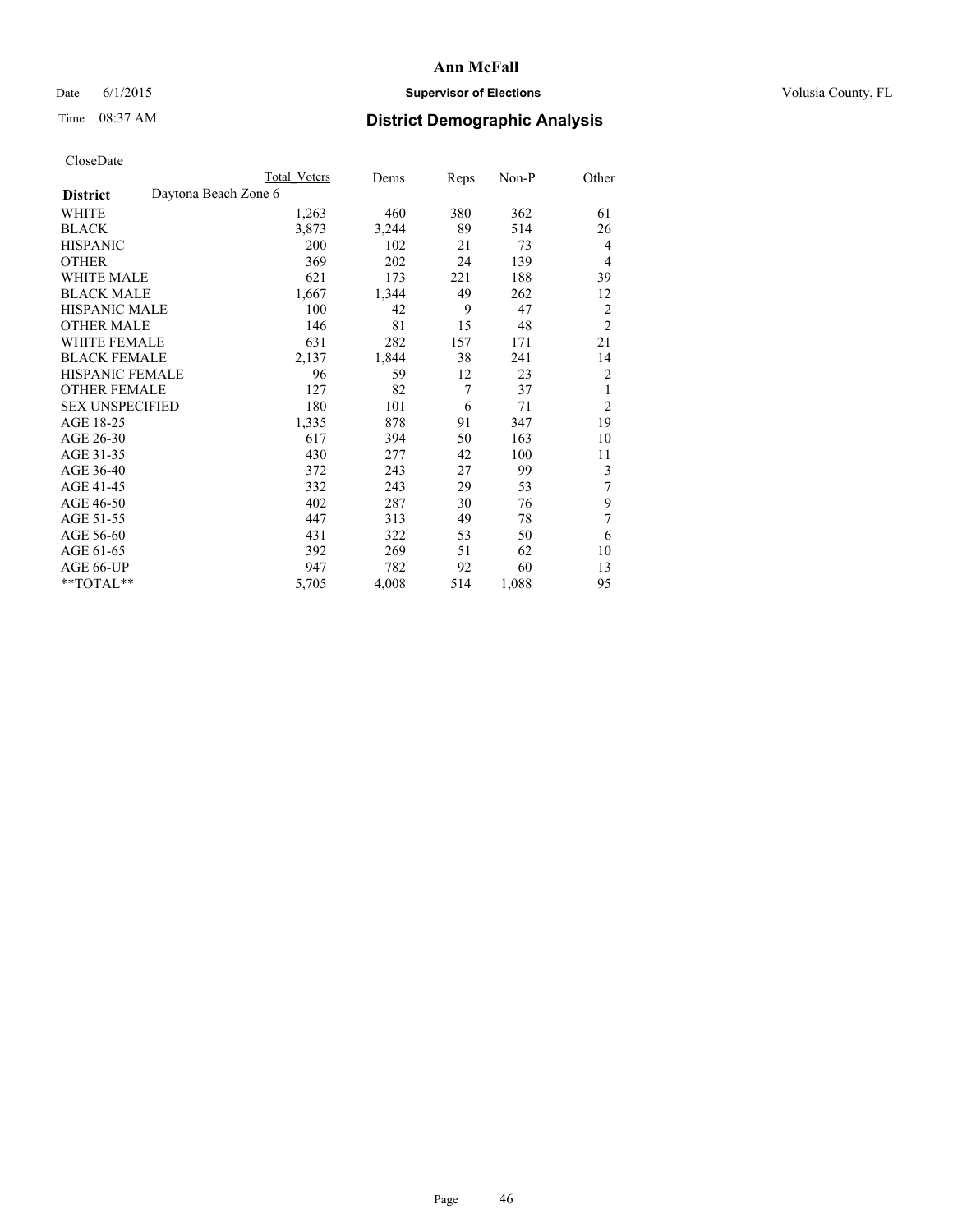## Date 6/1/2015 **Supervisor of Elections Supervisor of Elections** Volusia County, FL

# Time 08:37 AM **District Demographic Analysis**

|                        | <b>Total Voters</b>  | Dems  | Reps  | Non-P | Other            |
|------------------------|----------------------|-------|-------|-------|------------------|
| <b>District</b>        | Daytona Beach Shores |       |       |       |                  |
| WHITE                  | 3,611                | 910   | 1,708 | 840   | 153              |
| <b>BLACK</b>           | 56                   | 33    | 5     | 14    | 4                |
| <b>HISPANIC</b>        | 81                   | 17    | 36    | 26    | 2                |
| <b>OTHER</b>           | 191                  | 57    | 61    | 65    | 8                |
| WHITE MALE             | 1,739                | 393   | 832   | 426   | 88               |
| <b>BLACK MALE</b>      | 27                   | 17    | 1     | 7     | 2                |
| <b>HISPANIC MALE</b>   | 34                   | 4     | 17    | 13    | $\boldsymbol{0}$ |
| <b>OTHER MALE</b>      | 75                   | 23    | 25    | 24    | 3                |
| WHITE FEMALE           | 1,845                | 508   | 861   | 412   | 64               |
| <b>BLACK FEMALE</b>    | 28                   | 16    | 4     | 6     | $\overline{2}$   |
| <b>HISPANIC FEMALE</b> | 46                   | 13    | 18    | 13    | $\overline{2}$   |
| <b>OTHER FEMALE</b>    | 93                   | 31    | 28    | 29    | 5                |
| <b>SEX UNSPECIFIED</b> | 52                   | 12    | 24    | 15    | 1                |
| AGE 18-25              | 120                  | 17    | 45    | 47    | 11               |
| AGE 26-30              | 114                  | 25    | 49    | 34    | 6                |
| AGE 31-35              | 99                   | 25    | 25    | 42    | 7                |
| AGE 36-40              | 98                   | 31    | 30    | 29    | 8                |
| AGE 41-45              | 103                  | 22    | 31    | 43    | 7                |
| AGE 46-50              | 194                  | 43    | 83    | 63    | 5                |
| AGE 51-55              | 283                  | 75    | 123   | 69    | 16               |
| AGE 56-60              | 342                  | 78    | 178   | 78    | 8                |
| AGE 61-65              | 479                  | 120   | 215   | 124   | 20               |
| AGE 66-UP              | 2,107                | 581   | 1,031 | 416   | 79               |
| **TOTAL**              | 3,939                | 1,017 | 1,810 | 945   | 167              |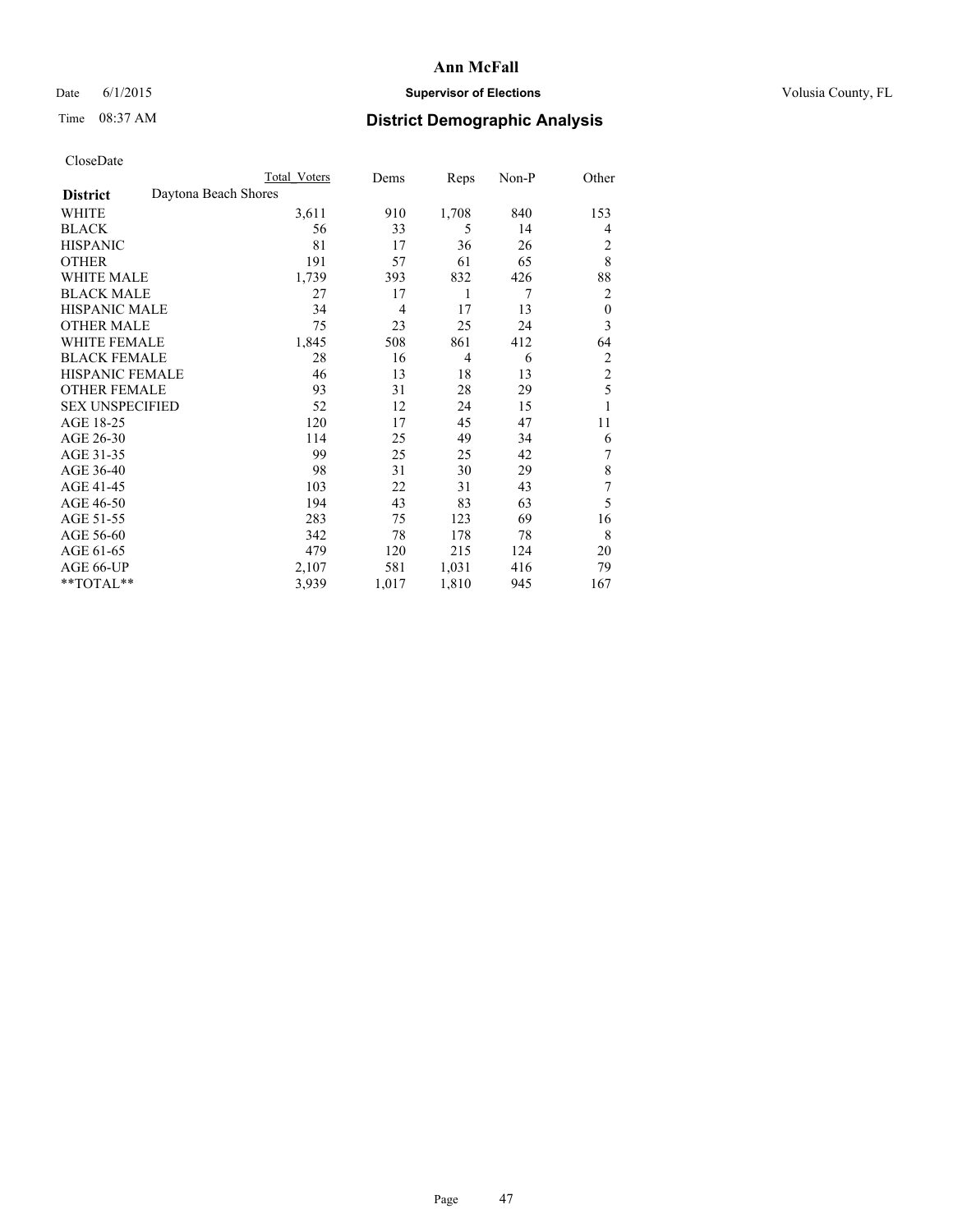## Date 6/1/2015 **Supervisor of Elections Supervisor of Elections** Volusia County, FL

## Time 08:37 AM **District Demographic Analysis**

|                        |        | <b>Total Voters</b> | Dems  | Reps  | $Non-P$ | Other |
|------------------------|--------|---------------------|-------|-------|---------|-------|
| <b>District</b>        | DeBary |                     |       |       |         |       |
| WHITE                  |        | 11,665              | 3,012 | 5,388 | 2,773   | 492   |
| <b>BLACK</b>           |        | 471                 | 364   | 19    | 77      | 11    |
| <b>HISPANIC</b>        |        | 976                 | 404   | 241   | 312     | 19    |
| <b>OTHER</b>           |        | 730                 | 218   | 188   | 306     | 18    |
| WHITE MALE             |        | 5,505               | 1,203 | 2,648 | 1,383   | 271   |
| <b>BLACK MALE</b>      |        | 210                 | 148   | 5     | 50      | 7     |
| <b>HISPANIC MALE</b>   |        | 420                 | 158   | 116   | 136     | 10    |
| OTHER MALE             |        | 247                 | 75    | 73    | 90      | 9     |
| <b>WHITE FEMALE</b>    |        | 6,044               | 1,787 | 2,694 | 1,347   | 216   |
| <b>BLACK FEMALE</b>    |        | 253                 | 210   | 14    | 25      | 4     |
| HISPANIC FEMALE        |        | 540                 | 236   | 125   | 170     | 9     |
| <b>OTHER FEMALE</b>    |        | 312                 | 106   | 86    | 112     | 8     |
| <b>SEX UNSPECIFIED</b> |        | 311                 | 75    | 75    | 155     | 6     |
| AGE 18-25              |        | 1,150               | 266   | 354   | 475     | 55    |
| AGE 26-30              |        | 711                 | 176   | 230   | 285     | 20    |
| AGE 31-35              |        | 769                 | 194   | 277   | 266     | 32    |
| AGE 36-40              |        | 828                 | 225   | 307   | 266     | 30    |
| AGE 41-45              |        | 974                 | 262   | 375   | 285     | 52    |
| AGE 46-50              |        | 1,117               | 289   | 493   | 290     | 45    |
| AGE 51-55              |        | 1,365               | 353   | 635   | 326     | 51    |
| AGE 56-60              |        | 1,393               | 411   | 627   | 310     | 45    |
| AGE 61-65              |        | 1,419               | 478   | 616   | 276     | 49    |
| AGE 66-UP              |        | 4,116               | 1,344 | 1,922 | 689     | 161   |
| $*$ $TOTAL**$          |        | 13,842              | 3,998 | 5,836 | 3,468   | 540   |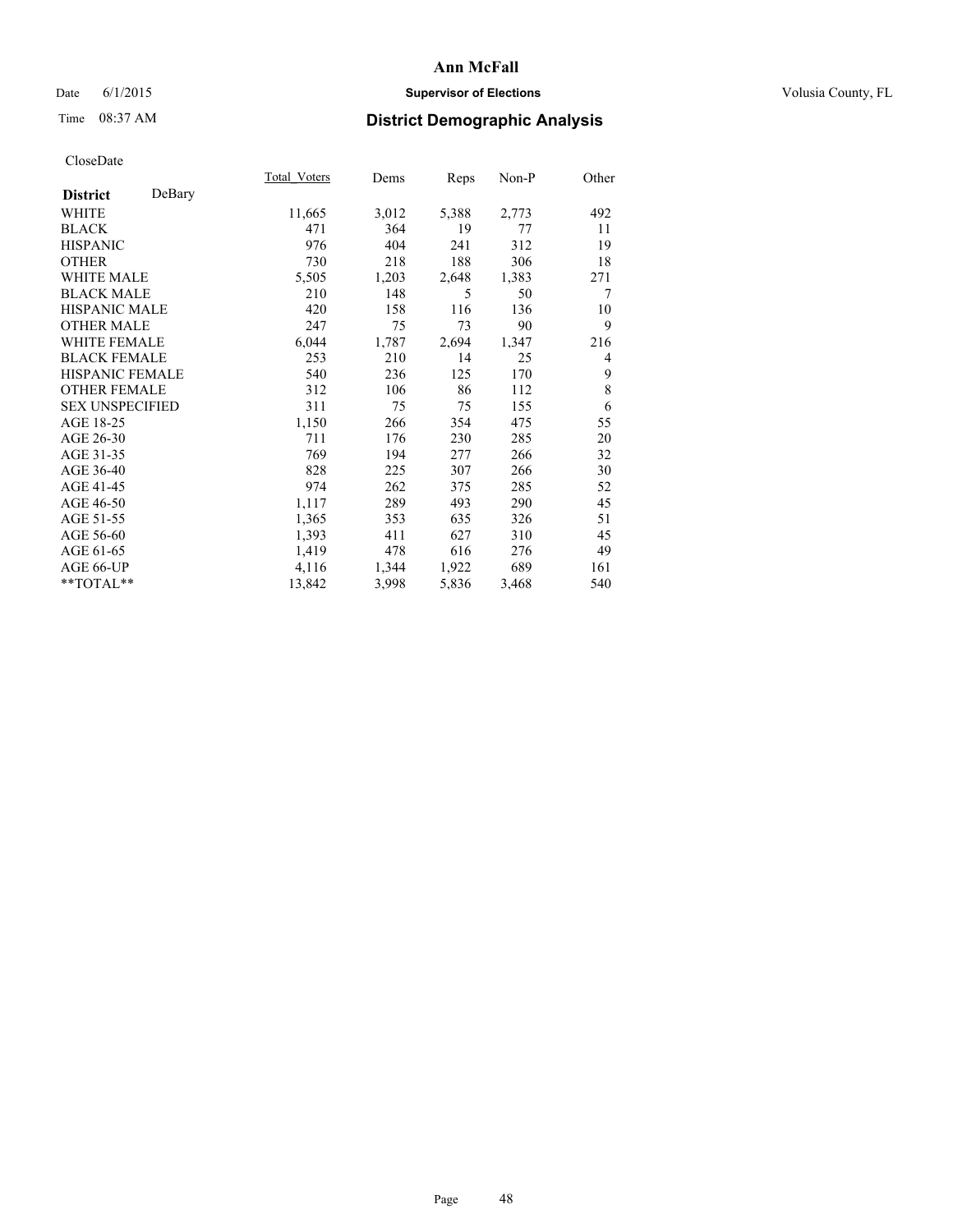## Date 6/1/2015 **Supervisor of Elections Supervisor of Elections** Volusia County, FL

## Time 08:37 AM **District Demographic Analysis**

|                        |        | <b>Total Voters</b> | Dems  | Reps  | Non-P | Other |
|------------------------|--------|---------------------|-------|-------|-------|-------|
| <b>District</b>        | DeLand |                     |       |       |       |       |
| <b>WHITE</b>           |        | 12,830              | 4,054 | 5,154 | 3,048 | 574   |
| <b>BLACK</b>           |        | 2,489               | 2,000 | 86    | 365   | 38    |
| <b>HISPANIC</b>        |        | 1,223               | 509   | 209   | 472   | 33    |
| <b>OTHER</b>           |        | 896                 | 298   | 177   | 392   | 29    |
| WHITE MALE             |        | 5,662               | 1,544 | 2,352 | 1,468 | 298   |
| <b>BLACK MALE</b>      |        | 942                 | 721   | 40    | 154   | 27    |
| <b>HISPANIC MALE</b>   |        | 506                 | 208   | 92    | 191   | 15    |
| <b>OTHER MALE</b>      |        | 294                 | 105   | 63    | 114   | 12    |
| <b>WHITE FEMALE</b>    |        | 7,072               | 2,482 | 2,770 | 1,546 | 274   |
| <b>BLACK FEMALE</b>    |        | 1,516               | 1,259 | 43    | 203   | 11    |
| HISPANIC FEMALE        |        | 702                 | 297   | 114   | 274   | 17    |
| <b>OTHER FEMALE</b>    |        | 381                 | 137   | 77    | 154   | 13    |
| <b>SEX UNSPECIFIED</b> |        | 363                 | 108   | 75    | 173   | 7     |
| AGE 18-25              |        | 2,051               | 720   | 407   | 844   | 80    |
| AGE 26-30              |        | 1,169               | 438   | 261   | 436   | 34    |
| AGE 31-35              |        | 1,110               | 408   | 308   | 347   | 47    |
| AGE 36-40              |        | 1,135               | 414   | 303   | 360   | 58    |
| AGE 41-45              |        | 1,276               | 483   | 389   | 357   | 47    |
| AGE 46-50              |        | 1,252               | 493   | 435   | 289   | 35    |
| AGE 51-55              |        | 1,392               | 578   | 489   | 268   | 57    |
| AGE 56-60              |        | 1,450               | 603   | 489   | 302   | 56    |
| AGE 61-65              |        | 1,523               | 661   | 526   | 277   | 59    |
| AGE 66-UP              |        | 5,080               | 2,063 | 2,019 | 797   | 201   |
| $*$ TOTAL $*$          |        | 17,438              | 6,861 | 5,626 | 4,277 | 674   |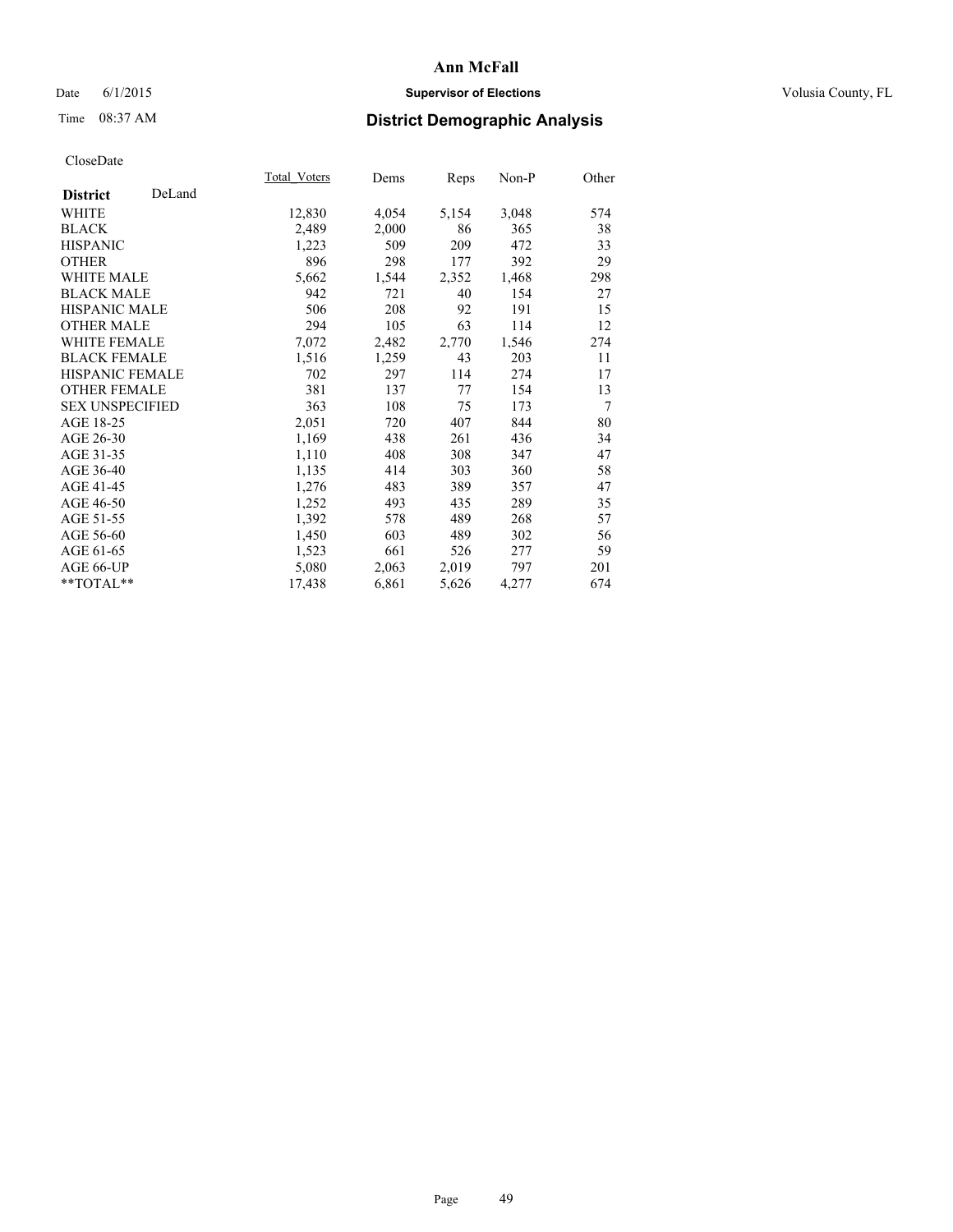## Date 6/1/2015 **Supervisor of Elections Supervisor of Elections** Volusia County, FL

## Time 08:37 AM **District Demographic Analysis**

|                        |                | <b>Total Voters</b> | Dems  | Reps  | Non-P | Other          |
|------------------------|----------------|---------------------|-------|-------|-------|----------------|
| <b>District</b>        | Deltona Zone 1 |                     |       |       |       |                |
| WHITE                  |                | 4,794               | 1,474 | 1,714 | 1,394 | 212            |
| <b>BLACK</b>           |                | 965                 | 714   | 50    | 183   | 18             |
| <b>HISPANIC</b>        |                | 2,140               | 1,074 | 281   | 751   | 34             |
| <b>OTHER</b>           |                | 505                 | 158   | 83    | 250   | 14             |
| WHITE MALE             |                | 2,232               | 591   | 831   | 691   | 119            |
| <b>BLACK MALE</b>      |                | 435                 | 303   | 32    | 88    | 12             |
| <b>HISPANIC MALE</b>   |                | 983                 | 488   | 127   | 351   | 17             |
| <b>OTHER MALE</b>      |                | 166                 | 55    | 29    | 76    | 6              |
| WHITE FEMALE           |                | 2,515               | 873   | 870   | 681   | 91             |
| <b>BLACK FEMALE</b>    |                | 521                 | 407   | 17    | 91    | 6              |
| HISPANIC FEMALE        |                | 1,127               | 572   | 152   | 386   | 17             |
| <b>OTHER FEMALE</b>    |                | 207                 | 74    | 38    | 89    | 6              |
| <b>SEX UNSPECIFIED</b> |                | 218                 | 57    | 32    | 125   | $\overline{4}$ |
| AGE 18-25              |                | 1,130               | 397   | 182   | 510   | 41             |
| AGE 26-30              |                | 726                 | 254   | 142   | 307   | 23             |
| AGE 31-35              |                | 748                 | 267   | 182   | 270   | 29             |
| AGE 36-40              |                | 738                 | 317   | 131   | 264   | 26             |
| AGE 41-45              |                | 761                 | 276   | 217   | 244   | 24             |
| AGE 46-50              |                | 780                 | 284   | 255   | 209   | 32             |
| AGE 51-55              |                | 848                 | 342   | 263   | 223   | 20             |
| AGE 56-60              |                | 771                 | 305   | 245   | 197   | 24             |
| AGE 61-65              |                | 612                 | 304   | 160   | 126   | 22             |
| AGE 66-UP              |                | 1,290               | 674   | 351   | 228   | 37             |
| **TOTAL**              |                | 8,404               | 3,420 | 2,128 | 2,578 | 278            |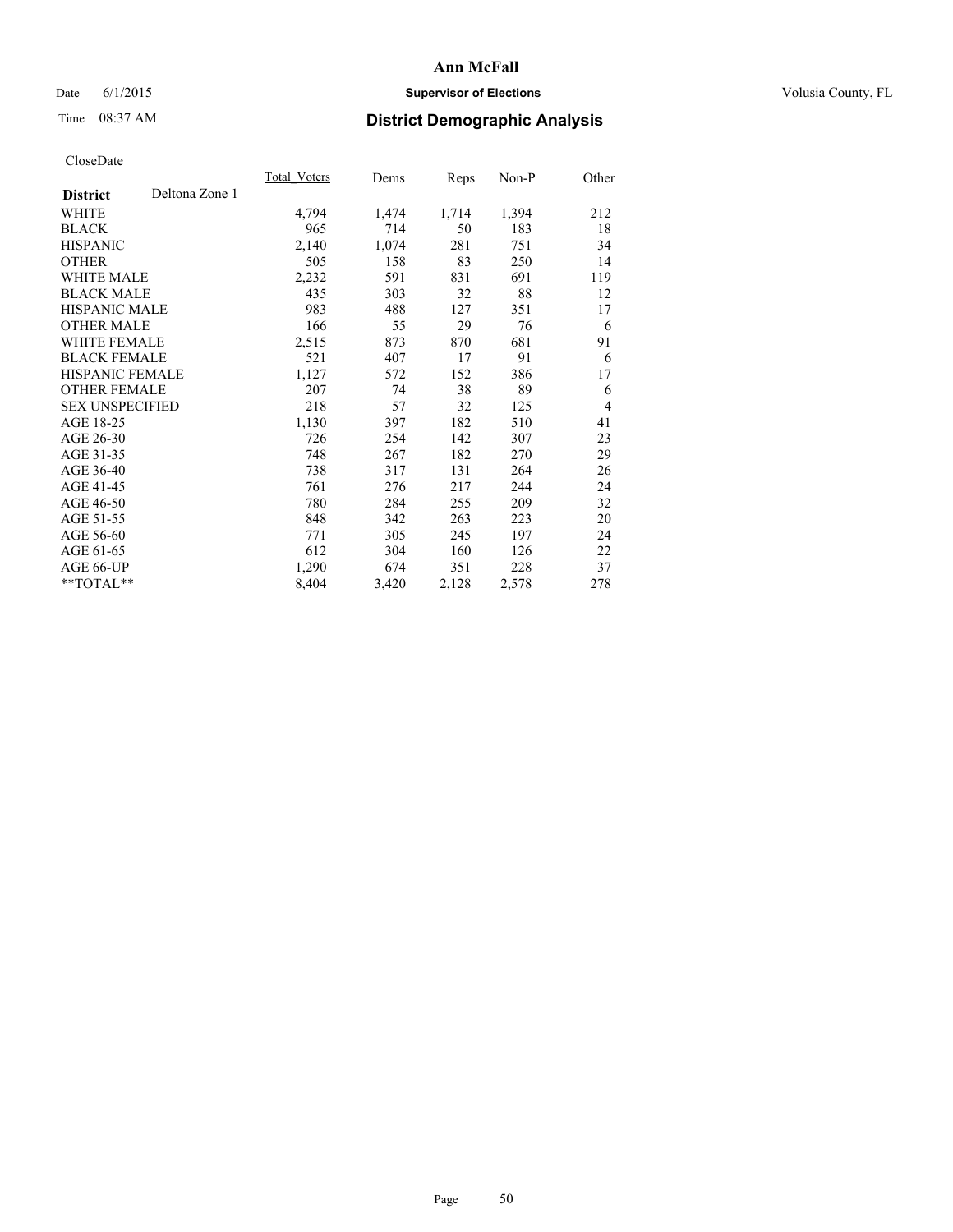## Date 6/1/2015 **Supervisor of Elections Supervisor of Elections** Volusia County, FL

## Time 08:37 AM **District Demographic Analysis**

|                        |                | Total Voters | Dems  | <b>Reps</b> | Non-P | Other          |
|------------------------|----------------|--------------|-------|-------------|-------|----------------|
| <b>District</b>        | Deltona Zone 2 |              |       |             |       |                |
| WHITE                  |                | 6,012        | 1,793 | 2,364       | 1,593 | 262            |
| <b>BLACK</b>           |                | 817          | 615   | 38          | 148   | 16             |
| <b>HISPANIC</b>        |                | 2,247        | 1,073 | 361         | 788   | 25             |
| <b>OTHER</b>           |                | 521          | 196   | 85          | 222   | 18             |
| <b>WHITE MALE</b>      |                | 2,726        | 716   | 1,123       | 756   | 131            |
| <b>BLACK MALE</b>      |                | 365          | 247   | 26          | 84    | 8              |
| <b>HISPANIC MALE</b>   |                | 1,071        | 487   | 174         | 397   | 13             |
| <b>OTHER MALE</b>      |                | 191          | 76    | 32          | 72    | 11             |
| WHITE FEMALE           |                | 3,235        | 1,065 | 1,226       | 813   | 131            |
| <b>BLACK FEMALE</b>    |                | 440          | 359   | 12          | 61    | 8              |
| <b>HISPANIC FEMALE</b> |                | 1,152        | 576   | 183         | 383   | 10             |
| <b>OTHER FEMALE</b>    |                | 217          | 99    | 34          | 77    | $\overline{7}$ |
| <b>SEX UNSPECIFIED</b> |                | 200          | 52    | 38          | 108   | $\overline{2}$ |
| AGE 18-25              |                | 1,004        | 302   | 208         | 453   | 41             |
| AGE 26-30              |                | 716          | 240   | 156         | 295   | 25             |
| AGE 31-35              |                | 724          | 256   | 164         | 272   | 32             |
| AGE 36-40              |                | 739          | 273   | 176         | 259   | 31             |
| AGE 41-45              |                | 778          | 263   | 230         | 260   | 25             |
| AGE 46-50              |                | 846          | 316   | 246         | 258   | 26             |
| AGE 51-55              |                | 910          | 340   | 298         | 247   | 25             |
| AGE 56-60              |                | 916          | 363   | 337         | 190   | 26             |
| AGE 61-65              |                | 803          | 337   | 260         | 179   | 27             |
| AGE 66-UP              |                | 2,160        | 987   | 773         | 337   | 63             |
| **TOTAL**              |                | 9,597        | 3,677 | 2,848       | 2,751 | 321            |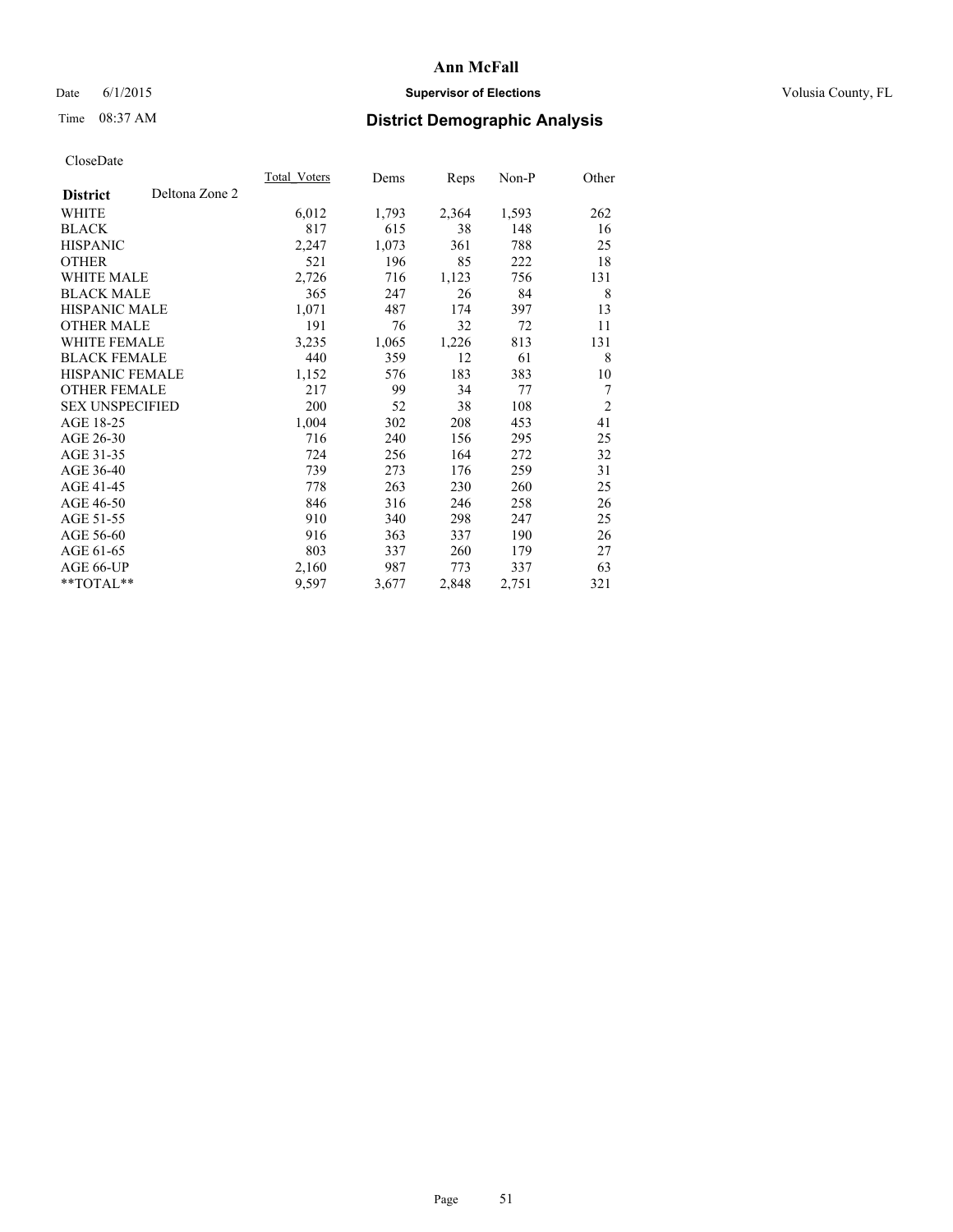## Date 6/1/2015 **Supervisor of Elections Supervisor of Elections** Volusia County, FL

## Time 08:37 AM **District Demographic Analysis**

|                        |                | Total Voters | Dems  | <b>Reps</b> | Non-P | Other          |
|------------------------|----------------|--------------|-------|-------------|-------|----------------|
| <b>District</b>        | Deltona Zone 3 |              |       |             |       |                |
| WHITE                  |                | 5,084        | 1,599 | 1,841       | 1,416 | 228            |
| <b>BLACK</b>           |                | 758          | 588   | 28          | 132   | 10             |
| <b>HISPANIC</b>        |                | 2,528        | 1,213 | 350         | 898   | 67             |
| <b>OTHER</b>           |                | 522          | 183   | 79          | 258   | $\overline{2}$ |
| WHITE MALE             |                | 2,335        | 646   | 887         | 679   | 123            |
| <b>BLACK MALE</b>      |                | 330          | 240   | 18          | 63    | 9              |
| <b>HISPANIC MALE</b>   |                | 1,185        | 539   | 179         | 431   | 36             |
| <b>OTHER MALE</b>      |                | 181          | 64    | 28          | 88    | 1              |
| WHITE FEMALE           |                | 2,690        | 934   | 939         | 716   | 101            |
| <b>BLACK FEMALE</b>    |                | 418          | 341   | 10          | 66    | 1              |
| HISPANIC FEMALE        |                | 1,306        | 657   | 170         | 448   | 31             |
| <b>OTHER FEMALE</b>    |                | 220          | 97    | 33          | 89    | 1              |
| <b>SEX UNSPECIFIED</b> |                | 227          | 65    | 34          | 124   | $\overline{4}$ |
| AGE 18-25              |                | 945          | 351   | 137         | 422   | 35             |
| AGE 26-30              |                | 709          | 253   | 142         | 291   | 23             |
| AGE 31-35              |                | 667          | 238   | 129         | 267   | 33             |
| AGE 36-40              |                | 711          | 253   | 144         | 282   | 32             |
| AGE 41-45              |                | 739          | 275   | 217         | 225   | 22             |
| AGE 46-50              |                | 795          | 314   | 213         | 241   | 27             |
| AGE 51-55              |                | 878          | 351   | 254         | 249   | 24             |
| AGE 56-60              |                | 789          | 332   | 220         | 207   | 30             |
| AGE 61-65              |                | 659          | 295   | 187         | 150   | 27             |
| AGE 66-UP              |                | 2,000        | 921   | 655         | 370   | 54             |
| **TOTAL**              |                | 8,892        | 3,583 | 2,298       | 2,704 | 307            |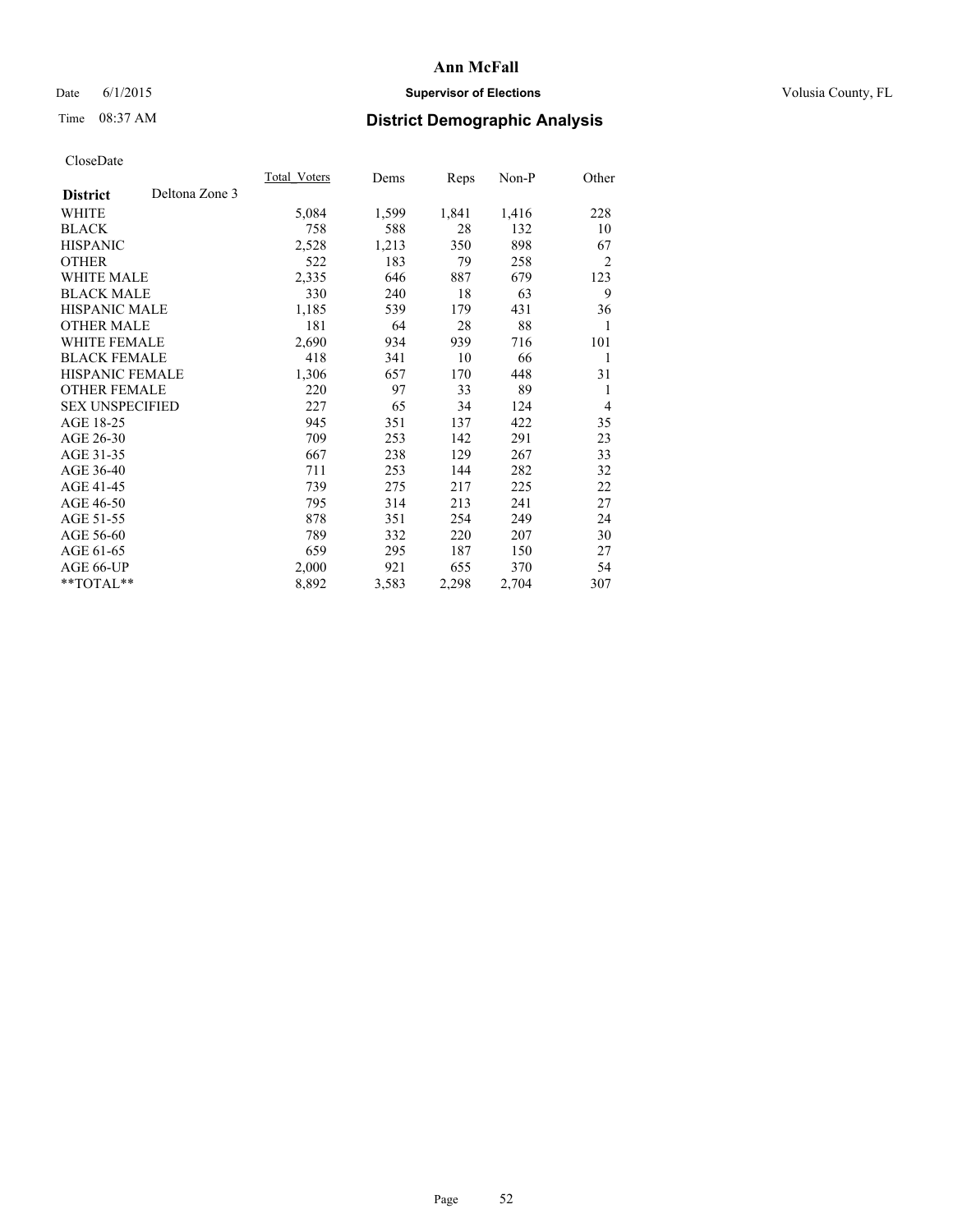## Date 6/1/2015 **Supervisor of Elections Supervisor of Elections** Volusia County, FL

## Time 08:37 AM **District Demographic Analysis**

|                        |                | Total Voters | Dems  | <b>Reps</b> | Non-P | Other          |
|------------------------|----------------|--------------|-------|-------------|-------|----------------|
| <b>District</b>        | Deltona Zone 4 |              |       |             |       |                |
| WHITE                  |                | 5,188        | 1,690 | 1,934       | 1,332 | 232            |
| <b>BLACK</b>           |                | 798          | 597   | 30          | 157   | 14             |
| <b>HISPANIC</b>        |                | 2,655        | 1,339 | 357         | 905   | 54             |
| <b>OTHER</b>           |                | 542          | 184   | 96          | 251   | 11             |
| <b>WHITE MALE</b>      |                | 2,375        | 692   | 919         | 638   | 126            |
| <b>BLACK MALE</b>      |                | 330          | 230   | 20          | 72    | 8              |
| <b>HISPANIC MALE</b>   |                | 1,246        | 585   | 187         | 441   | 33             |
| <b>OTHER MALE</b>      |                | 176          | 64    | 36          | 72    | $\overline{4}$ |
| <b>WHITE FEMALE</b>    |                | 2,764        | 978   | 998         | 684   | 104            |
| <b>BLACK FEMALE</b>    |                | 456          | 358   | 10          | 82    | 6              |
| <b>HISPANIC FEMALE</b> |                | 1,389        | 743   | 169         | 456   | 21             |
| <b>OTHER FEMALE</b>    |                | 221          | 93    | 41          | 81    | 6              |
| <b>SEX UNSPECIFIED</b> |                | 226          | 67    | 37          | 119   | 3              |
| AGE 18-25              |                | 1,028        | 371   | 170         | 460   | 27             |
| AGE 26-30              |                | 728          | 236   | 121         | 336   | 35             |
| AGE 31-35              |                | 656          | 263   | 131         | 234   | 28             |
| AGE 36-40              |                | 736          | 298   | 151         | 251   | 36             |
| AGE 41-45              |                | 719          | 272   | 197         | 225   | 25             |
| AGE 46-50              |                | 788          | 321   | 236         | 210   | 21             |
| AGE 51-55              |                | 837          | 349   | 251         | 215   | 22             |
| AGE 56-60              |                | 834          | 362   | 254         | 189   | 29             |
| AGE 61-65              |                | 759          | 345   | 238         | 161   | 15             |
| AGE 66-UP              |                | 2,098        | 993   | 668         | 364   | 73             |
| **TOTAL**              |                | 9,183        | 3,810 | 2,417       | 2,645 | 311            |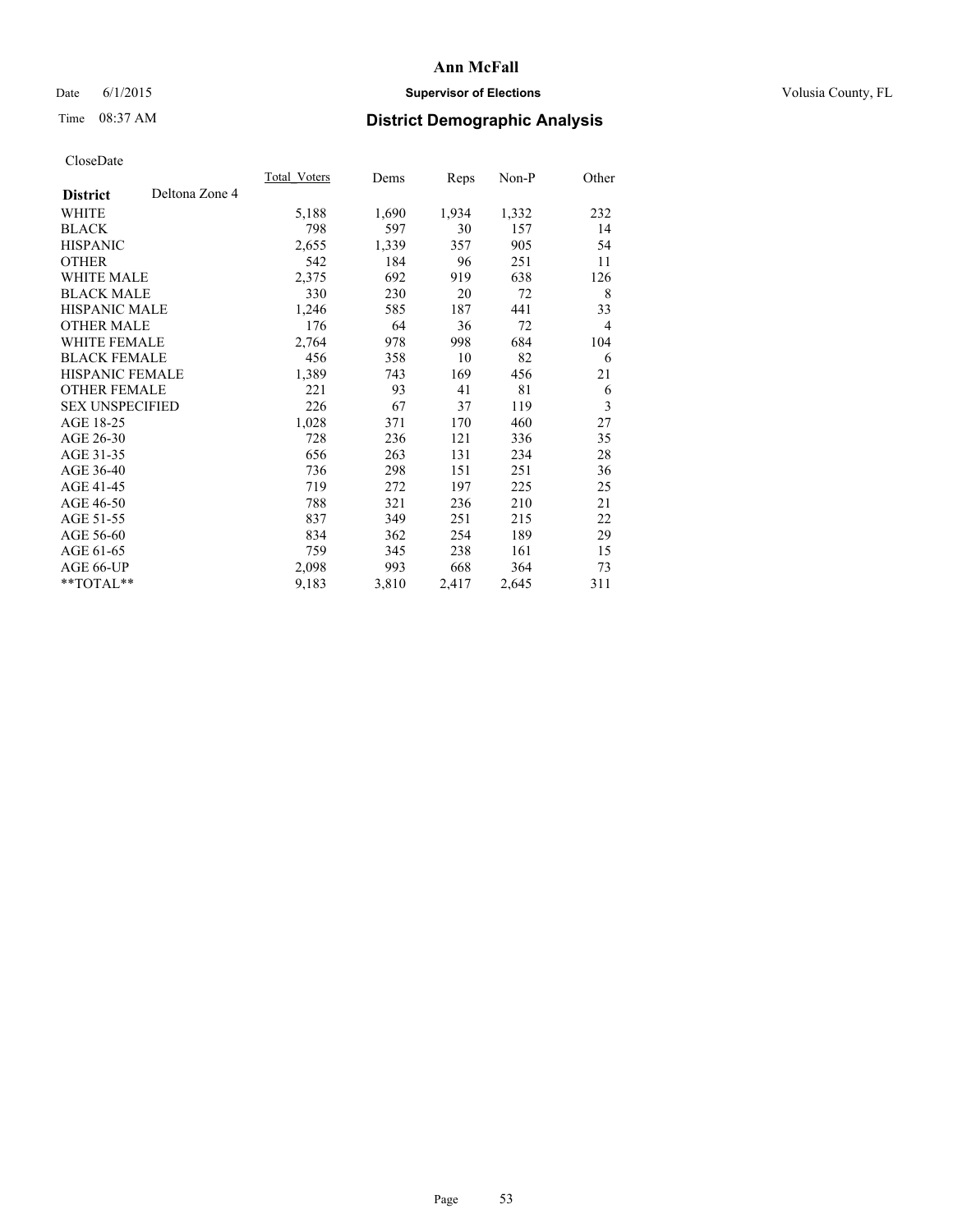## Date 6/1/2015 **Supervisor of Elections Supervisor of Elections** Volusia County, FL

## Time 08:37 AM **District Demographic Analysis**

|                        |                | Total Voters | Dems  | Reps  | Non-P | Other          |
|------------------------|----------------|--------------|-------|-------|-------|----------------|
| <b>District</b>        | Deltona Zone 5 |              |       |       |       |                |
| WHITE                  |                | 5,252        | 1,649 | 1,914 | 1,437 | 252            |
| <b>BLACK</b>           |                | 946          | 728   | 43    | 163   | 12             |
| <b>HISPANIC</b>        |                | 2,314        | 1,099 | 345   | 833   | 37             |
| <b>OTHER</b>           |                | 512          | 171   | 91    | 235   | 15             |
| WHITE MALE             |                | 2,449        | 687   | 945   | 671   | 146            |
| <b>BLACK MALE</b>      |                | 412          | 296   | 22    | 86    | 8              |
| <b>HISPANIC MALE</b>   |                | 1,082        | 506   | 171   | 380   | 25             |
| <b>OTHER MALE</b>      |                | 161          | 65    | 35    | 55    | 6              |
| WHITE FEMALE           |                | 2,763        | 955   | 952   | 751   | 105            |
| <b>BLACK FEMALE</b>    |                | 526          | 425   | 21    | 76    | $\overline{4}$ |
| HISPANIC FEMALE        |                | 1,206        | 582   | 172   | 440   | 12             |
| <b>OTHER FEMALE</b>    |                | 219          | 86    | 34    | 93    | 6              |
| <b>SEX UNSPECIFIED</b> |                | 206          | 45    | 41    | 116   | $\overline{4}$ |
| AGE 18-25              |                | 1,079        | 331   | 216   | 490   | 42             |
| AGE 26-30              |                | 727          | 258   | 150   | 293   | 26             |
| AGE 31-35              |                | 672          | 251   | 118   | 275   | 28             |
| AGE 36-40              |                | 746          | 300   | 149   | 264   | 33             |
| AGE 41-45              |                | 720          | 278   | 193   | 227   | 22             |
| AGE 46-50              |                | 825          | 316   | 260   | 219   | 30             |
| AGE 51-55              |                | 903          | 342   | 305   | 228   | 28             |
| AGE 56-60              |                | 872          | 375   | 281   | 198   | 18             |
| AGE 61-65              |                | 701          | 311   | 196   | 170   | 24             |
| AGE 66-UP              |                | 1,779        | 885   | 525   | 304   | 65             |
| **TOTAL**              |                | 9,024        | 3,647 | 2,393 | 2,668 | 316            |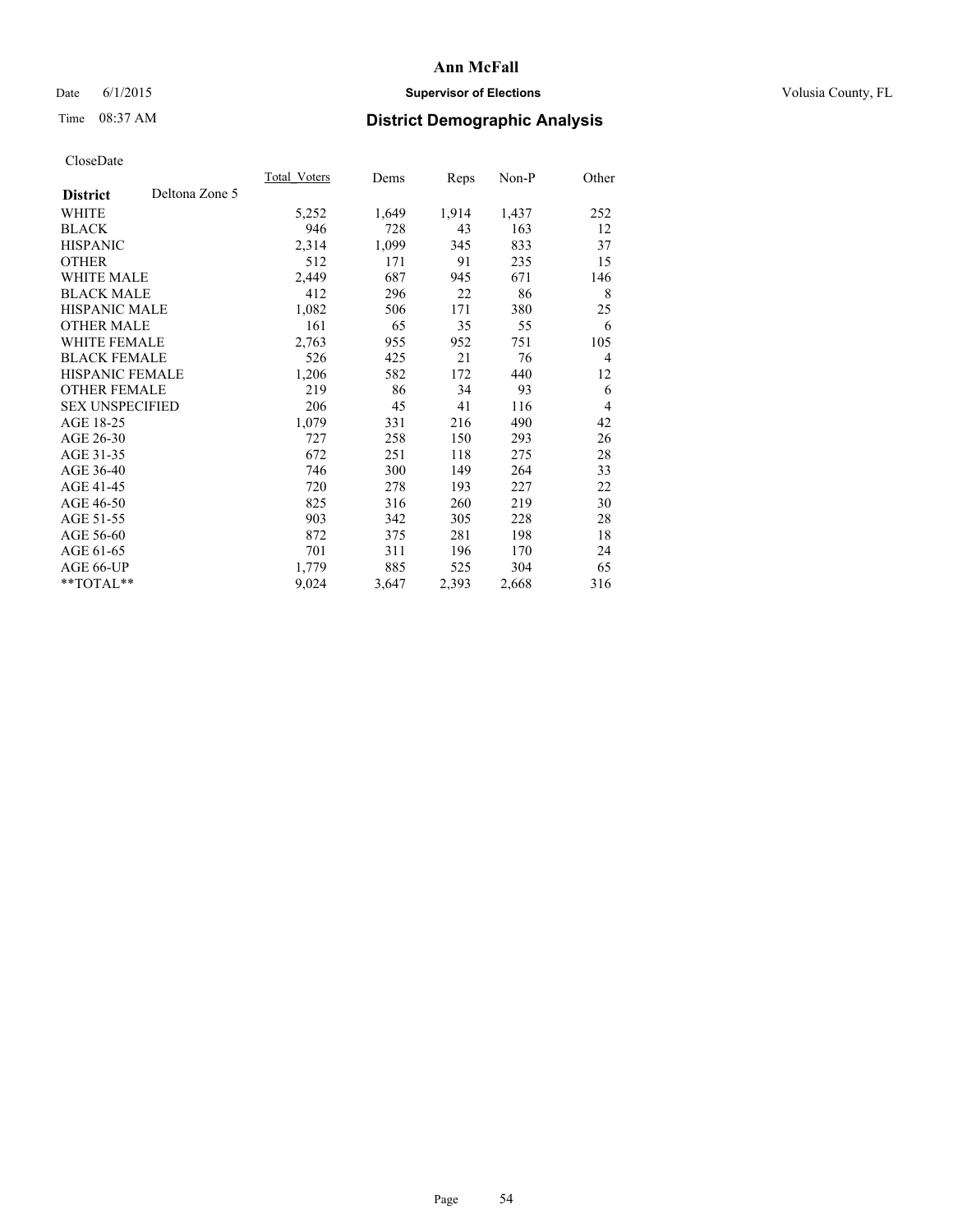## Date 6/1/2015 **Supervisor of Elections Supervisor of Elections** Volusia County, FL

## Time 08:37 AM **District Demographic Analysis**

|                        |                | Total Voters | Dems  | Reps  | Non-P | Other          |
|------------------------|----------------|--------------|-------|-------|-------|----------------|
| <b>District</b>        | Deltona Zone 6 |              |       |       |       |                |
| WHITE                  |                | 5,721        | 1,647 | 2,247 | 1,559 | 268            |
| <b>BLACK</b>           |                | 833          | 625   | 40    | 146   | 22             |
| <b>HISPANIC</b>        |                | 1,937        | 916   | 251   | 728   | 42             |
| <b>OTHER</b>           |                | 497          | 145   | 113   | 228   | 11             |
| WHITE MALE             |                | 2,661        | 657   | 1,112 | 759   | 133            |
| <b>BLACK MALE</b>      |                | 381          | 274   | 23    | 71    | 13             |
| <b>HISPANIC MALE</b>   |                | 904          | 409   | 128   | 345   | 22             |
| <b>OTHER MALE</b>      |                | 202          | 62    | 46    | 87    | $\overline{7}$ |
| WHITE FEMALE           |                | 2,992        | 972   | 1,112 | 775   | 133            |
| <b>BLACK FEMALE</b>    |                | 440          | 341   | 16    | 74    | 9              |
| <b>HISPANIC FEMALE</b> |                | 1,000        | 497   | 120   | 364   | 19             |
| <b>OTHER FEMALE</b>    |                | 188          | 65    | 46    | 74    | 3              |
| <b>SEX UNSPECIFIED</b> |                | 220          | 56    | 48    | 112   | $\overline{4}$ |
| AGE 18-25              |                | 1,075        | 337   | 213   | 494   | 31             |
| AGE 26-30              |                | 722          | 232   | 168   | 287   | 35             |
| AGE 31-35              |                | 734          | 246   | 164   | 300   | 24             |
| AGE 36-40              |                | 678          | 209   | 188   | 248   | 33             |
| AGE 41-45              |                | 792          | 283   | 244   | 224   | 41             |
| AGE 46-50              |                | 805          | 294   | 259   | 217   | 35             |
| AGE 51-55              |                | 999          | 348   | 368   | 244   | 39             |
| AGE 56-60              |                | 894          | 361   | 305   | 192   | 36             |
| AGE 61-65              |                | 708          | 315   | 234   | 142   | 17             |
| AGE 66-UP              |                | 1,581        | 708   | 508   | 313   | 52             |
| **TOTAL**              |                | 8,988        | 3,333 | 2,651 | 2,661 | 343            |
|                        |                |              |       |       |       |                |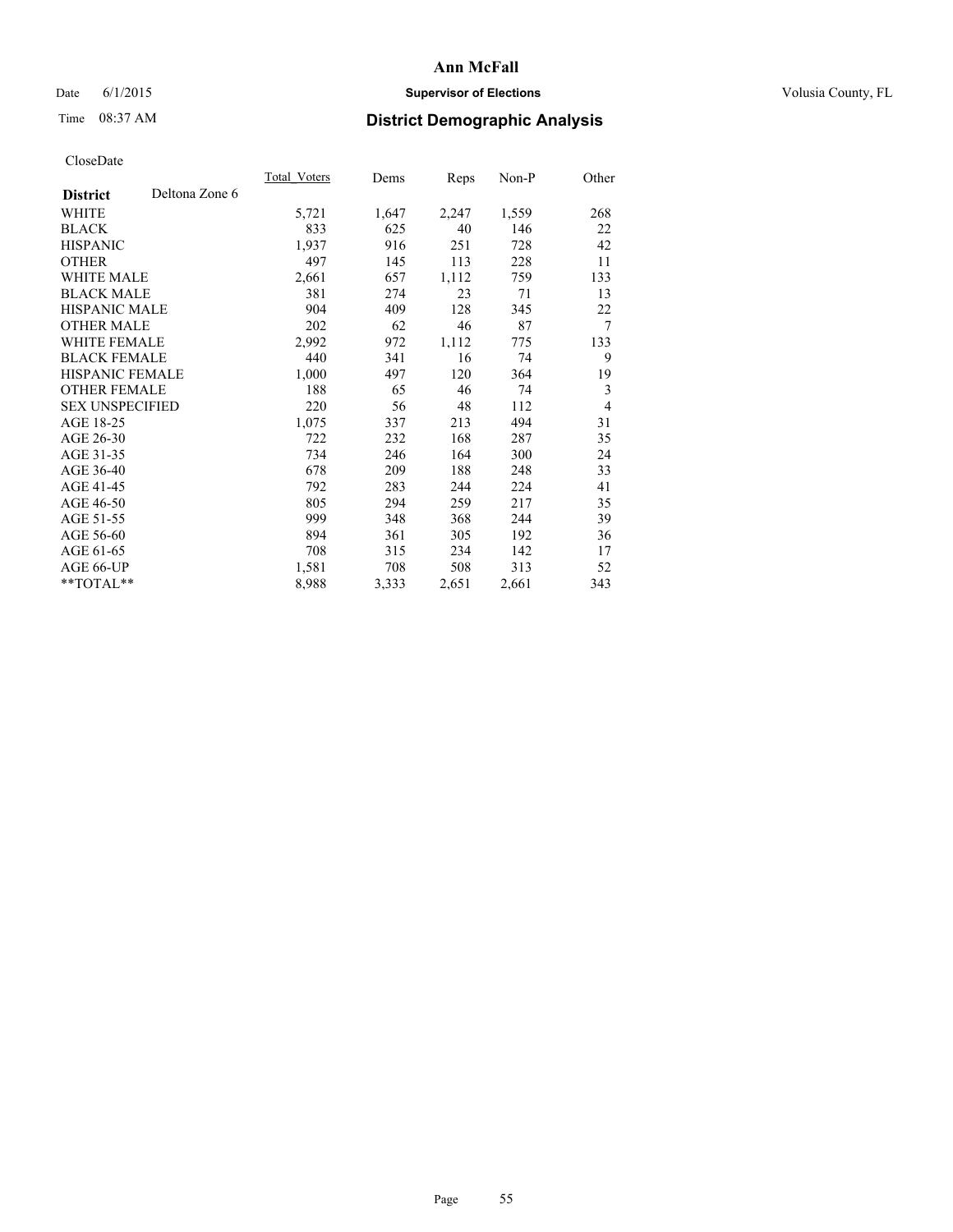## Date 6/1/2015 **Supervisor of Elections Supervisor of Elections** Volusia County, FL

## Time 08:37 AM **District Demographic Analysis**

|                        |                  | Total Voters | Dems  | Reps     | Non-P          | Other        |
|------------------------|------------------|--------------|-------|----------|----------------|--------------|
| <b>District</b>        | Edgewater Zone 1 |              |       |          |                |              |
| WHITE                  |                  | 3,244        | 1,183 | 1,058    | 892            | 111          |
| <b>BLACK</b>           |                  | 77           | 50    | 4        | 21             | 2            |
| <b>HISPANIC</b>        |                  | 51           | 23    | 13       | 14             | 1            |
| <b>OTHER</b>           |                  | 106          | 35    | 22       | 48             |              |
| <b>WHITE MALE</b>      |                  | 1,451        | 458   | 511      | 419            | 63           |
| <b>BLACK MALE</b>      |                  | 44           | 24    | 4        | 14             | 2            |
| <b>HISPANIC MALE</b>   |                  | 15           | 6     | 5        | $\overline{4}$ | $\mathbf{0}$ |
| <b>OTHER MALE</b>      |                  | 31           | 12    | 9        | 10             | $\mathbf{0}$ |
| <b>WHITE FEMALE</b>    |                  | 1,760        | 711   | 536      | 465            | 48           |
| <b>BLACK FEMALE</b>    |                  | 32           | 25    | $\theta$ | 7              | $\theta$     |
| <b>HISPANIC FEMALE</b> |                  | 36           | 17    | 8        | 10             |              |
| <b>OTHER FEMALE</b>    |                  | 48           | 20    | 9        | 18             |              |
| <b>SEX UNSPECIFIED</b> |                  | 61           | 18    | 15       | 28             | $\mathbf{0}$ |
| AGE 18-25              |                  | 280          | 77    | 61       | 134            | 8            |
| AGE 26-30              |                  | 218          | 70    | 48       | 94             | 6            |
| AGE 31-35              |                  | 190          | 63    | 54       | 67             | 6            |
| AGE 36-40              |                  | 210          | 65    | 60       | 76             | 9            |
| AGE 41-45              |                  | 227          | 68    | 62       | 89             | 8            |
| AGE 46-50              |                  | 227          | 80    | 74       | 67             | 6            |
| AGE 51-55              |                  | 360          | 136   | 110      | 103            | 11           |
| AGE 56-60              |                  | 378          | 129   | 131      | 103            | 15           |
| AGE 61-65              |                  | 382          | 162   | 123      | 86             | 11           |
| AGE 66-UP              |                  | 1,006        | 441   | 374      | 156            | 35           |
| **TOTAL**              |                  | 3,478        | 1,291 | 1,097    | 975            | 115          |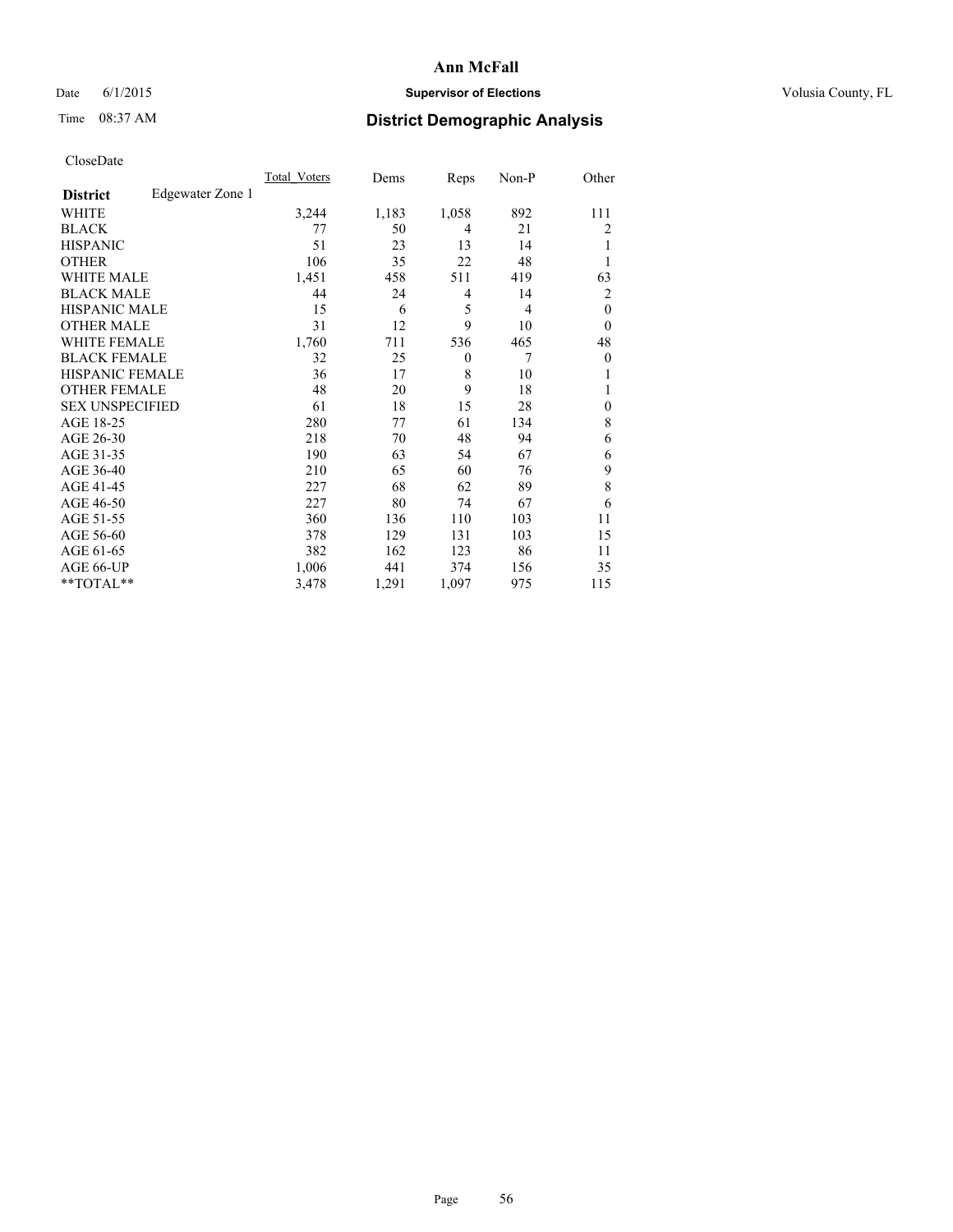## Date 6/1/2015 **Supervisor of Elections Supervisor of Elections** Volusia County, FL

## Time 08:37 AM **District Demographic Analysis**

|                        |                  | Total Voters | Dems  | Reps           | Non-P | Other          |
|------------------------|------------------|--------------|-------|----------------|-------|----------------|
| <b>District</b>        | Edgewater Zone 2 |              |       |                |       |                |
| WHITE                  |                  | 3,473        | 1,170 | 1,163          | 1,039 | 101            |
| <b>BLACK</b>           |                  | 61           | 47    | 3              | 10    |                |
| <b>HISPANIC</b>        |                  | 51           | 19    | 10             | 21    |                |
| <b>OTHER</b>           |                  | 117          | 30    | 29             | 57    |                |
| <b>WHITE MALE</b>      |                  | 1,595        | 491   | 579            | 468   | 57             |
| <b>BLACK MALE</b>      |                  | 27           | 21    | 1              | 4     | 1              |
| <b>HISPANIC MALE</b>   |                  | 23           | 11    | 5              | 7     | $\Omega$       |
| <b>OTHER MALE</b>      |                  | 44           | 12    | 10             | 21    |                |
| WHITE FEMALE           |                  | 1,862        | 674   | 578            | 566   | 44             |
| <b>BLACK FEMALE</b>    |                  | 34           | 26    | $\overline{2}$ | 6     | $\overline{0}$ |
| <b>HISPANIC FEMALE</b> |                  | 27           | 8     | 5              | 13    |                |
| <b>OTHER FEMALE</b>    |                  | 48           | 14    | 16             | 18    | $\overline{0}$ |
| <b>SEX UNSPECIFIED</b> |                  | 42           | 9     | 9              | 24    | $\Omega$       |
| AGE 18-25              |                  | 315          | 82    | 78             | 139   | 16             |
| AGE 26-30              |                  | 232          | 59    | 57             | 109   | 7              |
| AGE 31-35              |                  | 234          | 66    | 56             | 105   | 7              |
| AGE 36-40              |                  | 240          | 71    | 71             | 93    | 5              |
| AGE 41-45              |                  | 278          | 92    | 76             | 102   | 8              |
| AGE 46-50              |                  | 292          | 85    | 103            | 93    | 11             |
| AGE 51-55              |                  | 340          | 108   | 129            | 90    | 13             |
| AGE 56-60              |                  | 351          | 119   | 137            | 91    | $\overline{4}$ |
| AGE 61-65              |                  | 352          | 136   | 115            | 87    | 14             |
| AGE 66-UP              |                  | 1,068        | 448   | 383            | 218   | 19             |
| **TOTAL**              |                  | 3,702        | 1,266 | 1,205          | 1,127 | 104            |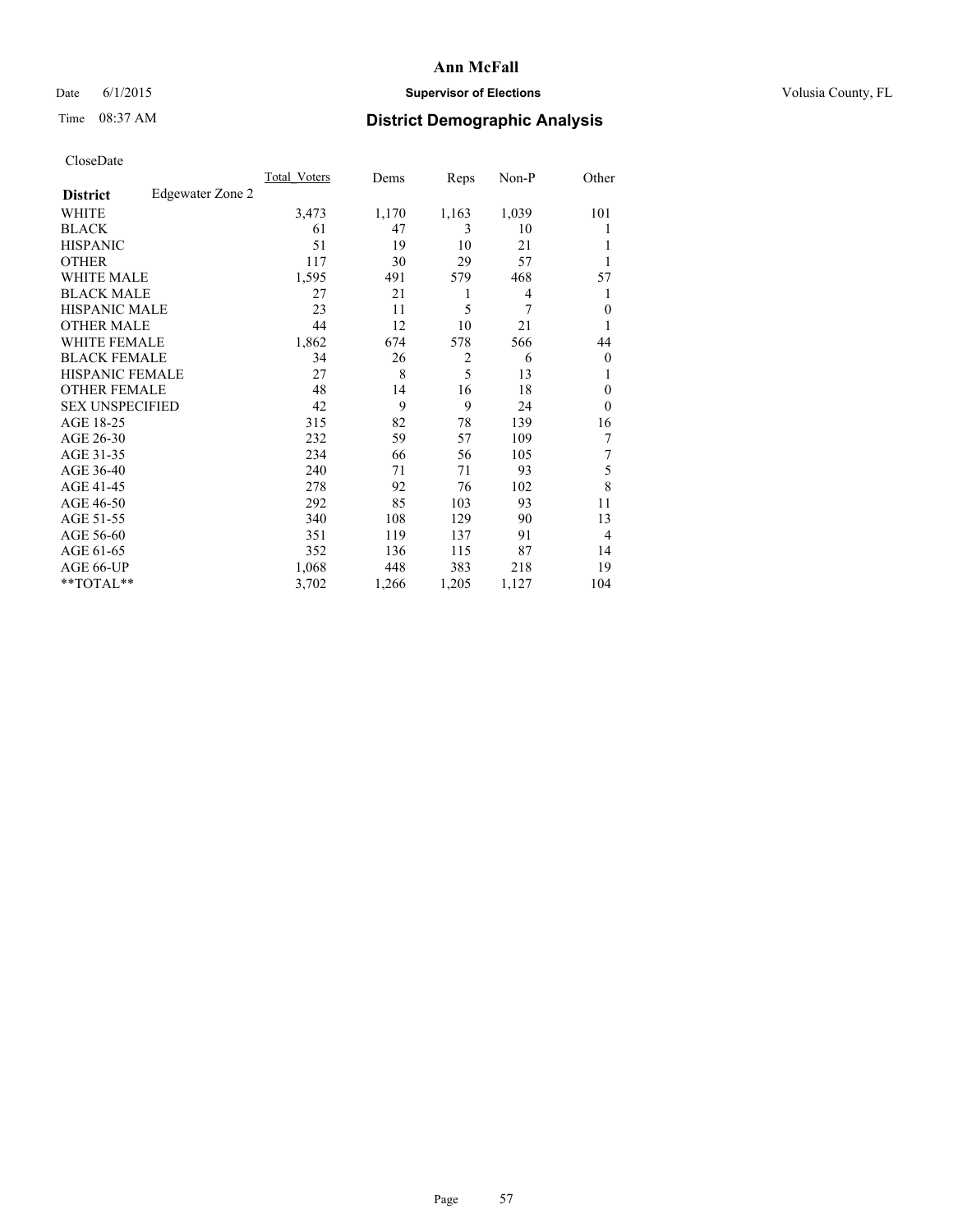## Date 6/1/2015 **Supervisor of Elections Supervisor of Elections** Volusia County, FL

## Time 08:37 AM **District Demographic Analysis**

|                        |                  | Total Voters | Dems  | Reps           | Non-P | Other            |
|------------------------|------------------|--------------|-------|----------------|-------|------------------|
| <b>District</b>        | Edgewater Zone 3 |              |       |                |       |                  |
| WHITE                  |                  | 3,217        | 1,127 | 1,067          | 919   | 104              |
| <b>BLACK</b>           |                  | 91           | 71    | $\overline{2}$ | 18    | $\theta$         |
| <b>HISPANIC</b>        |                  | 56           | 18    | 11             | 27    | $\theta$         |
| <b>OTHER</b>           |                  | 135          | 41    | 22             | 68    | 4                |
| <b>WHITE MALE</b>      |                  | 1,417        | 422   | 493            | 444   | 58               |
| <b>BLACK MALE</b>      |                  | 42           | 30    | $\overline{2}$ | 10    | $\boldsymbol{0}$ |
| <b>HISPANIC MALE</b>   |                  | 25           | 7     | $\overline{4}$ | 14    | $\theta$         |
| <b>OTHER MALE</b>      |                  | 45           | 11    | 10             | 22    | $\overline{c}$   |
| <b>WHITE FEMALE</b>    |                  | 1,782        | 700   | 568            | 469   | 45               |
| <b>BLACK FEMALE</b>    |                  | 48           | 41    | $\theta$       | 7     | $\theta$         |
| <b>HISPANIC FEMALE</b> |                  | 29           | 9     | 7              | 13    | $\theta$         |
| <b>OTHER FEMALE</b>    |                  | 54           | 19    | 11             | 22    | 2                |
| <b>SEX UNSPECIFIED</b> |                  | 57           | 18    | 7              | 31    | 1                |
| AGE 18-25              |                  | 329          | 102   | 67             | 152   | 8                |
| AGE 26-30              |                  | 221          | 60    | 54             | 101   | 6                |
| AGE 31-35              |                  | 211          | 56    | 53             | 99    | 3                |
| AGE 36-40              |                  | 220          | 48    | 76             | 82    | 14               |
| AGE 41-45              |                  | 252          | 79    | 77             | 85    | 11               |
| AGE 46-50              |                  | 259          | 97    | 86             | 70    | 6                |
| AGE 51-55              |                  | 310          | 119   | 95             | 88    | 8                |
| AGE 56-60              |                  | 346          | 124   | 127            | 85    | 10               |
| AGE 61-65              |                  | 336          | 138   | 115            | 75    | 8                |
| AGE 66-UP              |                  | 1,015        | 434   | 352            | 195   | 34               |
| **TOTAL**              |                  | 3,499        | 1,257 | 1,102          | 1,032 | 108              |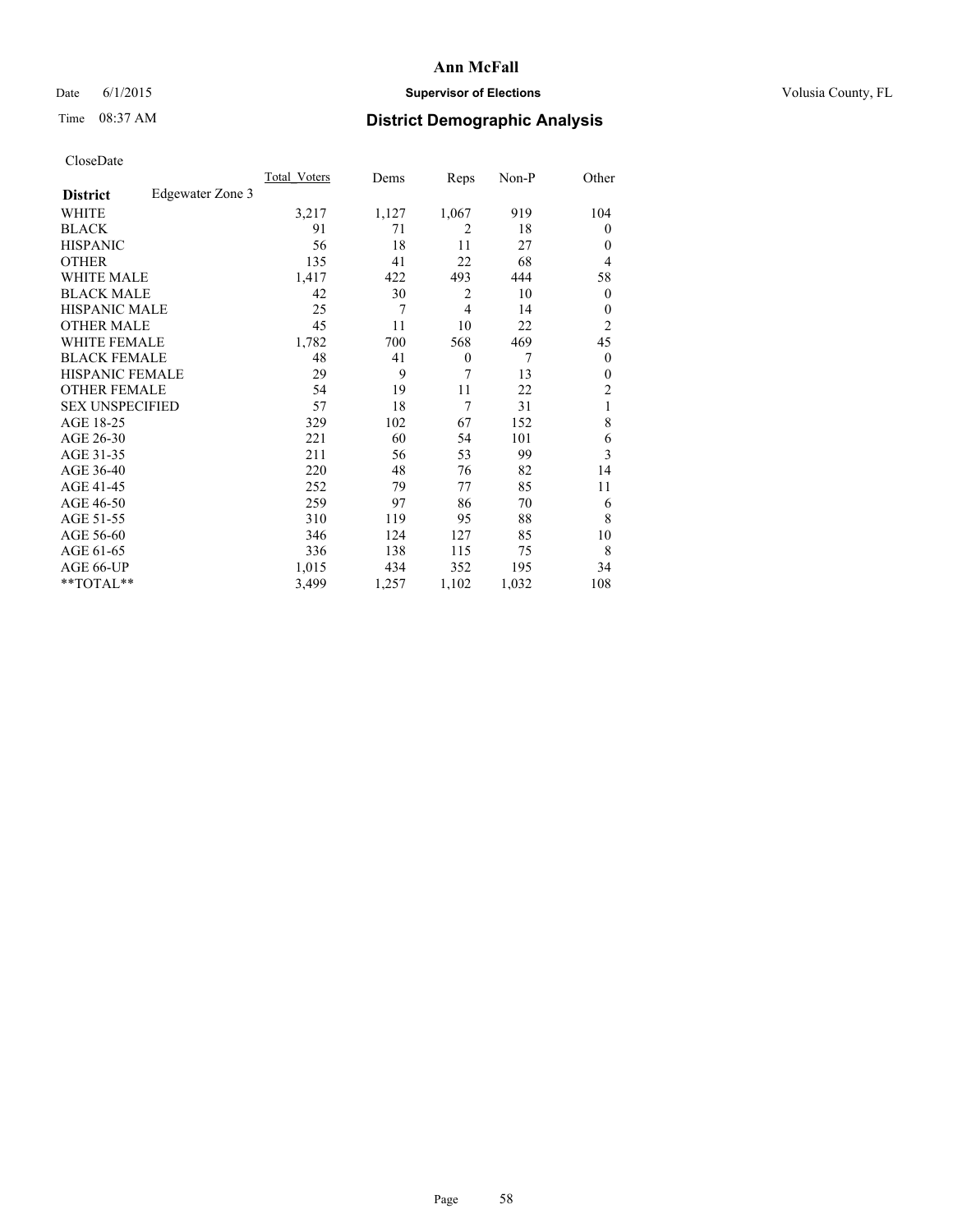## Date 6/1/2015 **Supervisor of Elections Supervisor of Elections** Volusia County, FL

## Time 08:37 AM **District Demographic Analysis**

|                        |                  | Total Voters | Dems  | Reps           | Non-P | Other          |
|------------------------|------------------|--------------|-------|----------------|-------|----------------|
| <b>District</b>        | Edgewater Zone 4 |              |       |                |       |                |
| WHITE                  |                  | 3,309        | 1,101 | 1,123          | 956   | 129            |
| <b>BLACK</b>           |                  | 89           | 64    | 4              | 21    | $\theta$       |
| <b>HISPANIC</b>        |                  | 55           | 25    | 14             | 15    | 1              |
| <b>OTHER</b>           |                  | 89           | 25    | 13             | 51    | $\theta$       |
| WHITE MALE             |                  | 1,510        | 441   | 558            | 448   | 63             |
| <b>BLACK MALE</b>      |                  | 41           | 26    | 2              | 13    | $\overline{0}$ |
| <b>HISPANIC MALE</b>   |                  | 18           | 7     | 4              | 6     | 1              |
| <b>OTHER MALE</b>      |                  | 28           | 10    | 6              | 12    | $\mathbf{0}$   |
| <b>WHITE FEMALE</b>    |                  | 1,777        | 652   | 559            | 500   | 66             |
| <b>BLACK FEMALE</b>    |                  | 47           | 37    | $\overline{2}$ | 8     | $\theta$       |
| <b>HISPANIC FEMALE</b> |                  | 37           | 18    | 10             | 9     | $\theta$       |
| <b>OTHER FEMALE</b>    |                  | 32           | 12    | 5              | 15    | $\theta$       |
| <b>SEX UNSPECIFIED</b> |                  | 52           | 12    | 8              | 32    | $\mathbf{0}$   |
| AGE 18-25              |                  | 254          | 66    | 58             | 124   | 6              |
| AGE 26-30              |                  | 193          | 53    | 47             | 87    | 6              |
| AGE 31-35              |                  | 204          | 60    | 58             | 79    | 7              |
| AGE 36-40              |                  | 218          | 77    | 51             | 79    | 11             |
| AGE 41-45              |                  | 219          | 74    | 66             | 73    | 6              |
| AGE 46-50              |                  | 230          | 78    | 75             | 72    | 5              |
| AGE 51-55              |                  | 323          | 108   | 108            | 97    | 10             |
| AGE 56-60              |                  | 348          | 128   | 124            | 85    | 11             |
| AGE 61-65              |                  | 327          | 134   | 97             | 83    | 13             |
| AGE 66-UP              |                  | 1,226        | 437   | 470            | 264   | 55             |
| **TOTAL**              |                  | 3,542        | 1,215 | 1,154          | 1,043 | 130            |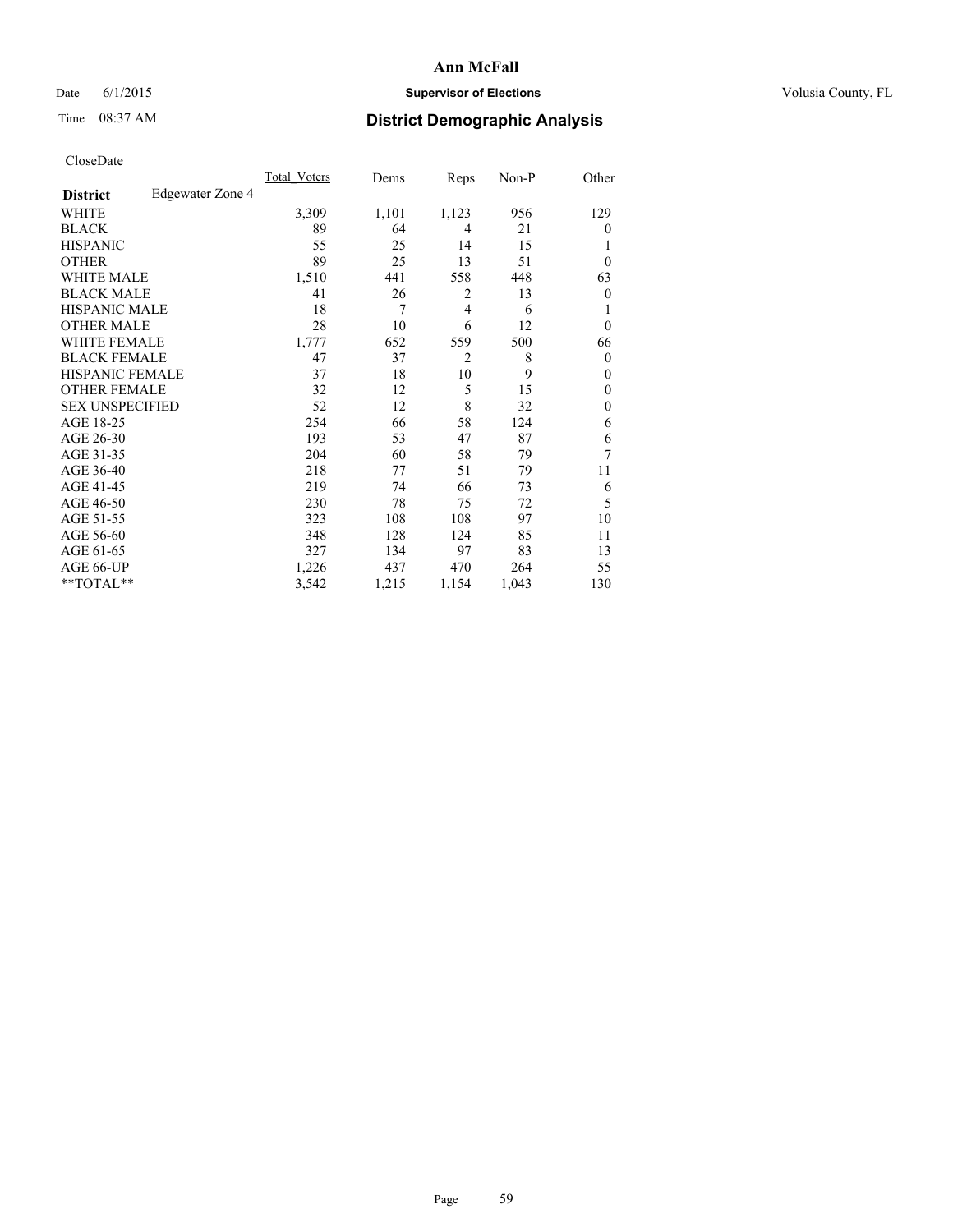## Date 6/1/2015 **Supervisor of Elections Supervisor of Elections** Volusia County, FL

## Time 08:37 AM **District Demographic Analysis**

|                        |                   | <b>Total Voters</b> | Dems | Reps           | Non-P | Other                   |
|------------------------|-------------------|---------------------|------|----------------|-------|-------------------------|
| <b>District</b>        | Holly Hill Zone 1 |                     |      |                |       |                         |
| WHITE                  |                   | 1,386               | 505  | 419            | 409   | 53                      |
| <b>BLACK</b>           |                   | 137                 | 103  | $\overline{2}$ | 28    | 4                       |
| <b>HISPANIC</b>        |                   | 66                  | 32   | 6              | 28    | $\theta$                |
| <b>OTHER</b>           |                   | 83                  | 30   | 16             | 33    | 4                       |
| <b>WHITE MALE</b>      |                   | 667                 | 216  | 217            | 210   | 24                      |
| <b>BLACK MALE</b>      |                   | 60                  | 39   | 1              | 16    | 4                       |
| <b>HISPANIC MALE</b>   |                   | 31                  | 10   | $\overline{4}$ | 17    | $\theta$                |
| <b>OTHER MALE</b>      |                   | 26                  | 7    | 5              | 11    | 3                       |
| <b>WHITE FEMALE</b>    |                   | 703                 | 284  | 198            | 193   | 28                      |
| <b>BLACK FEMALE</b>    |                   | 75                  | 62   | 1              | 12    | $\theta$                |
| HISPANIC FEMALE        |                   | 35                  | 22   | 2              | 11    | $\theta$                |
| <b>OTHER FEMALE</b>    |                   | 38                  | 16   | 11             | 11    | $\theta$                |
| <b>SEX UNSPECIFIED</b> |                   | 37                  | 14   | $\overline{4}$ | 17    | $\overline{c}$          |
| AGE 18-25              |                   | 172                 | 61   | 29             | 79    | $\overline{\mathbf{3}}$ |
| AGE 26-30              |                   | 102                 | 39   | 21             | 37    | 5                       |
| AGE 31-35              |                   | 105                 | 47   | 14             | 39    | 5                       |
| AGE 36-40              |                   | 102                 | 39   | 28             | 32    | 3                       |
| AGE 41-45              |                   | 105                 | 42   | 24             | 37    | $\overline{2}$          |
| AGE 46-50              |                   | 173                 | 66   | 50             | 51    | 6                       |
| AGE 51-55              |                   | 186                 | 69   | 57             | 53    | 7                       |
| AGE 56-60              |                   | 175                 | 65   | 47             | 55    | 8                       |
| AGE 61-65              |                   | 172                 | 79   | 40             | 49    | 4                       |
| AGE 66-UP              |                   | 380                 | 163  | 133            | 66    | 18                      |
| **TOTAL**              |                   | 1,672               | 670  | 443            | 498   | 61                      |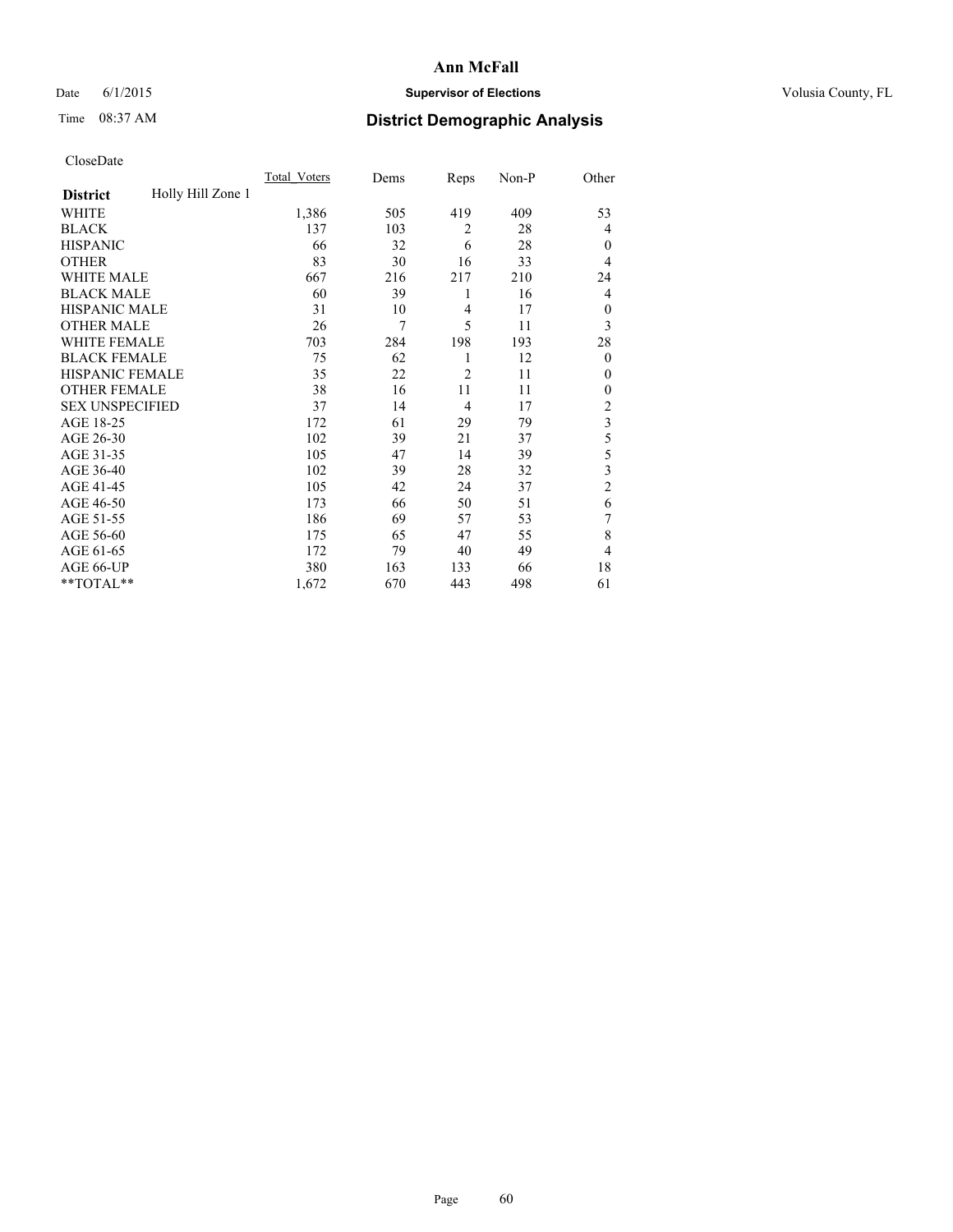## Date 6/1/2015 **Supervisor of Elections Supervisor of Elections** Volusia County, FL

# Time 08:37 AM **District Demographic Analysis**

|                        |                   | <b>Total Voters</b> | Dems | Reps | Non-P | Other            |
|------------------------|-------------------|---------------------|------|------|-------|------------------|
| <b>District</b>        | Holly Hill Zone 2 |                     |      |      |       |                  |
| WHITE                  |                   | 1,429               | 588  | 369  | 417   | 55               |
| <b>BLACK</b>           |                   | 257                 | 192  | 8    | 55    | $\overline{c}$   |
| <b>HISPANIC</b>        |                   | 48                  | 25   | 8    | 14    | 1                |
| <b>OTHER</b>           |                   | 87                  | 31   | 10   | 44    | $\overline{2}$   |
| WHITE MALE             |                   | 676                 | 252  | 190  | 205   | 29               |
| <b>BLACK MALE</b>      |                   | 101                 | 69   | 3    | 29    | $\boldsymbol{0}$ |
| <b>HISPANIC MALE</b>   |                   | 17                  | 7    | 5    | 5     | $\theta$         |
| <b>OTHER MALE</b>      |                   | 28                  | 9    | 3    | 14    | $\overline{2}$   |
| <b>WHITE FEMALE</b>    |                   | 742                 | 335  | 176  | 207   | 24               |
| <b>BLACK FEMALE</b>    |                   | 154                 | 122  | 5    | 25    | $\overline{c}$   |
| <b>HISPANIC FEMALE</b> |                   | 31                  | 18   | 3    | 9     | 1                |
| <b>OTHER FEMALE</b>    |                   | 33                  | 14   | 7    | 12    | $\theta$         |
| <b>SEX UNSPECIFIED</b> |                   | 39                  | 10   | 3    | 24    | $\overline{c}$   |
| AGE 18-25              |                   | 213                 | 73   | 34   | 102   | 4                |
| AGE 26-30              |                   | 146                 | 66   | 25   | 50    | 5                |
| AGE 31-35              |                   | 139                 | 61   | 27   | 45    | 6                |
| AGE 36-40              |                   | 109                 | 48   | 11   | 44    | 6                |
| AGE 41-45              |                   | 145                 | 60   | 26   | 55    | 4                |
| AGE 46-50              |                   | 157                 | 65   | 43   | 42    | 7                |
| AGE 51-55              |                   | 222                 | 106  | 53   | 52    | 11               |
| AGE 56-60              |                   | 184                 | 91   | 41   | 48    | 4                |
| AGE 61-65              |                   | 160                 | 80   | 38   | 36    | 6                |
| AGE 66-UP              |                   | 346                 | 186  | 97   | 56    | 7                |
| **TOTAL**              |                   | 1,821               | 836  | 395  | 530   | 60               |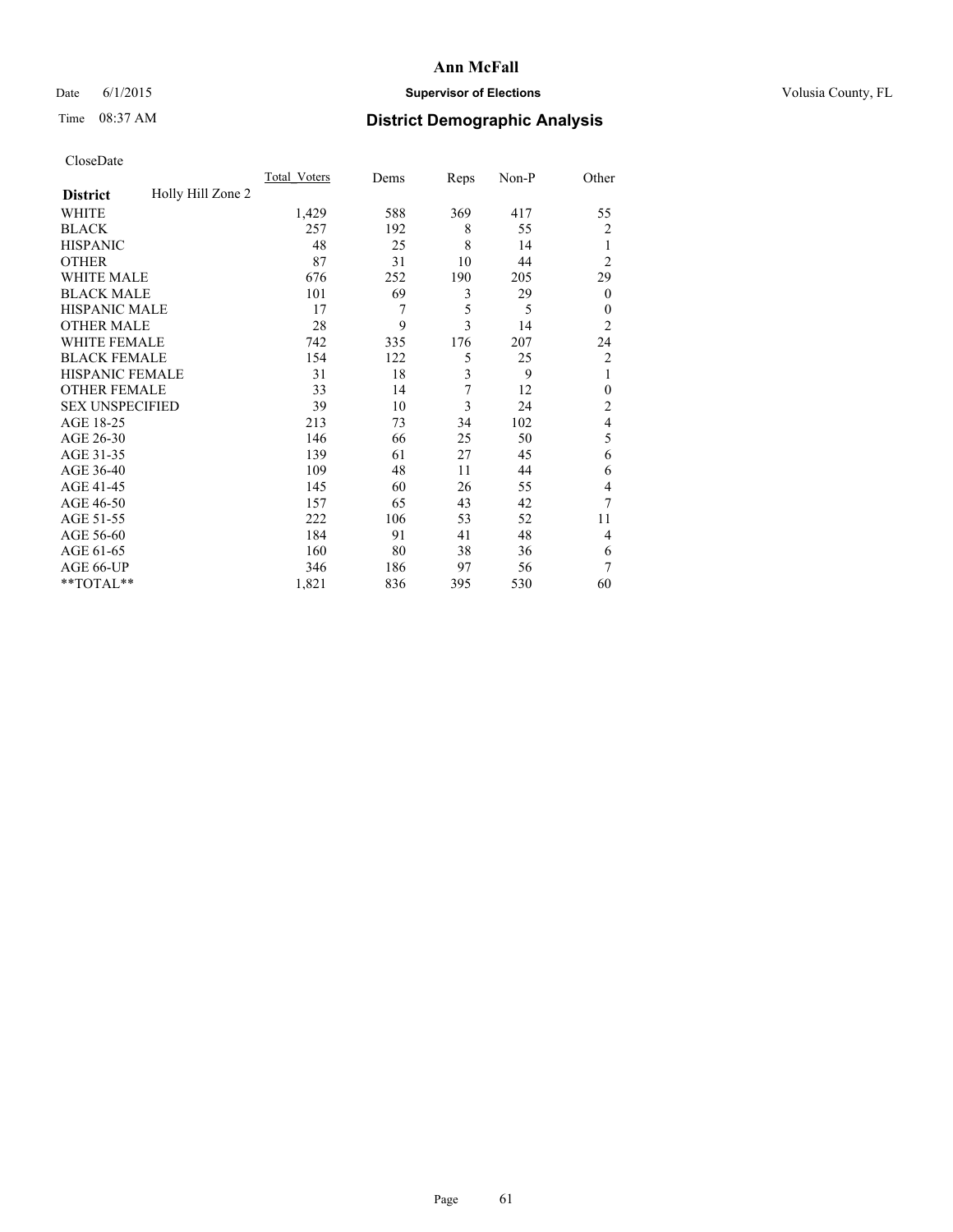## Date 6/1/2015 **Supervisor of Elections Supervisor of Elections** Volusia County, FL

## Time 08:37 AM **District Demographic Analysis**

|                        |                   | <b>Total Voters</b> | Dems | Reps           | Non-P | Other          |
|------------------------|-------------------|---------------------|------|----------------|-------|----------------|
| <b>District</b>        | Holly Hill Zone 3 |                     |      |                |       |                |
| WHITE                  |                   | 1,501               | 554  | 490            | 393   | 64             |
| <b>BLACK</b>           |                   | 152                 | 121  | 7              | 23    |                |
| <b>HISPANIC</b>        |                   | 30                  | 12   | $\overline{4}$ | 13    |                |
| <b>OTHER</b>           |                   | 72                  | 28   | 8              | 35    |                |
| <b>WHITE MALE</b>      |                   | 636                 | 215  | 208            | 181   | 32             |
| <b>BLACK MALE</b>      |                   | 66                  | 47   | 5              | 13    | 1              |
| <b>HISPANIC MALE</b>   |                   | 16                  | 7    | $\overline{2}$ | 6     |                |
| <b>OTHER MALE</b>      |                   | 27                  | 12   | $\overline{2}$ | 12    |                |
| <b>WHITE FEMALE</b>    |                   | 855                 | 336  | 279            | 208   | 32             |
| <b>BLACK FEMALE</b>    |                   | 84                  | 72   | $\overline{2}$ | 10    | $\overline{0}$ |
| <b>HISPANIC FEMALE</b> |                   | 14                  | 5    | $\overline{2}$ | 7     | $\Omega$       |
| <b>OTHER FEMALE</b>    |                   | 30                  | 12   | 6              | 12    | $\Omega$       |
| <b>SEX UNSPECIFIED</b> |                   | 27                  | 9    | 3              | 15    | $\Omega$       |
| AGE 18-25              |                   | 100                 | 30   | 30             | 39    |                |
| AGE 26-30              |                   | 76                  | 29   | 13             | 31    | 3              |
| AGE 31-35              |                   | 72                  | 26   | 14             | 29    | 3              |
| AGE 36-40              |                   | 67                  | 30   | 10             | 27    | $\theta$       |
| AGE 41-45              |                   | 96                  | 29   | 23             | 39    | 5              |
| AGE 46-50              |                   | 125                 | 41   | 33             | 46    | 5              |
| AGE 51-55              |                   | 145                 | 63   | 26             | 49    | 7              |
| AGE 56-60              |                   | 167                 | 65   | 52             | 39    | 11             |
| AGE 61-65              |                   | 166                 | 73   | 47             | 40    | 6              |
| AGE 66-UP              |                   | 741                 | 329  | 261            | 125   | 26             |
| **TOTAL**              |                   | 1,755               | 715  | 509            | 464   | 67             |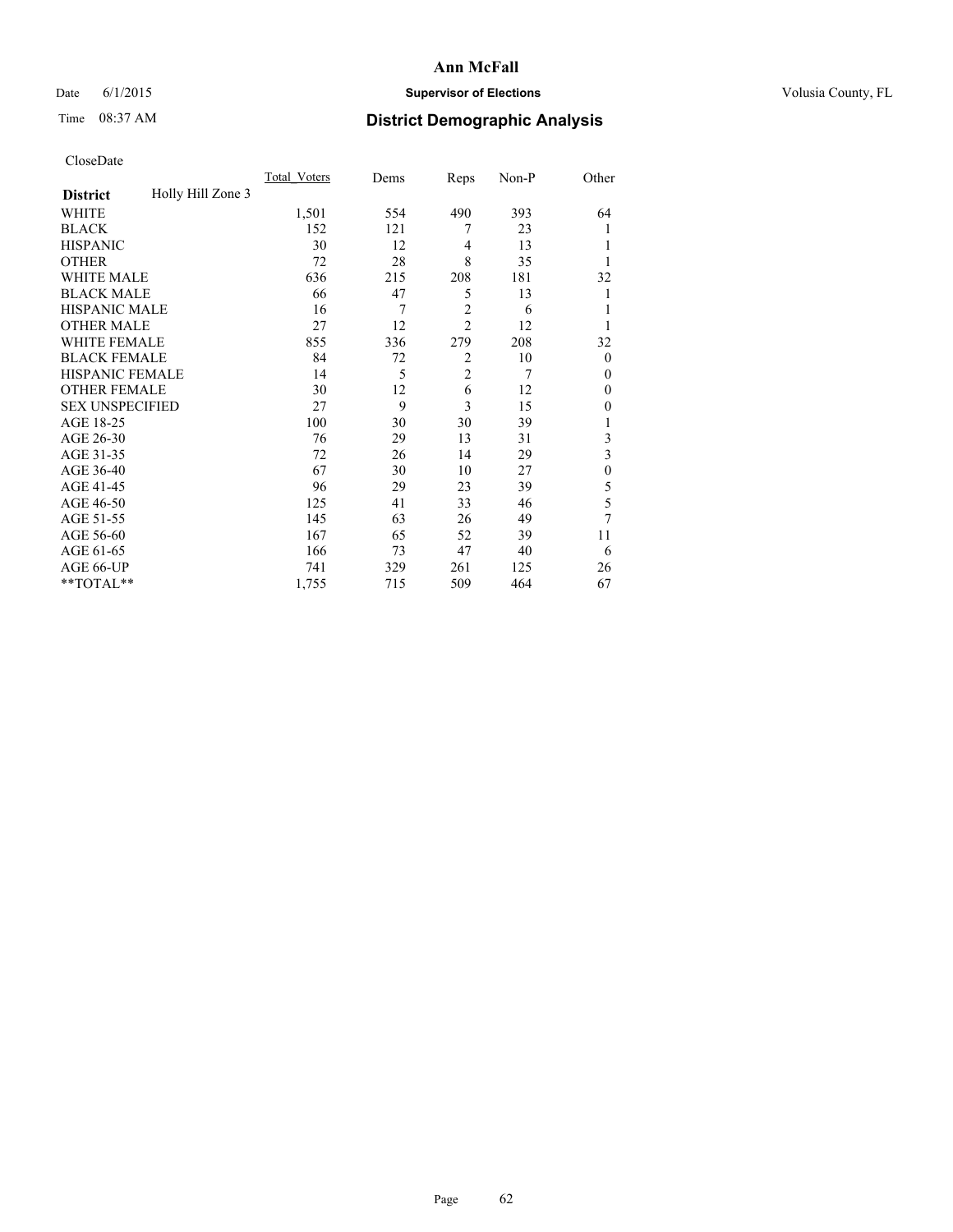## Date 6/1/2015 **Supervisor of Elections Supervisor of Elections** Volusia County, FL

## Time 08:37 AM **District Demographic Analysis**

|                        |                   | <b>Total Voters</b> | Dems | Reps | Non-P | Other        |
|------------------------|-------------------|---------------------|------|------|-------|--------------|
| <b>District</b>        | Holly Hill Zone 4 |                     |      |      |       |              |
| WHITE                  |                   | 1,393               | 497  | 470  | 373   | 53           |
| <b>BLACK</b>           |                   | 302                 | 235  | 11   | 53    | 3            |
| <b>HISPANIC</b>        |                   | 70                  | 35   | 6    | 28    |              |
| <b>OTHER</b>           |                   | 72                  | 31   | 7    | 33    |              |
| <b>WHITE MALE</b>      |                   | 580                 | 169  | 203  | 178   | 30           |
| <b>BLACK MALE</b>      |                   | 76                  | 51   | 4    | 18    | 3            |
| <b>HISPANIC MALE</b>   |                   | 29                  | 17   | 1    | 10    | 1            |
| <b>OTHER MALE</b>      |                   | 19                  | 10   | 3    | 6     | $\theta$     |
| <b>WHITE FEMALE</b>    |                   | 802                 | 325  | 264  | 190   | 23           |
| <b>BLACK FEMALE</b>    |                   | 224                 | 182  | 7    | 35    | $\theta$     |
| <b>HISPANIC FEMALE</b> |                   | 41                  | 18   | 5    | 18    | $\theta$     |
| <b>OTHER FEMALE</b>    |                   | 29                  | 16   | 3    | 9     | 1            |
| <b>SEX UNSPECIFIED</b> |                   | 37                  | 10   | 4    | 23    | $\mathbf{0}$ |
| AGE 18-25              |                   | 241                 | 108  | 44   | 83    | 6            |
| AGE 26-30              |                   | 177                 | 72   | 33   | 66    | 6            |
| AGE 31-35              |                   | 130                 | 67   | 29   | 33    |              |
| AGE 36-40              |                   | 120                 | 49   | 23   | 45    | 3            |
| AGE 41-45              |                   | 117                 | 48   | 27   | 35    | 7            |
| AGE 46-50              |                   | 131                 | 57   | 32   | 40    | 2            |
| AGE 51-55              |                   | 190                 | 69   | 61   | 51    | 9            |
| AGE 56-60              |                   | 180                 | 78   | 52   | 43    | 7            |
| AGE 61-65              |                   | 147                 | 64   | 43   | 35    | 5            |
| AGE 66-UP              |                   | 404                 | 186  | 150  | 56    | 12           |
| **TOTAL**              |                   | 1,837               | 798  | 494  | 487   | 58           |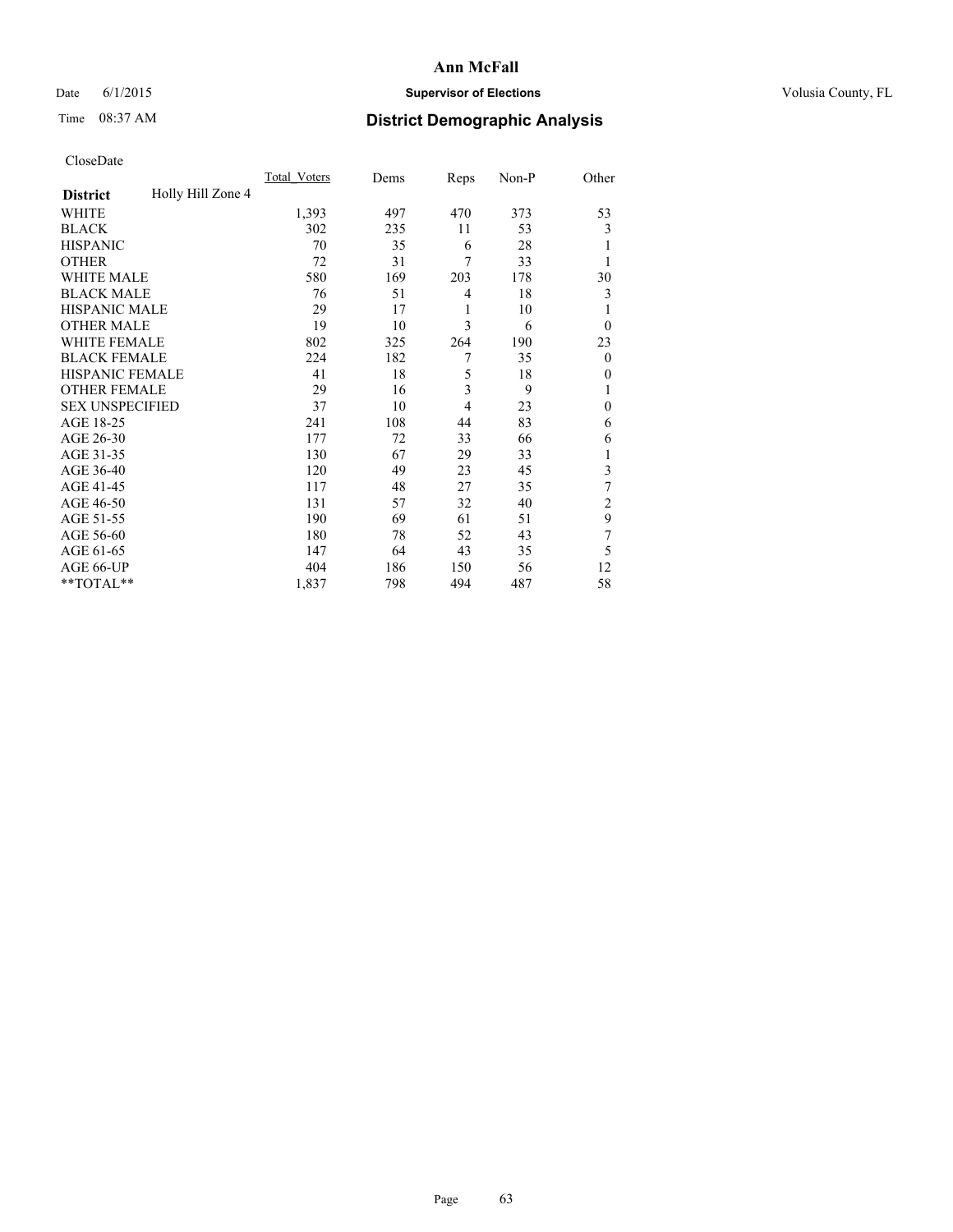## Date 6/1/2015 **Supervisor of Elections Supervisor of Elections** Volusia County, FL

# Time 08:37 AM **District Demographic Analysis**

|                        |            | <b>Total Voters</b> | Dems | Reps           | Non-P | Other          |
|------------------------|------------|---------------------|------|----------------|-------|----------------|
| <b>District</b>        | Lake Helen |                     |      |                |       |                |
| <b>WHITE</b>           |            | 1,679               | 558  | 627            | 428   | 66             |
| <b>BLACK</b>           |            | 177                 | 155  | $\overline{4}$ | 15    | 3              |
| <b>HISPANIC</b>        |            | 46                  | 14   | 15             | 13    | 4              |
| <b>OTHER</b>           |            | 51                  | 18   | 14             | 19    | $\theta$       |
| WHITE MALE             |            | 757                 | 221  | 306            | 196   | 34             |
| <b>BLACK MALE</b>      |            | 77                  | 70   | 2              | 4     | 1              |
| <b>HISPANIC MALE</b>   |            | 18                  | 4    | 6              | 6     | $\overline{2}$ |
| <b>OTHER MALE</b>      |            | 15                  | 9    | 1              | 5     | $\mathbf{0}$   |
| WHITE FEMALE           |            | 906                 | 334  | 315            | 225   | 32             |
| <b>BLACK FEMALE</b>    |            | 96                  | 83   | 1              | 10    | $\overline{2}$ |
| <b>HISPANIC FEMALE</b> |            | 28                  | 10   | 9              | 7     | $\overline{2}$ |
| <b>OTHER FEMALE</b>    |            | 23                  | 8    | 5              | 10    | $\theta$       |
| <b>SEX UNSPECIFIED</b> |            | 33                  | 6    | 15             | 12    | $\theta$       |
| AGE 18-25              |            | 167                 | 48   | 42             | 67    | 10             |
| AGE 26-30              |            | 124                 | 39   | 33             | 49    | 3              |
| AGE 31-35              |            | 124                 | 38   | 31             | 53    | $\overline{c}$ |
| AGE 36-40              |            | 109                 | 28   | 35             | 37    | 9              |
| AGE 41-45              |            | 128                 | 36   | 38             | 46    | 8              |
| AGE 46-50              |            | 142                 | 53   | 56             | 26    | 7              |
| AGE 51-55              |            | 203                 | 76   | 70             | 47    | 10             |
| AGE 56-60              |            | 232                 | 87   | 93             | 41    | 11             |
| AGE 61-65              |            | 204                 | 95   | 62             | 42    | 5              |
| AGE 66-UP              |            | 520                 | 245  | 200            | 67    | 8              |
| **TOTAL**              |            | 1,953               | 745  | 660            | 475   | 73             |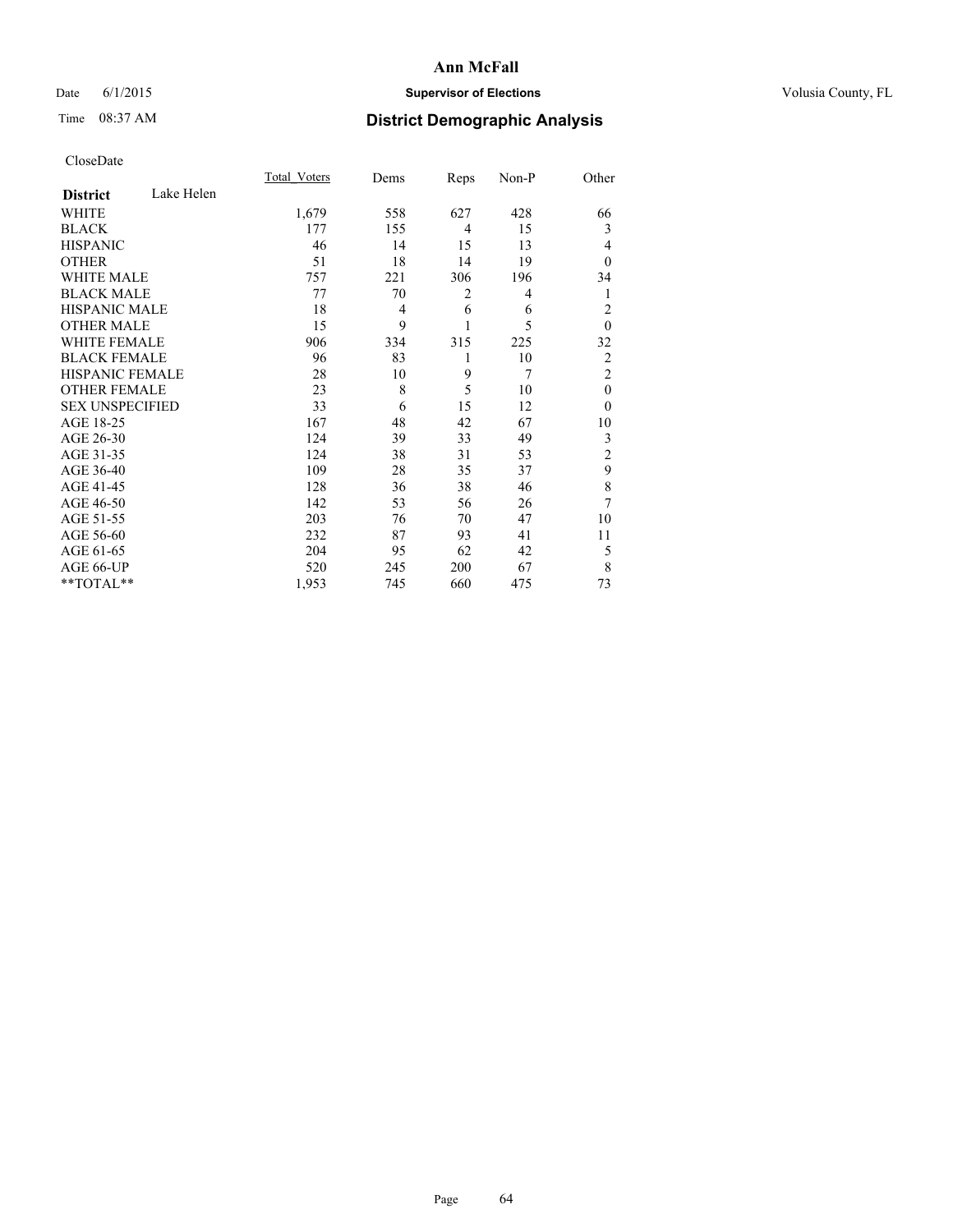## Date 6/1/2015 **Supervisor of Elections Supervisor of Elections** Volusia County, FL

|                        |                      | <b>Total Voters</b> | Dems  | Reps  | Non-P          | Other          |
|------------------------|----------------------|---------------------|-------|-------|----------------|----------------|
| <b>District</b>        | New Smyrna Bch Zne 1 |                     |       |       |                |                |
| WHITE                  |                      | 4,757               | 1,441 | 2,059 | 1,118          | 139            |
| <b>BLACK</b>           |                      | 12                  | 8     | 3     | 1              | $\overline{0}$ |
| <b>HISPANIC</b>        |                      | 64                  | 18    | 18    | 26             | 2              |
| <b>OTHER</b>           |                      | 140                 | 34    | 40    | 64             | $\overline{2}$ |
| WHITE MALE             |                      | 2,242               | 563   | 1,016 | 584            | 79             |
| <b>BLACK MALE</b>      |                      | 6                   | 3     | 2     | 1              | $\overline{0}$ |
| <b>HISPANIC MALE</b>   |                      | 30                  | 7     | 6     | 17             | $\theta$       |
| <b>OTHER MALE</b>      |                      | 41                  | 8     | 15    | 18             | $\overline{0}$ |
| <b>WHITE FEMALE</b>    |                      | 2,482               | 866   | 1,033 | 524            | 59             |
| <b>BLACK FEMALE</b>    |                      | 6                   | 5     | 1     | $\overline{0}$ | $\overline{0}$ |
| <b>HISPANIC FEMALE</b> |                      | 34                  | 11    | 12    | 9              | 2              |
| <b>OTHER FEMALE</b>    |                      | 59                  | 20    | 20    | 17             | $\overline{c}$ |
| <b>SEX UNSPECIFIED</b> |                      | 73                  | 18    | 15    | 39             |                |
| AGE 18-25              |                      | 264                 | 55    | 79    | 120            | 10             |
| AGE 26-30              |                      | 230                 | 58    | 70    | 96             | 6              |
| AGE 31-35              |                      | 203                 | 65    | 53    | 78             | 7              |
| AGE 36-40              |                      | 185                 | 51    | 55    | 69             | 10             |
| AGE 41-45              |                      | 238                 | 60    | 92    | 77             | 9              |
| AGE 46-50              |                      | 306                 | 83    | 139   | 78             | 6              |
| AGE 51-55              |                      | 424                 | 113   | 204   | 91             | 16             |
| AGE 56-60              |                      | 540                 | 165   | 237   | 123            | 15             |
| AGE 61-65              |                      | 601                 | 212   | 254   | 125            | 10             |
| AGE 66-UP              |                      | 1,982               | 639   | 937   | 352            | 54             |
| $*$ TOTAL $**$         |                      | 4,973               | 1,501 | 2,120 | 1,209          | 143            |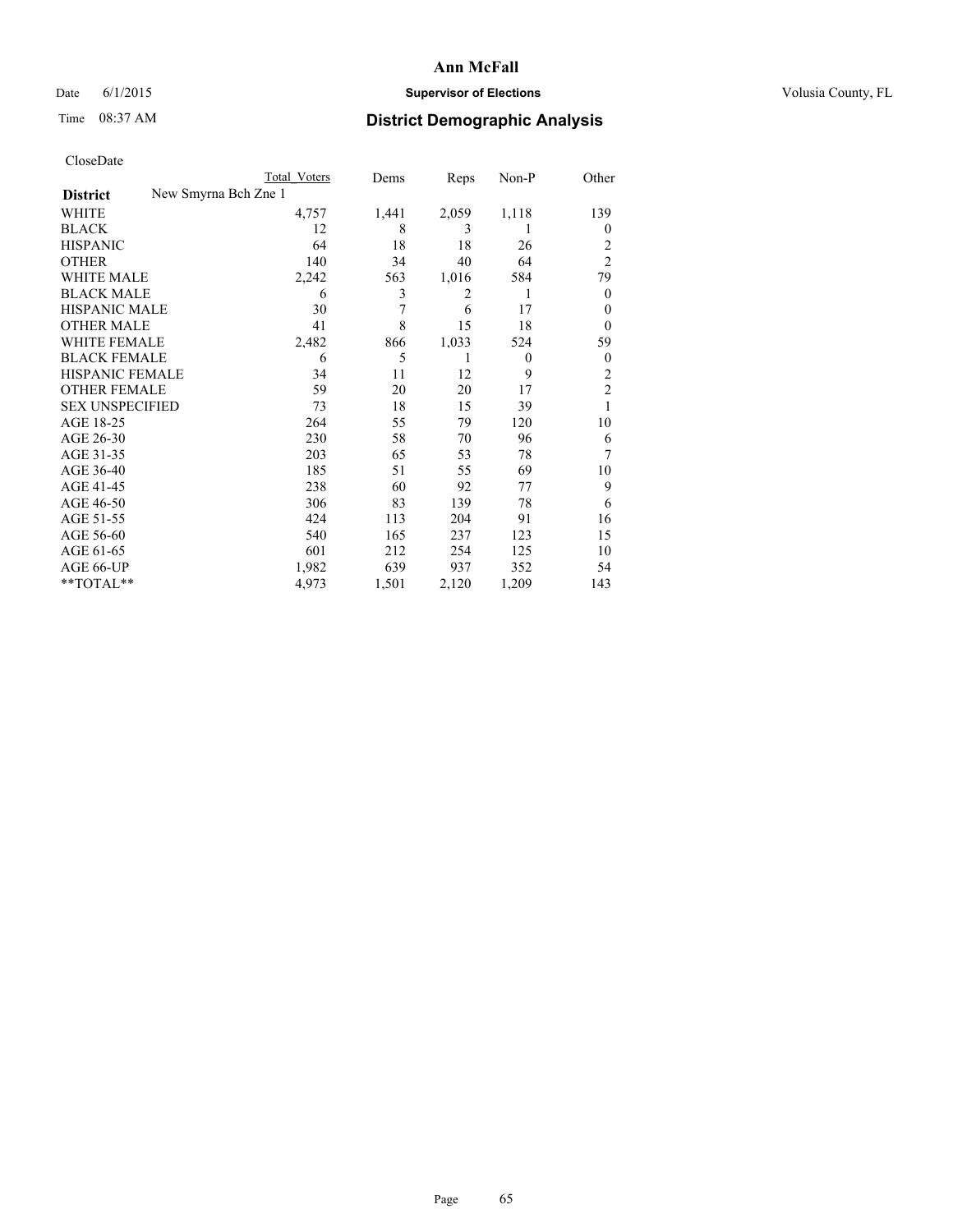## Date 6/1/2015 **Supervisor of Elections Supervisor of Elections** Volusia County, FL

|                        | <b>Total Voters</b>  | Dems  | Reps             | Non-P | Other          |
|------------------------|----------------------|-------|------------------|-------|----------------|
| <b>District</b>        | New Smyrna Bch Zne 2 |       |                  |       |                |
| WHITE                  | 4,020                | 1,326 | 1,466            | 1,070 | 158            |
| <b>BLACK</b>           | 68                   | 51    | 2                | 14    | 1              |
| <b>HISPANIC</b>        | 64                   | 24    | 15               | 25    | $\Omega$       |
| <b>OTHER</b>           | 126                  | 35    | 37               | 52    | $\overline{2}$ |
| WHITE MALE             | 1,804                | 513   | 690              | 512   | 89             |
| <b>BLACK MALE</b>      | 24                   | 19    | $\boldsymbol{0}$ | 4     | 1              |
| <b>HISPANIC MALE</b>   | 30                   | 6     | 8                | 16    | $\theta$       |
| <b>OTHER MALE</b>      | 36                   | 13    | 10               | 12    | 1              |
| <b>WHITE FEMALE</b>    | 2,177                | 799   | 761              | 548   | 69             |
| <b>BLACK FEMALE</b>    | 44                   | 32    | $\overline{2}$   | 10    | $\overline{0}$ |
| <b>HISPANIC FEMALE</b> | 32                   | 17    | 7                | 8     | $\Omega$       |
| <b>OTHER FEMALE</b>    | 58                   | 20    | 20               | 17    |                |
| <b>SEX UNSPECIFIED</b> | 73                   | 17    | 22               | 34    | $\theta$       |
| AGE 18-25              | 280                  | 73    | 73               | 119   | 15             |
| AGE 26-30              | 201                  | 52    | 55               | 85    | 9              |
| AGE 31-35              | 233                  | 74    | 56               | 93    | 10             |
| AGE 36-40              | 229                  | 66    | 59               | 93    | 11             |
| AGE 41-45              | 243                  | 68    | 82               | 83    | 10             |
| AGE 46-50              | 258                  | 63    | 106              | 80    | 9              |
| AGE 51-55              | 381                  | 109   | 168              | 91    | 13             |
| AGE 56-60              | 447                  | 159   | 159              | 106   | 23             |
| AGE 61-65              | 464                  | 184   | 153              | 115   | 12             |
| AGE 66-UP              | 1,542                | 588   | 609              | 296   | 49             |
| $*$ TOTAL $**$         | 4,278                | 1,436 | 1,520            | 1,161 | 161            |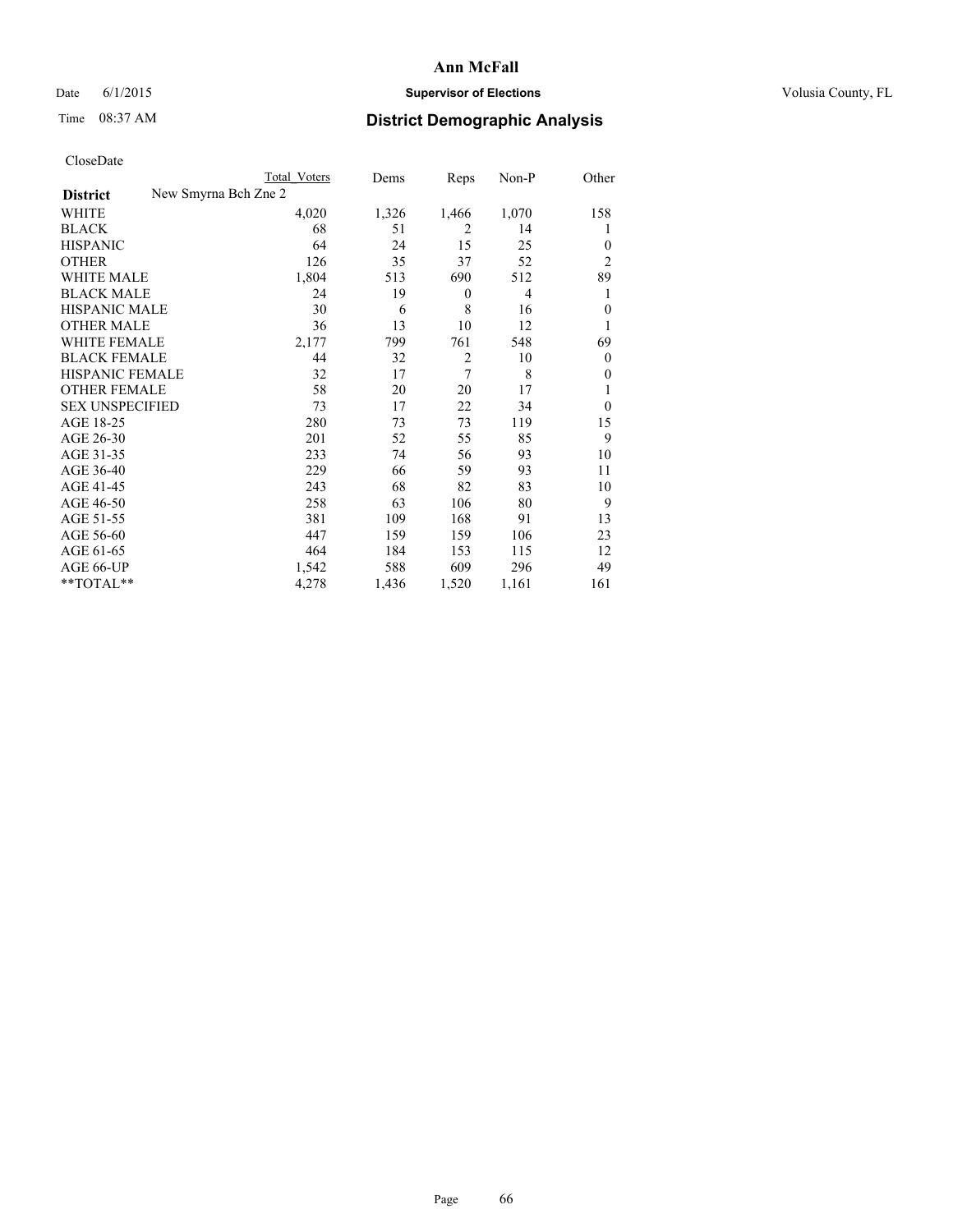## Date 6/1/2015 **Supervisor of Elections Supervisor of Elections** Volusia County, FL

|                        | <b>Total Voters</b>  | Dems  | Reps           | Non-P          | Other          |
|------------------------|----------------------|-------|----------------|----------------|----------------|
| <b>District</b>        | New Smyrna Bch Zne 3 |       |                |                |                |
| WHITE                  | 4,585                | 1,334 | 1,922          | 1,158          | 171            |
| <b>BLACK</b>           | 37                   | 24    | 3              | 9              |                |
| <b>HISPANIC</b>        | 61                   | 21    | 15             | 24             |                |
| <b>OTHER</b>           | 146                  | 34    | 32             | 76             | 4              |
| <b>WHITE MALE</b>      | 2,136                | 549   | 936            | 563            | 88             |
| <b>BLACK MALE</b>      | 21                   | 12    | 1              | 7              |                |
| <b>HISPANIC MALE</b>   | 27                   | 12    | 6              | 8              |                |
| <b>OTHER MALE</b>      | 48                   | 11    | 13             | 24             | $\overline{0}$ |
| <b>WHITE FEMALE</b>    | 2,422                | 777   | 978            | 585            | 82             |
| <b>BLACK FEMALE</b>    | 16                   | 12    | $\overline{2}$ | $\overline{2}$ | $\overline{0}$ |
| <b>HISPANIC FEMALE</b> | 33                   | 9     | 9              | 15             | $\theta$       |
| <b>OTHER FEMALE</b>    | 61                   | 20    | 15             | 22             | 4              |
| <b>SEX UNSPECIFIED</b> | 65                   | 11    | 12             | 41             |                |
| AGE 18-25              | 227                  | 58    | 56             | 101            | 12             |
| AGE 26-30              | 244                  | 64    | 68             | 102            | 10             |
| AGE 31-35              | 234                  | 64    | 70             | 90             | 10             |
| AGE 36-40              | 203                  | 63    | 59             | 74             | 7              |
| AGE 41-45              | 229                  | 59    | 78             | 86             | 6              |
| AGE 46-50              | 279                  | 70    | 116            | 86             | 7              |
| AGE 51-55              | 401                  | 118   | 152            | 116            | 15             |
| AGE 56-60              | 459                  | 158   | 173            | 114            | 14             |
| AGE 61-65              | 513                  | 160   | 216            | 118            | 19             |
| AGE 66-UP              | 2,040                | 599   | 984            | 380            | 77             |
| $*$ TOTAL $**$         | 4,829                | 1,413 | 1,972          | 1,267          | 177            |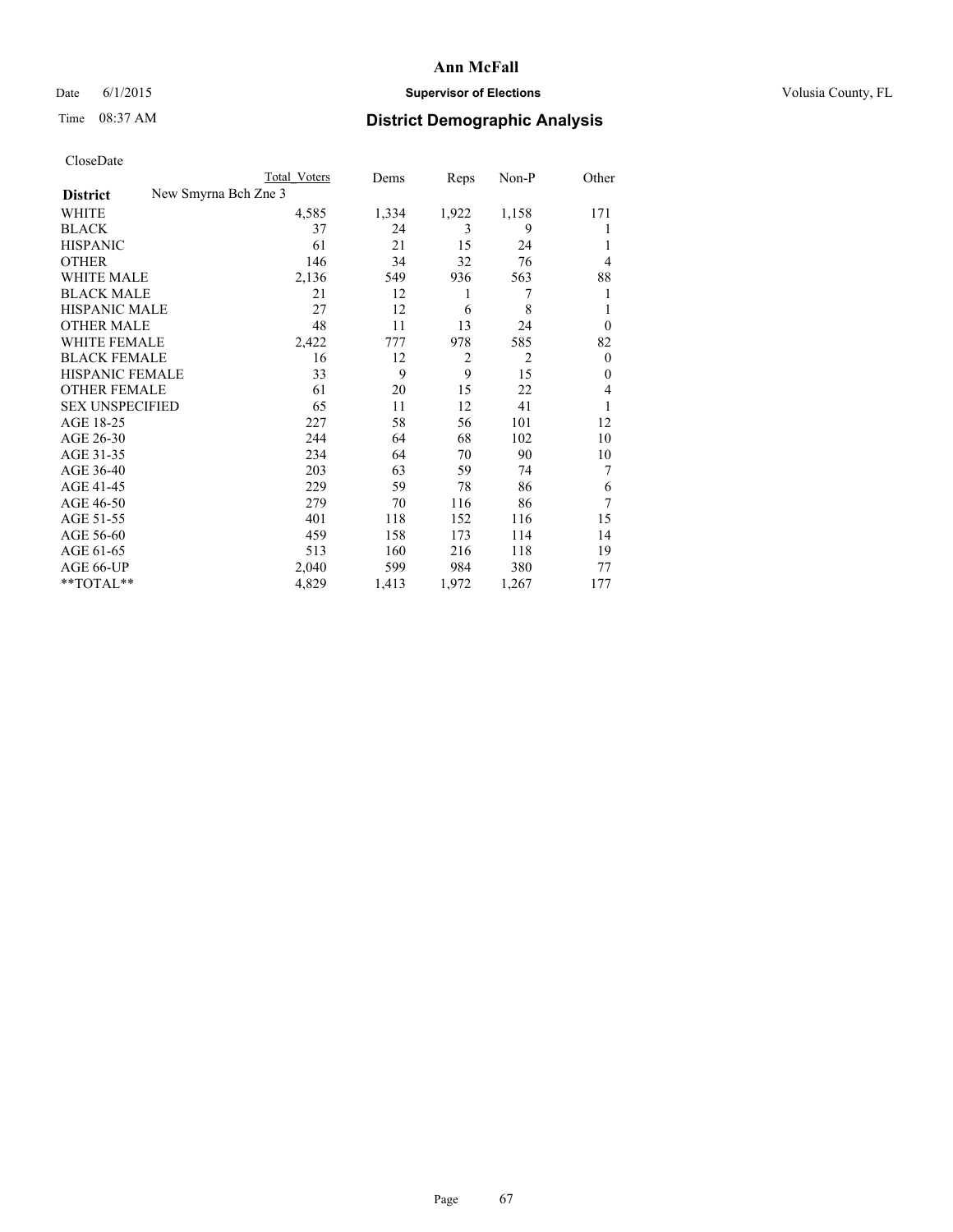## Date 6/1/2015 **Supervisor of Elections Supervisor of Elections** Volusia County, FL

|                                         | Total Voters | Dems  | Reps           | Non-P | Other          |
|-----------------------------------------|--------------|-------|----------------|-------|----------------|
| New Smyrna Bch Zne 4<br><b>District</b> |              |       |                |       |                |
| WHITE                                   | 3,896        | 1,159 | 1,572          | 1,012 | 153            |
| <b>BLACK</b>                            | 606          | 511   | 12             | 77    | 6              |
| <b>HISPANIC</b>                         | 84           | 29    | 29             | 23    | 3              |
| <b>OTHER</b>                            | 183          | 53    | 36             | 87    | 7              |
| <b>WHITE MALE</b>                       | 1,809        | 471   | 767            | 494   | 77             |
| <b>BLACK MALE</b>                       | 247          | 198   | $\overline{4}$ | 40    | 5              |
| <b>HISPANIC MALE</b>                    | 39           | 10    | 14             | 14    | 1              |
| <b>OTHER MALE</b>                       | 68           | 16    | 17             | 33    | $\overline{2}$ |
| <b>WHITE FEMALE</b>                     | 2,059        | 675   | 796            | 512   | 76             |
| <b>BLACK FEMALE</b>                     | 353          | 308   | 8              | 36    | 1              |
| <b>HISPANIC FEMALE</b>                  | 45           | 19    | 15             | 9     | 2              |
| <b>OTHER FEMALE</b>                     | 77           | 30    | 16             | 27    | $\overline{4}$ |
| <b>SEX UNSPECIFIED</b>                  | 72           | 25    | 12             | 34    | 1              |
| AGE 18-25                               | 374          | 137   | 86             | 138   | 13             |
| AGE 26-30                               | 239          | 88    | 56             | 88    | 7              |
| AGE 31-35                               | 235          | 87    | 55             | 86    | 7              |
| AGE 36-40                               | 248          | 66    | 90             | 83    | 9              |
| AGE 41-45                               | 301          | 116   | 99             | 78    | 8              |
| AGE 46-50                               | 290          | 97    | 113            | 73    | 7              |
| AGE 51-55                               | 361          | 123   | 146            | 84    | 8              |
| AGE 56-60                               | 522          | 200   | 176            | 129   | 17             |
| AGE 61-65                               | 579          | 217   | 206            | 128   | 28             |
| AGE 66-UP                               | 1,620        | 621   | 622            | 312   | 65             |
| **TOTAL**                               | 4,769        | 1,752 | 1,649          | 1,199 | 169            |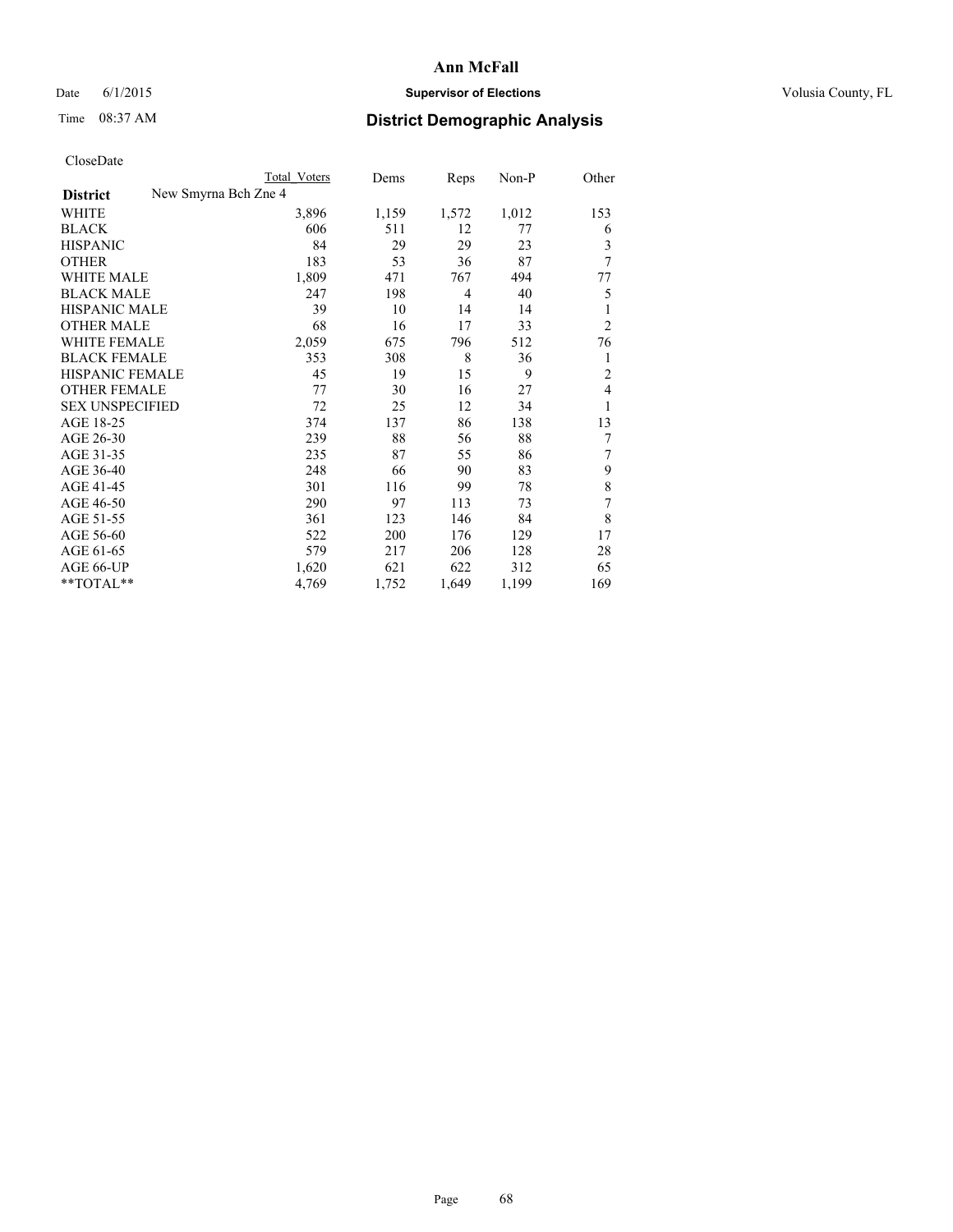## Date 6/1/2015 **Supervisor of Elections Supervisor of Elections** Volusia County, FL

## Time 08:37 AM **District Demographic Analysis**

|                        |          | <b>Total Voters</b> | Dems           | Reps           | Non-P          | Other          |
|------------------------|----------|---------------------|----------------|----------------|----------------|----------------|
| <b>District</b>        | Oak Hill |                     |                |                |                |                |
| <b>WHITE</b>           |          | 1,168               | 391            | 449            | 298            | 30             |
| <b>BLACK</b>           |          | 162                 | 139            | $\overline{2}$ | 20             | 1              |
| <b>HISPANIC</b>        |          | 12                  | 7              | 3              | $\overline{2}$ | $\Omega$       |
| <b>OTHER</b>           |          | 31                  | 7              | 9              | 13             | $\overline{2}$ |
| WHITE MALE             |          | 589                 | 181            | 226            | 163            | 19             |
| <b>BLACK MALE</b>      |          | 66                  | 54             | 1              | 10             | 1              |
| <b>HISPANIC MALE</b>   |          | 4                   | 1              | 3              | $\overline{0}$ | $\theta$       |
| <b>OTHER MALE</b>      |          | 12                  | $\overline{c}$ | 5              | 4              |                |
| <b>WHITE FEMALE</b>    |          | 566                 | 207            | 217            | 131            | 11             |
| <b>BLACK FEMALE</b>    |          | 95                  | 84             | 1              | 10             | $\Omega$       |
| <b>HISPANIC FEMALE</b> |          | 8                   | 6              | $\mathbf{0}$   | $\overline{2}$ | $\theta$       |
| <b>OTHER FEMALE</b>    |          | 11                  | 5              | 3              | $\overline{2}$ |                |
| <b>SEX UNSPECIFIED</b> |          | 22                  | 4              | 7              | 11             | $\theta$       |
| AGE 18-25              |          | 82                  | 29             | 19             | 32             | $\overline{2}$ |
| AGE 26-30              |          | 68                  | 26             | 13             | 28             | 1              |
| AGE 31-35              |          | 67                  | 28             | 17             | 21             |                |
| AGE 36-40              |          | 56                  | 17             | 17             | 21             |                |
| AGE 41-45              |          | 72                  | 27             | 20             | 22             | 3              |
| AGE 46-50              |          | 86                  | 34             | 30             | 20             | $\overline{2}$ |
| AGE 51-55              |          | 119                 | 46             | 43             | 27             | 3              |
| AGE 56-60              |          | 172                 | 78             | 60             | 31             | 3              |
| AGE 61-65              |          | 157                 | 66             | 50             | 37             | $\overline{4}$ |
| AGE 66-UP              |          | 494                 | 193            | 194            | 94             | 13             |
| **TOTAL**              |          | 1,373               | 544            | 463            | 333            | 33             |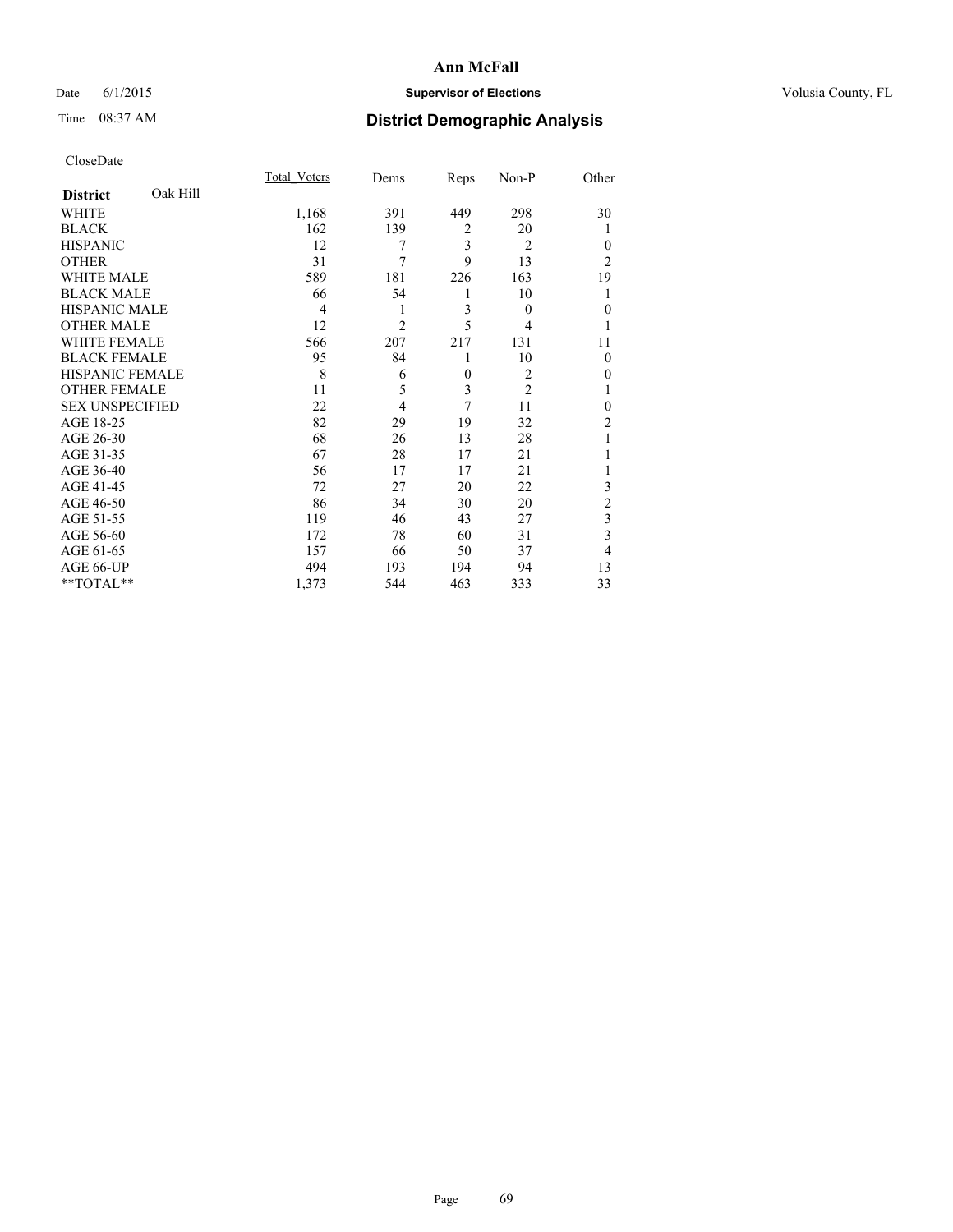## Date 6/1/2015 **Supervisor of Elections Supervisor of Elections** Volusia County, FL

## Time 08:37 AM **District Demographic Analysis**

|                        |                    | Total Voters | Dems | Reps           | Non-P | Other          |
|------------------------|--------------------|--------------|------|----------------|-------|----------------|
| <b>District</b>        | Orange City Zone 1 |              |      |                |       |                |
| WHITE                  |                    | 656          | 220  | 240            | 164   | 32             |
| <b>BLACK</b>           |                    | 143          | 107  | 7              | 28    | 1              |
| <b>HISPANIC</b>        |                    | 380          | 170  | 59             | 147   | 4              |
| <b>OTHER</b>           |                    | 68           | 25   | 15             | 21    | 7              |
| WHITE MALE             |                    | 257          | 77   | 92             | 75    | 13             |
| <b>BLACK MALE</b>      |                    | 49           | 33   | $\overline{2}$ | 13    | 1              |
| <b>HISPANIC MALE</b>   |                    | 153          | 64   | 28             | 59    | 2              |
| <b>OTHER MALE</b>      |                    | 23           | 8    | $\overline{7}$ | 6     | $\overline{2}$ |
| WHITE FEMALE           |                    | 393          | 141  | 145            | 88    | 19             |
| <b>BLACK FEMALE</b>    |                    | 93           | 73   | 5              | 15    | $\theta$       |
| <b>HISPANIC FEMALE</b> |                    | 223          | 105  | 29             | 87    | $\overline{c}$ |
| <b>OTHER FEMALE</b>    |                    | 34           | 13   | 6              | 11    | 4              |
| <b>SEX UNSPECIFIED</b> |                    | 22           | 8    | 7              | 6     | 1              |
| AGE 18-25              |                    | 133          | 45   | 21             | 59    | 8              |
| AGE 26-30              |                    | 94           | 34   | 27             | 32    | 1              |
| AGE 31-35              |                    | 112          | 43   | 16             | 47    | 6              |
| AGE 36-40              |                    | 94           | 30   | 25             | 39    | $\mathbf{0}$   |
| AGE 41-45              |                    | 86           | 30   | 23             | 30    | 3              |
| AGE 46-50              |                    | 85           | 30   | 25             | 27    | 3              |
| AGE 51-55              |                    | 78           | 37   | 14             | 24    | 3              |
| AGE 56-60              |                    | 66           | 28   | 20             | 16    | $\overline{c}$ |
| AGE 61-65              |                    | 93           | 39   | 19             | 31    | 4              |
| AGE 66-UP              |                    | 406          | 206  | 131            | 55    | 14             |
| **TOTAL**              |                    | 1,247        | 522  | 321            | 360   | 44             |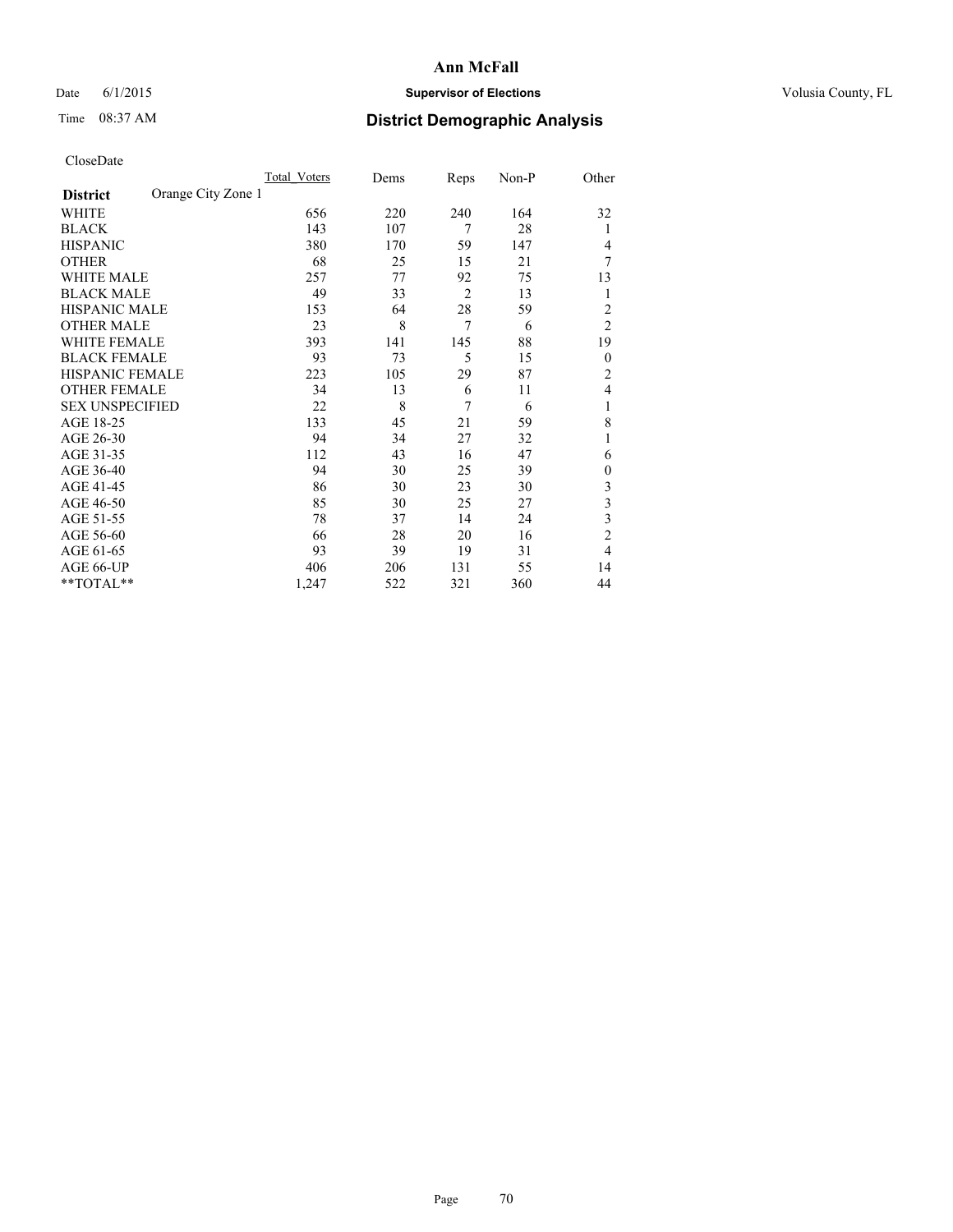## Date 6/1/2015 **Supervisor of Elections Supervisor of Elections** Volusia County, FL

## Time 08:37 AM **District Demographic Analysis**

|                        |                    | Total Voters | Dems | Reps | Non-P    | Other          |
|------------------------|--------------------|--------------|------|------|----------|----------------|
| <b>District</b>        | Orange City Zone 2 |              |      |      |          |                |
| WHITE                  |                    | 931          | 285  | 353  | 238      | 55             |
| <b>BLACK</b>           |                    | 46           | 38   | 4    | 4        | $\theta$       |
| <b>HISPANIC</b>        |                    | 152          | 65   | 21   | 62       | 4              |
| <b>OTHER</b>           |                    | 57           | 16   | 15   | 26       | $\theta$       |
| WHITE MALE             |                    | 430          | 115  | 165  | 116      | 34             |
| <b>BLACK MALE</b>      |                    | 23           | 16   | 3    | 4        | $\overline{0}$ |
| <b>HISPANIC MALE</b>   |                    | 65           | 28   | 9    | 27       | 1              |
| <b>OTHER MALE</b>      |                    | 25           | 8    | 8    | 9        | $\theta$       |
| WHITE FEMALE           |                    | 499          | 169  | 187  | 122      | 21             |
| <b>BLACK FEMALE</b>    |                    | 23           | 22   | 1    | $\theta$ | $\overline{0}$ |
| <b>HISPANIC FEMALE</b> |                    | 86           | 37   | 12   | 34       | 3              |
| <b>OTHER FEMALE</b>    |                    | 17           | 6    | 3    | 8        | $\theta$       |
| <b>SEX UNSPECIFIED</b> |                    | 18           | 3    | 5    | 10       | $\theta$       |
| AGE 18-25              |                    | 131          | 37   | 21   | 62       | 11             |
| AGE 26-30              |                    | 90           | 31   | 23   | 33       | 3              |
| AGE 31-35              |                    | 77           | 16   | 25   | 32       | 4              |
| AGE 36-40              |                    | 95           | 33   | 31   | 26       | 5              |
| AGE 41-45              |                    | 86           | 27   | 29   | 23       | 7              |
| AGE 46-50              |                    | 104          | 38   | 27   | 34       | 5              |
| AGE 51-55              |                    | 136          | 41   | 49   | 37       | 9              |
| AGE 56-60              |                    | 123          | 44   | 52   | 25       | $\overline{c}$ |
| AGE 61-65              |                    | 101          | 38   | 37   | 24       | $\overline{2}$ |
| AGE 66-UP              |                    | 243          | 99   | 99   | 34       | 11             |
| **TOTAL**              |                    | 1,186        | 404  | 393  | 330      | 59             |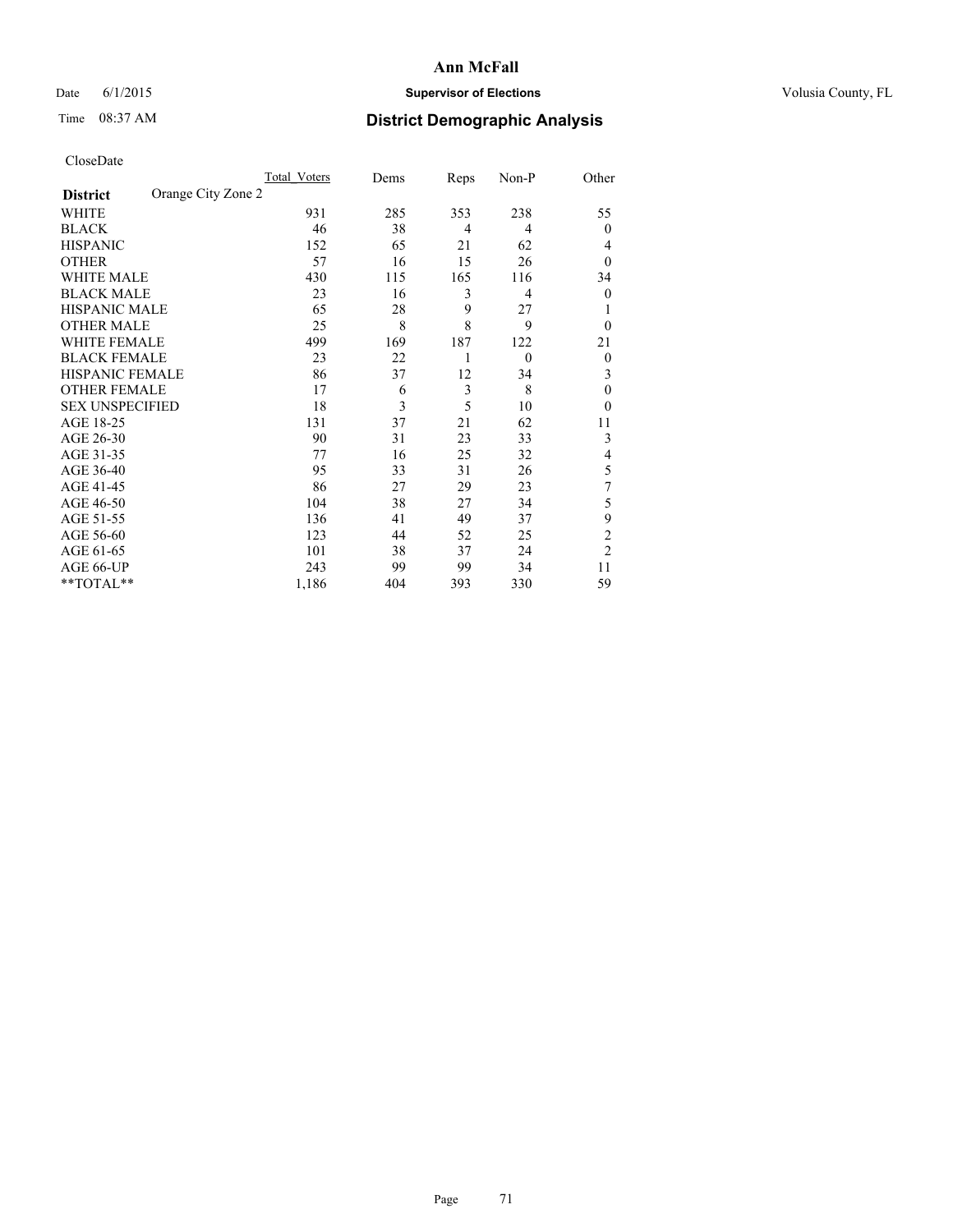## Date 6/1/2015 **Supervisor of Elections Supervisor of Elections** Volusia County, FL

## Time 08:37 AM **District Demographic Analysis**

|                        |                    | <b>Total Voters</b> | Dems | Reps             | Non-P | Other          |
|------------------------|--------------------|---------------------|------|------------------|-------|----------------|
| <b>District</b>        | Orange City Zone 3 |                     |      |                  |       |                |
| WHITE                  |                    | 1,023               | 324  | 380              | 263   | 56             |
| <b>BLACK</b>           |                    | 70                  | 52   | 1                | 14    | 3              |
| <b>HISPANIC</b>        |                    | 179                 | 94   | 30               | 53    | $\overline{2}$ |
| <b>OTHER</b>           |                    | 71                  | 20   | 12               | 39    | $\theta$       |
| WHITE MALE             |                    | 451                 | 124  | 168              | 128   | 31             |
| <b>BLACK MALE</b>      |                    | 25                  | 17   | $\boldsymbol{0}$ | 6     | 2              |
| <b>HISPANIC MALE</b>   |                    | 73                  | 37   | 16               | 20    | $\mathbf{0}$   |
| <b>OTHER MALE</b>      |                    | 27                  | 10   | 4                | 13    | $\theta$       |
| WHITE FEMALE           |                    | 563                 | 197  | 210              | 131   | 25             |
| <b>BLACK FEMALE</b>    |                    | 45                  | 35   | 1                | 8     | 1              |
| <b>HISPANIC FEMALE</b> |                    | 101                 | 54   | 14               | 31    | $\overline{2}$ |
| <b>OTHER FEMALE</b>    |                    | 28                  | 7    | 5                | 16    | $\theta$       |
| <b>SEX UNSPECIFIED</b> |                    | 30                  | 9    | 5                | 16    | $\theta$       |
| AGE 18-25              |                    | 107                 | 36   | 15               | 46    | 10             |
| AGE 26-30              |                    | 61                  | 22   | 14               | 24    | 1              |
| AGE 31-35              |                    | 67                  | 21   | 17               | 26    | 3              |
| AGE 36-40              |                    | 68                  | 25   | 19               | 21    | 3              |
| AGE 41-45              |                    | 83                  | 26   | 28               | 29    | $\theta$       |
| AGE 46-50              |                    | 82                  | 27   | 28               | 27    | $\Omega$       |
| AGE 51-55              |                    | 94                  | 35   | 28               | 25    | 6              |
| AGE 56-60              |                    | 94                  | 36   | 27               | 27    | 4              |
| AGE 61-65              |                    | 135                 | 64   | 38               | 28    | 5              |
| AGE 66-UP              |                    | 552                 | 198  | 209              | 116   | 29             |
| $*$ TOTAL $**$         |                    | 1,343               | 490  | 423              | 369   | 61             |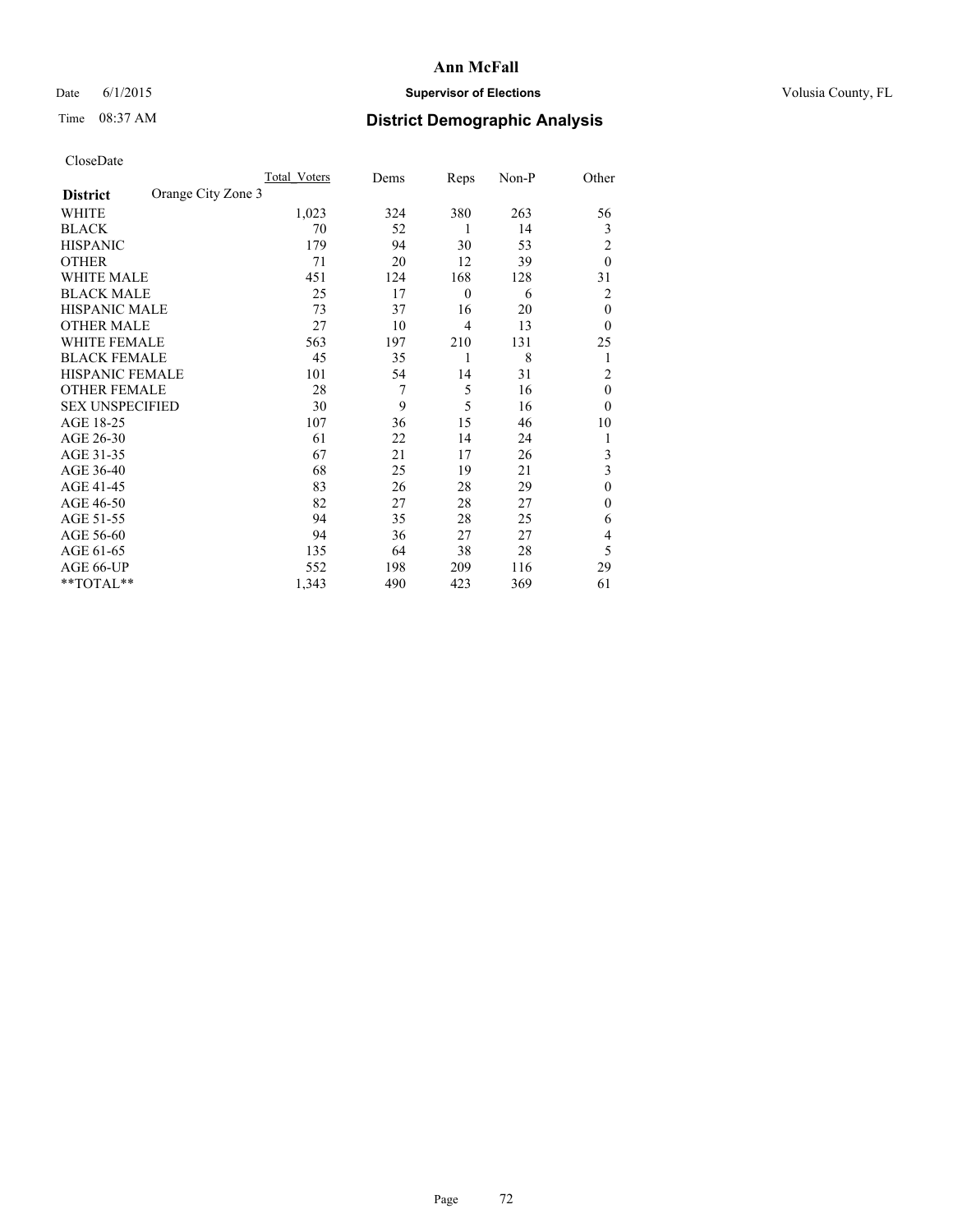## Date 6/1/2015 **Supervisor of Elections Supervisor of Elections** Volusia County, FL

# Time 08:37 AM **District Demographic Analysis**

|                        | Total Voters       | Dems           | Reps             | Non-P          | Other            |
|------------------------|--------------------|----------------|------------------|----------------|------------------|
| <b>District</b>        | Orange City Zone 4 |                |                  |                |                  |
| WHITE                  | 1,176              | 377            | 435              | 307            | 57               |
| <b>BLACK</b>           | 14                 | 9              | $\theta$         | 5              | 0                |
| <b>HISPANIC</b>        | 60                 | 31             | 6                | 21             | 2                |
| <b>OTHER</b>           | 45                 | 6              | 10               | 28             | 1                |
| <b>WHITE MALE</b>      | 517                | 146            | 203              | 141            | 27               |
| <b>BLACK MALE</b>      | 6                  | 5              | $\boldsymbol{0}$ | 1              | $\theta$         |
| <b>HISPANIC MALE</b>   | 27                 | 13             | 4                | 9              |                  |
| <b>OTHER MALE</b>      | 15                 | $\overline{2}$ | 3                | 10             | $\theta$         |
| <b>WHITE FEMALE</b>    | 646                | 228            | 225              | 163            | 30               |
| <b>BLACK FEMALE</b>    | 8                  | 4              | $\boldsymbol{0}$ | $\overline{4}$ | $\boldsymbol{0}$ |
| HISPANIC FEMALE        | 32                 | 18             | 1                | 12             |                  |
| <b>OTHER FEMALE</b>    | 14                 | 4              | 3                | 7              | 0                |
| <b>SEX UNSPECIFIED</b> | 29                 | 3              | 11               | 14             |                  |
| AGE 18-25              | 135                | 30             | 37               | 57             | 11               |
| AGE 26-30              | 94                 | 24             | 18               | 46             | 6                |
| AGE 31-35              | 83                 | 29             | 23               | 25             | 6                |
| AGE 36-40              | 83                 | 30             | 20               | 32             | 1                |
| AGE 41-45              | 95                 | 22             | 32               | 37             | 4                |
| AGE 46-50              | 99                 | 29             | 30               | 32             | 8                |
| AGE 51-55              | 138                | 36             | 55               | 39             | 8                |
| AGE 56-60              | 121                | 37             | 53               | 25             | 6                |
| AGE 61-65              | 130                | 56             | 48               | 24             | 2                |
| AGE 66-UP              | 317                | 130            | 135              | 44             | 8                |
| **TOTAL**              | 1,295              | 423            | 451              | 361            | 60               |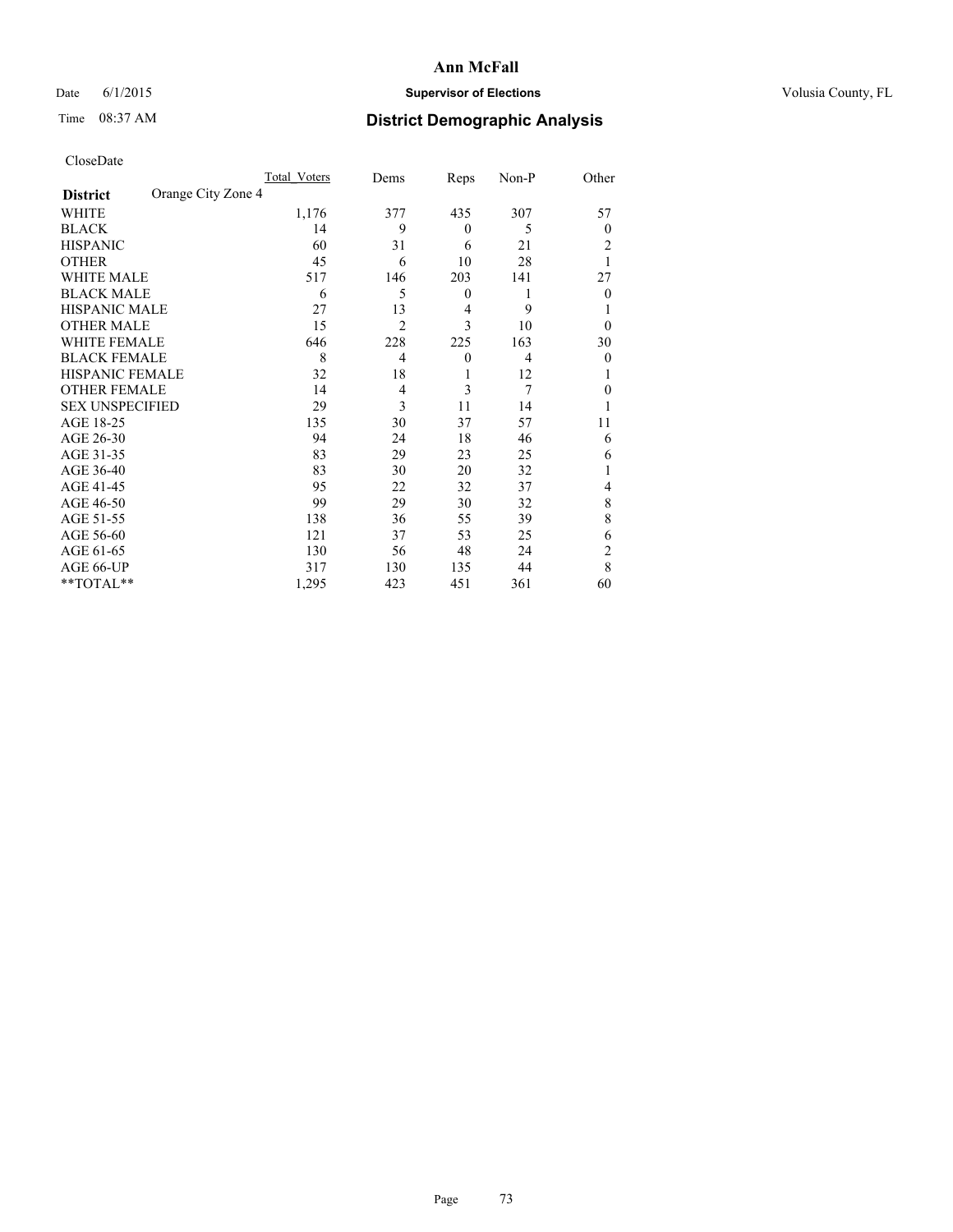## Date 6/1/2015 **Supervisor of Elections Supervisor of Elections** Volusia County, FL

## Time 08:37 AM **District Demographic Analysis**

|                        |                    | <b>Total Voters</b> | Dems | Reps           | Non-P | Other          |
|------------------------|--------------------|---------------------|------|----------------|-------|----------------|
| <b>District</b>        | Orange City Zone 5 |                     |      |                |       |                |
| WHITE                  |                    | 1,370               | 372  | 628            | 310   | 60             |
| <b>BLACK</b>           |                    | 110                 | 90   | 1              | 18    | 1              |
| <b>HISPANIC</b>        |                    | 125                 | 53   | 20             | 50    | 2              |
| <b>OTHER</b>           |                    | 73                  | 27   | 19             | 26    |                |
| WHITE MALE             |                    | 552                 | 135  | 253            | 131   | 33             |
| <b>BLACK MALE</b>      |                    | 43                  | 32   | 1              | 9     | 1              |
| <b>HISPANIC MALE</b>   |                    | 54                  | 25   | 9              | 20    | $\theta$       |
| <b>OTHER MALE</b>      |                    | 19                  | 8    | 6              | 5     | $\overline{0}$ |
| WHITE FEMALE           |                    | 809                 | 235  | 374            | 173   | 27             |
| <b>BLACK FEMALE</b>    |                    | 65                  | 56   | $\overline{0}$ | 9     | $\overline{0}$ |
| <b>HISPANIC FEMALE</b> |                    | 70                  | 27   | 11             | 30    | $\overline{c}$ |
| <b>OTHER FEMALE</b>    |                    | 34                  | 14   | 10             | 9     | 1              |
| <b>SEX UNSPECIFIED</b> |                    | 32                  | 10   | $\overline{4}$ | 18    | $\mathbf{0}$   |
| AGE 18-25              |                    | 64                  | 17   | 10             | 36    |                |
| AGE 26-30              |                    | 51                  | 26   | 11             | 13    |                |
| AGE 31-35              |                    | 56                  | 18   | 12             | 25    |                |
| AGE 36-40              |                    | 55                  | 17   | 18             | 20    | 0              |
| AGE 41-45              |                    | 69                  | 26   | 20             | 22    |                |
| AGE 46-50              |                    | 72                  | 25   | 18             | 26    | 3              |
| AGE 51-55              |                    | 95                  | 39   | 26             | 28    | $\overline{c}$ |
| AGE 56-60              |                    | 117                 | 47   | 33             | 34    | 3              |
| AGE 61-65              |                    | 106                 | 49   | 30             | 22    | 5              |
| AGE 66-UP              |                    | 993                 | 278  | 490            | 178   | 47             |
| **TOTAL**              |                    | 1,678               | 542  | 668            | 404   | 64             |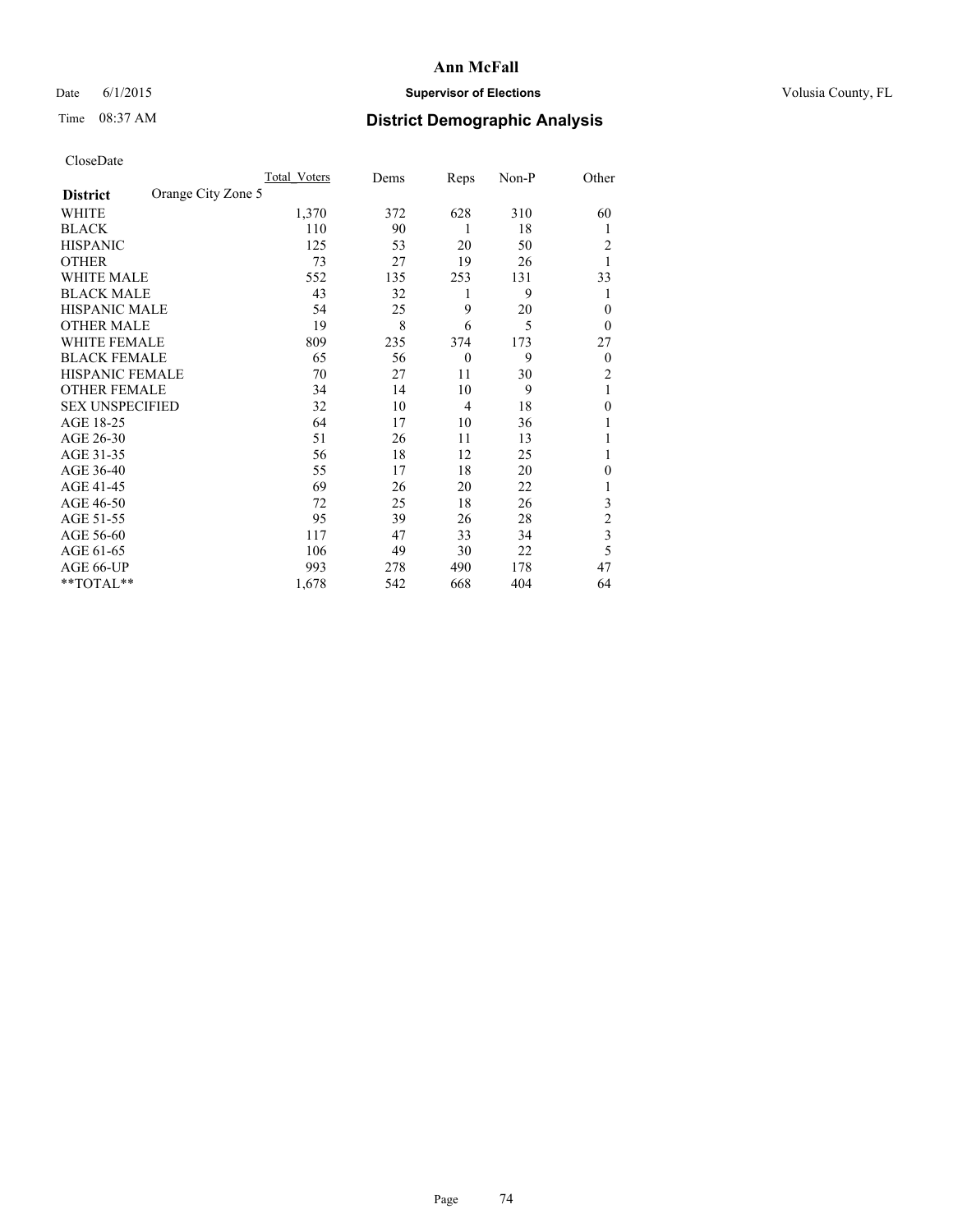## Date 6/1/2015 **Supervisor of Elections Supervisor of Elections** Volusia County, FL

## Time 08:37 AM **District Demographic Analysis**

|                                        | <b>Total Voters</b> | Dems  | Reps  | Non-P | Other        |
|----------------------------------------|---------------------|-------|-------|-------|--------------|
| Ormond Beach Zone 1<br><b>District</b> |                     |       |       |       |              |
| WHITE                                  | 7,403               | 2,232 | 3,226 | 1,675 | 270          |
| <b>BLACK</b>                           | 115                 | 78    | 6     | 25    | 6            |
| <b>HISPANIC</b>                        | 145                 | 54    | 40    | 47    | 4            |
| <b>OTHER</b>                           | 369                 | 109   | 108   | 143   | 9            |
| <b>WHITE MALE</b>                      | 3,368               | 898   | 1,511 | 816   | 143          |
| <b>BLACK MALE</b>                      | 64                  | 40    | 3     | 16    | 5            |
| <b>HISPANIC MALE</b>                   | 70                  | 22    | 23    | 21    | 4            |
| <b>OTHER MALE</b>                      | 149                 | 45    | 50    | 51    | 3            |
| <b>WHITE FEMALE</b>                    | 3,982               | 1,323 | 1,699 | 838   | 122          |
| <b>BLACK FEMALE</b>                    | 50                  | 38    | 3     | 8     | 1            |
| <b>HISPANIC FEMALE</b>                 | 72                  | 30    | 16    | 26    | $\mathbf{0}$ |
| <b>OTHER FEMALE</b>                    | 155                 | 49    | 42    | 58    | 6            |
| <b>SEX UNSPECIFIED</b>                 | 122                 | 28    | 33    | 56    | 5            |
| AGE 18-25                              | 561                 | 122   | 191   | 220   | 28           |
| AGE 26-30                              | 361                 | 97    | 132   | 123   | 9            |
| AGE 31-35                              | 357                 | 93    | 131   | 119   | 14           |
| AGE 36-40                              | 450                 | 118   | 169   | 139   | 24           |
| AGE 41-45                              | 518                 | 150   | 210   | 138   | 20           |
| AGE 46-50                              | 623                 | 172   | 281   | 152   | 18           |
| AGE 51-55                              | 719                 | 220   | 321   | 161   | 17           |
| AGE 56-60                              | 790                 | 264   | 347   | 158   | 21           |
| AGE 61-65                              | 855                 | 272   | 371   | 185   | 27           |
| AGE 66-UP                              | 2,798               | 965   | 1,227 | 495   | 111          |
| **TOTAL**                              | 8,032               | 2,473 | 3,380 | 1,890 | 289          |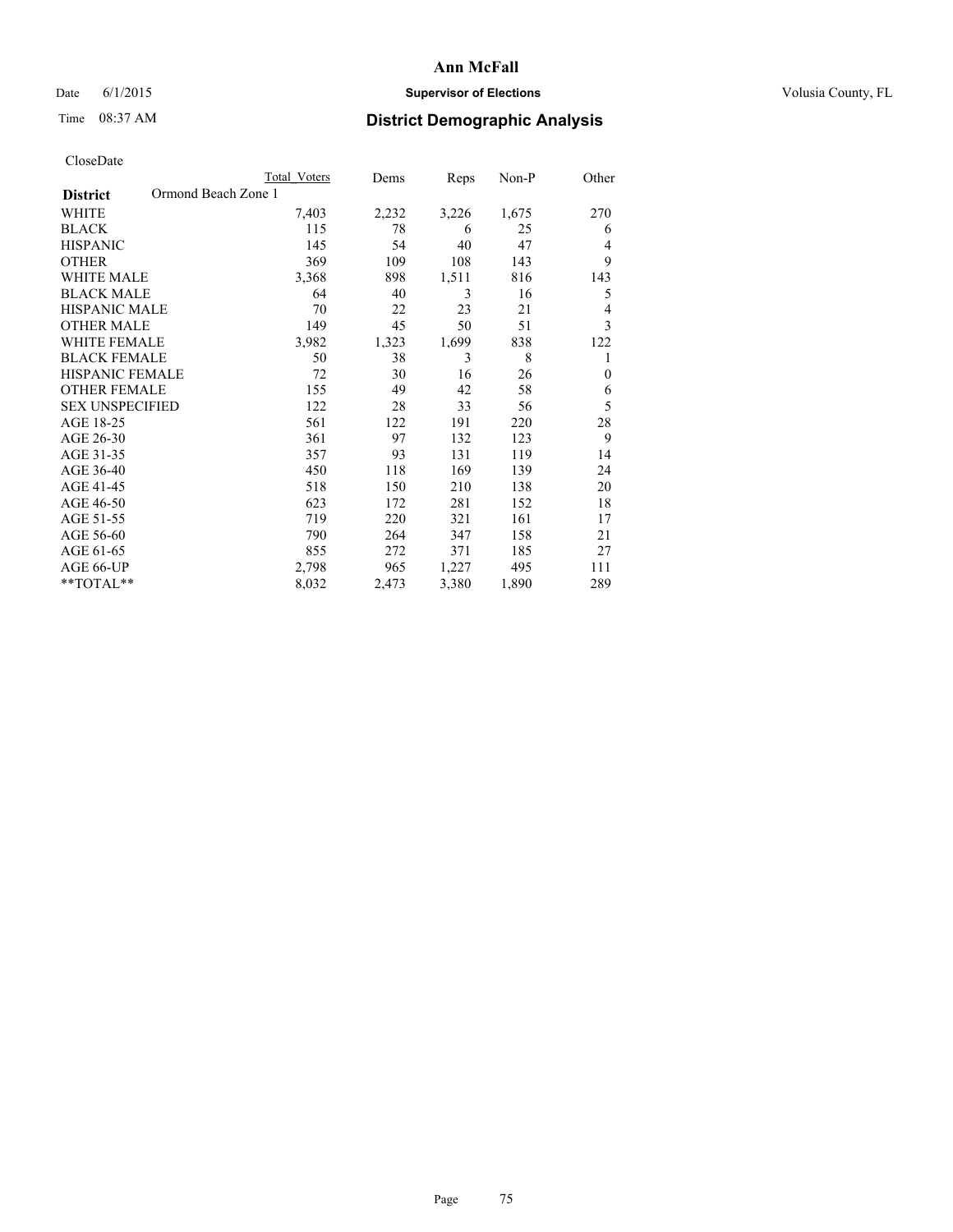## Date 6/1/2015 **Supervisor of Elections Supervisor of Elections** Volusia County, FL

## Time 08:37 AM **District Demographic Analysis**

|                                        | <b>Total Voters</b> | Dems  | Reps  | Non-P | Other                   |
|----------------------------------------|---------------------|-------|-------|-------|-------------------------|
| Ormond Beach Zone 2<br><b>District</b> |                     |       |       |       |                         |
| WHITE                                  | 5,599               | 1,983 | 2,009 | 1,391 | 216                     |
| <b>BLACK</b>                           | 383                 | 306   | 14    | 59    | 4                       |
| <b>HISPANIC</b>                        | 166                 | 71    | 41    | 51    | 3                       |
| <b>OTHER</b>                           | 365                 | 137   | 84    | 135   | 9                       |
| WHITE MALE                             | 2,508               | 762   | 956   | 670   | 120                     |
| <b>BLACK MALE</b>                      | 153                 | 111   | 9     | 32    | 1                       |
| <b>HISPANIC MALE</b>                   | 65                  | 21    | 18    | 23    | 3                       |
| <b>OTHER MALE</b>                      | 132                 | 51    | 34    | 42    | 5                       |
| WHITE FEMALE                           | 3,045               | 1,208 | 1,038 | 704   | 95                      |
| <b>BLACK FEMALE</b>                    | 225                 | 192   | 5     | 25    | 3                       |
| <b>HISPANIC FEMALE</b>                 | 101                 | 50    | 23    | 28    | $\boldsymbol{0}$        |
| <b>OTHER FEMALE</b>                    | 142                 | 63    | 38    | 39    | $\overline{c}$          |
| <b>SEX UNSPECIFIED</b>                 | 142                 | 39    | 27    | 73    | $\overline{\mathbf{3}}$ |
| AGE 18-25                              | 563                 | 184   | 154   | 205   | 20                      |
| AGE 26-30                              | 417                 | 162   | 88    | 155   | 12                      |
| AGE 31-35                              | 371                 | 125   | 91    | 139   | 16                      |
| AGE 36-40                              | 396                 | 142   | 89    | 149   | 16                      |
| AGE 41-45                              | 423                 | 133   | 145   | 126   | 19                      |
| AGE 46-50                              | 545                 | 171   | 208   | 137   | 29                      |
| AGE 51-55                              | 598                 | 203   | 229   | 146   | 20                      |
| AGE 56-60                              | 646                 | 249   | 219   | 158   | 20                      |
| AGE 61-65                              | 612                 | 271   | 187   | 130   | 24                      |
| AGE 66-UP                              | 1,942               | 857   | 738   | 291   | 56                      |
| **TOTAL**                              | 6,513               | 2,497 | 2,148 | 1,636 | 232                     |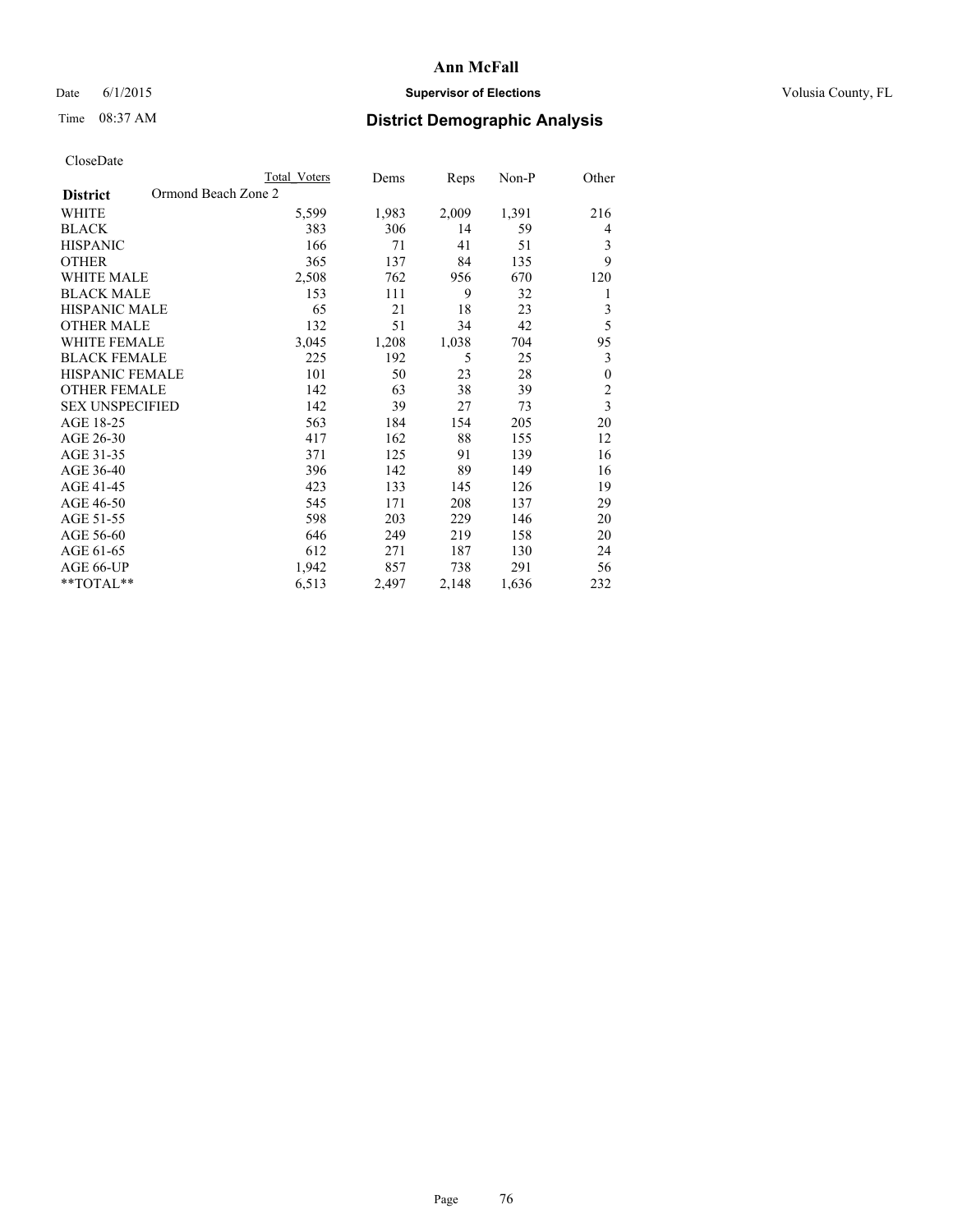## Date 6/1/2015 **Supervisor of Elections Supervisor of Elections** Volusia County, FL

## Time 08:37 AM **District Demographic Analysis**

|                                        | <b>Total Voters</b> | Dems  | Reps  | Non-P | Other          |
|----------------------------------------|---------------------|-------|-------|-------|----------------|
| Ormond Beach Zone 3<br><b>District</b> |                     |       |       |       |                |
| WHITE                                  | 6,974               | 1,968 | 3,299 | 1,494 | 213            |
| <b>BLACK</b>                           | 283                 | 212   | 14    | 49    | 8              |
| <b>HISPANIC</b>                        | 184                 | 58    | 56    | 65    | 5              |
| <b>OTHER</b>                           | 446                 | 135   | 113   | 188   | 10             |
| WHITE MALE                             | 3,235               | 795   | 1,582 | 756   | 102            |
| <b>BLACK MALE</b>                      | 110                 | 78    | 5     | 23    | 4              |
| HISPANIC MALE                          | 88                  | 21    | 33    | 32    | $\overline{2}$ |
| <b>OTHER MALE</b>                      | 168                 | 47    | 42    | 73    | 6              |
| WHITE FEMALE                           | 3,679               | 1,155 | 1,699 | 715   | 110            |
| <b>BLACK FEMALE</b>                    | 170                 | 132   | 9     | 25    | 4              |
| <b>HISPANIC FEMALE</b>                 | 94                  | 37    | 21    | 33    | 3              |
| <b>OTHER FEMALE</b>                    | 208                 | 73    | 56    | 75    | $\overline{4}$ |
| <b>SEX UNSPECIFIED</b>                 | 135                 | 35    | 35    | 64    | 1              |
| AGE 18-25                              | 775                 | 206   | 264   | 277   | 28             |
| AGE 26-30                              | 478                 | 149   | 168   | 142   | 19             |
| AGE 31-35                              | 452                 | 124   | 166   | 151   | 11             |
| AGE 36-40                              | 428                 | 105   | 177   | 123   | 23             |
| AGE 41-45                              | 540                 | 147   | 234   | 139   | 20             |
| AGE 46-50                              | 658                 | 174   | 310   | 151   | 23             |
| AGE 51-55                              | 723                 | 204   | 343   | 161   | 15             |
| AGE 56-60                              | 778                 | 240   | 377   | 150   | 11             |
| AGE 61-65                              | 832                 | 282   | 356   | 170   | 24             |
| AGE 66-UP                              | 2,223               | 742   | 1,087 | 332   | 62             |
| **TOTAL**                              | 7,887               | 2,373 | 3,482 | 1,796 | 236            |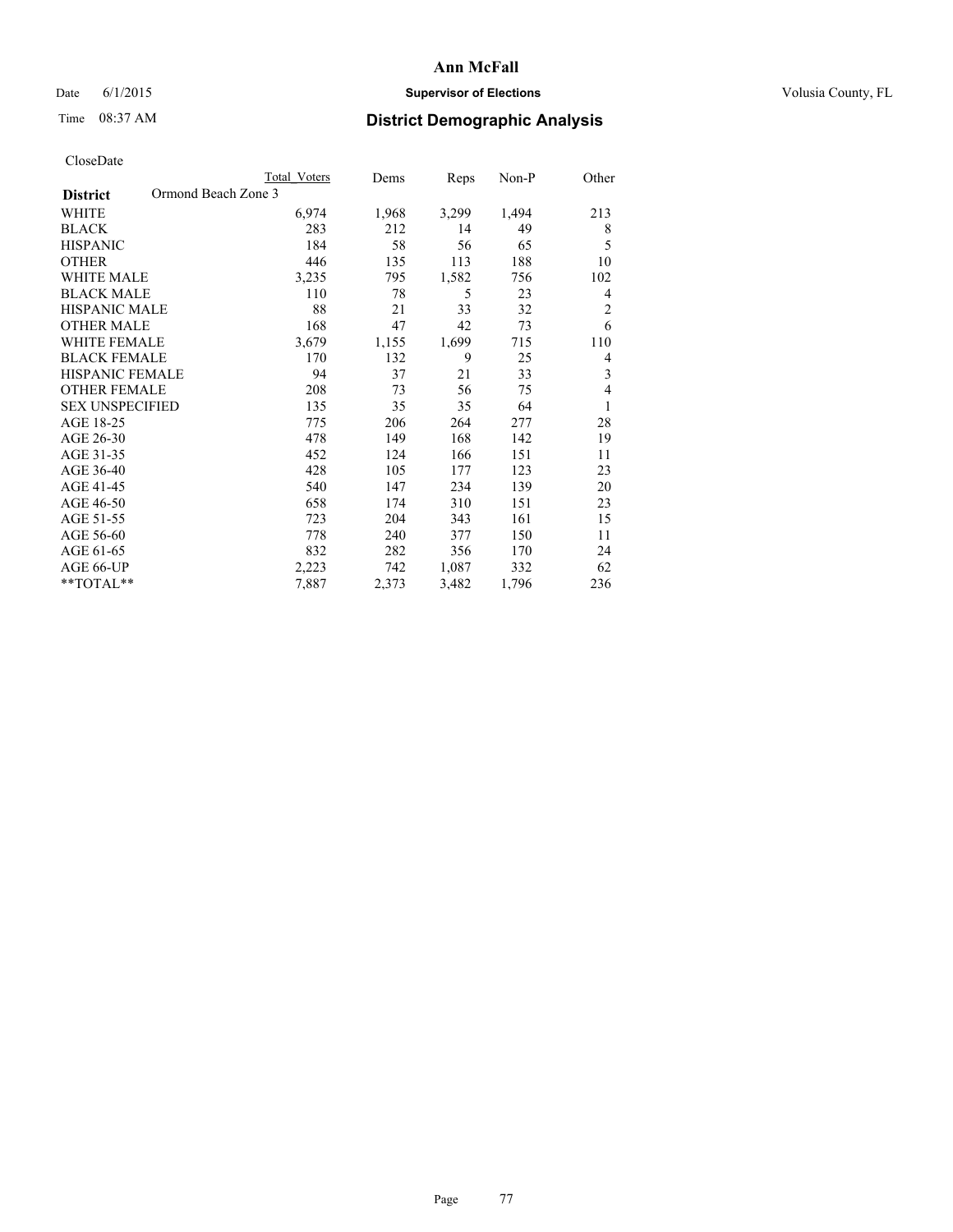## Date 6/1/2015 **Supervisor of Elections Supervisor of Elections** Volusia County, FL

## Time 08:37 AM **District Demographic Analysis**

|                        |                     | <b>Total Voters</b> | Dems  | Reps  | Non-P | Other                   |
|------------------------|---------------------|---------------------|-------|-------|-------|-------------------------|
| <b>District</b>        | Ormond Beach Zone 4 |                     |       |       |       |                         |
| WHITE                  |                     | 6,753               | 2,240 | 2,620 | 1,626 | 267                     |
| <b>BLACK</b>           |                     | 219                 | 163   | 14    | 36    | 6                       |
| <b>HISPANIC</b>        |                     | 147                 | 70    | 27    | 47    | 3                       |
| <b>OTHER</b>           |                     | 331                 | 100   | 78    | 142   | 11                      |
| WHITE MALE             |                     | 3,009               | 864   | 1,207 | 790   | 148                     |
| <b>BLACK MALE</b>      |                     | 97                  | 67    | 6     | 21    | 3                       |
| HISPANIC MALE          |                     | 60                  | 26    | 13    | 18    | 3                       |
| <b>OTHER MALE</b>      |                     | 124                 | 36    | 27    | 55    | 6                       |
| WHITE FEMALE           |                     | 3,688               | 1,361 | 1,401 | 810   | 116                     |
| <b>BLACK FEMALE</b>    |                     | 119                 | 94    | 7     | 15    | 3                       |
| <b>HISPANIC FEMALE</b> |                     | 84                  | 43    | 14    | 27    | $\boldsymbol{0}$        |
| <b>OTHER FEMALE</b>    |                     | 144                 | 50    | 40    | 49    | 5                       |
| <b>SEX UNSPECIFIED</b> |                     | 125                 | 32    | 24    | 66    | $\overline{\mathbf{3}}$ |
| AGE 18-25              |                     | 508                 | 146   | 155   | 190   | 17                      |
| AGE 26-30              |                     | 410                 | 121   | 117   | 159   | 13                      |
| AGE 31-35              |                     | 306                 | 83    | 84    | 125   | 14                      |
| AGE 36-40              |                     | 286                 | 75    | 112   | 89    | 10                      |
| AGE 41-45              |                     | 366                 | 108   | 109   | 133   | 16                      |
| AGE 46-50              |                     | 463                 | 123   | 199   | 133   | 8                       |
| AGE 51-55              |                     | 651                 | 233   | 251   | 149   | 18                      |
| AGE 56-60              |                     | 707                 | 270   | 268   | 146   | 23                      |
| AGE 61-65              |                     | 698                 | 283   | 238   | 144   | 33                      |
| AGE 66-UP              |                     | 3,055               | 1,131 | 1,206 | 583   | 135                     |
| **TOTAL**              |                     | 7,450               | 2,573 | 2,739 | 1,851 | 287                     |
|                        |                     |                     |       |       |       |                         |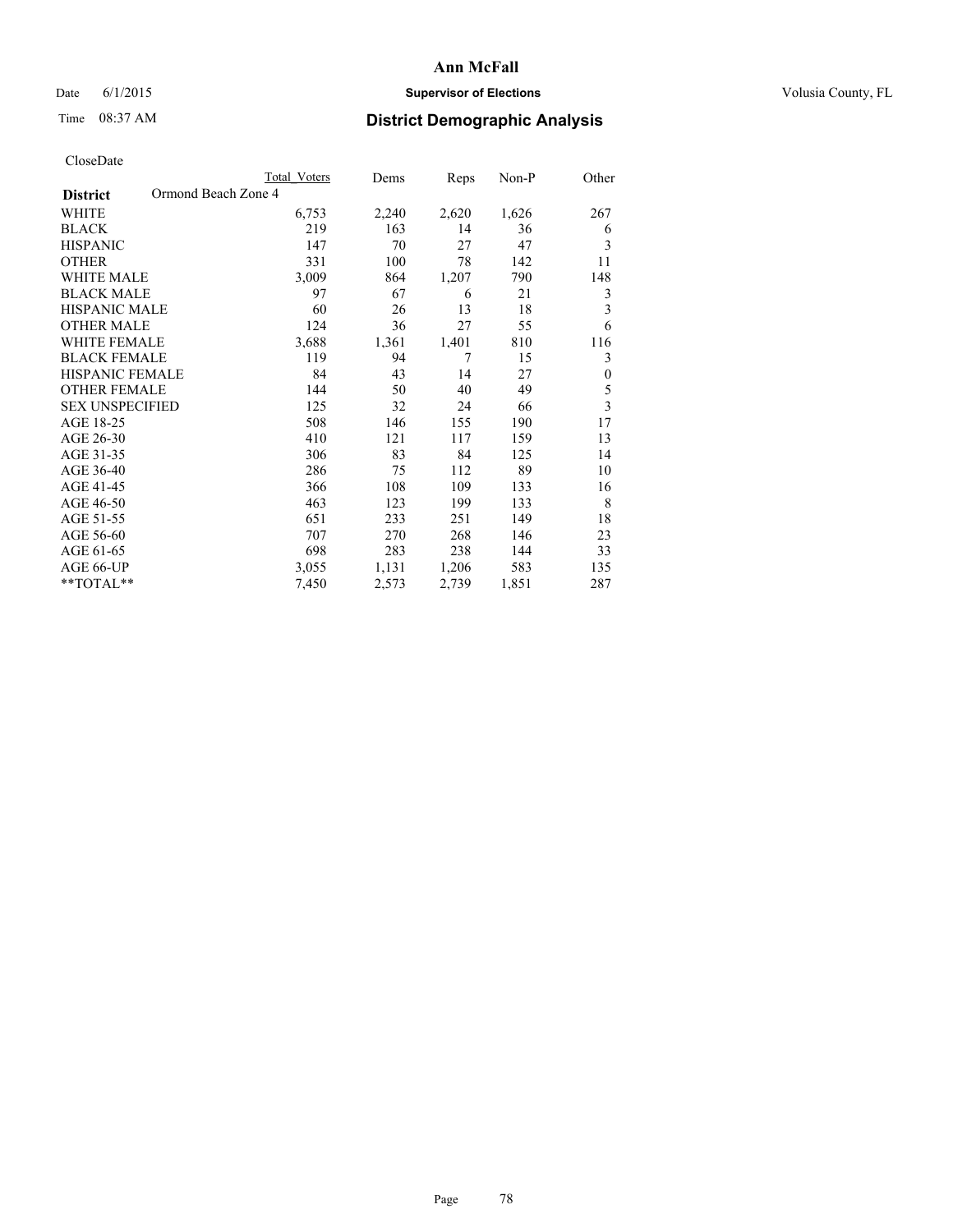## Date 6/1/2015 **Supervisor of Elections Supervisor of Elections** Volusia County, FL

# Time 08:37 AM **District Demographic Analysis**

| CloseDate |
|-----------|
|-----------|

|                        |         | <b>Total Voters</b> | Dems           | Reps           | Non-P | Other          |
|------------------------|---------|---------------------|----------------|----------------|-------|----------------|
| <b>District</b>        | Pierson |                     |                |                |       |                |
| WHITE                  |         | 551                 | 190            | 239            | 108   | 14             |
| <b>BLACK</b>           |         | 48                  | 40             | $\overline{2}$ | 6     | $\theta$       |
| <b>HISPANIC</b>        |         | 139                 | 63             | 7              | 65    | 4              |
| <b>OTHER</b>           |         | 20                  | 5              | 3              | 12    | $\theta$       |
| <b>WHITE MALE</b>      |         | 261                 | 84             | 119            | 48    | 10             |
| <b>BLACK MALE</b>      |         | 22                  | 18             | 1              | 3     | $\theta$       |
| <b>HISPANIC MALE</b>   |         | 65                  | 32             | $\overline{2}$ | 30    |                |
| <b>OTHER MALE</b>      |         | 8                   | 3              | $\overline{c}$ | 3     | $\theta$       |
| <b>WHITE FEMALE</b>    |         | 285                 | 105            | 117            | 59    | 4              |
| <b>BLACK FEMALE</b>    |         | 26                  | 22             | 1              | 3     | $\theta$       |
| <b>HISPANIC FEMALE</b> |         | 73                  | 31             | 5              | 34    | 3              |
| <b>OTHER FEMALE</b>    |         | 6                   | $\overline{c}$ | 1              | 3     | $\theta$       |
| <b>SEX UNSPECIFIED</b> |         | 12                  | 1              | 3              | 8     | $\mathbf{0}$   |
| AGE 18-25              |         | 110                 | 39             | 20             | 51    | $\theta$       |
| AGE 26-30              |         | 50                  | 13             | 10             | 27    | $\mathbf{0}$   |
| AGE 31-35              |         | 60                  | 15             | 23             | 20    | $\overline{c}$ |
| AGE 36-40              |         | 50                  | 14             | 14             | 18    | 4              |
| AGE 41-45              |         | 58                  | 18             | 19             | 19    | $\overline{c}$ |
| AGE 46-50              |         | 42                  | 17             | 13             | 10    | $\overline{2}$ |
| AGE 51-55              |         | 73                  | 36             | 24             | 10    | 3              |
| AGE 56-60              |         | 85                  | 37             | 34             | 13    |                |
| AGE 61-65              |         | 63                  | 25             | 29             | 9     | $\mathbf{0}$   |
| AGE 66-UP              |         | 167                 | 84             | 65             | 14    | 4              |
| **TOTAL**              |         | 758                 | 298            | 251            | 191   | 18             |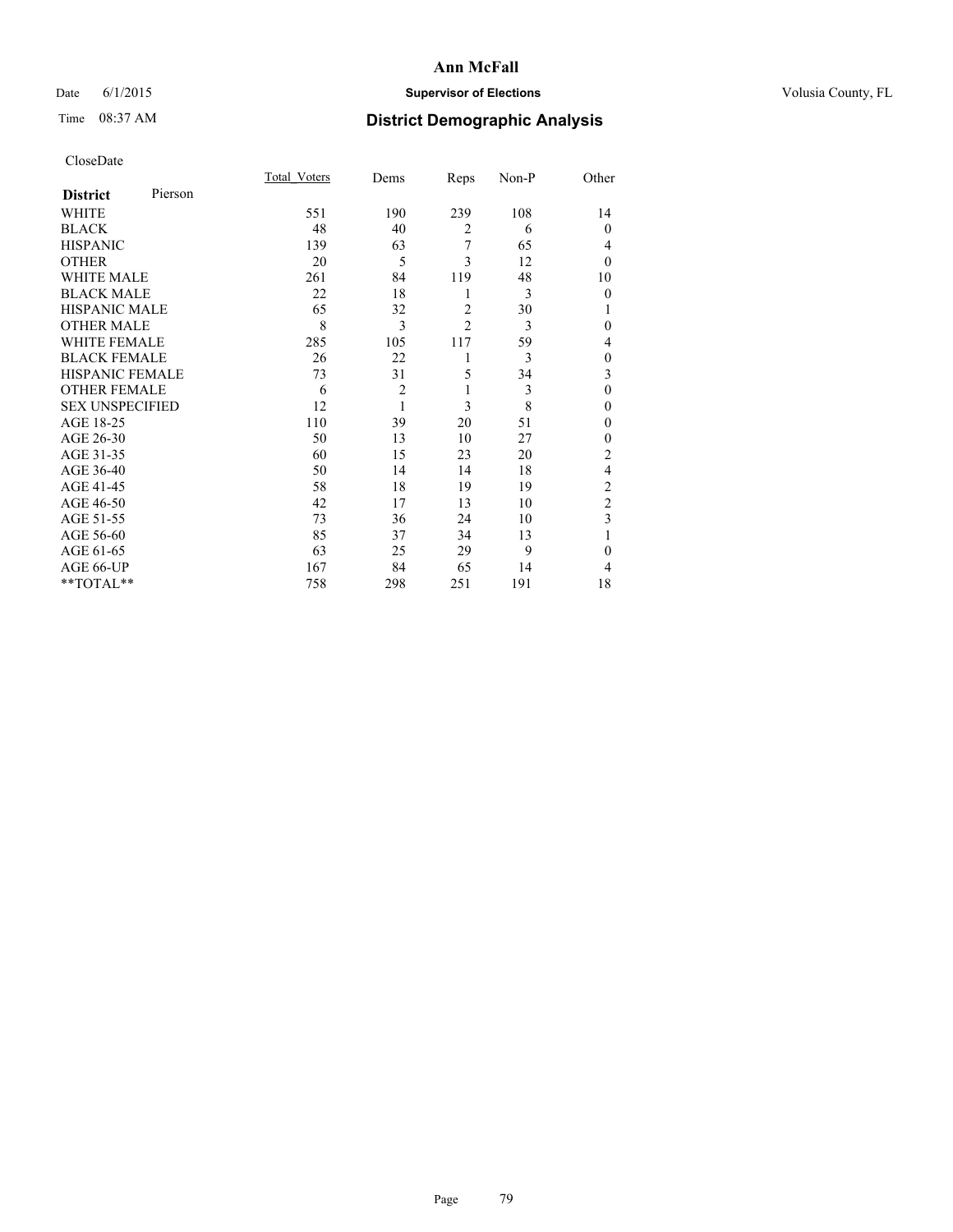## Date 6/1/2015 **Supervisor of Elections Supervisor of Elections** Volusia County, FL

## Time 08:37 AM **District Demographic Analysis**

|                        |             | <b>Total Voters</b> | Dems           | Reps           | Non-P          | Other    |
|------------------------|-------------|---------------------|----------------|----------------|----------------|----------|
| <b>District</b>        | Ponce Inlet |                     |                |                |                |          |
| WHITE                  |             | 2,763               | 654            | 1,420          | 602            | 87       |
| <b>BLACK</b>           |             | 9                   | 4              | $\overline{2}$ | 3              | $\theta$ |
| <b>HISPANIC</b>        |             | 44                  | 14             | 21             | 8              |          |
| <b>OTHER</b>           |             | 95                  | 23             | 34             | 34             | 4        |
| WHITE MALE             |             | 1,307               | 257            | 696            | 307            | 47       |
| <b>BLACK MALE</b>      |             | 4                   | $\overline{2}$ | 1              | 1              | $\theta$ |
| <b>HISPANIC MALE</b>   |             | 18                  | 5              | 9              | 4              | 0        |
| <b>OTHER MALE</b>      |             | 34                  | 7              | 14             | 10             | 3        |
| WHITE FEMALE           |             | 1,435               | 391            | 719            | 286            | 39       |
| <b>BLACK FEMALE</b>    |             | 5                   | $\overline{2}$ | 1              | $\overline{2}$ | $\theta$ |
| <b>HISPANIC FEMALE</b> |             | 26                  | 9              | 12             | $\overline{4}$ |          |
| <b>OTHER FEMALE</b>    |             | 45                  | 13             | 15             | 16             |          |
| <b>SEX UNSPECIFIED</b> |             | 37                  | 9              | 10             | 17             |          |
| AGE 18-25              |             | 144                 | 34             | 49             | 52             | 9        |
| AGE 26-30              |             | 81                  | 20             | 32             | 28             | 1        |
| AGE 31-35              |             | 79                  | 15             | 35             | 22             | 7        |
| AGE 36-40              |             | 78                  | 12             | 34             | 29             | 3        |
| AGE 41-45              |             | 122                 | 27             | 53             | 38             | 4        |
| AGE 46-50              |             | 154                 | 28             | 83             | 41             | 2        |
| AGE 51-55              |             | 248                 | 62             | 135            | 47             | 4        |
| AGE 56-60              |             | 317                 | 77             | 169            | 65             | 6        |
| AGE 61-65              |             | 392                 | 92             | 192            | 96             | 12       |
| AGE 66-UP              |             | 1,296               | 328            | 695            | 229            | 44       |
| **TOTAL**              |             | 2,911               | 695            | 1,477          | 647            | 92       |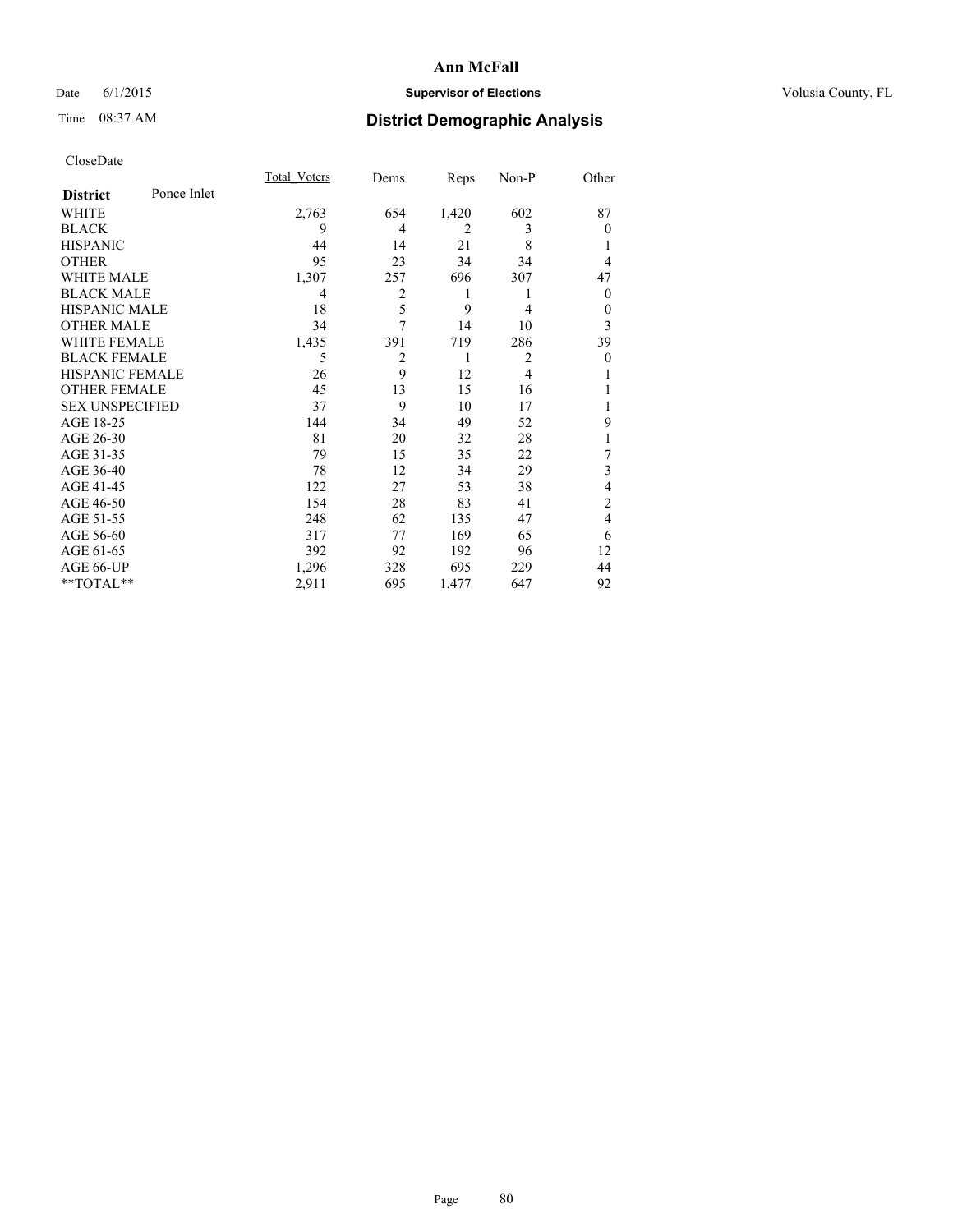## Date 6/1/2015 **Supervisor of Elections Supervisor of Elections** Volusia County, FL

## Time 08:37 AM **District Demographic Analysis**

|                        |                    | <b>Total Voters</b> | Dems  | Reps  | Non-P | Other          |
|------------------------|--------------------|---------------------|-------|-------|-------|----------------|
| <b>District</b>        | Port Orange Zone 1 |                     |       |       |       |                |
| WHITE                  |                    | 8,169               | 2,900 | 2,564 | 2,352 | 353            |
| <b>BLACK</b>           |                    | 179                 | 136   | 8     | 29    | 6              |
| <b>HISPANIC</b>        |                    | 249                 | 100   | 40    | 104   | 5              |
| <b>OTHER</b>           |                    | 331                 | 102   | 61    | 160   | 8              |
| WHITE MALE             |                    | 3,691               | 1,127 | 1,270 | 1,107 | 187            |
| <b>BLACK MALE</b>      |                    | 79                  | 58    | 4     | 16    | 1              |
| <b>HISPANIC MALE</b>   |                    | 103                 | 43    | 15    | 42    | 3              |
| <b>OTHER MALE</b>      |                    | 105                 | 33    | 16    | 53    | 3              |
| <b>WHITE FEMALE</b>    |                    | 4,399               | 1,747 | 1,273 | 1,216 | 163            |
| <b>BLACK FEMALE</b>    |                    | 100                 | 78    | 4     | 13    | 5              |
| HISPANIC FEMALE        |                    | 140                 | 55    | 25    | 58    | $\overline{2}$ |
| <b>OTHER FEMALE</b>    |                    | 146                 | 50    | 34    | 57    | 5              |
| <b>SEX UNSPECIFIED</b> |                    | 165                 | 47    | 32    | 83    | 3              |
| AGE 18-25              |                    | 731                 | 228   | 134   | 336   | 33             |
| AGE 26-30              |                    | 552                 | 163   | 109   | 257   | 23             |
| AGE 31-35              |                    | 502                 | 155   | 116   | 206   | 25             |
| AGE 36-40              |                    | 514                 | 163   | 123   | 194   | 34             |
| AGE 41-45              |                    | 579                 | 190   | 158   | 208   | 23             |
| AGE 46-50              |                    | 633                 | 209   | 201   | 194   | 29             |
| AGE 51-55              |                    | 877                 | 318   | 279   | 248   | 32             |
| AGE 56-60              |                    | 938                 | 361   | 318   | 224   | 35             |
| AGE 61-65              |                    | 852                 | 309   | 282   | 220   | 41             |
| AGE 66-UP              |                    | 2,749               | 1,142 | 952   | 558   | 97             |
| **TOTAL**              |                    | 8,928               | 3,238 | 2,673 | 2,645 | 372            |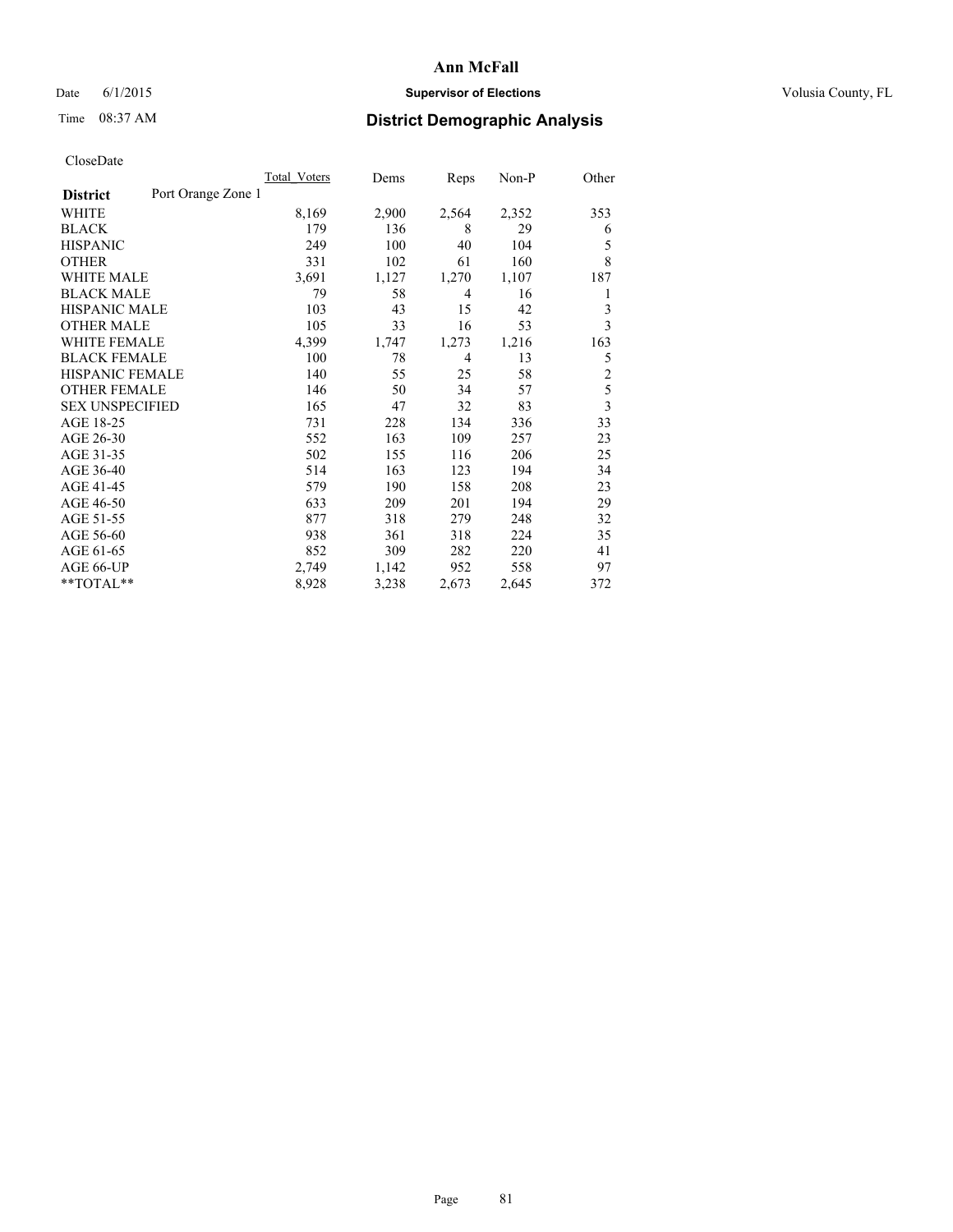## Date 6/1/2015 **Supervisor of Elections Supervisor of Elections** Volusia County, FL

# Time 08:37 AM **District Demographic Analysis**

|                        |                    | <b>Total Voters</b> | Dems  | Reps  | Non-P | Other          |
|------------------------|--------------------|---------------------|-------|-------|-------|----------------|
| <b>District</b>        | Port Orange Zone 2 |                     |       |       |       |                |
| WHITE                  |                    | 8,277               | 2,777 | 2,935 | 2,219 | 346            |
| <b>BLACK</b>           |                    | 400                 | 307   | 14    | 74    | 5              |
| <b>HISPANIC</b>        |                    | 288                 | 117   | 58    | 104   | 9              |
| <b>OTHER</b>           |                    | 482                 | 151   | 100   | 221   | 10             |
| WHITE MALE             |                    | 3,765               | 1,098 | 1,418 | 1,076 | 173            |
| <b>BLACK MALE</b>      |                    | 140                 | 103   | 5     | 30    | 2              |
| <b>HISPANIC MALE</b>   |                    | 146                 | 53    | 35    | 53    | 5              |
| <b>OTHER MALE</b>      |                    | 192                 | 54    | 41    | 90    | 7              |
| <b>WHITE FEMALE</b>    |                    | 4,423               | 1,650 | 1,488 | 1,119 | 166            |
| <b>BLACK FEMALE</b>    |                    | 256                 | 200   | 9     | 44    | 3              |
| <b>HISPANIC FEMALE</b> |                    | 139                 | 64    | 22    | 49    | 4              |
| <b>OTHER FEMALE</b>    |                    | 201                 | 78    | 43    | 78    | $\overline{2}$ |
| <b>SEX UNSPECIFIED</b> |                    | 185                 | 52    | 46    | 79    | 8              |
| AGE 18-25              |                    | 808                 | 234   | 197   | 339   | 38             |
| AGE 26-30              |                    | 719                 | 235   | 185   | 275   | 24             |
| AGE 31-35              |                    | 600                 | 193   | 150   | 225   | 32             |
| AGE 36-40              |                    | 510                 | 161   | 147   | 182   | 20             |
| AGE 41-45              |                    | 541                 | 169   | 188   | 163   | 21             |
| AGE 46-50              |                    | 648                 | 213   | 227   | 184   | 24             |
| AGE 51-55              |                    | 815                 | 295   | 288   | 209   | 23             |
| AGE 56-60              |                    | 867                 | 311   | 313   | 209   | 34             |
| AGE 61-65              |                    | 902                 | 361   | 284   | 235   | 22             |
| AGE 66-UP              |                    | 3,037               | 1,180 | 1,128 | 597   | 132            |
| **TOTAL**              |                    | 9,447               | 3,352 | 3,107 | 2,618 | 370            |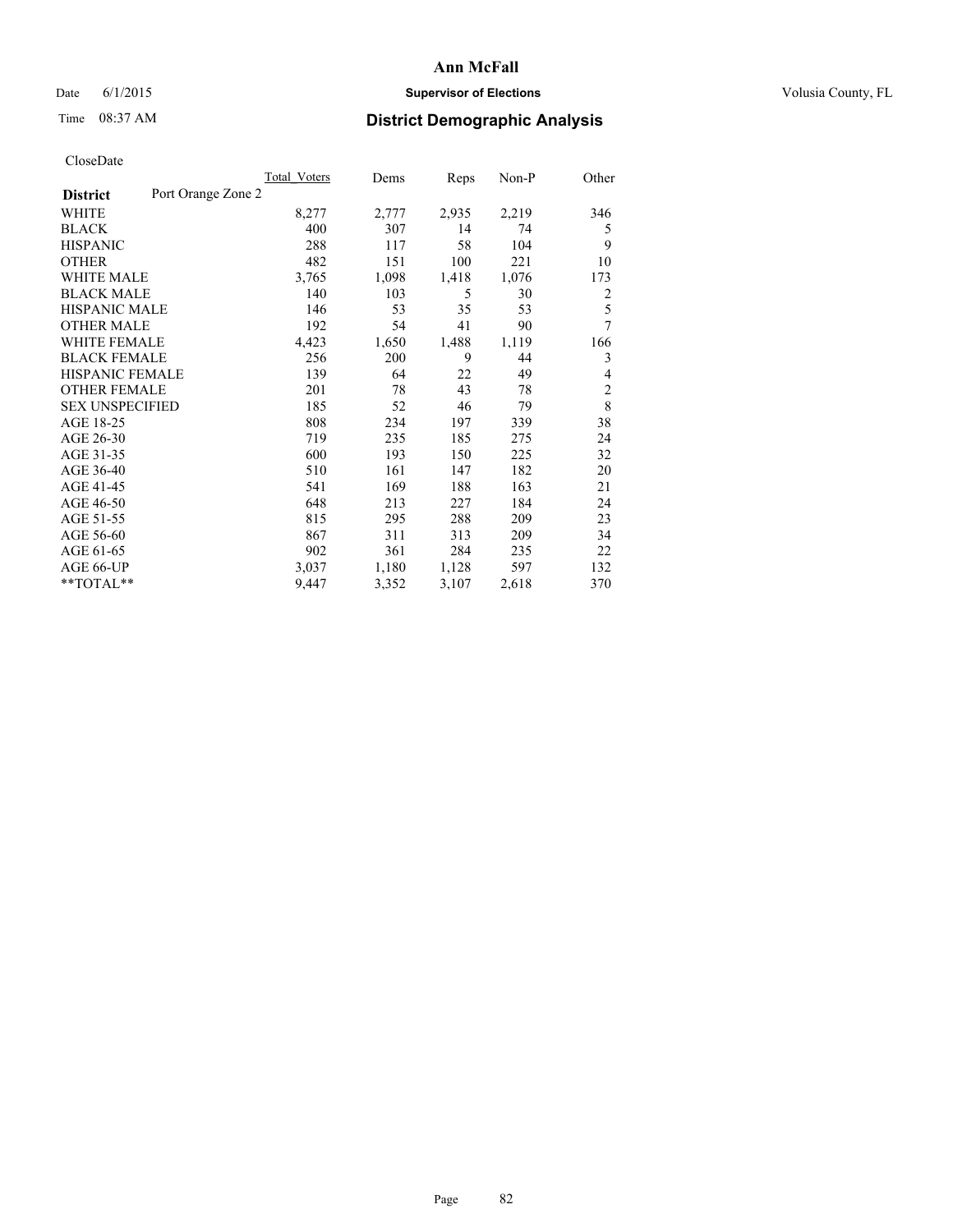## Date 6/1/2015 **Supervisor of Elections Supervisor of Elections** Volusia County, FL

## Time 08:37 AM **District Demographic Analysis**

|                        |                    | Total Voters | Dems  | Reps           | Non-P | Other |
|------------------------|--------------------|--------------|-------|----------------|-------|-------|
| <b>District</b>        | Port Orange Zone 3 |              |       |                |       |       |
| WHITE                  |                    | 9,642        | 2,845 | 3,913          | 2,514 | 370   |
| <b>BLACK</b>           |                    | 322          | 243   | 12             | 55    | 12    |
| <b>HISPANIC</b>        |                    | 295          | 113   | 53             | 114   | 15    |
| <b>OTHER</b>           |                    | 523          | 150   | 131            | 222   | 20    |
| WHITE MALE             |                    | 4,319        | 1,113 | 1,837          | 1,175 | 194   |
| <b>BLACK MALE</b>      |                    | 151          | 103   | 7              | 34    | 7     |
| <b>HISPANIC MALE</b>   |                    | 128          | 46    | 25             | 48    | 9     |
| <b>OTHER MALE</b>      |                    | 190          | 57    | 51             | 70    | 12    |
| <b>WHITE FEMALE</b>    |                    | 5,221        | 1,705 | 2,033          | 1,311 | 172   |
| <b>BLACK FEMALE</b>    |                    | 167          | 137   | $\overline{4}$ | 21    | 5     |
| <b>HISPANIC FEMALE</b> |                    | 160          | 65    | 26             | 63    | 6     |
| <b>OTHER FEMALE</b>    |                    | 225          | 70    | 59             | 91    | 5     |
| <b>SEX UNSPECIFIED</b> |                    | 221          | 55    | 67             | 92    | 7     |
| AGE 18-25              |                    | 878          | 225   | 262            | 349   | 42    |
| AGE 26-30              |                    | 720          | 189   | 216            | 293   | 22    |
| AGE 31-35              |                    | 691          | 196   | 220            | 249   | 26    |
| AGE 36-40              |                    | 601          | 186   | 198            | 189   | 28    |
| AGE 41-45              |                    | 700          | 220   | 245            | 215   | 20    |
| AGE 46-50              |                    | 750          | 211   | 310            | 207   | 22    |
| AGE 51-55              |                    | 890          | 268   | 378            | 221   | 23    |
| AGE 56-60              |                    | 923          | 310   | 363            | 220   | 30    |
| AGE 61-65              |                    | 977          | 361   | 366            | 213   | 37    |
| AGE 66-UP              |                    | 3,652        | 1,185 | 1,551          | 749   | 167   |
| **TOTAL**              |                    | 10,782       | 3,351 | 4,109          | 2,905 | 417   |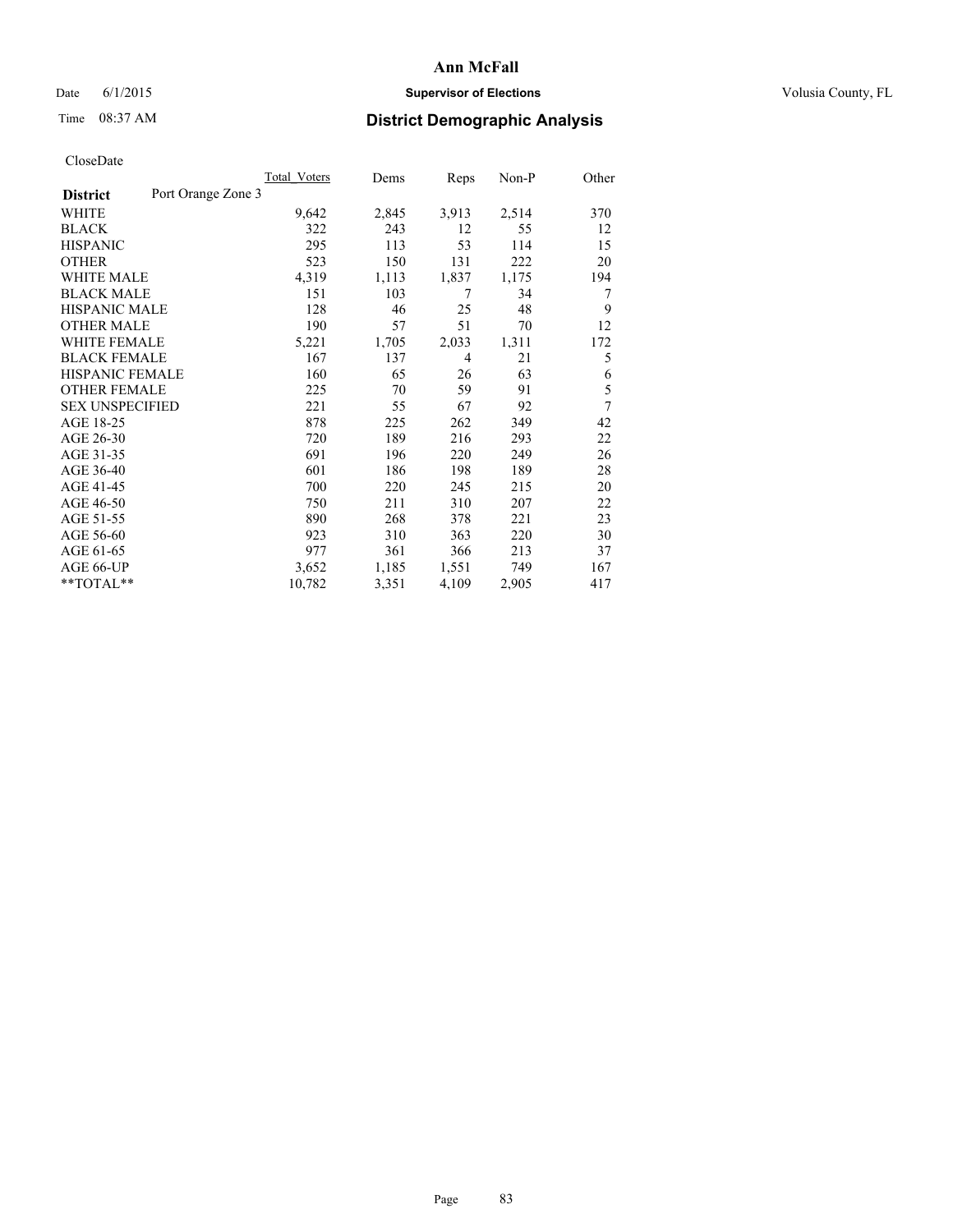## Date 6/1/2015 **Supervisor of Elections Supervisor of Elections** Volusia County, FL

## Time 08:37 AM **District Demographic Analysis**

|                        |                    | Total Voters | Dems  | Reps  | Non-P | Other |
|------------------------|--------------------|--------------|-------|-------|-------|-------|
| <b>District</b>        | Port Orange Zone 4 |              |       |       |       |       |
| WHITE                  |                    | 9,248        | 2,699 | 3,970 | 2,258 | 321   |
| <b>BLACK</b>           |                    | 279          | 200   | 23    | 55    | 1     |
| <b>HISPANIC</b>        |                    | 294          | 110   | 81    | 95    | 8     |
| <b>OTHER</b>           |                    | 530          | 176   | 116   | 224   | 14    |
| <b>WHITE MALE</b>      |                    | 4,366        | 1,116 | 1,953 | 1,113 | 184   |
| <b>BLACK MALE</b>      |                    | 135          | 89    | 17    | 29    | 0     |
| <b>HISPANIC MALE</b>   |                    | 137          | 47    | 39    | 44    | 7     |
| <b>OTHER MALE</b>      |                    | 213          | 69    | 52    | 83    | 9     |
| <b>WHITE FEMALE</b>    |                    | 4,794        | 1,564 | 1,982 | 1,114 | 134   |
| <b>BLACK FEMALE</b>    |                    | 139          | 109   | 6     | 23    | 1     |
| <b>HISPANIC FEMALE</b> |                    | 154          | 63    | 40    | 50    | 1     |
| <b>OTHER FEMALE</b>    |                    | 225          | 87    | 49    | 84    | 5     |
| <b>SEX UNSPECIFIED</b> |                    | 188          | 41    | 52    | 92    | 3     |
| AGE 18-25              |                    | 946          | 231   | 273   | 400   | 42    |
| AGE 26-30              |                    | 589          | 195   | 171   | 199   | 24    |
| AGE 31-35              |                    | 614          | 180   | 202   | 208   | 24    |
| AGE 36-40              |                    | 663          | 182   | 234   | 223   | 24    |
| AGE 41-45              |                    | 884          | 245   | 362   | 251   | 26    |
| AGE 46-50              |                    | 890          | 234   | 385   | 247   | 24    |
| AGE 51-55              |                    | 1,061        | 296   | 494   | 232   | 39    |
| AGE 56-60              |                    | 1,009        | 330   | 456   | 200   | 23    |
| AGE 61-65              |                    | 1,031        | 383   | 426   | 190   | 32    |
| AGE 66-UP              |                    | 2,664        | 909   | 1,187 | 482   | 86    |
| **TOTAL**              |                    | 10,351       | 3,185 | 4,190 | 2,632 | 344   |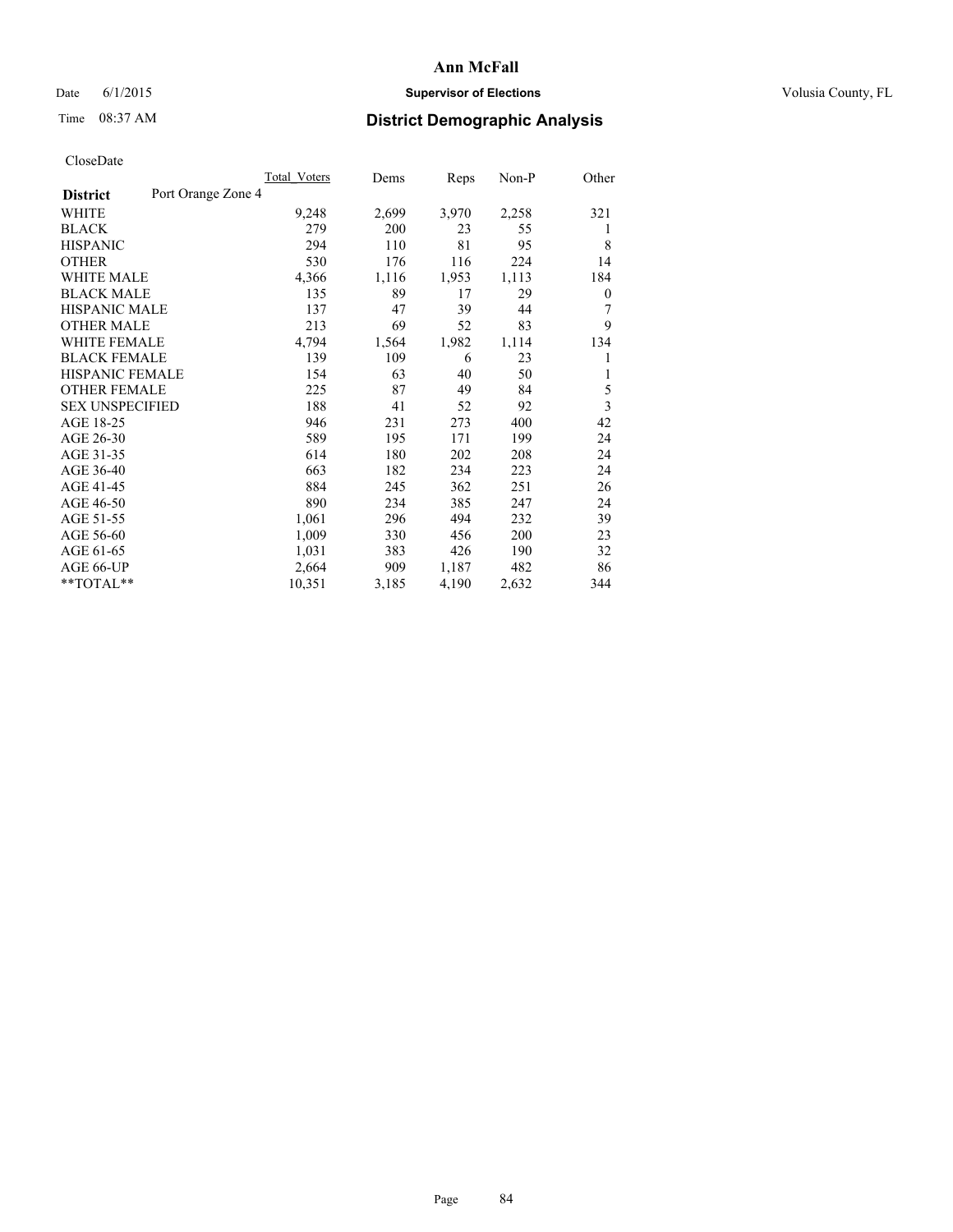## Date 6/1/2015 **Supervisor of Elections Supervisor of Elections** Volusia County, FL

# Time 08:37 AM **District Demographic Analysis**

|                        |               | Total Voters | Dems  | Reps  | Non-P | Other          |
|------------------------|---------------|--------------|-------|-------|-------|----------------|
| <b>District</b>        | South Daytona |              |       |       |       |                |
| WHITE                  |               | 6,719        | 2,469 | 2,276 | 1,735 | 239            |
| <b>BLACK</b>           |               | 661          | 511   | 24    | 121   | 5              |
| <b>HISPANIC</b>        |               | 212          | 99    | 36    | 68    | 9              |
| <b>OTHER</b>           |               | 355          | 129   | 59    | 161   | 6              |
| <b>WHITE MALE</b>      |               | 3,086        | 985   | 1,122 | 833   | 146            |
| <b>BLACK MALE</b>      |               | 256          | 188   | 10    | 55    | 3              |
| <b>HISPANIC MALE</b>   |               | 100          | 42    | 21    | 32    | 5              |
| <b>OTHER MALE</b>      |               | 106          | 39    | 20    | 45    | $\overline{c}$ |
| <b>WHITE FEMALE</b>    |               | 3,589        | 1,468 | 1,142 | 886   | 93             |
| <b>BLACK FEMALE</b>    |               | 395          | 316   | 13    | 64    | 2              |
| <b>HISPANIC FEMALE</b> |               | 107          | 53    | 15    | 35    | $\overline{4}$ |
| <b>OTHER FEMALE</b>    |               | 153          | 69    | 29    | 51    | 4              |
| <b>SEX UNSPECIFIED</b> |               | 155          | 48    | 23    | 84    | $\theta$       |
| AGE 18-25              |               | 714          | 267   | 152   | 271   | 24             |
| AGE 26-30              |               | 624          | 218   | 157   | 225   | 24             |
| AGE 31-35              |               | 512          | 206   | 112   | 180   | 14             |
| AGE 36-40              |               | 451          | 172   | 111   | 149   | 19             |
| AGE 41-45              |               | 503          | 190   | 150   | 147   | 16             |
| AGE 46-50              |               | 655          | 239   | 226   | 175   | 15             |
| AGE 51-55              |               | 804          | 312   | 260   | 206   | 26             |
| AGE 56-60              |               | 806          | 332   | 269   | 182   | 23             |
| AGE 61-65              |               | 771          | 338   | 249   | 156   | 28             |
| AGE 66-UP              |               | 2,107        | 934   | 709   | 394   | 70             |
| **TOTAL**              |               | 7,947        | 3,208 | 2,395 | 2,085 | 259            |